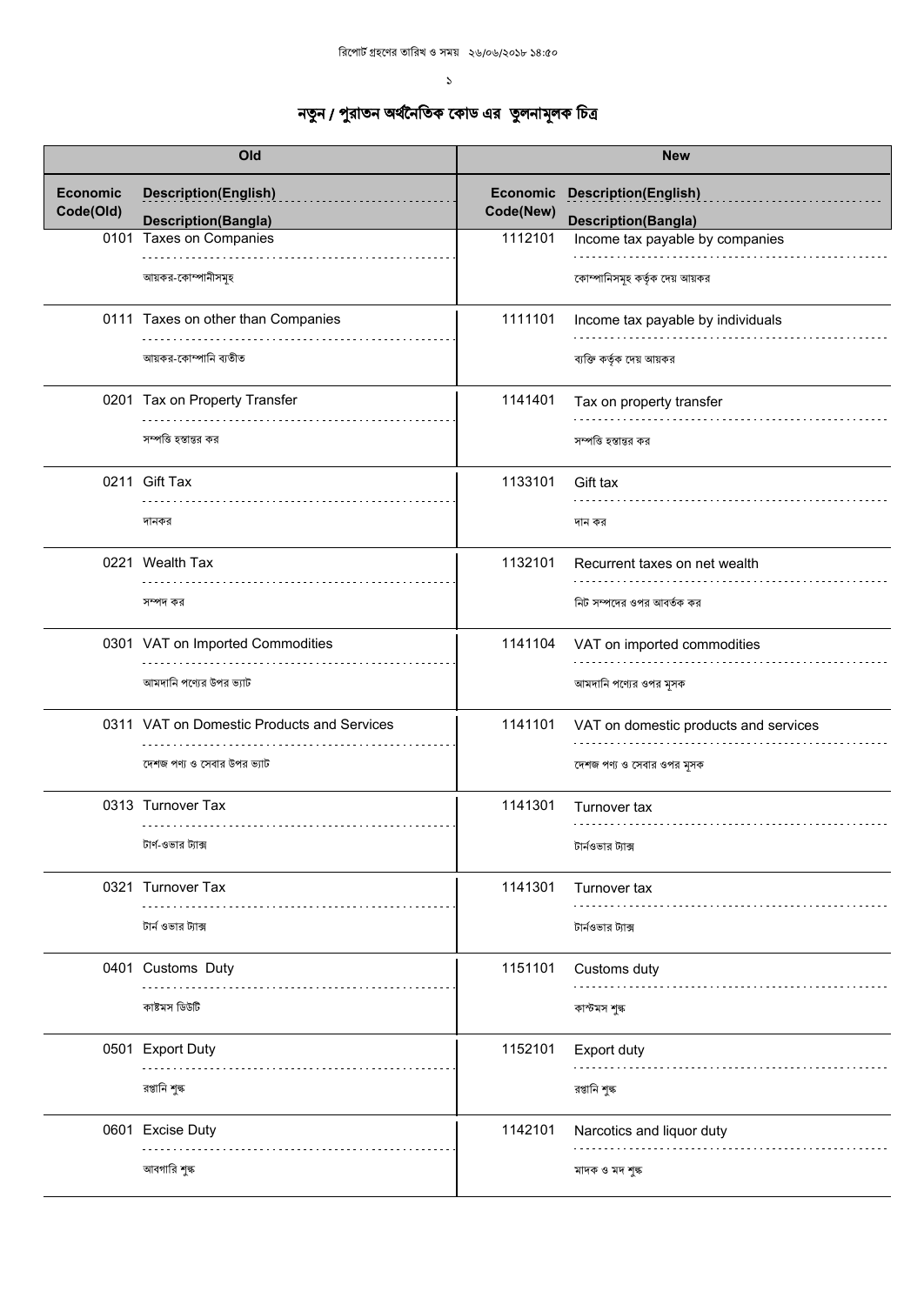|                              | Old                                                               |           | <b>New</b>                                                         |
|------------------------------|-------------------------------------------------------------------|-----------|--------------------------------------------------------------------|
| <b>Economic</b><br>Code(Old) | <b>Description(English)</b><br><b>Description(Bangla)</b>         | Code(New) | <b>Economic Description(English)</b><br><b>Description(Bangla)</b> |
|                              | 0701 Supplementary Duty on Imported<br>Commodities                | 1141105   | Supplementary duty on imported commodities                         |
|                              | আমদানি পণ্যের উপর সম্পূরক শুল্ক                                   |           | আমদানি পণ্যের ওপর সম্পূরক শুল্ক                                    |
|                              | 0711 Supplementary Duty on Domestically<br>Produced Commodities - | 1141102   | Supplementary duty on domestically<br>produced commodities         |
|                              | দেশজ পণ্যের উপর সম্পূরক শুল্ক                                     |           | দেশজ উৎপাদিত পণ্যের ওপর সম্পূরক শুল্ক                              |
|                              | 0721 Supplementary Duty on Domestic Services                      | 1141103   | Supplementary duty on domestic services                            |
|                              | দেশজ সেবার উপর সম্পূরক শুল্ক                                      |           | দেশজ সেবার ওপর সম্পূরক শুল্ক                                       |
|                              | 0901 Advertisement Taxes                                          | 1144101   | Advertising tax                                                    |
|                              | বিজ্ঞাপন কর                                                       |           | বিজ্ঞাপন কর                                                        |
|                              | 0911 Travel Tax                                                   | 1144102   | Travel tax                                                         |
|                              | দ্রমণ কর                                                          |           | ভ্ৰমণ কর                                                           |
|                              | 0921 Turnover Tax                                                 | 1141301   | Turnover tax                                                       |
|                              | টার্ন ওভার ট্যাক্স                                                |           | টার্নওভার ট্যাক্স                                                  |
|                              | 1101 Vehicle Registration                                         | 1145101   | Motor vehicle tax                                                  |
|                              | যানবাহন রেজিস্ট্রিকরণ                                             |           | মোটরযান কর                                                         |
|                              | 1105 Road Tax<br>.                                                | 1145102   | Road tax                                                           |
|                              | সড়ক কর                                                           |           | পথ কর                                                              |
|                              | 1111 Driving Licence                                              | 1422105   | Driving license fee                                                |
|                              | গাড়ীচালনা লাইসেন্স                                               |           | গাড়িচালনা লাইসেন্স ফি                                             |
|                              | 1211 Land Development Tax                                         | 1131101   | Land development tax                                               |
|                              | ভূমি উন্নয়ন কর                                                   |           | ভূমি উন্নয়ন কর                                                    |
|                              | 1221 Survey and Settlement Charges                                | 1422401   | Survey and settlement charge                                       |
|                              | জরিপ ও বন্দোবস্ত বাবদ আদায়                                       |           | সার্ভে ও সেটেলমেন্ট চার্জ                                          |
|                              | 1231 Lease of Hats and Bazars                                     | 1423248   | Lease of hats and bazars                                           |
|                              | হাটবাজার ইজারা                                                    |           | হাটবাজার ইজারা                                                     |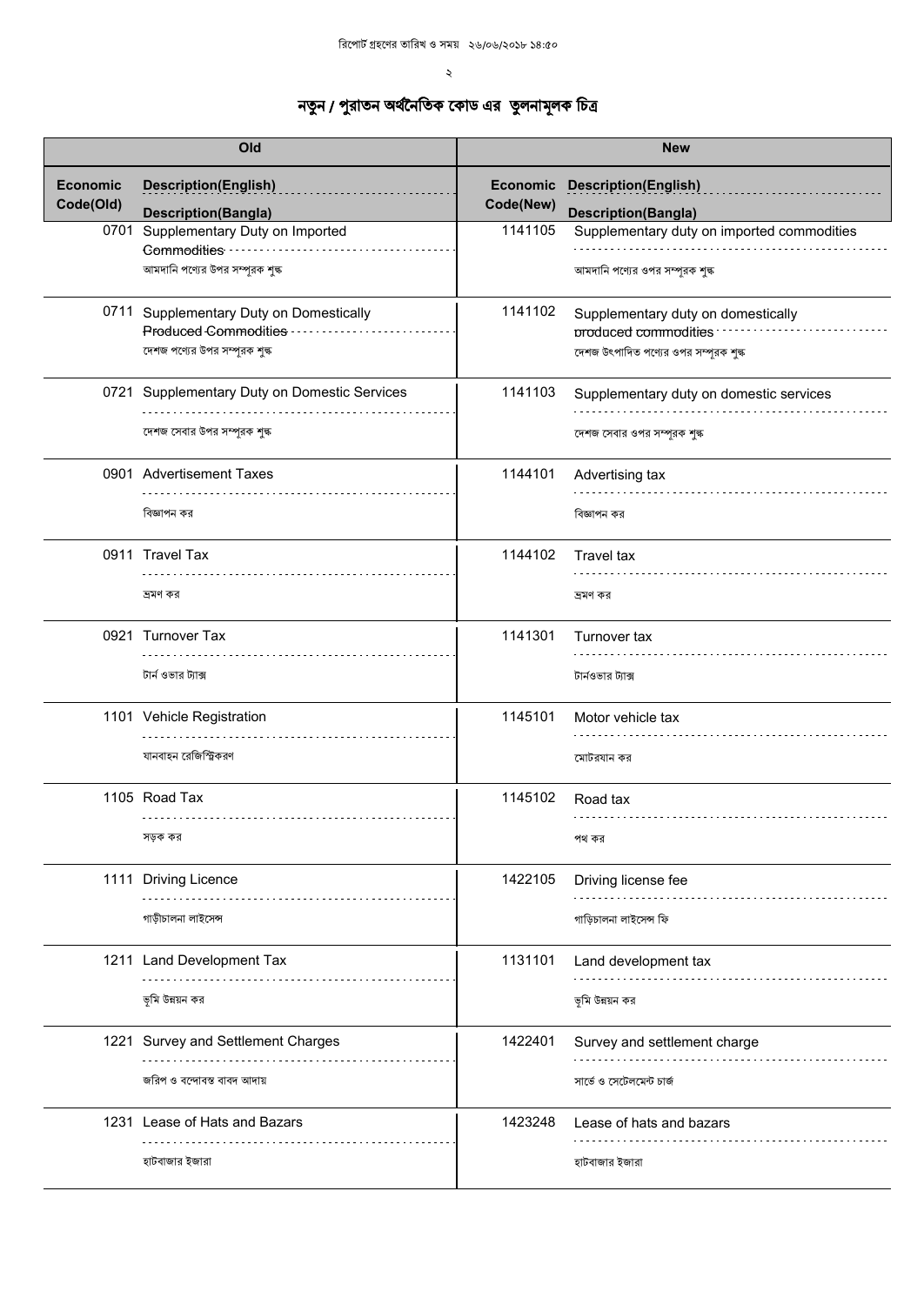| Old                          |                                                           | <b>New</b>                   |                                                           |
|------------------------------|-----------------------------------------------------------|------------------------------|-----------------------------------------------------------|
| <b>Economic</b><br>Code(Old) | <b>Description(English)</b><br><b>Description(Bangla)</b> | <b>Economic</b><br>Code(New) | <b>Description(English)</b><br><b>Description(Bangla)</b> |
|                              | 1241 Lease of Acquired Properties                         | 1423250                      | Lease of acquired properties                              |
|                              | দখলকৃত ও অৰ্জিত সম্পত্তি ইজারা                            |                              | অৰ্জিত সম্পত্তি ইজারা                                     |
|                              | 1243 Lease of Abandoned Property                          | 1423246                      | Lease of abandoned property                               |
|                              | পরিত্যক্ত সম্পত্তি ইজারা                                  |                              | পরিত্যক্ত সম্পত্তি ইজারা                                  |
|                              | 1251 Lease of Estates                                     | 1423247                      | Lease of estates                                          |
|                              | ভূ-সম্পত্তি ইজারা                                         |                              | ভূ-সম্পত্তি ইজারা                                         |
|                              | 1261 Lease of Jalmahal, Ponds                             | 1415202                      | Lease of water bodies (jal mahal, ponds)                  |
|                              | জলমহল ও পুকুর ইজারা                                       |                              | জলমহাল ও পুকুর ইজারা                                      |
|                              | 1263 Lease of Balu Mahal                                  | 1415201                      | Lease of balu mahal                                       |
|                              | বালু মহাল ইজারা                                           |                              | বালুমহাল ইজারা                                            |
|                              | 1301 Sale of Stamp                                        | 1162101                      | Stamp duty                                                |
|                              | ষ্ট্যাম্প বিক্ৰয়                                         |                              | ৰ্ত্তীৰ্ভতী ম্পাৰ্ক                                       |
|                              | 1311 Duty on Impressing Documents                         | 1162102                      | Duty on impressing documents                              |
|                              | ছাপমারা দলিলের উপর কর                                     |                              | ছাপযুক্ত দলিলের ওপর শুল্ক                                 |
|                              | 1501 Dividend and Profit - Financial Institution          | 1412201                      | Dividends (cash) from financial institutions              |
|                              | লভ্যাংশ ও মুনাফা: আৰ্থিক প্ৰতিষ্ঠান                       |                              | আৰ্থিক প্ৰতিষ্ঠান থেকে প্ৰাপ্ত লভ্যাংশ (নগদ)              |
|                              | 1511 Devidend and Profit: Non Financial Institution       | 1412204                      | Dividends (stock) from non financial<br>institutions      |
|                              | লভ্যাংশ ও মুনাফা: আৰ্থিক প্ৰতিষ্ঠান বহিৰ্ভূত              |                              | অআৰ্থিক প্ৰতিষ্ঠান থেকে প্ৰাপ্ত লভ্যাংশ (স্টক)            |
|                              | 1601 Interest on Internal Loans - Non development         | 1411201                      | Interest on loan to autonomous bodies                     |
|                              | অভ্যন্তরীন ঋণের সুদ-অনুন্নয়ন                             |                              | স্বায়ত্বশাসিত সংস্থাকে প্রদত্ত ঋণের সুদ                  |
|                              | 1611 Interest on Internal Loans - Development             | 1411201                      | Interest on loan to autonomous bodies                     |
|                              | অভ্যন্তরীণ ঋণের সুদ-উন্নয়ন                               |                              | স্বায়ত্বশাসিত সংস্থাকে প্রদত্ত ঋণের সুদ                  |
|                              | 1621 Interest on Foreign Loans/ Grants                    | 1411203                      | Interest on foreign loan on lent                          |
|                              | বৈদেশিক ঋণ/মঞ্জুরির উপর সুদ                               |                              | পুনর্বিনিয়োগকৃত বৈদেশিক ঋণের সুদ                         |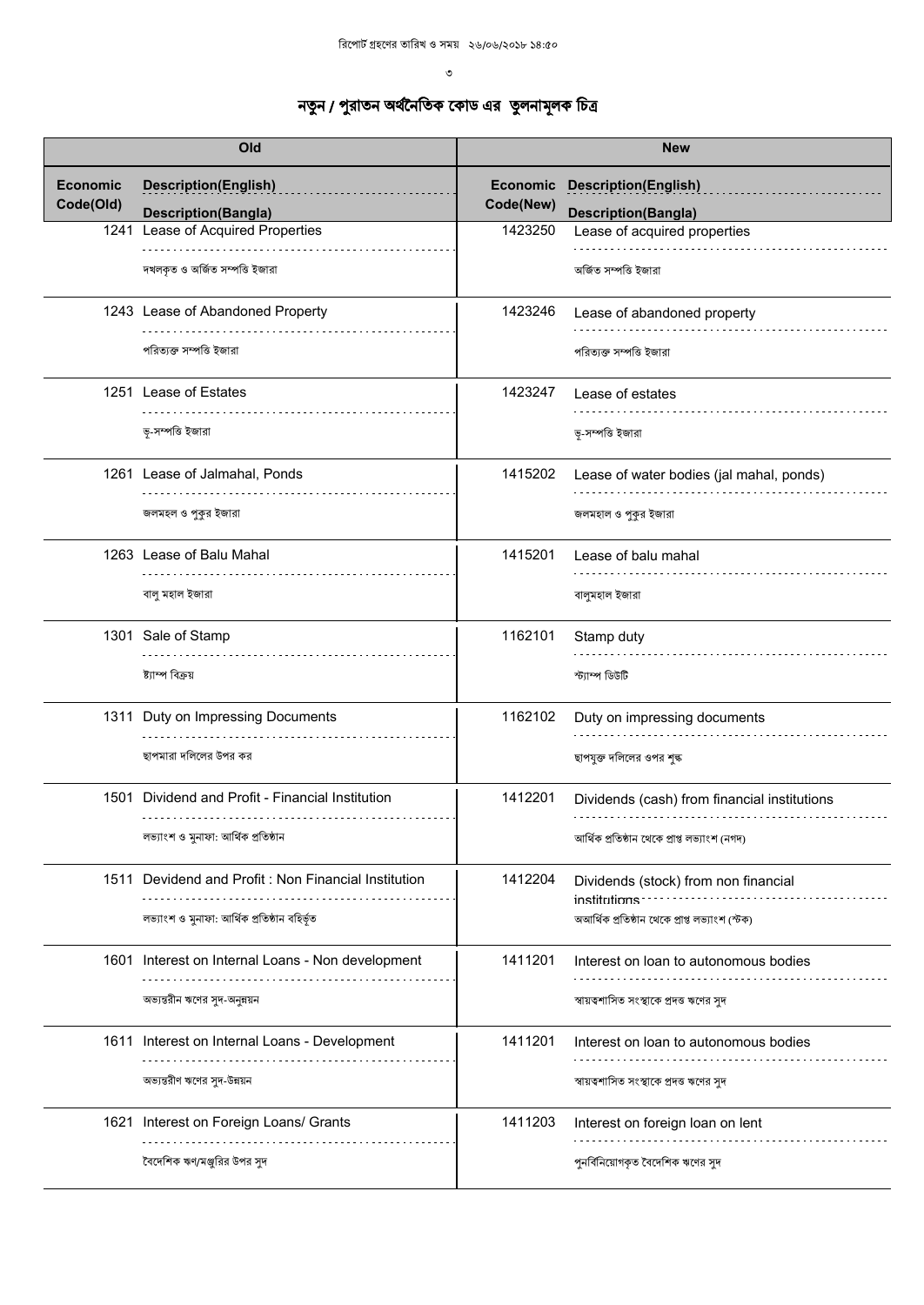|                 | Old                                              |                 | <b>New</b>                               |
|-----------------|--------------------------------------------------|-----------------|------------------------------------------|
| <b>Economic</b> | <b>Description(English)</b>                      | <b>Economic</b> | <b>Description(English)</b>              |
| Code(Old)       | <b>Description(Bangla)</b>                       | Code(New)       | <b>Description(Bangla)</b>               |
|                 | 1623 Interest on Foreign Loans (Special Account) | 1411203         | Interest on foreign loan on lent         |
|                 | বৈদেশিক ঋণের উপর সুদ (বিশেষ হিসাব)               |                 | পুনর্বিনিয়োগকৃত বৈদেশিক ঋণের সুদ        |
|                 | 1631 Interest on Loans to Government Employees   | 1411202         | Interest on loan to government employees |
|                 | সরকারি কর্মচারীদের অগ্রিমের সুদ                  |                 | সরকারি কর্মচারীকে প্রদত্ত ঋণের সুদ       |
|                 | 1632 Interest on House Loan                      | 1411202         | Interest on loan to government employees |
|                 | গৃহ নির্মাণ অগ্রিমের সুদ                         |                 | সরকারি কর্মচারীকে প্রদত্ত ঋণের সুদ       |
|                 | 1633 Interest on Computer Loan                   | 1411202         | Interest on loan to government employees |
|                 | কম্পিউটার অগ্রিমের সুদ                           |                 | সরকারি কর্মচারীকে প্রদত্ত ঋণের সুদ       |
|                 | 1634 Interest on Motor Car Loan                  | 1411202         | Interest on loan to government employees |
|                 | মটর গাড়ি অগ্রিমের সুদ                           |                 | সরকারি কর্মচারীকে প্রদত্ত ঋণের সুদ       |
|                 | 1635 Interest on Motor Cycle Loan                | 1411202         | Interest on loan to government employees |
|                 | মটর সাইকেল অগ্রিমের সুদ                          |                 | সরকারি কর্মচারীকে প্রদত্ত ঋণের সুদ       |
|                 | 1636 Interest on By-cycle Loan                   | 1411202         | Interest on loan to government employees |
|                 | বাই সাইকেল অগ্রিমের সুদ                          |                 | সরকারি কর্মচারীকে প্রদত্ত ঋণের সুদ       |
|                 | 1651 Other Interest                              | 1411204         | Interest on S T D accounts               |
|                 | অন্যান্য সুদ                                     |                 | স্বল্প মেয়াদি জমার সুদ                  |
|                 | 1711 Other Royalty and Property Income           | 1415101         | Royalty from mines and minerals          |
|                 | অন্যান্য রয়্যালিটি                              |                 | খনি ও খনিজদ্রব্যের রয়্যালটি             |
|                 | 1801 Import/Export Fees                          | 1422104         | Import /export license fee               |
|                 | আমদানি/রপ্তানি ফি                                |                 | আমদানি/ রপ্তানি লাইসেন্স ফি              |
|                 | 1802 Patent and Design Application/Registration  | 1422206         | Patent and design registration fee       |
|                 | পেটেন্ট ও ডিজাইন দরখাস্ত/রেজিস্ট্রেশন ফি         |                 | প্যাটেন্ট ও ডিজাইন নিবন্ধন ফি            |
|                 | 1803 Patent and Design Renewal Fee               | 1422206         | Patent and design registration fee       |
|                 |                                                  |                 |                                          |
|                 | পেটেন্ট ও ডিজাইন নবায়ন ফি                       |                 | প্যাটেন্ট ও ডিজাইন নিবন্ধন ফি            |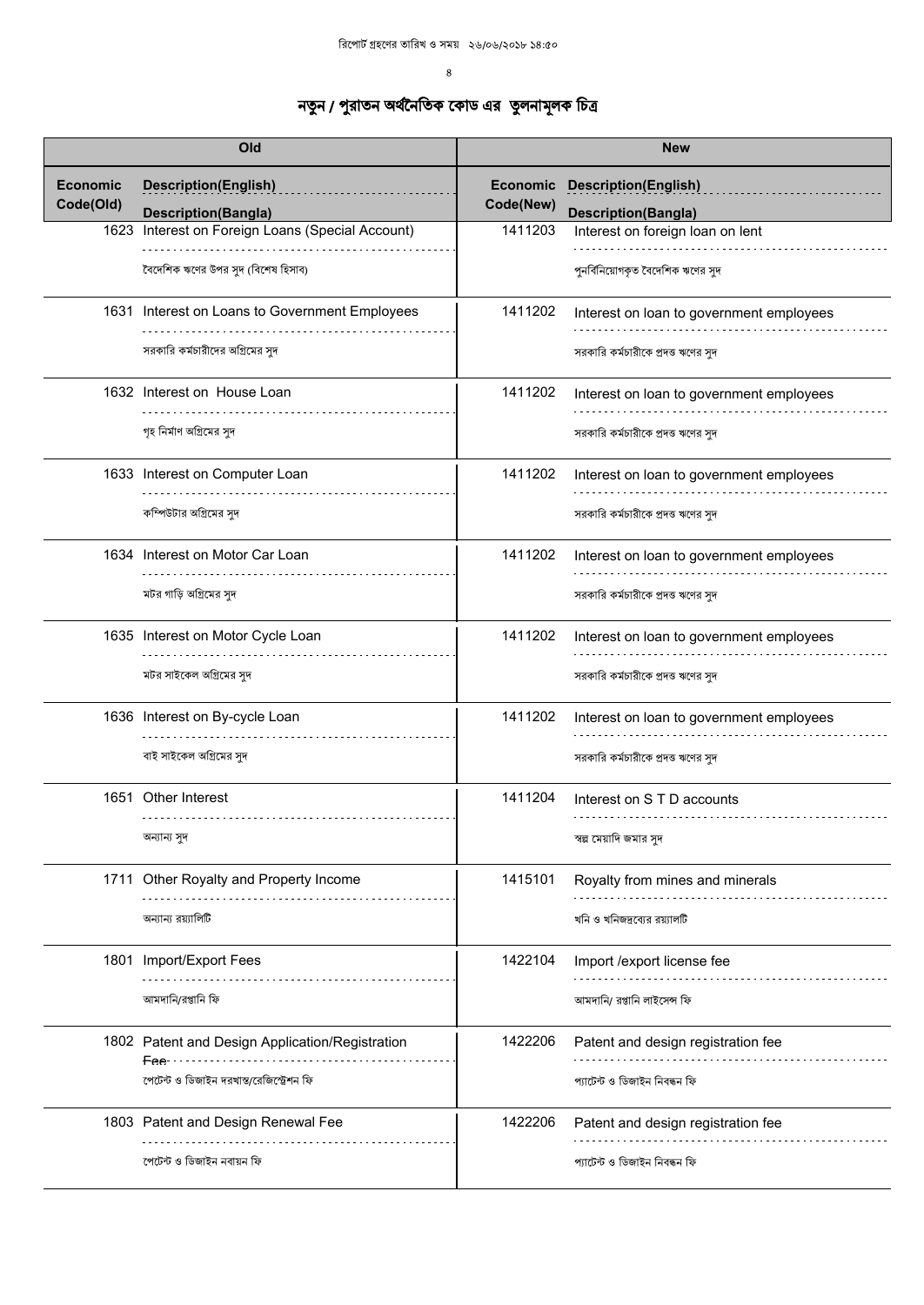| Old                          |                                                             | <b>New</b>            |                                                              |
|------------------------------|-------------------------------------------------------------|-----------------------|--------------------------------------------------------------|
| <b>Economic</b><br>Code(Old) | <b>Description(English)</b>                                 | Economic<br>Code(New) | <b>Description(English)</b>                                  |
|                              | <b>Description(Bangla)</b><br>1806 Fees under Insurance Act | 1422308               | <b>Description(Bangla)</b><br>Fee for access for information |
|                              | বীমা আইনের আওতায় প্রাপ্ত ফি                                |                       | তথ্যে অভিগমন ফি                                              |
|                              | 1807 Fees Under Information Access Act                      | 1422309               | Insurance fee                                                |
|                              | তথ্য অধিকার আইনের আওতায় প্রাপ্ত ফি                         |                       | বিমা ফি                                                      |
|                              | 1811 Court Fees                                             | 1422323               | Court fee                                                    |
|                              | কোৰ্ট ফি                                                    |                       | কোৰ্ট ফি                                                     |
|                              | 1813 Admiralty Suite Fee                                    | 1422305               | Admiralty suite fee                                          |
|                              | এ্যাডমিরালটি স্যুট ফি                                       |                       | অ্যাডমিরালটি স্যুট ফি                                        |
|                              | 1816 Firms and Companies Registration Fees                  | 1422202               | Firms and companies registration fee                         |
|                              | ফার্ম ও কোম্পানীসমূহের রেজিস্ট্রেশন ফি                      |                       | ফাৰ্ম ও কোম্পানি নিবন্ধন ফি                                  |
|                              | 1817 Registration fee for Hotel and Restaurent              | 1422103               | Hotel and restaurant license fee                             |
|                              | হোটেল ও রেষ্টুরেন্টসমূহের রেজিস্ট্রেশন ফি                   |                       | হোটেল ও রেস্তোঁরা লাইসেন্স ফি                                |
|                              | 1818 Licence Fee for Hotels & Restaurents                   | 1422103               | Hotel and restaurant license fee                             |
|                              | হোটেল ও রেষ্টুরেন্টসমূহের লাইসেন্স ফি                       |                       | হোটেল ও রেঙোঁরা লাইসেন্স ফি                                  |
|                              | 1821 Water Transport Registration Fees                      | 1422203               | Water transport registration fee                             |
|                              | জলযান রেজিস্ট্রেশন ফি                                       |                       | নৌযান নিবন্ধন ফি                                             |
|                              | 1826 Document Registration Fees                             | 1422201               | Document registration fee                                    |
|                              | দলিল রেজিস্ট্রেশন ফি                                        |                       | দলিল নিবন্ধন ফি                                              |
|                              | 1831 Trade Mark Application/Registration Fees               | 1422207               | Trademark registration fee                                   |
|                              | ট্রেডমার্ক দরখান্ত/রেজিস্ট্রেশন ফি                          |                       | ট্ৰেডমাৰ্ক নিবন্ধন ফি                                        |
|                              | 1836 Non-profit Institution Registration Fees               | 1422204               | Non-profit organization registration fee                     |
|                              | অলাভজনক প্রতিষ্ঠান রেজিস্ট্রেশন ফি                          |                       | অলাভজনক সংগঠন নিবন্ধন ফি                                     |
|                              | 1841 Copyright Fees                                         | 1422306               | Copyright fee                                                |
|                              | কপিরাইট ফি                                                  |                       | কপিরাইট ফি                                                   |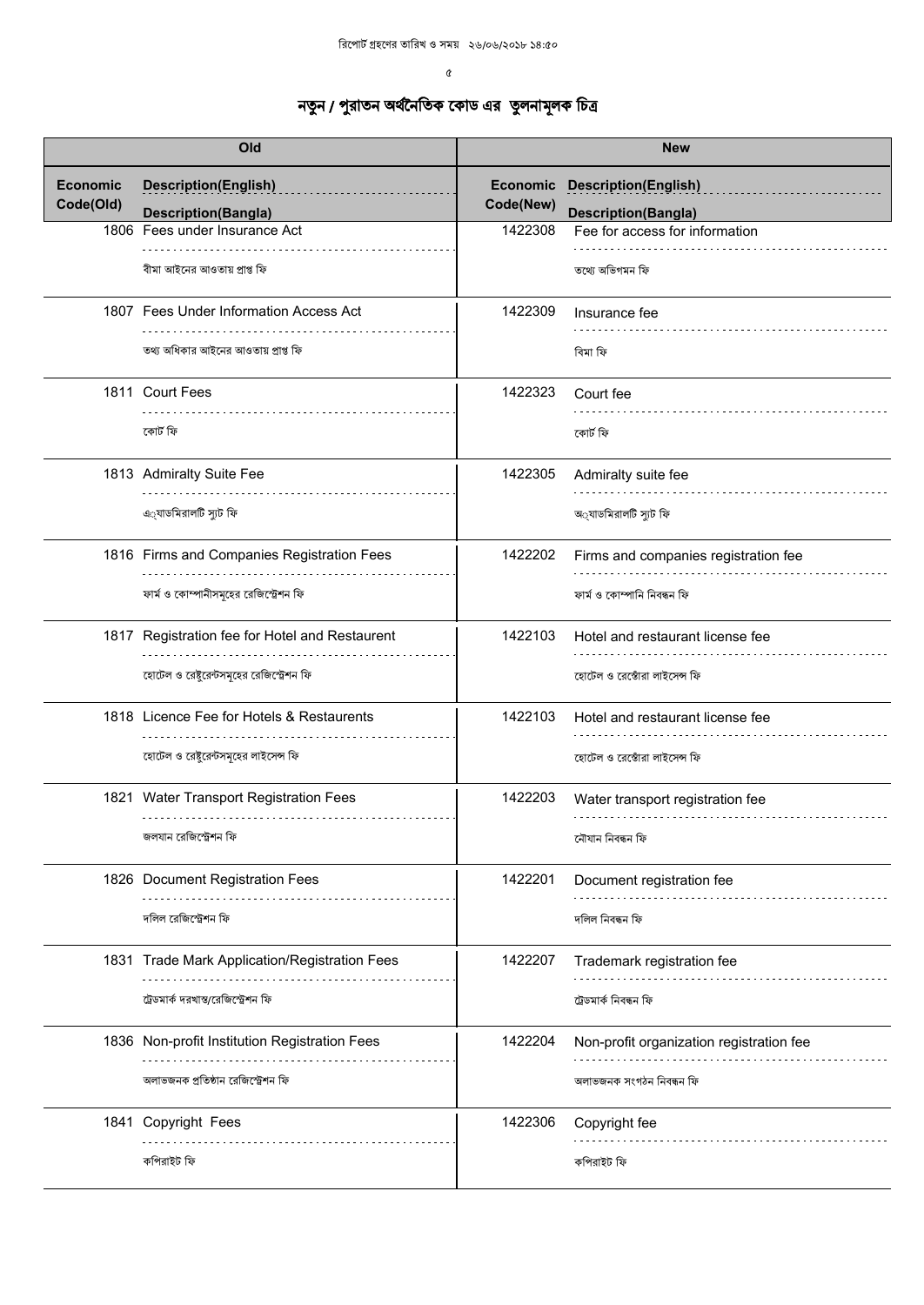| Old                          |                                                                                            | <b>New</b> |                                            |
|------------------------------|--------------------------------------------------------------------------------------------|------------|--------------------------------------------|
| <b>Economic</b><br>Code(Old) | <b>Description(English)</b>                                                                | Code(New)  | <b>Economic Description(English)</b>       |
|                              | <b>Description(Bangla)</b><br>1846 Passport and Visa Fees                                  | 1422311    | <b>Description(Bangla)</b><br>Passport fee |
|                              | পাসপোর্ট এবং ভিসা ফি                                                                       |            | পাসপোর্ট ফি                                |
|                              | 1847 National Identification Card Fee                                                      | 1422302    | National Identification card fee           |
|                              | জাতীয় পরিচয়পত্র ফি                                                                       |            | জাতীয় পরিচয়পত্র ফি                       |
|                              | 1854 Licence Fee                                                                           | 1422199    | Other license fee                          |
|                              | লাইসেন্স ফি                                                                                |            | অন্যান্য লাইসেন্স ফি                       |
|                              | 1859 Firearms Licence Fees                                                                 | 1422102    | Firearms license fee                       |
|                              | আগ্নেয়াস্ত্ৰ লাইসেন্স ফি                                                                  |            | আগ্নেয়াস্ত্ৰ লাইসেন্স ফি                  |
|                              | 1861 Radio Licence Fees                                                                    | 1145301    | Radio and television licenses              |
|                              | রেডিও লাইসেন্স ফি                                                                          |            | রেডিও ও টেলিভিশন লাইসেন্স                  |
|                              | 1862 Frequency & Wireless Fees                                                             | 1145301    | Radio and television licenses              |
|                              | ফ্রিকয়েন্সী ও ওয়ারলেস ফি                                                                 |            | রেডিও ও টেলিভিশন লাইসেন্স                  |
|                              | 1866 Transfer Fee                                                                          | 1422312    | Transfer fee                               |
|                              | ট্রান্সফার ফি                                                                              |            | হস্তান্তর ফি                               |
|                              | 1867 Immovable Property Transfer Fees                                                      | 1422312    | Transfer fee                               |
|                              | স্থাবর সম্পত্তি হস্তান্তর ফি                                                               |            | হস্তান্তর ফি                               |
|                              | 1868 Marriage Registration Fees                                                            | 1422205    | Marriage registration fee                  |
|                              | বিবাহ রেজিস্ট্রিকরণ ফি                                                                     |            | বিবাহ নিবন্ধন ফি                           |
|                              | 1901 Fines and Penalties                                                                   | 1431101    | Fines                                      |
|                              | জরিমানা ও দন্ড                                                                             |            | জরিমানা                                    |
| 1902                         |                                                                                            | 1431101    | Fines                                      |
|                              | সত্য ও জবাবদিহিতা কমিশনের অনুকম্পাপ্রাপ্ত ব্যক্তি/ব্যক্তিবর্গ<br>কৰ্তৃক নিৰ্ধারিত অৰ্থ জমা |            | জরিমানা                                    |
|                              | 1911 Forfeitures                                                                           | 1431103    | Forfeiture                                 |
|                              | বাজেয়াপ্তকরণ                                                                              |            | বাজেয়াপ্তকরণ                              |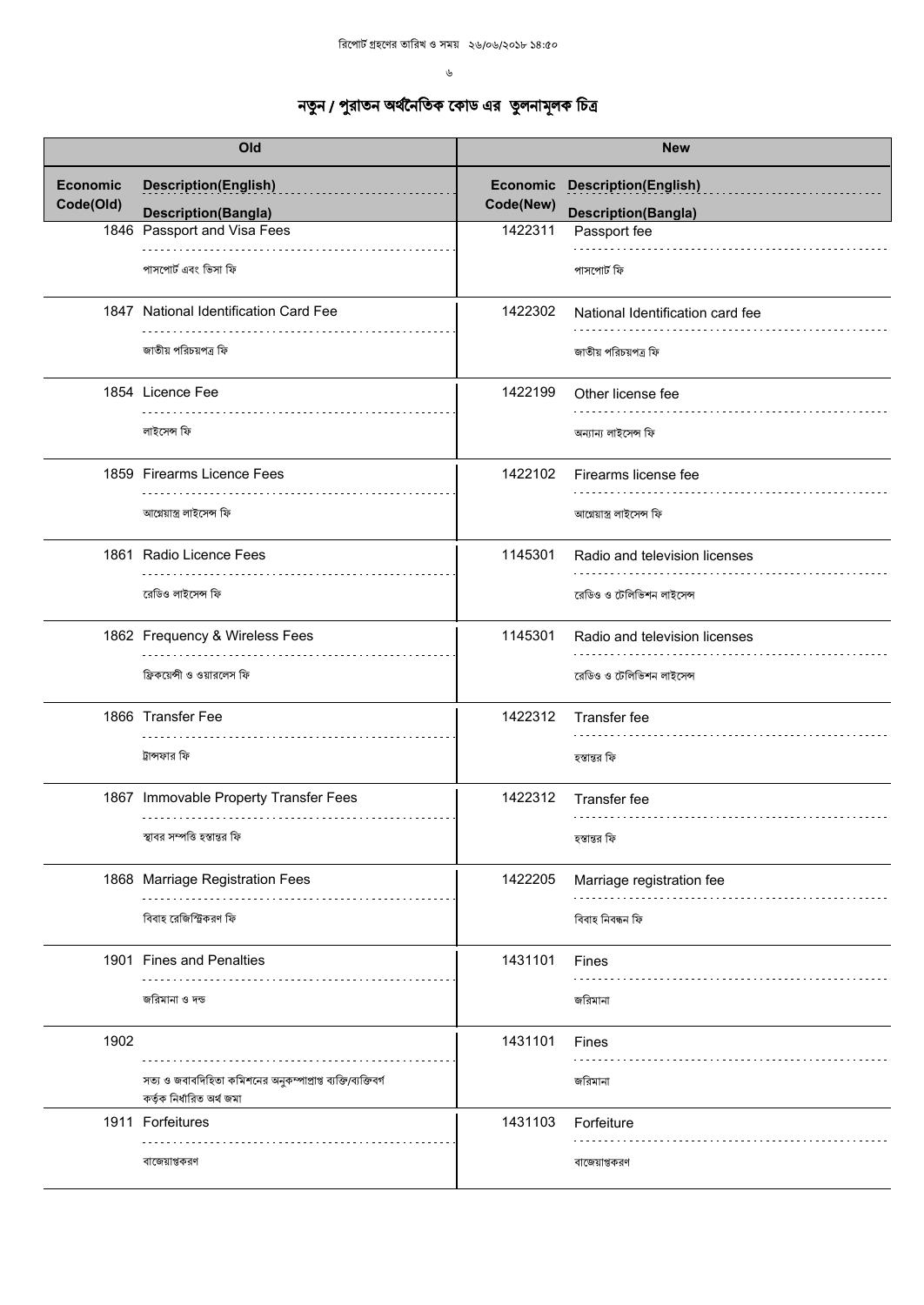|                 | Old                                       |           | <b>New</b>                                              |
|-----------------|-------------------------------------------|-----------|---------------------------------------------------------|
| <b>Economic</b> | <b>Description(English)</b>               | Economic  | <b>Description(English)</b>                             |
| Code(Old)       | <b>Description(Bangla)</b>                | Code(New) | <b>Description(Bangla)</b>                              |
| 2001            | Supply of Police Forces to Railways       | 1423206   | Security services charge                                |
|                 |                                           |           |                                                         |
|                 | রেলওয়েতে পুলিশ প্রেরণ                    |           | নিরাপত্তা সেবা চার্জ                                    |
|                 | 2003 Military Forces Supplied to Railways | 1423206   | Security services charge                                |
|                 |                                           |           |                                                         |
|                 | রেলওয়েতে সামরিক বাহিনী প্রেরণ            |           | নিরাপত্তা সেবা চার্জ                                    |
| 2004            |                                           | 1423207   | UN peacekeeping services charge                         |
|                 |                                           |           |                                                         |
|                 | জাতিসংঘে পুলিশ প্রেরণ                     |           | জাতিসংঘ শান্তিরক্ষা সেবা চার্জ                          |
|                 | 2005 Police Forces Supplied to Others     | 1423206   | Security services charge                                |
|                 |                                           |           |                                                         |
|                 | অন্যান্য কর্তৃপক্ষের নিকট পুলিশ প্রেরণ    |           | নিরাপত্তা সেবা চার্জ                                    |
|                 | 2007 Military Forces Supplied to Others   | 1423206   | Security services charge                                |
|                 |                                           |           |                                                         |
|                 | অন্যান্য কর্তৃপক্ষের নিকট মিলিটারি প্রেরণ |           | নিরাপত্তা সেবা চার্জ                                    |
|                 | 2009 Fire Services                        | 1422327   | Fire service fee                                        |
|                 |                                           |           |                                                         |
|                 | অগ্নি নিৰ্বাপণ                            |           | অগ্নিনিৰ্বাপণ সেবা ফি                                   |
|                 | 2011 Receipts from Convicts' Labour       | 1423203   | Receipt incurred from convicted prisoners               |
|                 | কয়েদিদের কাজের বিনিময় প্রাপ্তি          |           |                                                         |
|                 |                                           |           | কয়েদিদের শ্রমের বিনিময়ে প্রাপ্তি                      |
|                 | 2013 Commercial Broadcasting              | 1423202   | Fee for commercial broadcasting services (              |
|                 |                                           |           | sales of advertising times).                            |
|                 | বাণিজ্যিক বেতার অনুষ্ঠান হইতে প্রাপ্তি    |           | বাণিজ্যিক সম্প্রচার সেবা ফি (বিজ্ঞাপন সময় বিক্রি বাবদ) |
|                 | 2016 Pre-Shipment Service Fee             | 1422316   | Pre-shipment inspection fee                             |
|                 |                                           |           |                                                         |
|                 | প্রি-শিপমেন্ট সার্ভিস                     |           | প্রাক-জাহাজিকরণ পরিদর্শন ফি                             |
|                 | 2017 Testing Fees                         | 1422329   | Testing fee                                             |
|                 |                                           |           |                                                         |
|                 | পরীক্ষণ ফি                                |           | টেস্টিং ফি                                              |
|                 | 2019 Survey Fees                          | 1422318   | Survey fee                                              |
|                 |                                           |           |                                                         |
|                 | জরিপ ফি                                   |           | জরিপ ফি                                                 |
|                 | 2023 Health and Family Planning Services  | 1422330   | Health and family planning services fee                 |
|                 |                                           |           |                                                         |
|                 | স্বাস্থ্য ও পরিবার পরিকল্পনা সেবা         |           | স্বাস্থ্য ও পরিবার পরিকল্পনা সেবা ফি                    |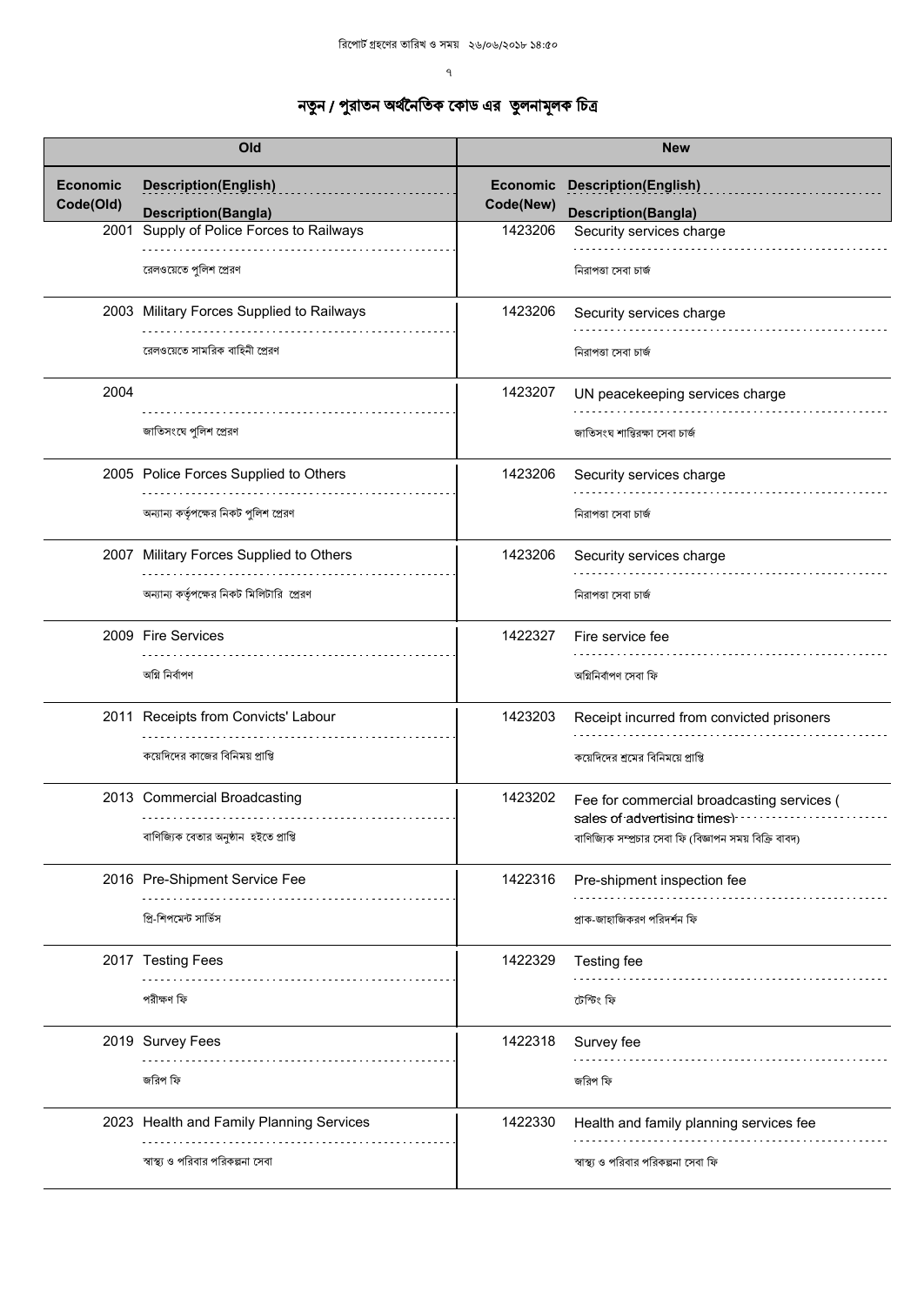| Old                          |                                                           | <b>New</b>                   |                                                           |  |
|------------------------------|-----------------------------------------------------------|------------------------------|-----------------------------------------------------------|--|
| <b>Economic</b><br>Code(Old) | <b>Description(English)</b><br><b>Description(Bangla)</b> | <b>Economic</b><br>Code(New) | <b>Description(English)</b><br><b>Description(Bangla)</b> |  |
|                              | 2024 User Fee                                             | 1423209                      | User fee                                                  |  |
|                              | ইউজার ফি                                                  |                              | ইউজার ফি                                                  |  |
|                              | 2025 Supplies and Inspection Services                     | 1422313                      | Inspection fee                                            |  |
|                              | সরবরাহ ও পরিদর্শন সেবা                                    |                              | পরিদর্শন ফি                                               |  |
|                              | 2027 Lighthouse and Shipping Services                     | 1422304                      | Lighthouse and shipping services fee                      |  |
|                              | বাতিঘর ও জাহাজ চলাচল                                      |                              | লাইট হাউজ ও নৌপরিবহণ সেবা ফি                              |  |
|                              | 2028 Navigation                                           | 1422315                      | Navigation fee                                            |  |
|                              | নৌ - পরিবহন                                               |                              | নৌচলাচল ফি                                                |  |
|                              | 2029 Audit Fees                                           | 1422324                      | Audit fee                                                 |  |
|                              | অডিট ফি                                                   |                              | নিরীক্ষা ফি                                               |  |
|                              | 2031 Examination Fees                                     | 1422326                      | Examination fee                                           |  |
|                              | পরীক্ষা ফি                                                |                              | পরীক্ষা ফি                                                |  |
|                              | 2033 Admission Fees                                       | 1423201                      | Admission fee                                             |  |
|                              | ভৰ্তি ফি                                                  |                              | ভৰ্তি ফি                                                  |  |
|                              | 2035 Embarkation Fees<br>.                                | 1156101                      | <b>Embarkation fee</b>                                    |  |
|                              | আরোহন ফি                                                  |                              | আরোহণ ফি                                                  |  |
|                              | 2037 Use of Government Vehicles                           | 1423204                      | Fee for using government vehicle                          |  |
|                              | সরকারি যানবাহনের ব্যবহার                                  |                              | সরকারি যানবাহন ব্যবহার ফি                                 |  |
|                              | 2038 Receipt form vehichle repair in Govt.<br>Workshop    | 1423210                      | Charge on vehicle repair in govt. workshop                |  |
|                              | সরকারি কারখানায় গাড়ী মেরামত                             |                              | সরকারি কারখানায় যানবাহন মেরামত চার্জ                     |  |
|                              | 2039 Receipts from Ferries                                | 1421305                      | Tolls on ferry                                            |  |
|                              | ফেরি হইতে প্রাপ্তি                                        |                              | ফেরির ওপর টোল                                             |  |
|                              | 2045 Sugarcane Research Cess                              | 1422317                      | Road development fee                                      |  |
|                              | ইক্ষু গবেষণা সেস্                                         |                              | সড়ক উন্নয়ন ফি                                           |  |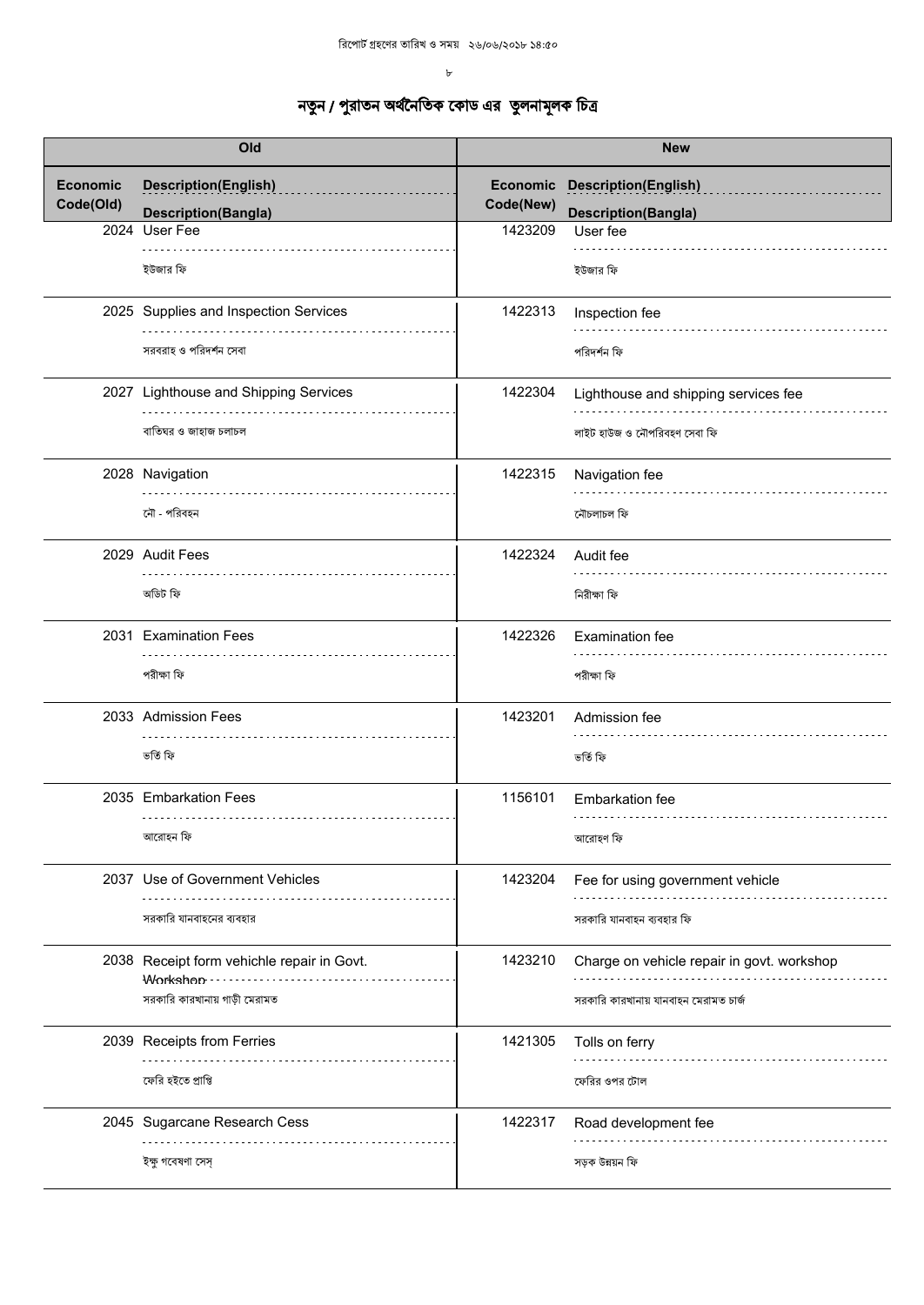| Old                          |                                                           | <b>New</b>                   |                                                                              |
|------------------------------|-----------------------------------------------------------|------------------------------|------------------------------------------------------------------------------|
| <b>Economic</b><br>Code(Old) | <b>Description(English)</b><br><b>Description(Bangla)</b> | <b>Economic</b><br>Code(New) | <b>Description(English)</b><br><b>Description(Bangla)</b>                    |
|                              | 2046 Road Development Cess                                | 1422317                      | Road development fee                                                         |
|                              | সড়ক উন্নয়ন সেস                                          |                              | সড়ক উন্নয়ন ফি                                                              |
|                              | 2049 Departmental Charges                                 | 1422325                      | Engineering service fee                                                      |
|                              | ডিপার্টমেন্টাল চার্জেস                                    |                              | প্ৰকৌশল সেবা ফি                                                              |
|                              | 2101 Rentals - Non Residential                            | 1421301                      | Rentals - non residential                                                    |
|                              | ভাড়া-অনাবাসিক                                            |                              | ভাড়া- অনাবাসিক                                                              |
|                              | 2111 Rentals - Residential                                | 1421302                      | Rentals-residential                                                          |
|                              | ভাড়া-আবাসিক                                              |                              | ভাড়া- আবাসিক                                                                |
|                              | 2112 Hospital Receipts                                    | 1423205                      | Hospital bed charge                                                          |
|                              | হাসপাতাল ভাড়া                                            |                              | হাসপাতালের বিছানার চার্জ                                                     |
|                              | 2123 Recoveries on Accounts of Water &<br>Sewerage        | 1422404                      | Water and sewerage charge                                                    |
|                              | পানি ও পয়ঃ প্রণালী বাবদ আদায়                            |                              | পানি ও পয়ঃনিষ্কাশন ব্যবস্থা চার্জ                                           |
|                              | 2125 Recoveries on Accounts of Electricity                | 1422403                      | Electricity charge                                                           |
|                              | বিদ্যুৎ বাবদ আদায়                                        |                              | বিদ্যুৎ চাৰ্জ                                                                |
|                              | 2127 Recoveries on Accounts of Municipal Tax              | 1441204                      | Municipal tax payable by government<br>employee living in govt accommodation |
|                              | পৌরকর বাবদ আদায়                                          |                              | সরকারি আবাসনে বসবাসকারী সরকারি কর্মচারী কর্তৃক দেয়<br>পৌরকর                 |
|                              | 2131 Rent of Machinery and Equipment                      | 1422325                      | Engineering service fee                                                      |
|                              | যন্ত্র ও সরঞ্জামাদির ভাড়া                                |                              | প্ৰকৌশল সেবা ফি                                                              |
|                              | 2201 Jamuna Bridge Surcharge and Levy                     | 1421303                      | Tolls on bridges                                                             |
|                              | যমুনা ব্রীজ সারচার্জ ও লেভি                               |                              | সেতুর ওপর টোল                                                                |
|                              | 2211 Tolls on Bridges                                     | 1421303                      | Tolls on bridges                                                             |
|                              | টোল আদায় - সেতু                                          |                              | সেতুর ওপর টোল                                                                |
|                              | 2212 Health Imprevement Surcharge                         | 1162203                      | Health development surcharge                                                 |
|                              | স্বাস্থ্য উন্নয়ন সারচার্জ                                |                              | স্বাস্থ্য উন্নয়ন সারচাজ                                                     |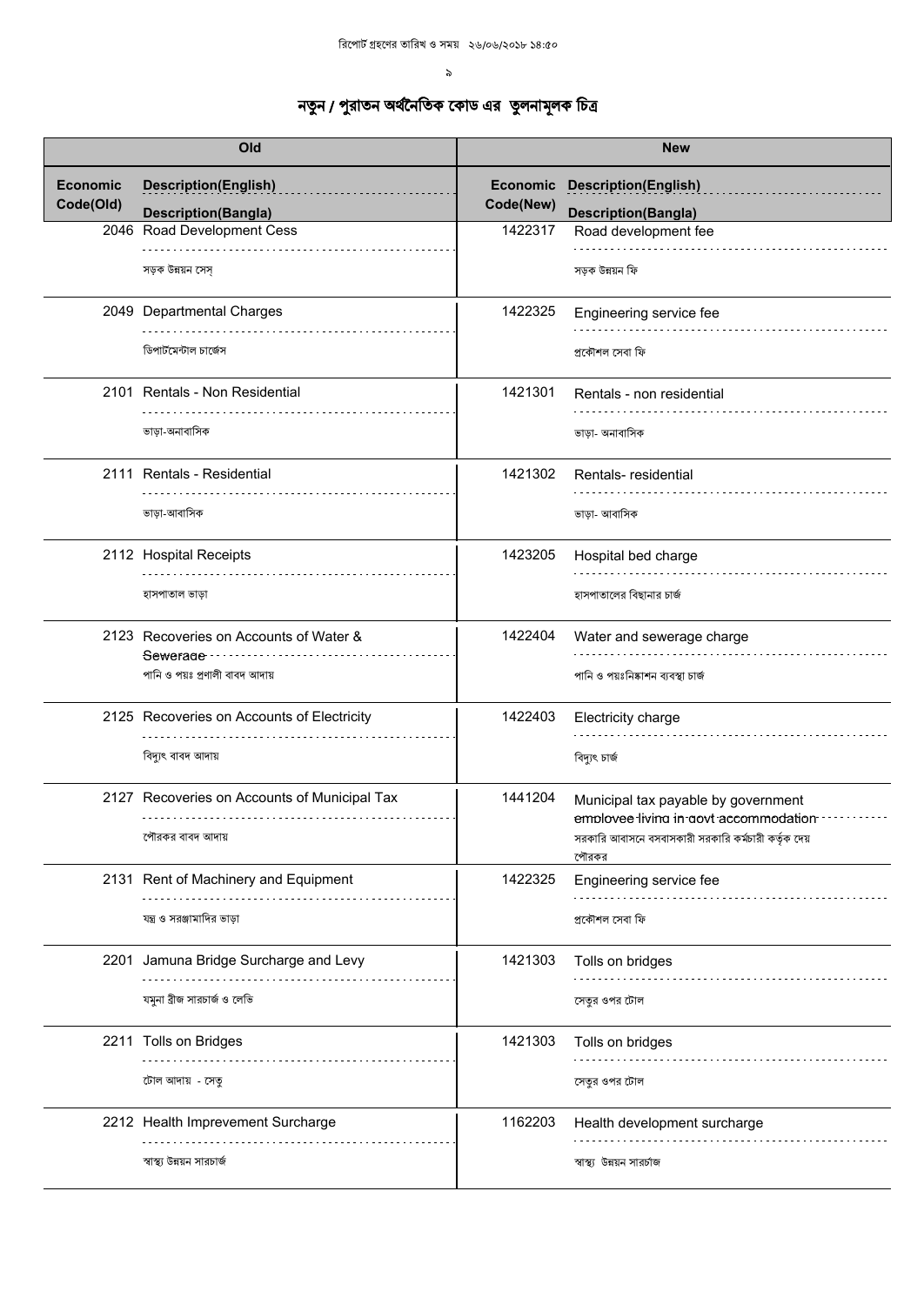| Old                          |                                                                                                          | <b>New</b>                   |                                                           |
|------------------------------|----------------------------------------------------------------------------------------------------------|------------------------------|-----------------------------------------------------------|
| <b>Economic</b><br>Code(Old) | <b>Description(English)</b>                                                                              | <b>Economic</b><br>Code(New) | <b>Description(English)</b><br><b>Description(Bangla)</b> |
|                              | <b>Description(Bangla)</b><br>2213 Environment Protection Surcharge                                      | 1162204                      | Environment safety surcharge                              |
|                              | পরিবেশ সুরক্ষা সারচার্জ                                                                                  |                              | পরিবেশ সংরক্ষণ সারর্চাজ                                   |
|                              | 2214 Development Surchange on Information and<br>Communication -<br>.<br>তথ্য ও যোগাযোগ উন্নয়ন সারচার্জ | 1162202                      | IT development surcharge<br>তথ্য প্রযুক্তি উন্নয়ন সারচাজ |
|                              | 2215 Tool From Bangabondhu Jamuna Bridge<br>বঙ্গবন্ধু যমুনা সেতু থেকে টোল আদায়                          | 1421303                      | Tolls on bridges<br>সেতুর ওপর টোল                         |
|                              | 2221 Tolls on Roads                                                                                      | 1421304                      | Tolls on roads                                            |
|                              | টোল আদায় - রাস্তা                                                                                       |                              | সড়কের ওপর টোল                                            |
|                              | 2301 Produce from Jails                                                                                  | 1423219                      | Sale of products produced in jail                         |
|                              | কারাগারে উৎপাদিত দ্রব্যাদি                                                                               |                              | কারাগারে উৎপাদিত দ্রব্য বিক্রয়                           |
|                              | 2306 Ration Goods                                                                                        | 1423228                      | Sale of rations                                           |
|                              | রেশন দ্রব্যাদি                                                                                           |                              | রেশন বিক্রয়                                              |
|                              | 2311 Medicines and Vaccines                                                                              | 1423221                      | Sale of medicines and vaccines                            |
|                              | ঔষধ ও টিকা                                                                                               |                              | ঔষধ ও প্ৰতিষেধক বিক্ৰয়                                   |
|                              | 2316 Paper, Stationery                                                                                   | 1423225                      | Sale of paper and stationery                              |
|                              | কাগজ, মনিহারি দ্রব্য                                                                                     |                              | কাগজ ও স্টেশনারি বিক্রয়                                  |
|                              | 2317 Stamps (Judicial)                                                                                   | 1423220                      | Sale of judicial stamps                                   |
|                              | ষ্ট্যাম্প বিক্রয় (জুডিসিয়াল)                                                                           |                              | জুডিসিয়াল স্ট্যাম্প বিক্রয়                              |
|                              | 2321 Books and Publications                                                                              | 1423217                      | Sale of books and publications                            |
|                              | বইপত্ৰ ও প্ৰকাশনা                                                                                        |                              | বই ও প্ৰকাশনা বিক্ৰয়                                     |
|                              | 2326 Fisheries Sales                                                                                     | 1423213                      | Sale of fish and fish products                            |
|                              | মৎস্য ও মৎস্যজাত দ্রব্যাদি                                                                               |                              | মৎস্য ও মৎস্যজাত দ্রব্য বিক্রয়                           |
|                              | 2331 Livestock                                                                                           | 1423214                      | Sale of livestock                                         |
|                              | গবাদি পশু                                                                                                |                              | প্ৰাণিসম্পদ বিক্ৰয়                                       |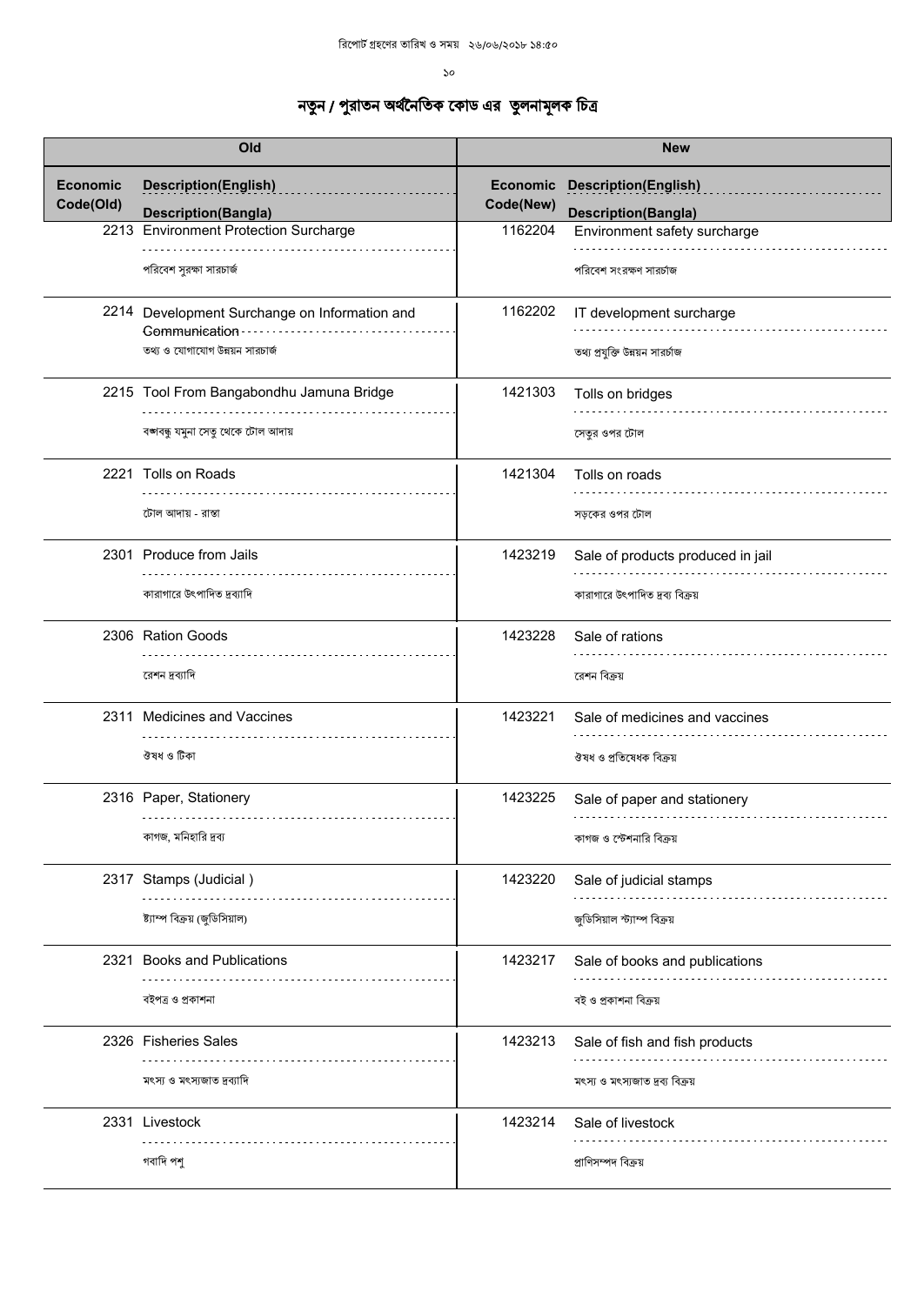| Old                          |                                                           | <b>New</b>            |                                                           |
|------------------------------|-----------------------------------------------------------|-----------------------|-----------------------------------------------------------|
| <b>Economic</b><br>Code(Old) | <b>Description(English)</b><br><b>Description(Bangla)</b> | Economic<br>Code(New) | <b>Description(English)</b><br><b>Description(Bangla)</b> |
|                              | 2333 Dairy                                                | 1423218               | Sale of dairy products                                    |
|                              | ডেইরি                                                     |                       | দুগ্ধজাত দ্ৰব্য বিক্ৰয়                                   |
|                              | 2335 Poultry                                              | 1423215               | Sale of poultry                                           |
|                              | পোলট্ৰি                                                   |                       | হাঁস-মুরগি বিক্রয়                                        |
|                              | 2336 Receipt from Zoos.                                   | 1423224               | Sale of tickets of zoo                                    |
|                              | চিড়িয়াখানা হতে প্ৰাপ্তি                                 |                       | চিড়িয়াখানার টিকিট বিক্রয়                               |
|                              | 2341 Agricultural Products                                | 1423212               | Sale of agricultural products                             |
|                              | কৃষিজাত দ্রব্যাদি                                         |                       | কৃষিপণ্য বিক্রয়                                          |
|                              | 2346 Timber                                               | 1423229               | Sale of timber                                            |
|                              | কাঠ ও বনজ দ্রব্যাদি                                       |                       | টিম্বার বিক্রয়                                           |
|                              | 2351 Confiscated Products                                 | 1431104               | Sale of confiscated items                                 |
|                              | বাজেয়াপ্তকৃত দ্রব্যাদি                                   |                       | বাজেয়াপ্ত দ্রব্য বিক্রয়                                 |
|                              | 2356 Plants and Seedlings                                 | 1423227               | Sale of plants and seedlings                              |
|                              | উদ্ভিদ, চারা ও বীজ                                        |                       | উদ্ভিজ্জ ও চারা বিক্রয়                                   |
|                              | 2366 Tender and Other Documents                           | 1422328               | Tender document fee<br>.                                  |
|                              | টেন্ডার ও অন্যান্য দলিল পত্র                              |                       | দরপত্র দলিল ফি                                            |
|                              | 2371 Old Stores, Used Goods, Scrap, etc.                  | 1423226               | Sale of used paper and stationery                         |
|                              | অব্যবহৃত দ্রব্যাদি, ক্ষ্যাপ ইত্যাদি                       |                       | ব্যবহৃত কাগজ ও স্টেশনারি বিক্রয়                          |
|                              | 2411 Water Rates                                          | 1423211               | Irrigation fee                                            |
|                              | জলকর                                                      |                       | সেচ ফি                                                    |
|                              | 2421 Others                                               | 1423211               | Irrigation fee                                            |
|                              | সেচ বাবদ অন্যান্য                                         |                       | সেচ ফি                                                    |
|                              | 2501 Ration Goods                                         | 1423228               | Sale of rations                                           |
|                              | রেশন সামগ্রী                                              |                       | রেশন বিক্রয়                                              |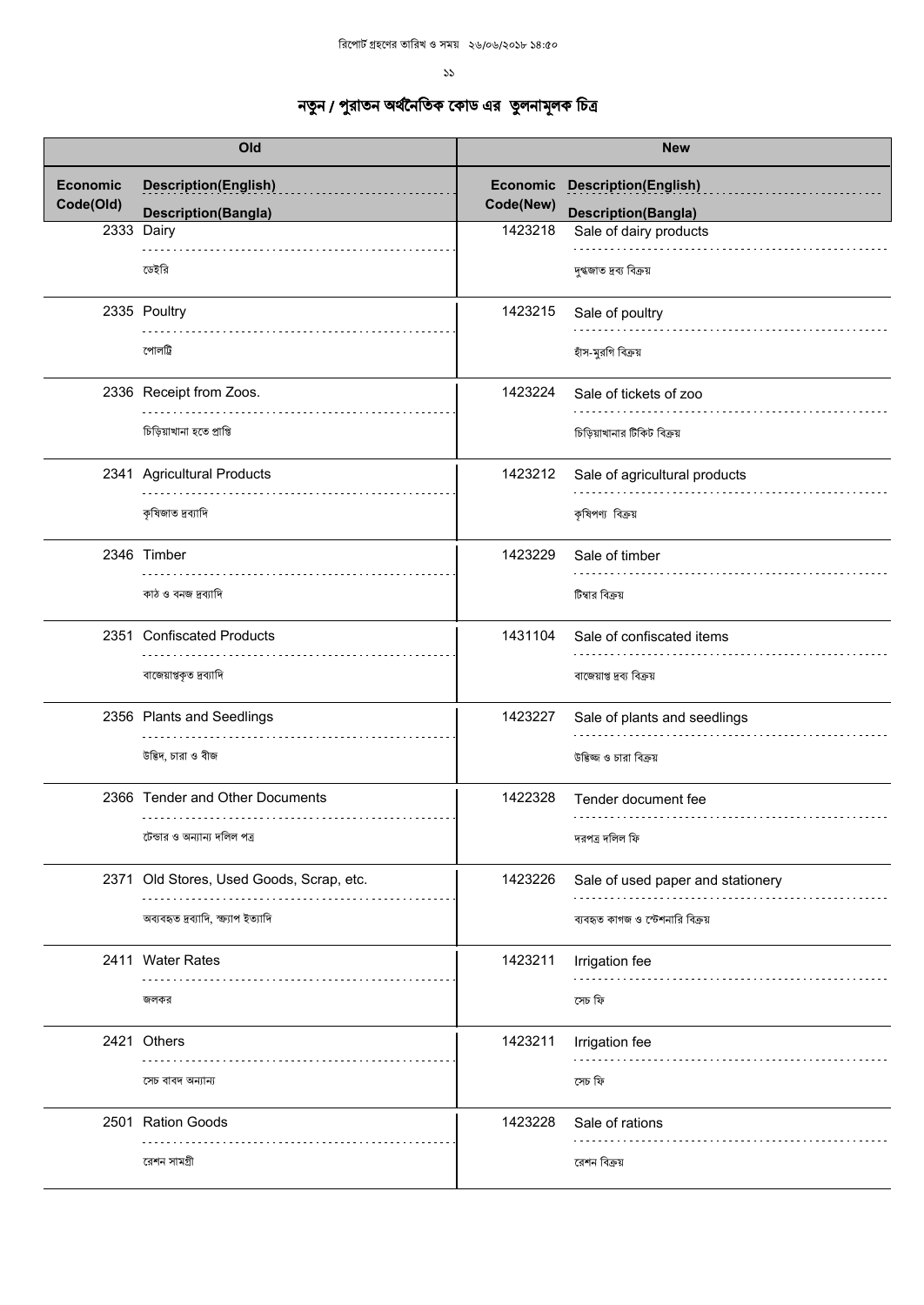| Old                          |                                                                                  | <b>New</b>            |                                                                                              |
|------------------------------|----------------------------------------------------------------------------------|-----------------------|----------------------------------------------------------------------------------------------|
| <b>Economic</b><br>Code(Old) | <b>Description(English)</b><br><b>Description(Bangla)</b>                        | Economic<br>Code(New) | <b>Description(English)</b><br><b>Description(Bangla)</b>                                    |
|                              | 2505 Uniforms<br>পোশাক                                                           | 1423208               | Fee for uniform<br>ইউনিফর্ম ফি                                                               |
|                              | 2511 Use of Government Vehicles<br>যানবাহন                                       | 1423204               | Fee for using government vehicle<br>সরকারি যানবাহন ব্যবহার ফি                                |
|                              | 2521 Arms and Ammunition<br>অস্ত্ৰশস্ত্ৰ                                         | 1423216               | Sale of arms and ammunitions<br>অস্ত্র ও গোলাবারুদ বিক্রয়                                   |
|                              | 2531 Military Farms<br>সামরিক খামার                                              | 1423214               | Sale of livestock<br>প্রাণিসম্পদ বিক্রয়                                                     |
|                              | 2535 UN Receipts<br>জাতিসংঘ থেকে প্রাপ্তি                                        | 1423207               | UN peacekeeping services charge<br>জাতিসংঘ শান্তিরক্ষা সেবা চার্জ                            |
|                              | 2537 Military to UN Program<br>জাতিসংঘ কর্মসূচিতে মিলিটারী প্রেরণ                | 1423207               | UN peacekeeping services charge<br>জাতিসংঘ শান্তিরক্ষা সেবা চার্জ                            |
|                              | 2601 Contribution for Pensions and Gratuities<br>অবসর ভাতা ও আনুতোষিক বাবদ চাঁদা | 1441205               | Leave salary contribution<br>ছুটির বেতন বাবদ চাঁদা                                           |
|                              | 2611 Leave Salary Contribution<br>ছুটির বেতন বাবদ চাঁদা                          | 1441206               | Pension and gratuity contribution<br>অবসর ভাতা ও আনুতোষিক বাবদ চাঁদা                         |
|                              | 2631 Election Receipts<br>নিৰ্বাচন প্ৰাপ্তি                                      | 1431105               | Forfeit Election deposit<br>বাজেয়াপ্ত নিৰ্বাচনি জামানত                                      |
|                              | 2643 Receipt under Arms Act.<br>অস্ত্র আইনে প্রাপ্তি                             | 1422101               | Firearms trade license fee<br>আগ্নেয়াস্ত্ৰ ব্যবসা লাইসেন্স ফি                               |
|                              | 2651 Receipts under Guest Control Ordinance<br>অতিথি নিয়ন্ত্ৰণ আইনে প্ৰাপ্তি    | 1422314               | Fees levied under guest control ordinance<br>অতিথি নিয়ন্ত্রণ-অর্ডিন্যান্সের আওতায় ধার্য ফি |
|                              | 2661 Meterological Data and Gas Sell<br>আবহাওয়া উপাত্ত ও গ্যাস বিক্রি           | 1423223               | Sale of meteorological data<br>আবহাওয়া উপাত বিক্রয়                                         |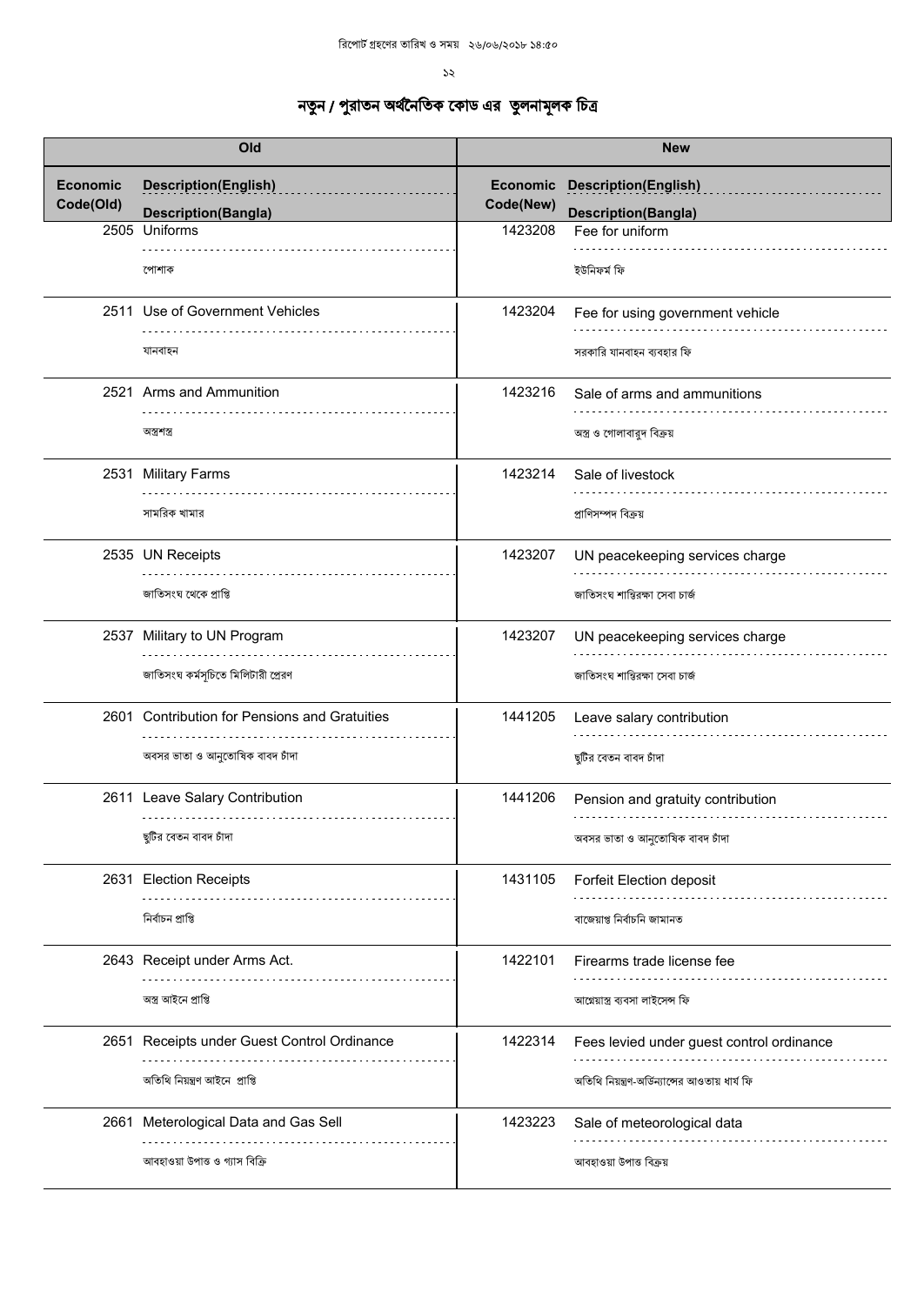|                              | Old                                                     |                       | <b>New</b>                                    |
|------------------------------|---------------------------------------------------------|-----------------------|-----------------------------------------------|
| <b>Economic</b><br>Code(Old) | <b>Description(English)</b>                             | Economic<br>Code(New) | <b>Description(English)</b>                   |
|                              | <b>Description(Bangla)</b>                              |                       | <b>Description(Bangla)</b>                    |
| 2671                         | Recovery of Overpayments                                | 1441202               | Recovery of over payment from prior years     |
|                              | অতিরিক্ত প্রদত্ত টাকা আদায়                             |                       | পূর্ববর্তী অর্থবছরের অতিরিক্ত গৃহীত অর্থ ফেরত |
|                              | 2681 Miscellaneous Receipts                             | 1441299               | Other receipts                                |
|                              | বিবিধ রাজস্ব ও প্রাপ্তি                                 |                       | অন্যান্য আদায়                                |
|                              | 2682 Premium on Treasury Bond Issuance                  | 1441203               | Premium on treasury bond issuance             |
|                              | ট্রেজারী বন্ড ইস্যুতে প্রিমিয়াম বাবদ আয়               |                       | ট্রেজারি বন্ড ইস্যুতে প্রিমিয়াম বাবদ ব্যয়   |
|                              | 2685 Surplus Revenue-Bangladesh                         | 1413101               | Withdrawals from income of                    |
|                              | Telecommunication Requlatory Commission                 |                       | muasi-corporations                            |
|                              | বাংলাদেশ টেলিযোগাযোগ নিয়ন্ত্রণ কমিশনের উদ্বৃত্ত রাজস্ব |                       | কুয়াসি-কর্পোরেশনের উদ্বৃত্ত আয়              |
|                              |                                                         |                       |                                               |
|                              | 3001 Cash Sales-Rice                                    | 1423101               | Sale of rice                                  |
|                              |                                                         |                       |                                               |
|                              | নগদ বিক্ৰয়-চাল                                         |                       | চাল বিক্ৰয়                                   |
|                              | 3003 Cash Sales-Wheat                                   | 1423102               | Sale of wheat                                 |
|                              | নগদ বিক্ৰয়-গম                                          |                       | গম বিক্ৰয়                                    |
|                              | 3005 Cash Sales-Edible Oil                              | 1423103               | Sale of edible oil                            |
|                              | নগদ বিক্রয় - ভোজ্য তেল                                 |                       | ভোজ্য তেল বিক্ৰয়                             |
|                              | 3007 Cash Sales-Flour                                   | 1423102               | Sale of wheat                                 |
|                              |                                                         |                       |                                               |
|                              | নগদ বিক্ৰয় - আটা                                       |                       | গম বিক্রয়                                    |
|                              | 3009 Cash Sales - Maize                                 | 1423103               | Sale of edible oil                            |
|                              |                                                         |                       |                                               |
|                              | নগদ বিক্ৰয় - ভূট্টা                                    |                       | ভোজ্য তেল বিক্ৰয়                             |
|                              | 3021 Food for Education - Rice                          | 1423101               | Sale of rice                                  |
|                              | শিক্ষার জন্য খাদ্য - চাল                                |                       | চাল বিক্ৰয়                                   |
|                              |                                                         |                       |                                               |
|                              | 3031 Sales to Government Departments                    | 1423105               | Sale of other food stuff                      |
|                              | সরকারি দপ্তরে বিক্রয়                                   |                       | অন্যান্য খাদ্যদ্রব্য বিক্রয়                  |
|                              | 3041 Food for Work (FFW) - Rice                         | 1423101               | Sale of rice                                  |
|                              |                                                         |                       |                                               |
|                              | কাজের বিনিময়ে খাদ্য কর্মসূচি - চাল                     |                       | চাল বিক্ৰয়                                   |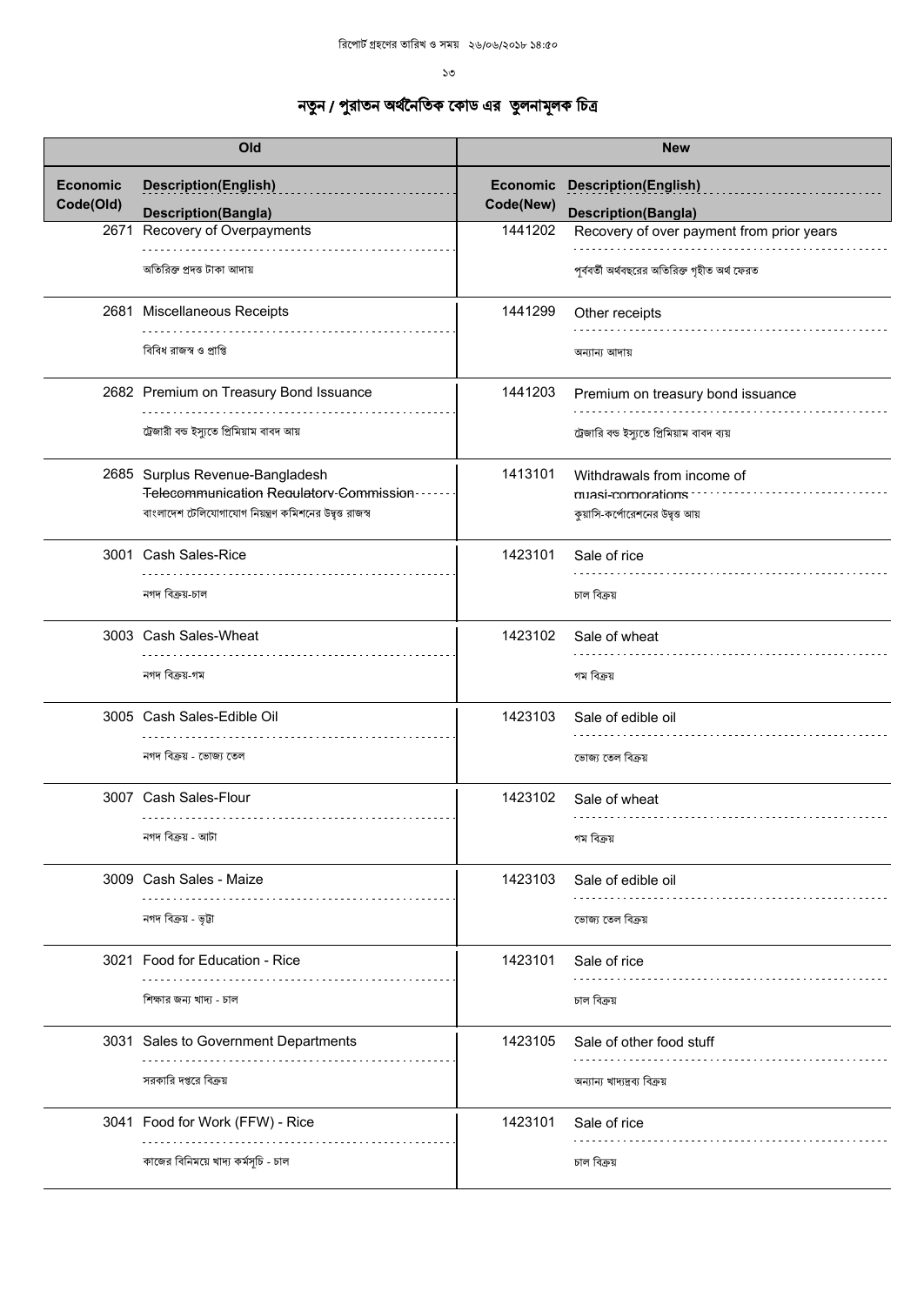| Old                          |                                                           | <b>New</b> |                                                                    |
|------------------------------|-----------------------------------------------------------|------------|--------------------------------------------------------------------|
| <b>Economic</b><br>Code(Old) | <b>Description(English)</b><br><b>Description(Bangla)</b> | Code(New)  | <b>Economic Description(English)</b><br><b>Description(Bangla)</b> |
|                              | 3043 Food for Work (FFW) - Wheat                          | 1423102    | Sale of wheat                                                      |
|                              | কাজের বিনিময়ে খাদ্য কর্মসূচি - গম                        |            | গম বিক্ৰয়                                                         |
|                              | 3047 Food for Work (FFW) - ADP - Wheat                    | 1423102    | Sale of wheat                                                      |
|                              | কাজের বিনিময়ে খাদ্য কর্মসূচী - এডিপি - গম                |            | গম বিক্ৰয়                                                         |
|                              | 3051 Vulnerable Group Development (VGD) - Rice            | 1423101    | Sale of rice                                                       |
|                              | ভি জি ডি-চাল                                              |            | চাল বিক্ৰয়                                                        |
|                              | 3053 Vulnerable Group Development (VGD) -<br>Wheat · ·    | 1423102    | Sale of wheat                                                      |
|                              | ভি জি ডি-গম                                               |            | গম বিক্রয়                                                         |
|                              | 3055 Vulnerable Group Feeding (VGF) -Rice                 | 1423101    | Sale of rice                                                       |
|                              | ভি জি এফ-চাল                                              |            | চাল বিক্ৰয়                                                        |
|                              | 3061 Test Relief (TR) - Rice<br>.                         | 1423101    | Sale of rice                                                       |
|                              | টেষ্ট রিলিফ ( টি. আর )-চাল                                |            | চাল বিক্ৰয়                                                        |
|                              | 3063 Test Relief (TR) - Wheat                             | 1423102    | Sale of wheat                                                      |
|                              | টেষ্ট রিলিফ (টি. আর)-গম                                   |            | গম বিক্ৰয়                                                         |
|                              | 3071 Gratuitous Relief (GR) - Rice                        | 1423101    | Sale of rice                                                       |
|                              | খয়রাতি সাহায্য ( জি. আর )-চাল                            |            | চাল বিক্ৰয়                                                        |
|                              | 3073 Gratuitous Relief (GR) - Wheat                       | 1423102    | Sale of wheat                                                      |
|                              | খয়রাতি সাহায্য ( জি. আর )-গম                             |            | গম বিক্ৰয়                                                         |
|                              | 3075 School Feeding Programme-Wheat                       | 1423102    | Sale of wheat                                                      |
|                              | স্কুল ফিডিং কর্মসূচী-গম                                   |            | গম বিক্ৰয়                                                         |
|                              | 3077 Special Works for Chittagong Hill Tracts-Rice        | 1423101    | Sale of rice                                                       |
|                              | পাৰ্বত্য চট্টগ্ৰামে বিশেষ কাৰ্যাদি - চাল                  |            | চাল বিক্ৰয়                                                        |
|                              | 3101 Passenger Fares                                      | 1421101    | Passenger fare                                                     |
|                              | যাত্ৰী বহন বাবদ আয়                                       |            | যাত্ৰী ভাড়া                                                       |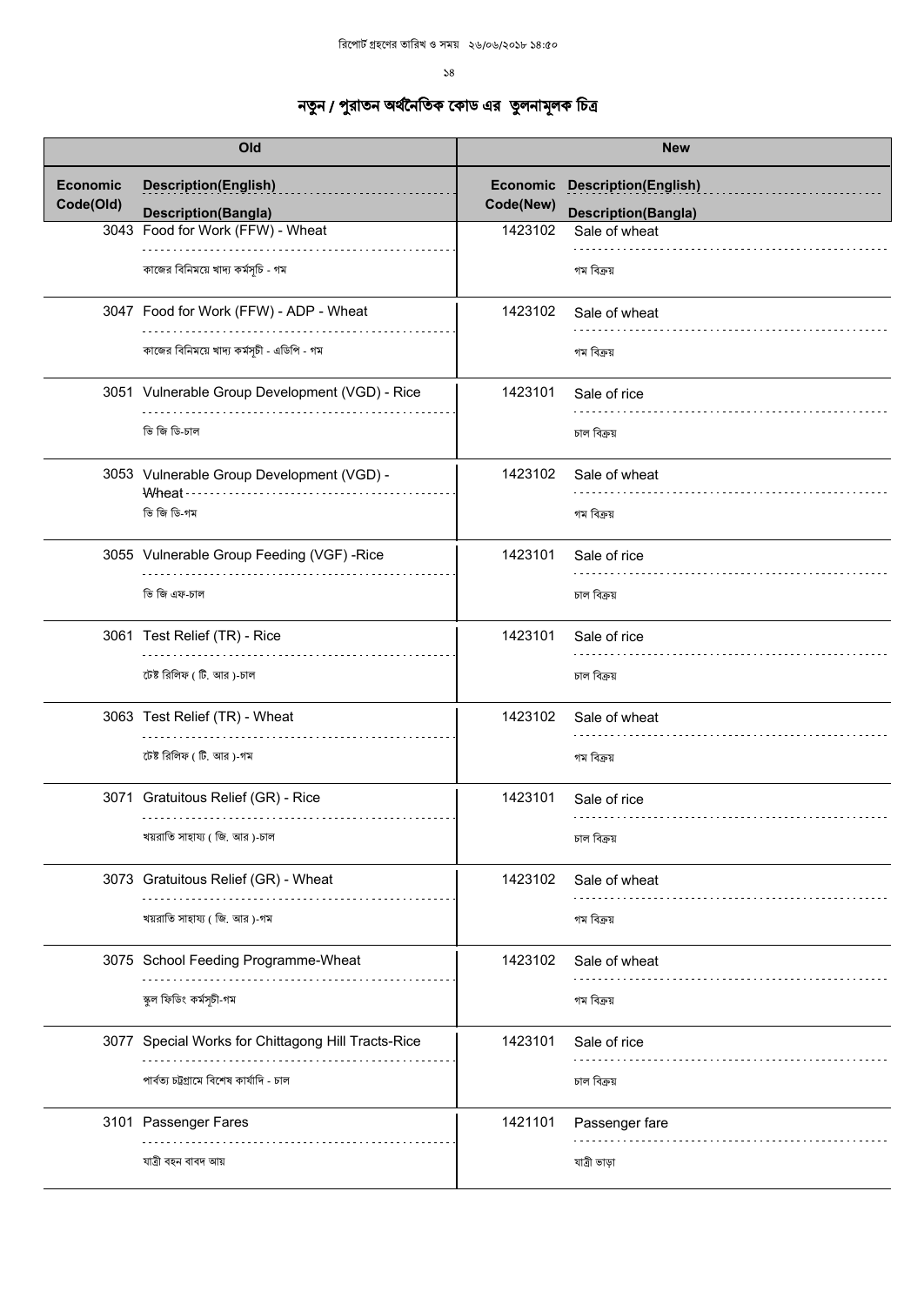| Old             |                                                     |                 | <b>New</b>                             |
|-----------------|-----------------------------------------------------|-----------------|----------------------------------------|
| <b>Economic</b> | <b>Description(English)</b>                         | <b>Economic</b> | <b>Description(English)</b>            |
| Code(Old)       | <b>Description(Bangla)</b>                          | Code(New)       | <b>Description(Bangla)</b>             |
| 3111            | Goods Fares                                         | 1421102         | Charges from goods                     |
|                 | মাল বহন বাবদ আয়                                    |                 | পণ্য পরিবহণ ভাড়া                      |
|                 | 3121 Other Fares                                    | 1421101         | Passenger fare                         |
|                 | অন্যান্য বিবিধ আয়                                  |                 | যাত্ৰী ভাড়া                           |
|                 | 3201 Sale of Ordinary Postal Stamps                 | 1421201         | Sale of stamp                          |
|                 | সাধারণ ডাক টিকেট বিক্রয়                            |                 | স্ট্যাম্প বিক্ৰয়                      |
|                 | 3211 Sale of Service Postal Stamps                  | 1421203         | Sale of service stamp                  |
|                 | সার্ভিস ডাক টিকেট বিক্রয়                           |                 | সার্ভিস স্ট্যাম্প বিক্রয়              |
|                 | 3221 Postage Realised in Cash                       | 1421202         | Postage realised in cash               |
|                 | নগদ আদায়কৃত ডাক মাশুল                              |                 | নগদ আদায়কৃত ডাক মাশুল                 |
|                 | 3231 Commission for Money Order and Postal<br>Order | 1421204         | Charge of money order and postal order |
|                 | মনি অর্ডার ও পোষ্টাল অর্ডার কমিশন                   |                 | মানি অর্ডার ও পোস্টাল অর্ডার চার্জ     |
|                 | 3232 Commission Receipt For CashCard                | 1421205         | Commission                             |
|                 | ক্যাশকার্ড বাবদ কমিশন প্রাপ্তি                      |                 | কমিশন                                  |
|                 | 3243 Other Commissions                              | 1421205         | Commission<br>.                        |
|                 | অন্যান্য কমিশন                                      |                 | কমিশন                                  |
|                 | 3601 Sale of Land                                   | 2141101         | Sale/disposal of land                  |
|                 | জমি বিক্রয়                                         |                 | জমি বিক্রয∕নিষ্পত্তি                   |
|                 | 3611 Sale of Abandoned Property                     | 2141101         | Sale/disposal of land                  |
|                 | পরিত্যক্ত সম্পত্তি বিক্রয়                          |                 | জমি বিক্রয∕নিষ্পত্তি                   |
|                 | 3701 Food Aid General                               | 1311101         | Food aid                               |
|                 | খাদ্য সাহায্য - সাধারণ                              |                 | খাদ্য সাহায্য                          |
|                 | 3702 Budget Support                                 | 1311103         | <b>Budget support</b>                  |
|                 | বাজেট সাপোর্ট                                       |                 | বাজেট সহায়তা                          |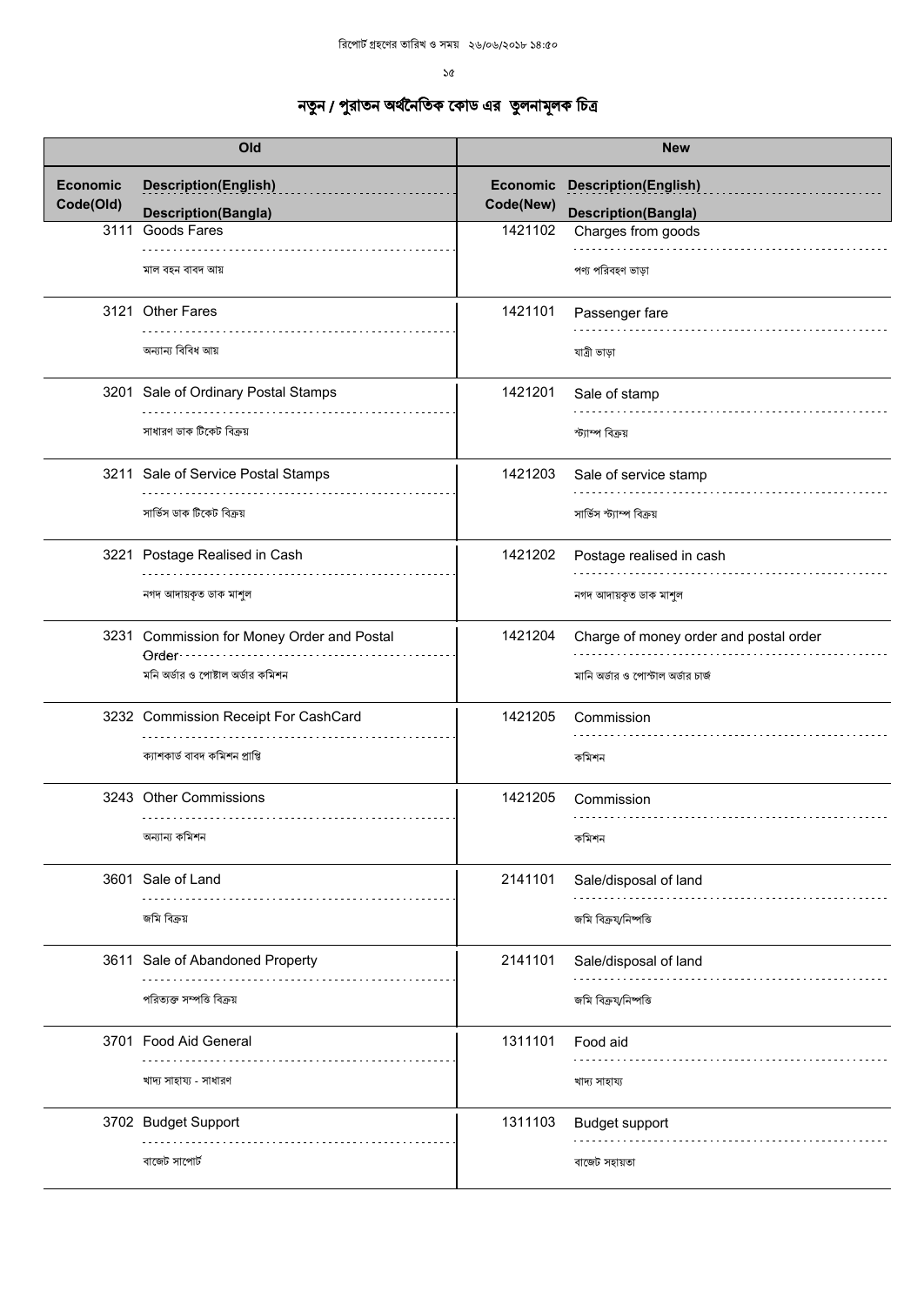| Old                          |                                                           | <b>New</b>                   |                                                           |
|------------------------------|-----------------------------------------------------------|------------------------------|-----------------------------------------------------------|
| <b>Economic</b><br>Code(Old) | <b>Description(English)</b><br><b>Description(Bangla)</b> | <b>Economic</b><br>Code(New) | <b>Description(English)</b><br><b>Description(Bangla)</b> |
| 3711                         | Food Aid PL - 480, Title II                               | 1321101                      | Food aid                                                  |
|                              | খাদ্য সাহায্য - ৪৮০, টাইটেল - ২                           |                              | খাদ্য সাহায্য                                             |
|                              | 3751 Commodity Aid                                        | 1311102                      | Commodity aid                                             |
|                              | পণ্য সাহায্য                                              |                              | পণ্য সাহায্য                                              |
|                              | 3761 Project Aid                                          | 1312102                      | Project aid                                               |
|                              | প্ৰকল্প সাহায্য                                           |                              | প্ৰকল্প সাহায্য                                           |
|                              | 3765 Japanese Debt. Relief Grant Fund                     | 1311104                      | Debt relief grants                                        |
|                              | জাপানী ঋণ মওকুফ অনুদান তহবিল                              |                              | ঋণ মওকুফ অনুদান                                           |
|                              | 3781 Other Foreign Aid                                    | 1321103                      | Budget support                                            |
|                              | অন্যান্য বৈদেশিক সাহায্য                                  |                              | বাজেট সহায়তা                                             |
|                              | 3801 Repayment of Cash Loans for Development              | 7215202                      | Development loan                                          |
|                              | নগদ ঋণ-উন্নয়ন                                            |                              | উন্নয়ন ঋণ                                                |
|                              | 3811 Repayment of Cash Loans Non-development              | 7215203                      | Operating loan                                            |
|                              | নগদ ঋণ-অনুন্নয়ন                                          |                              | পরিচালন ঋণ                                                |
|                              | 3821 Repayment of On-Lent Foreign Loans<br>.              | 7215205                      | On lent foreign loan                                      |
|                              | সংস্থাসমূহের পুনঃ বিনিয়োগকৃত বৈদেশিক ঋণ                  |                              | বৈদেশিক ঋণের ভিত্তিতে দেয় ঋণ                             |
|                              | 3837 Repayment of Loans to Local Bodies                   | 7215208                      | Special Loan                                              |
|                              | স্থানীয় সংস্থাকে প্ৰদত্ত ঋণ আদায়                        |                              | বিশেষ ঋণ                                                  |
|                              | 3839 Co-operative Loan                                    | 7215206                      | Co-operative loan                                         |
|                              | সমবায় ঋণ                                                 |                              | সমবায় ঋণ                                                 |
|                              | 3901 House Building Advances                              | 7215101                      | House building loan                                       |
|                              | গৃহ নিৰ্মাণ অগ্ৰিম                                        |                              | গৃহনিৰ্মাণ ঋণ                                             |
|                              | 3903 Computer Advances                                    | 7215102                      | Computer Ioan                                             |
|                              | কম্পিউটার অগ্রিম                                          |                              | কম্পিউটার ঋণ                                              |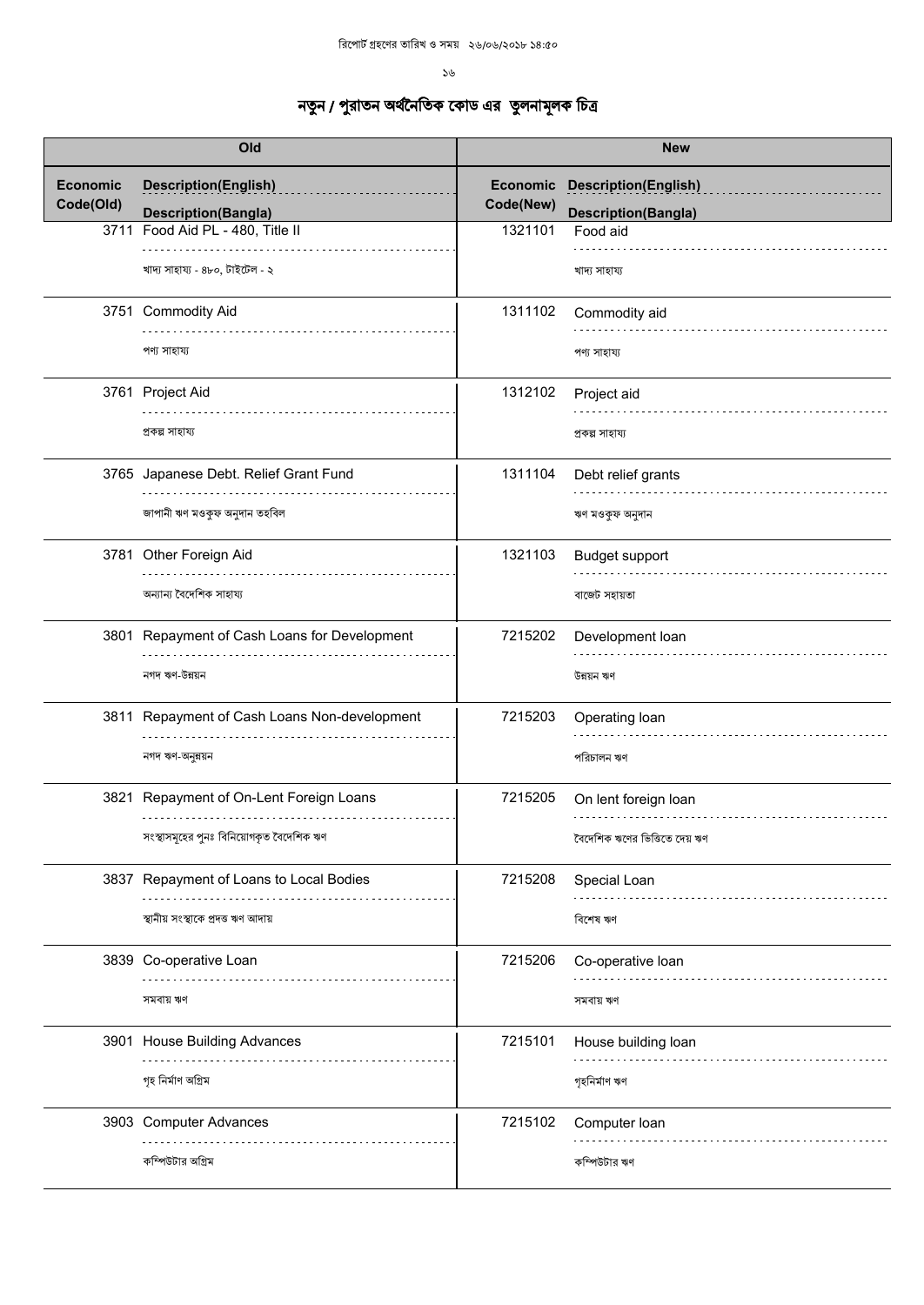| Old                          |                                                           | <b>New</b>            |                                                           |
|------------------------------|-----------------------------------------------------------|-----------------------|-----------------------------------------------------------|
| <b>Economic</b><br>Code(Old) | <b>Description(English)</b><br><b>Description(Bangla)</b> | Economic<br>Code(New) | <b>Description(English)</b><br><b>Description(Bangla)</b> |
| 3911                         | <b>Motor Car Advances</b>                                 | 7215104               | Motor car loan                                            |
|                              | মোটর গাড়ি অগ্রিম                                         |                       | মোটরগাড়ি ঋণ                                              |
|                              | 3915 Interest Free Car Advances                           | 7215103               | Interest free loan                                        |
|                              | প্রাধিকারভুক্ত কর্মকর্তাদের সুদমুক্ত বিশেষ অগ্রিম         |                       | সুদমুক্ত ঋণ                                               |
|                              | 3921 Motor Cycle Advances                                 | 7215105               | Motor cycle loan                                          |
|                              | মোটর সাইকেল অগ্রিম                                        |                       | মোটর সাইকেল ঋণ                                            |
|                              | 3931 Bicycle Advances                                     | 7215106               | Bicycle Ioan                                              |
|                              | বাই - সাইকেল অগ্রিম                                       |                       | বাইসাইকেল ঋণ                                              |
|                              | 4501 Pay of Officers                                      | 3111101               | Basic pay (Officer)                                       |
|                              | অফিসারদের বেতন                                            |                       | মূল বেতন (অফিসার)                                         |
|                              | 4505 Remunaration of Public Representatives               | 3257201               | Remuneration to public representative                     |
|                              | জন প্রতিনিধিদের পারিতোষিক                                 |                       | জনপ্রতিনিধিগণের পারিতোষিক                                 |
|                              | 4701 Dearness Allowance                                   | 3111304               | Dearness allowance                                        |
|                              | মহাৰ্ঘ ভাতা                                               |                       | মহাৰ্ঘ ভাতা                                               |
|                              | 4702 Special Allowances for Privileged Officers           | 3111313               | Transport maintenance allowance                           |
|                              | প্রাধিকারপ্রাপ্ত কর্মকর্তাদের বিশেষ ভাতা                  |                       | মোটরযান রক্ষণাবেক্ষণ ভাতা                                 |
|                              | 4705 House Rent Allowance                                 | 3111310               | Housing rent allowance                                    |
|                              | বাড়িভাড়া ভাতা                                           |                       | বাড়ি ভাড়া ভাতা                                          |
|                              | 4709 Rest and Recreation Allowance                        | 3111328               | Rest and recreation allowance                             |
|                              | শ্ৰান্তি বিনোদন ভাতা                                      |                       | শ্ৰান্তি ও বিনোদন ভাতা                                    |
|                              | 4713 Festival Allowance                                   | 3111325               | Festival allowance                                        |
|                              | উৎসব ভাতা                                                 |                       | উৎসব ভাতা                                                 |
|                              | 4714 Bangla New Year Allowance                            | 3111335               | Bangla new year allowance                                 |
|                              | বাংলা নববর্ষ ভাতা                                         |                       | বাংলা নববর্ষ ভাতা                                         |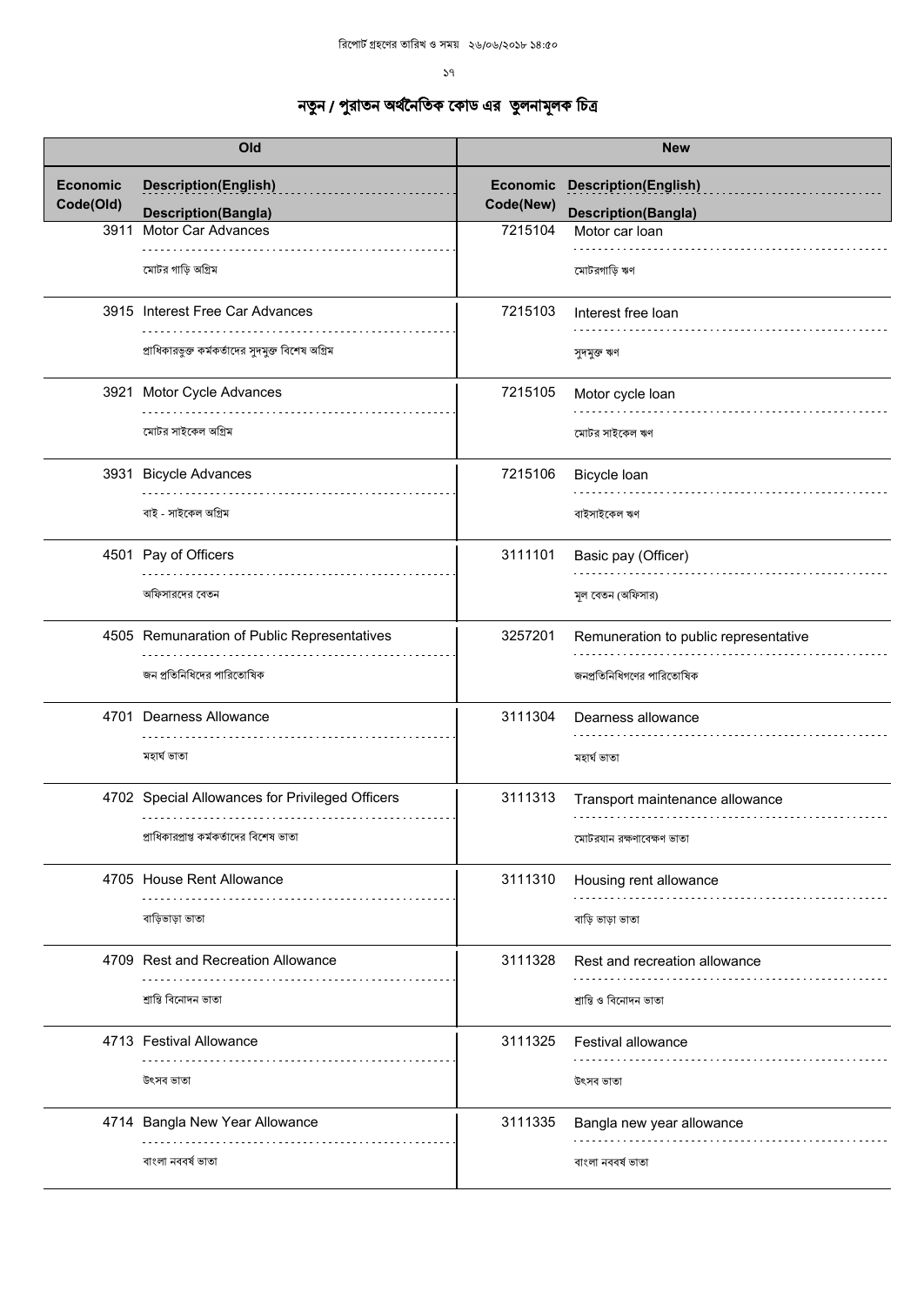$5b$ 

| Old                          |                                                        | <b>New</b>            |                                                 |
|------------------------------|--------------------------------------------------------|-----------------------|-------------------------------------------------|
| <b>Economic</b><br>Code(Old) | <b>Description(English)</b>                            | Economic<br>Code(New) | <b>Description(English)</b>                     |
| 4717                         | <b>Description(Bangla)</b><br><b>Medical Allowance</b> | 3111311               | <b>Description(Bangla)</b><br>Medical allowance |
|                              | চিকিৎসা ভাতা                                           |                       | চিকিৎসা ভাতা                                    |
|                              | 4721 Hill Allowance                                    | 3111309               | Hill allowance                                  |
|                              | পাহাড়ী ভাতা                                           |                       | পাহাড়ি ভাতা                                    |
|                              | 4722 Defence Service Allowance                         | 3111317               | Defence services allowance                      |
|                              | প্রতিরক্ষা-সার্ভিস ভাতা                                |                       | প্রতিরক্ষা সার্ভিস ভাতা                         |
|                              | 4723 Allowences for Chief, Headmen and Karbaries       | 3111330               | Allowances for chief, headman and karbaries     |
|                              | চীফ, হেডম্যান ও কারবারীদের ভাতা                        |                       | চিফ, হেডম্যান ও কারবারিদের ভাতা                 |
|                              | 4724 Batman Allowance                                  | 3111318               | Batsman allowance                               |
|                              | ব্যাটস্ম্যান ভাতা                                      |                       | ব্যাটসম্যান ভাতা                                |
|                              | 4725 Washing Allowance                                 | 3111316               | Washing allowance                               |
|                              | ধোলাই ভাতা                                             |                       | ধোলাই ভাতা                                      |
|                              | 4726 Haircut Allowance                                 | 3111319               | Haircut allowance                               |
|                              | চুলকাটা ভাতা                                           |                       | চুলকাটা ভাতা                                    |
|                              | 4727 Chawki Allowance<br>.                             | 3111323               | Chawki allowance                                |
|                              | চৌকি ভাতা                                              |                       | চৌকি ভাতা                                       |
|                              | 4728 Domestic Aid Allowance                            | 3111333               | Domestic aid allowance                          |
|                              | ডোমেস্টিক এইড এলাউন্স                                  |                       | গৃহ-সহায়তা ভাতা                                |
|                              | 4733 Entertainment/Sumptuary Allowance                 | 3111331               | Refreshment allowance                           |
|                              | আপ্যায়ন ভাতা/ব্যয় নিয়ামক ভাতা                       |                       | আপ্যায়ন ভাতা                                   |
|                              | 4737 Charge Allowance                                  | 3111301               | Charge allowance                                |
|                              | দায়িত্ব ভার ভাতা                                      |                       | দায়িত্ব ভাতা                                   |
|                              | 4741 Retainery Allowance                               | 3111322               | Retainer allowance                              |
|                              | রিটেনার ভাতা                                           |                       | রিটেইনার ভাতা                                   |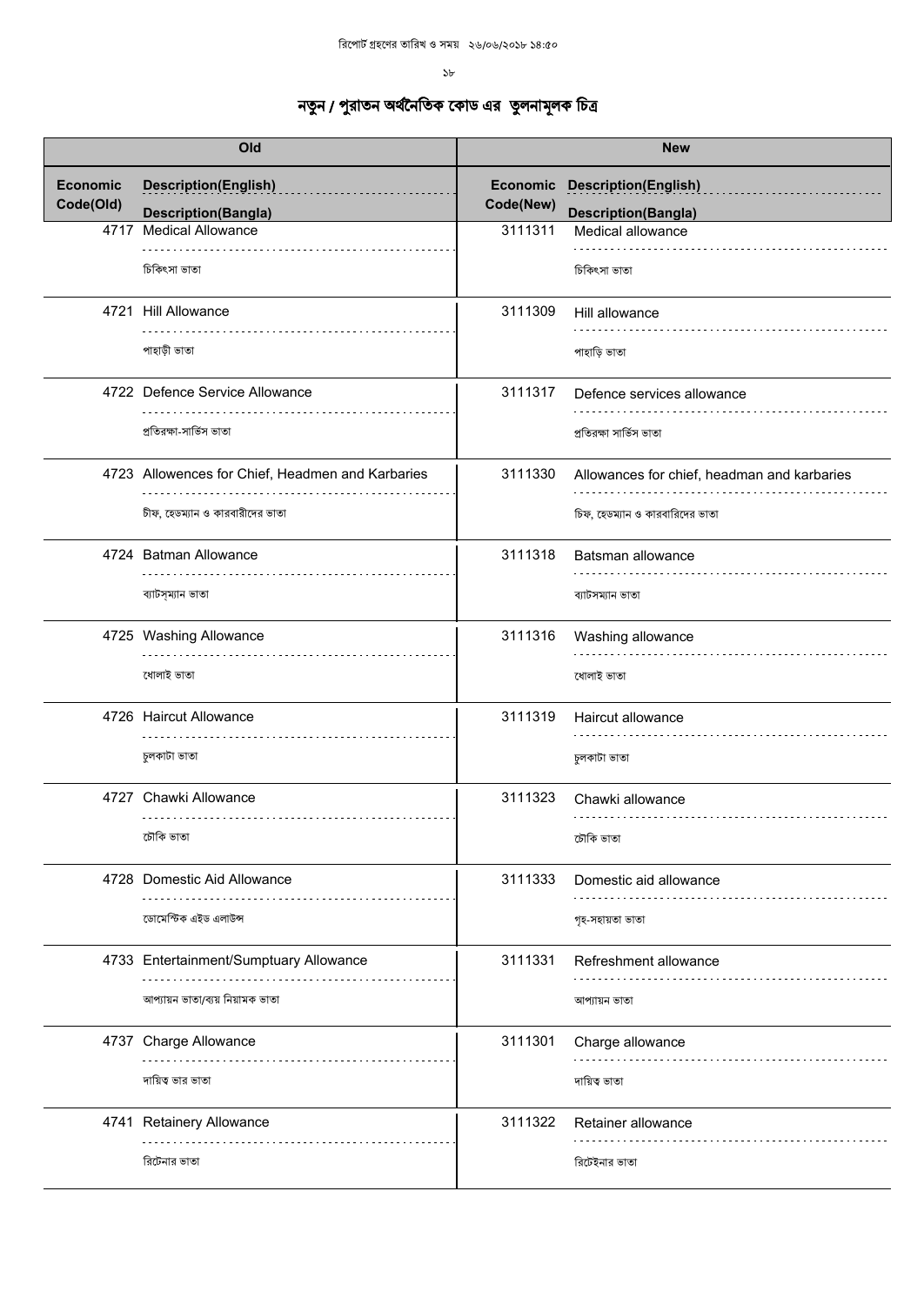| Old             |                                        |                 | <b>New</b>                        |
|-----------------|----------------------------------------|-----------------|-----------------------------------|
| <b>Economic</b> | <b>Description(English)</b>            | <b>Economic</b> | <b>Description(English)</b>       |
| Code(Old)       | <b>Description(Bangla)</b>             | Code(New)       | <b>Description(Bangla)</b>        |
| 4745            | <b>Compensatory Allowance</b>          | 3111324         | Compensatory allowance            |
|                 | ক্ষতিপূরণ ভাতা                         |                 | ক্ষতিপূরণ ভাতা                    |
|                 | 4749 Ration Allowance                  | 3111320         | Ration allowance                  |
|                 | রেশন ভাতা                              |                 | রেশন ভাতা                         |
|                 | 4753 Daily/Subsistence Allowance       | 3111303         | Daily/ Subsistence allowance      |
|                 | দৈনিক/খোৱাকী ভাতা                      |                 | দৈনিক/ খোরাকি ভাতা                |
|                 |                                        |                 |                                   |
|                 | 4757 Internee/Apprenticeship Allowance | 3111321         | Internee/Apprenticeship allowance |
|                 | ইন্টাৰ্নী/শিক্ষানবীশ ভাতা              |                 | ইন্টানি/শিক্ষানবিশ ভাতা           |
|                 | 4761 Fixed Travel Allowance            | 3111326         | Fixed travel allowance            |
|                 |                                        |                 |                                   |
|                 | ন্ৰমণ ভাতা                             |                 | দ্ৰমণ ভাতা                        |
|                 | 4765 Conveyance Allowance              | 3111302         | Conveyance allowance              |
|                 | যাতায়াত ভাতা                          |                 | যাতায়াত ভাতা                     |
|                 | 4765 Conveyance Allowance              | 3111314         | Tiffin allowance                  |
|                 | যাতায়াত ভাতা                          |                 | টিফিন ভাতা                        |
|                 | 4773 Educational Allowances            | 3111306         | <b>Education allowance</b>        |
|                 | .                                      |                 |                                   |
|                 | শিক্ষা ভাতা                            |                 | শিক্ষা ভাতা                       |
|                 | 4775 Uniform Allowance                 | 3111315         | Uniform allowance                 |
|                 | পোশাক ভাতা                             |                 | পোশাক ভাতা                        |
|                 | 4777 Training Allowance (Fixed)        | 3111329         | Training allowance                |
|                 | প্ৰশিক্ষণ ভাতা                         |                 | প্ৰশিক্ষণ ভাতা                    |
|                 | 4781 Hazardous Job Allowance           | 3111308         | Hazardous job allowance           |
|                 | কুকি ভাতা                              |                 |                                   |
|                 |                                        |                 | কুকি ভাতা                         |
|                 | 4785 Contract Allowance                | 3257203         | Contract allowance                |
|                 | চুক্তি ভাতা                            |                 | চুক্তি ভাতা                       |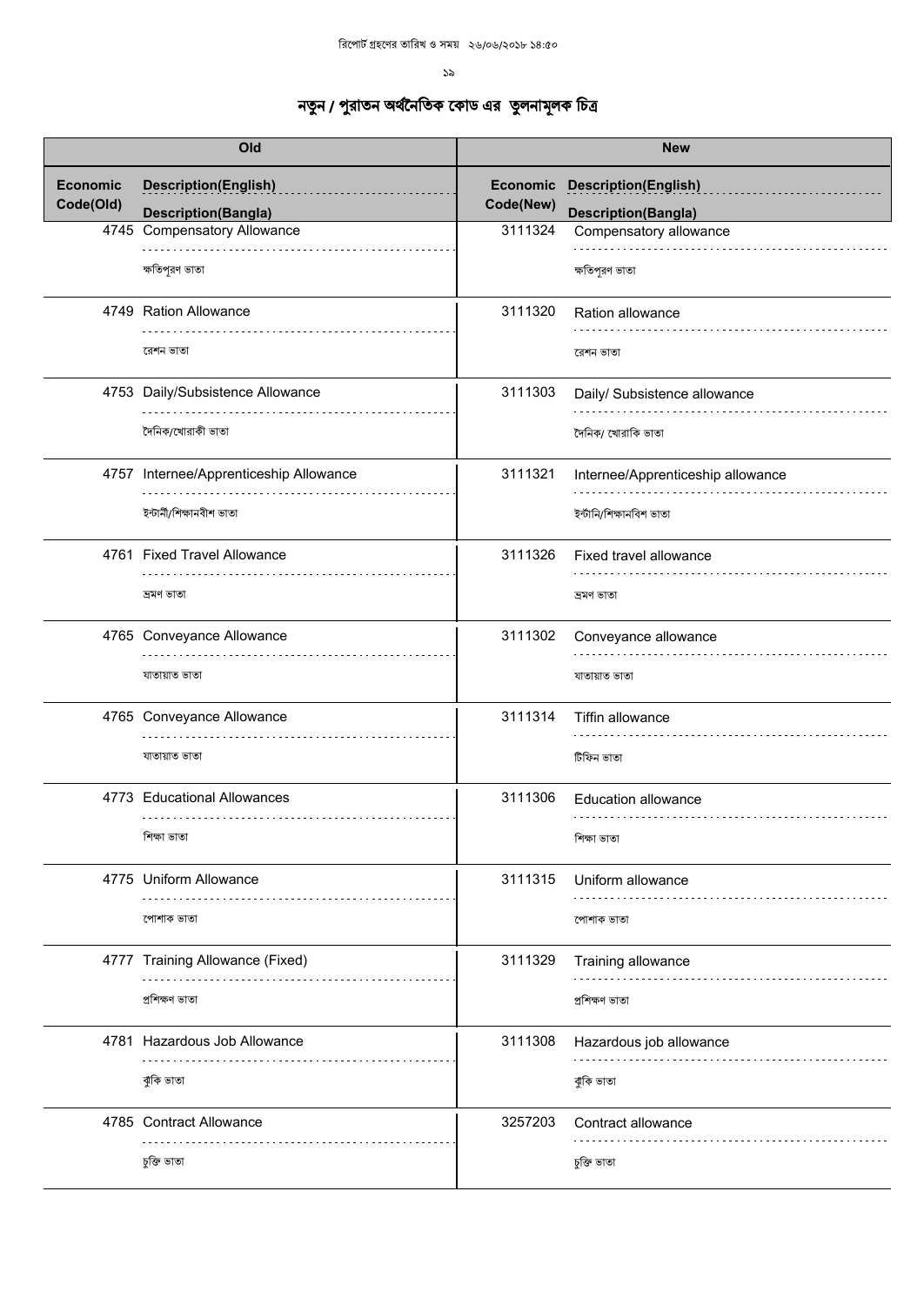| Old                          |                                                           | <b>New</b> |                                                                    |
|------------------------------|-----------------------------------------------------------|------------|--------------------------------------------------------------------|
| <b>Economic</b><br>Code(Old) | <b>Description(English)</b><br><b>Description(Bangla)</b> | Code(New)  | <b>Economic Description(English)</b><br><b>Description(Bangla)</b> |
|                              | 4789 Constituency Allowance                               | 3257202    | Constituency allowance                                             |
|                              | নিৰ্বাচনী এলাকা ভাতা                                      |            | নিৰ্বাচনি এলাকা ভাতা                                               |
|                              | 4791 Operation Allowance Electoral Area Office            | 3257204    | Operation allowance for electoral area office                      |
|                              | নির্বাচনী এলাকার অফিস পরিচালনা ভাতা                       |            | নির্বাচনি এলাকার অফিস পরিচালনা ভাতা                                |
|                              | 4793 Telephone Allowance                                  | 3257205    | Telephone allowance for public representatives                     |
|                              | টেলিফোন ভাতা                                              |            | জনপ্রতিনিধিগণের টেলিফোন ভাতা                                       |
|                              | 4794 Cell Phone Allowance                                 | 3111312    | Mobile/cellphone allowance                                         |
|                              | মোবাইল/সেলুলার টেলিফোন ভাতা                               |            | মোবাইল/সেলফোন ভাতা                                                 |
|                              | 4795 Other Allowances                                     | 3111338    | Other allowances                                                   |
|                              | অন্যান্য ভাতা                                             |            | অন্যান্য ভাতা                                                      |
|                              | 4801 Travel Expenses                                      | 3241101    | Domestic travel expenses                                           |
|                              | দ্ৰমণ ব্যয়                                               |            | অভ্যন্তরীণ ভ্রমণ ব্যয়                                             |
|                              | 4802 Transfer Expenses                                    | 3241102    | Domestic transfer expenses                                         |
|                              | বদলি ব্যয়                                                |            | অভ্যন্তরীণ বদলি ব্যয়                                              |
|                              | 4804 Contingent Staff<br>.                                | 3211104    | <b>Contingent Staff</b>                                            |
|                              | আনুষঙ্গিক প্ৰতিষ্ঠান                                      |            | আনুষজ্ঞিক কর্মচারী/ প্রতিষ্ঠান                                     |
|                              | 4805 Overtime                                             | 3111327    | Overtime allowance                                                 |
|                              | ওভারটাইম                                                  |            | অধিকাল ভাতা                                                        |
|                              | 4806 Rent - Office                                        | 3211129    | Rent of office building rental                                     |
|                              | ভাড়া-অফিস                                                |            | অফিস ভবন ভাড়া                                                     |
|                              | 4807 Rent - Residential                                   | 3211122    | Rent of residential building                                       |
|                              | ভাড়া-আবাসিক                                              |            | আবাসিক ভবন ভাড়া                                                   |
|                              | 4808 Rent - Equipment                                     | 3211121    | Rent of machine and equipment                                      |
|                              | ভাড়া-সরঞ্জামাদী                                          |            | মেশিন ও সরঞ্জামাদির ভাড়া                                          |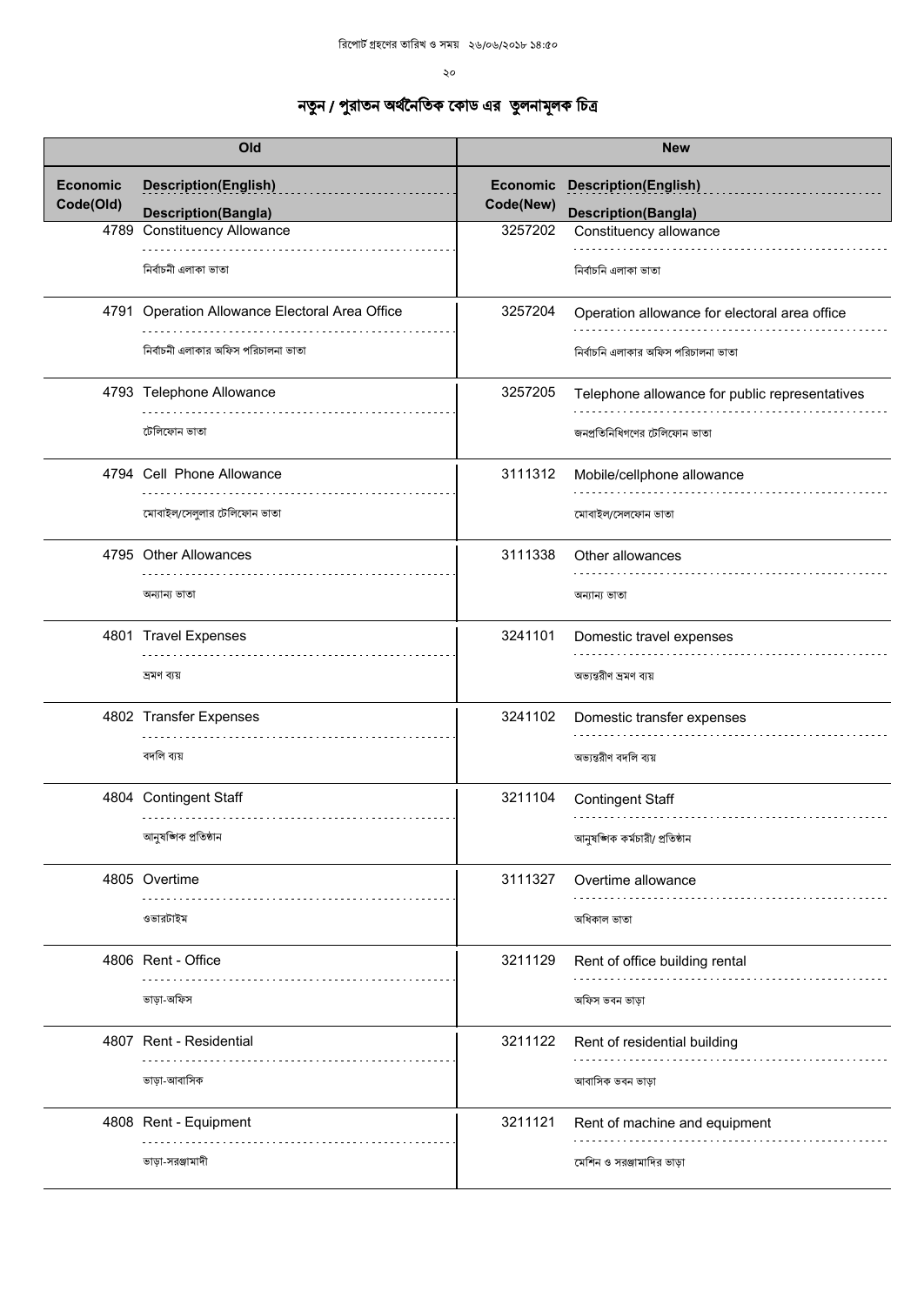$\lambda$ 

| Old                          |                                                           | <b>New</b>            |                                                           |
|------------------------------|-----------------------------------------------------------|-----------------------|-----------------------------------------------------------|
| <b>Economic</b><br>Code(Old) | <b>Description(English)</b><br><b>Description(Bangla)</b> | Economic<br>Code(New) | <b>Description(English)</b><br><b>Description(Bangla)</b> |
|                              | 4809 Satellite/Frequency                                  | 3211124               | Rent of satellite/frequency                               |
|                              | স্যাটেলাইট/ফ্রিকোয়েন্সি                                  |                       | স্যাটেলাইট/ফ্রিকোয়েন্সি ভাড়া                            |
|                              | 4810 Municipal Rates and Taxes                            | 3821103               | Municipal rates and taxes                                 |
|                              | পৌর কর                                                    |                       | পৌর কর                                                    |
|                              | 4811 Land Tax                                             | 3821102               | Land development tax                                      |
|                              | ভূমি কর                                                   |                       | ভূমি উন্নয়ন কর                                           |
|                              | 4813 Customs Duty/VAT                                     | 3821101               | Customs duty                                              |
|                              | কাষ্টম শুল্ক/ভ্যাট                                        |                       | কাস্টমস শুল্ক                                             |
|                              | 4815 Postage                                              | 3211119               | Postage                                                   |
|                              | ডাক                                                       |                       | ডাক                                                       |
|                              | 4816 Telephones/Telegram/Teleprinter                      | 3211120               | Telephone                                                 |
|                              | টেলিফোন/টেলিগ্রাম/টেলিপ্রিন্টার                           |                       | টেলিফোন                                                   |
|                              | 4817 Telex/Fax/Internet                                   | 3211117               | Internet/Fax/Telex                                        |
|                              | টেলেক্স/ফ্যাক্স/ইন্টারনেট                                 |                       | ইন্টারনেট/ ফ্যাক্স/ টেলেক্স                               |
|                              | 4818 Registration Fee<br>.                                | 3221104               | Registration fee                                          |
|                              | রেজিষ্ট্রেশন ফি                                           |                       | নিবন্ধন ফি                                                |
|                              | 4819 Water<br>$\sim$ $\sim$ $\sim$ $\sim$                 | 3211115               | Water                                                     |
|                              | পানি                                                      |                       | পানি                                                      |
|                              | 4821 Electricity                                          | 3211113               | Electricity                                               |
|                              | বিদ্যুৎ                                                   |                       | বিদ্যুৎ                                                   |
|                              | 4822 Fuel and Gas                                         | 3243102               | Gas and fuel                                              |
|                              | গ্যাস ও জ্বালানী                                          |                       | গ্যাস ও জালানি                                            |
|                              | 4823 Petrol, Oil and Lubricants                           | 3243101               | Petrol, oil and lubricants                                |
|                              | পেট্রোল ও লুব্রিক্যান্ট                                   |                       | পেট্রাল, ওয়েল ও লুব্রিকেন্ট                              |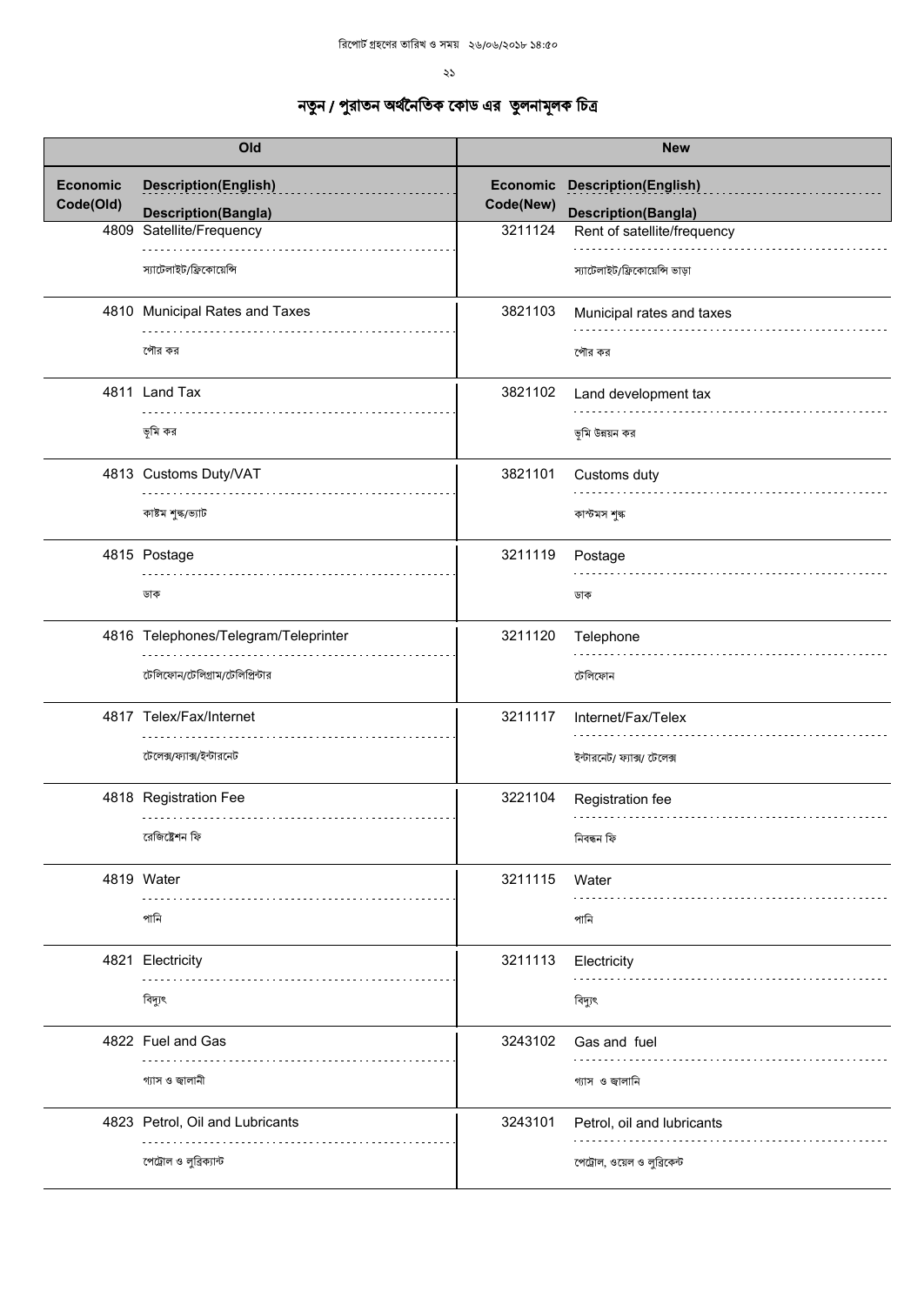$\sim$ 

| Old                          |                                                           | <b>New</b>                   |                                           |
|------------------------------|-----------------------------------------------------------|------------------------------|-------------------------------------------|
| <b>Economic</b><br>Code(Old) | <b>Description(English)</b>                               | <b>Economic</b><br>Code(New) | <b>Description(English)</b>               |
|                              | <b>Description(Bangla)</b><br>4824 Insurance/Bank Charges | 3221108                      | <b>Description(Bangla)</b><br>Bank charge |
|                              | বীমা/ব্যাংক চার্জেস                                       |                              | ব্যাংক চাৰ্জ                              |
|                              | 4825 Subscriptions                                        | 3211112                      | Subscriptions                             |
|                              | চাঁদা                                                     |                              | চাঁদা                                     |
|                              | 4826 Commissions/Discounts                                | 3221110                      | Commission                                |
|                              | কমিশন/সুদ                                                 |                              | কমিশন                                     |
|                              | 4827 Printing and Binding                                 | 3255102                      | Printing and binding                      |
|                              | মুদ্রণ ও বাঁধাই                                           |                              | মুদ্রণ ও বাঁধাই                           |
|                              | 4828 Stationery, Seals and Stamps                         | 3255104                      | Stamps and seals                          |
|                              | ষ্টেশনারী, সীল ও স্ট্যাম্প                                |                              | স্ট্যাম্প ও সিল                           |
|                              | 4829 Research/Innovative Expenditure                      | 3257103                      | Research                                  |
|                              | গবেষণা/উদ্ভাবনী ব্যয়                                     |                              | গবেষণা                                    |
|                              | 4830 Printing of Stamps/Taka<br>Notes/Certificates/Bond   | 3255105                      | Other stationery                          |
|                              | ষ্টাম্পস/টাকা নোটস/সাটিফিকেটস/বন্ড মুদ্রন                 |                              | অন্যান্য মনিহারি                          |
|                              | 4831 Books and Periodicals<br>.                           | 3211127                      | Books & periodicals                       |
|                              | বইপত্ৰ ও সাময়িকী                                         |                              | বইপত্ৰ ও সাময়িকী                         |
|                              | 4832 Audio Video/Film Production                          | 3211126                      | Audio- video/film production              |
|                              | অডিও ভিডিও/চলচ্চিত্র নির্মাণ                              |                              | অডিও-ভিডিও/চলচ্চিত্র নির্মাণ              |
|                              | 4833 Advertising and Publicity                            | 3211125                      | Advertising expenses                      |
|                              | প্রচার ও বিজ্ঞাপণ                                         |                              | প্রচার ও বিজ্ঞাপন ব্যয়                   |
|                              | 4834 Sports Goods                                         | 3256107                      | Sports materials                          |
|                              | খেলার সামগ্রী                                             |                              | ক্ৰীড়া সামগ্ৰী                           |
|                              | 4835 Publications                                         | 3211128                      | Publications                              |
|                              | প্ৰকাশনা                                                  |                              | প্ৰকাশনা                                  |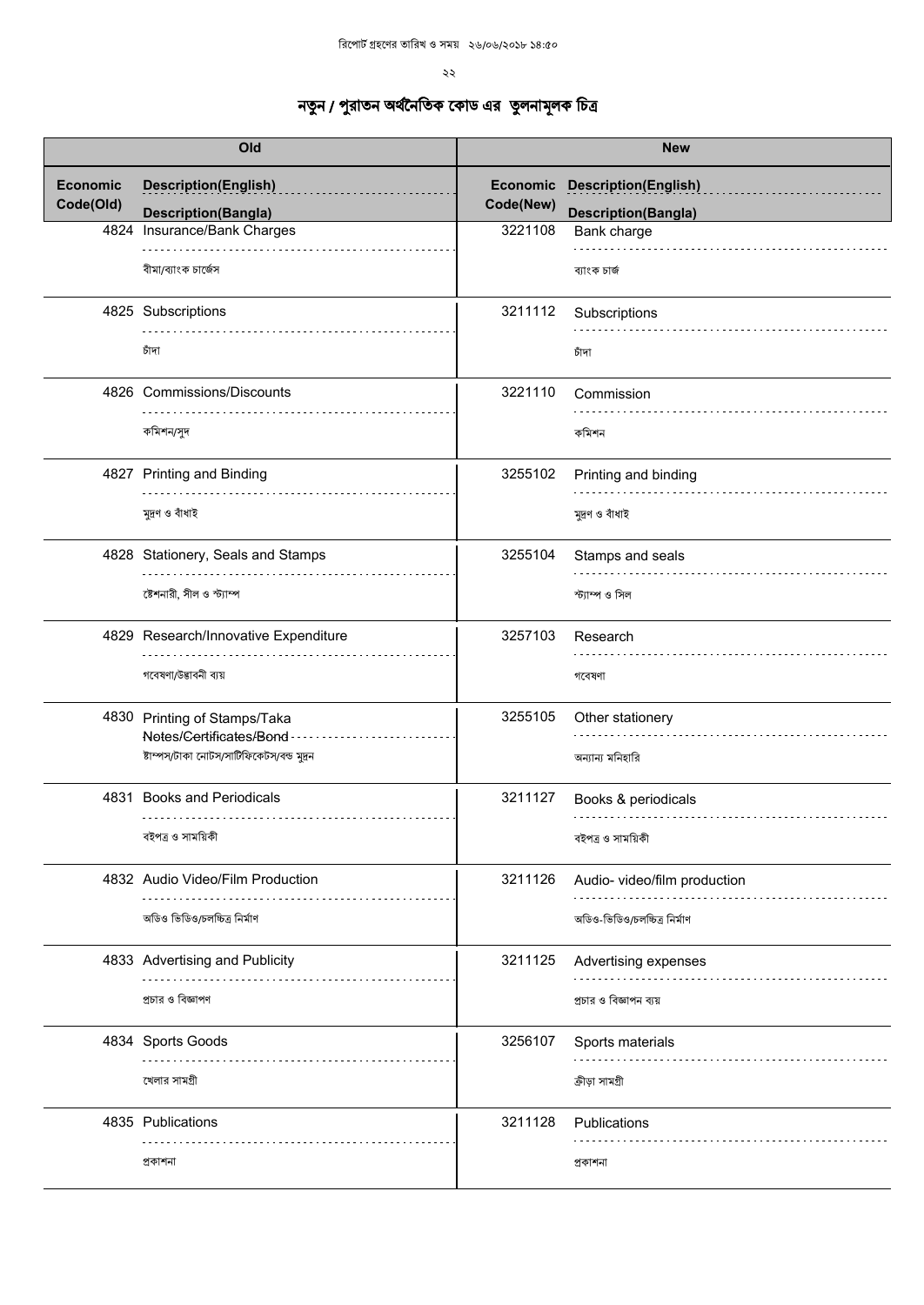| Old                          |                                                           | <b>New</b>            |                                                           |
|------------------------------|-----------------------------------------------------------|-----------------------|-----------------------------------------------------------|
| <b>Economic</b><br>Code(Old) | <b>Description(English)</b><br><b>Description(Bangla)</b> | Economic<br>Code(New) | <b>Description(English)</b><br><b>Description(Bangla)</b> |
|                              | 4836 Uniforms                                             | 3256106               | Uniforms                                                  |
|                              | ইউনিফর্ম                                                  |                       | পোশাক                                                     |
|                              | 4837 Passport Books                                       | 3255103               | Passport books                                            |
|                              | পাসপোৰ্ট বই                                               |                       | পাসপোৰ্ট বই                                               |
|                              | 4838 Intelligence                                         | 3257102               | Intelligence                                              |
|                              | গোয়েন্দা কাৰ্যাবলী                                       |                       | গোয়েন্দা                                                 |
|                              | 4839 Pre-Shipment Inspection Fee                          | 3221103               | Pre-shipment inspection fee                               |
|                              | প্ৰি-শিপমেন্ট ইনসপেকশন ফি                                 |                       | প্রাক-জাহাজিকরণ পরিদর্শন ফি                               |
|                              | 4840 Training Expenses                                    | 3231201               | Domestic training                                         |
|                              | প্ৰশিক্ষণ ব্যয়                                           |                       | অভ্যন্তরীণ প্রশিক্ষণ                                      |
|                              | 4841 ICT/E-Governance                                     | 4112201               | ICT equipments                                            |
|                              | আইসিটি/ই-গভর্নেনস                                         |                       | তথ্য যোগাযোগ প্রযুক্তি সরঞ্জামাদি                         |
|                              | 4842 Seminar, Conference Expenses                         | 3211111               | Seminar/Conference expenses                               |
|                              | সেমিনার, কনফারেন্স                                        |                       | সেমিনার/কনফারেন্স ব্যয়                                   |
|                              | 4843 Licence Fee<br>.                                     | 3221102               | License fee<br>.                                          |
|                              | লাইসেনস ফি                                                |                       | লাইসেন্স ফি                                               |
|                              | 4844 Delegation Expenses                                  | 3211105               | Delegation expenses                                       |
|                              | প্রতিনিধি প্রেরণ ব্যয়                                    |                       | প্ৰতিনিধি ব্যয়                                           |
|                              | 4845 Entertainment Expenses                               | 3211106               | Entertainment expenses                                    |
|                              | আপ্যায়ন ব্যয়                                            |                       | আপ্যায়ন ব্যয়                                            |
|                              | 4846 Freight and Transport Charges                        | 3221106               | Freight and transport charge                              |
|                              | পরিবহন ব্যয়                                              |                       | পণ্যের ভাড়া ও পরিবহণ ব্যয়                               |
|                              | 4847 Awards and Rewards                                   | 3211101               | Awards and rewards                                        |
|                              | পুরস্কার                                                  |                       | পুরস্কার                                                  |
|                              |                                                           |                       |                                                           |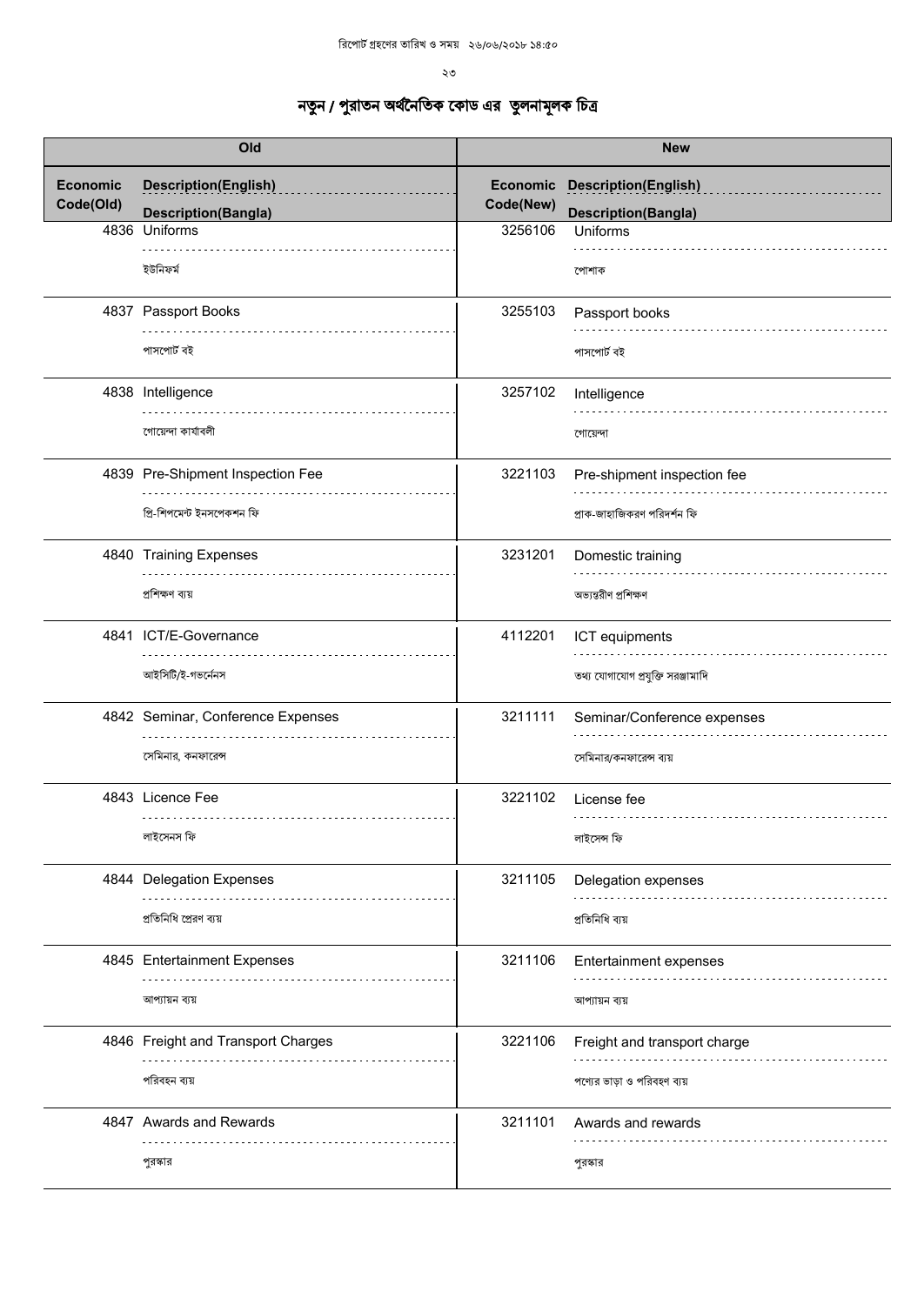$\geqslant8$ 

| Old                          |                                                           | <b>New</b>            |                                                           |
|------------------------------|-----------------------------------------------------------|-----------------------|-----------------------------------------------------------|
| <b>Economic</b><br>Code(Old) | <b>Description(English)</b><br><b>Description(Bangla)</b> | Economic<br>Code(New) | <b>Description(English)</b><br><b>Description(Bangla)</b> |
| 4848                         | <b>Management Charges</b>                                 | 3221109               | Management charges                                        |
|                              | ব্যাবস্থাপনা ব্যয়                                        |                       | ব্যবস্থাপনা ব্যয়                                         |
|                              | 4849 Compensation                                         | 3211103               | Compensation                                              |
|                              | ক্ষতিপূরণ                                                 |                       | ক্ষতিপূরণ                                                 |
|                              | 4851 Labour Wages                                         | 3211109               | Labour wages to non-employees                             |
|                              | শ্ৰমিক মজুরী                                              |                       | শ্রমিক মজুরি (সরকারি কর্মচারী ব্যতীত)                     |
|                              | 4852 Chemicals                                            | 3256102               | Chemicals                                                 |
|                              | রাসায়নিক দ্রব্যাদি ক্রয়                                 |                       | রাসায়নিক                                                 |
|                              | 4853 Bullet proof jacket                                  | 3253103               | Hiring of security services                               |
|                              | বুলেট প্রুফ জ্যাকেট ক্রয়                                 |                       | নিরাপতা সেবা সংগ্রহ                                       |
|                              | 4854 Consumable Stores                                    | 3256103               | Consumable stores                                         |
|                              | ব্যবহার্য দ্রব্যাদি ক্রয়                                 |                       | ব্যবহার্য দ্রব্যাদি                                       |
|                              | 4855 Dairy Products                                       | 3251103               | Milk and dairy products                                   |
|                              | দুগ্ধ ও দুগ্ধজাত দ্রব্যাদি ক্রয়                          |                       | দুধ ও দুগ্ধজাত দ্রব্যাদি                                  |
|                              | 4856 Raw Materials and Spares                             | 3256105               | Raw materials and spare parts                             |
|                              | কাঁচামাল ও খুচরা যন্ত্রাংশ                                |                       | কাঁচামাল ও খুচরা যন্ত্রাংশ                                |
|                              | 4857 Prevention and Preservation                          | 3252109               | Medicines and vaccines                                    |
|                              | নিবারণ ও সংরক্ষণ                                          |                       | ঔষধ ও প্ৰতিষেধক                                           |
|                              | 4858 Seeds and Plants                                     | 3251109               | Seeds and plants                                          |
|                              | বীজ ও উদ্ভিদ                                              |                       | বীজ ও চারা                                                |
|                              | 4859 Insecticide                                          | 3251107               | Insecticide                                               |
|                              | কীটনাশক ঔষধ                                               |                       | কীটনাশক                                                   |
|                              | 4861 Fertilizer                                           | 3251105               | Fertilizer                                                |
|                              | সার                                                       |                       | সার                                                       |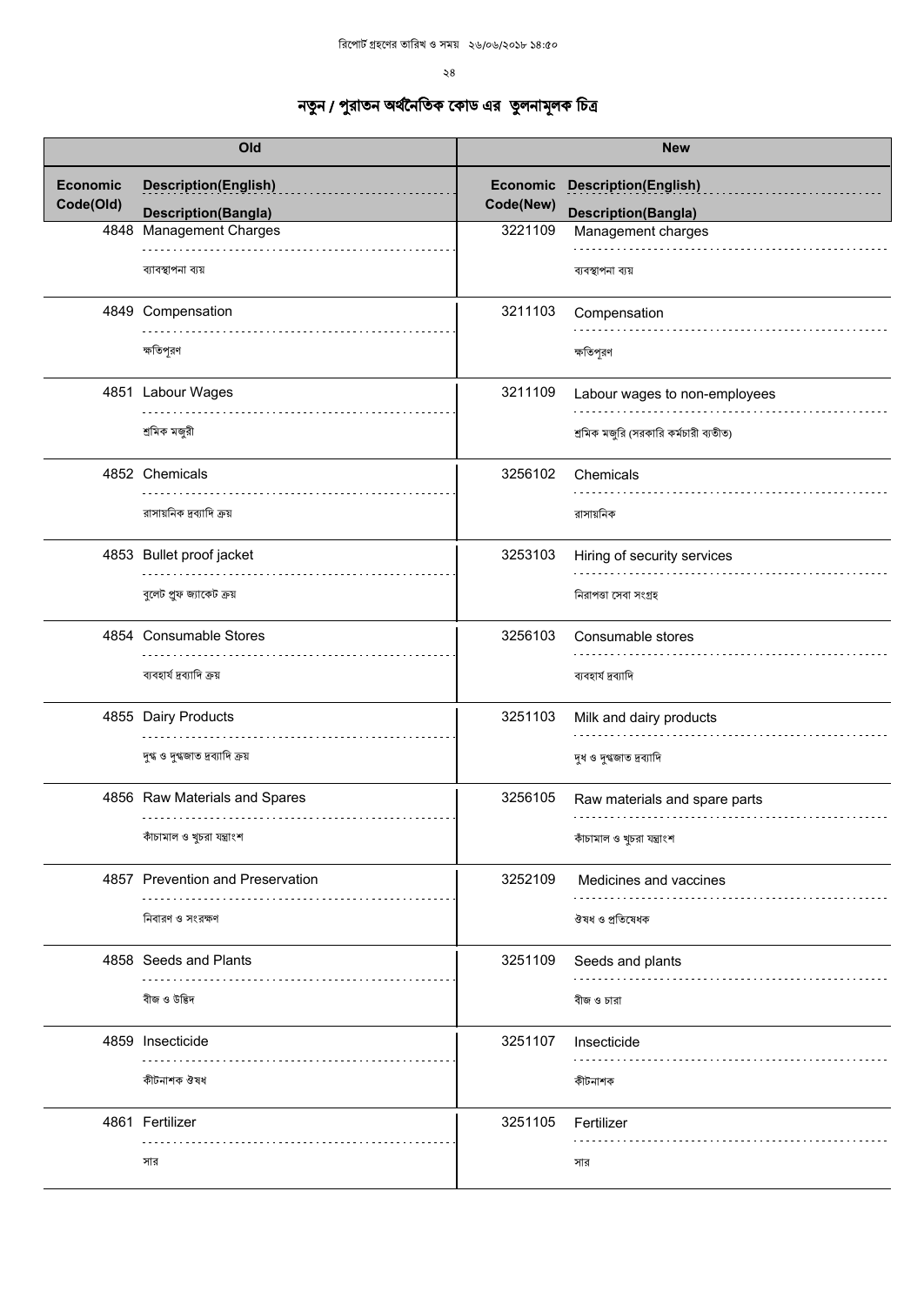|                 | Old                                          |                 | <b>New</b>                               |
|-----------------|----------------------------------------------|-----------------|------------------------------------------|
| <b>Economic</b> | <b>Description(English)</b>                  | <b>Economic</b> | <b>Description(English)</b>              |
| Code(Old)       | <b>Description(Bangla)</b>                   | Code(New)       | <b>Description(Bangla)</b>               |
|                 | 4862 Vaccine and Medicine                    | 3252109         | Medicines and vaccines                   |
|                 | .<br>টীকা ও ঔষধ                              |                 | .<br>ঔষধ ও প্ৰতিষেধক                     |
|                 | 4863 Fish and Fish Products                  | 3254101         | Fish & fish products                     |
|                 | মৎস্য ও মৎস্যজাত দব্য                        |                 | মৎস্য ও মৎস্যজাত দ্ৰব্য                  |
|                 | 4864 Fish and Animal Feed                    | 3251106         | Fish & animal feed                       |
|                 |                                              |                 |                                          |
|                 | মৎস্য ও পশুর খাদ্য                           |                 | মৎস্য ও প্ৰাণী খাদ্য                     |
|                 | 4865 Birth Control Materials (Male & Female) | 3252102         | Birth control supplies                   |
|                 | জনমনিরোধক সামগ্রী (পুরুষ ও মহিলা)            |                 | জন্মনিরোধক সামগ্রী                       |
|                 |                                              |                 |                                          |
|                 | 4866 Poultry                                 | 3251108         | Poultry                                  |
|                 | হাস-মুরগী                                    |                 | হাঁস-মুরগি                               |
|                 | 4867 Animal Husbandry                        | 3251101         | Animal husbandry                         |
|                 | পশুপালন                                      |                 | প্রাণিপালন                               |
|                 | 4868 Medical and Surgical Supplies           | 3252105         | Medical and surgical supplies            |
|                 | চিকিৎসা ও শল্য চিকিৎসা সরঞ্জামাদি সরবরাহ     |                 | চিকিৎসা ও শল্য চিকিৎসা সরঞ্জামাদি সরবরাহ |
|                 | 4869 Medical Expenses<br>.                   | 3252105         | Medical and surgical supplies            |
|                 | চিকিৎসা ব্যয়                                |                 | চিকিৎসা ও শল্য চিকিৎসা সরঞ্জামাদি সরবরাহ |
|                 | 4869 Medical Expenses                        | 3257302         | Medical expenditure                      |
|                 | চিকিৎসা ব্যয়                                |                 | চিকিৎসা ব্যয়                            |
|                 | 4870 Provisions and Foodstuff Procurement    | 3254102         | Foodstuffs                               |
|                 | খাদ্য দ্রব্য সংগ্রহ                          |                 | খাদ্যদ্ৰব্য                              |
|                 | 4871 Bedding                                 | 3252101         | Bedding                                  |
|                 | বিছানাপত্ৰ                                   |                 | বিছানাপত্ৰ                               |
| 4872 Diet       |                                              | 3252104         | Dietary supplements                      |
|                 |                                              |                 |                                          |
|                 | পথ্য                                         |                 | পথ্য                                     |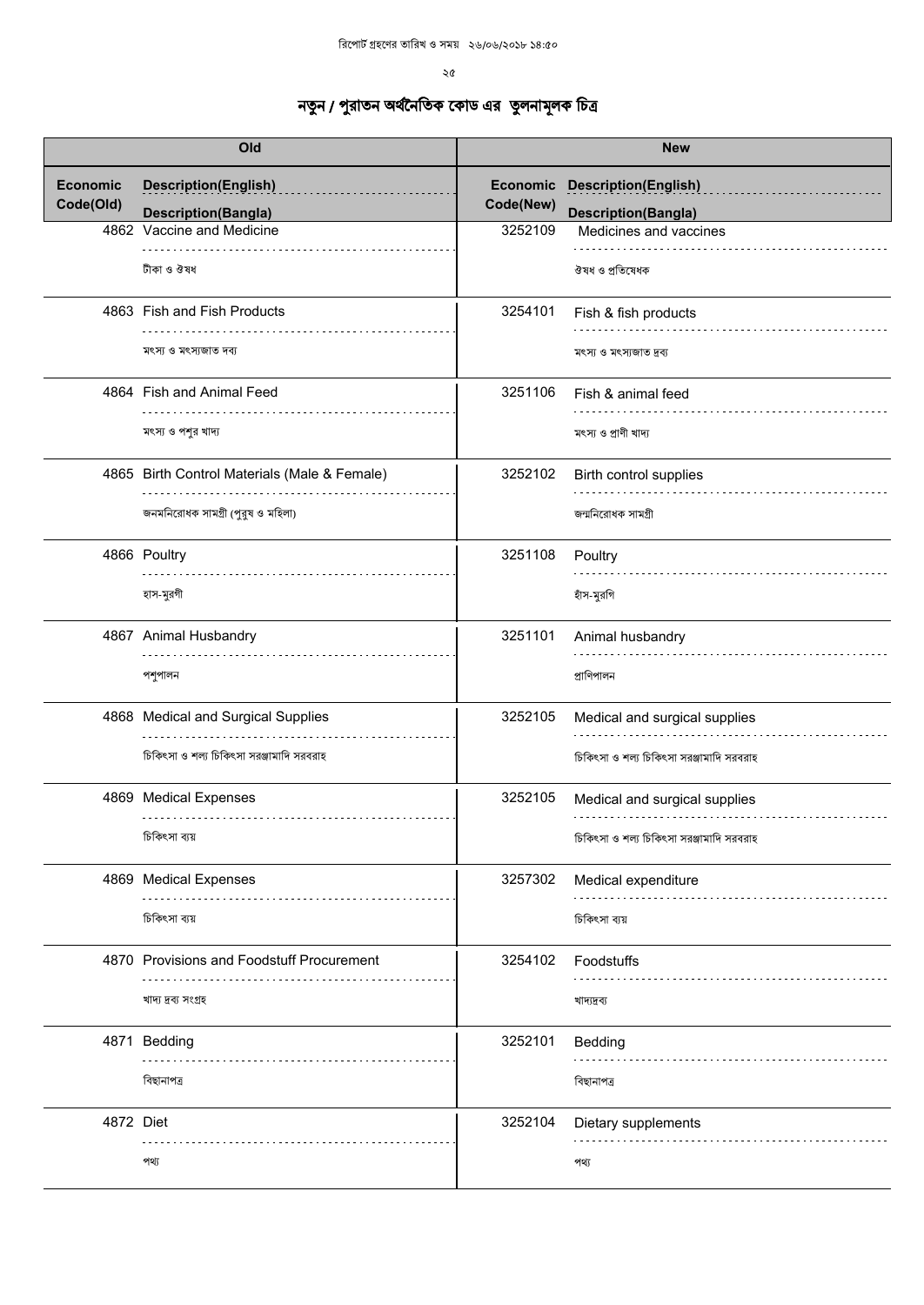| Old                          |                                                                           | <b>New</b>                   |                                                           |
|------------------------------|---------------------------------------------------------------------------|------------------------------|-----------------------------------------------------------|
| <b>Economic</b><br>Code(Old) | <b>Description(English)</b><br><b>Description(Bangla)</b>                 | <b>Economic</b><br>Code(New) | <b>Description(English)</b><br><b>Description(Bangla)</b> |
|                              | 4873 Rations                                                              | 3254103                      | Rations                                                   |
|                              | রেশন                                                                      |                              | রেশন                                                      |
|                              | 4874 Consultancy                                                          | 3257101                      | Consultancy                                               |
|                              | কন্সালটেন্সী                                                              |                              | কনসালটেন্সি                                               |
|                              | 4875 Cleaning and Washing                                                 | 3211102                      | Cleaning and washing                                      |
|                              | পরিষ্কার পরিচ্ছন্নতা                                                      |                              | পরিষ্কার পরিচ্ছন্নতা                                      |
|                              | 4876 IUD and Norplant (Clinical Family Planning<br>Programme) Expenditure | 3252103                      | IUD and Norplant (Clinical family planning                |
|                              | বন্ধ্যাকরন আই.ইউ.ডি ও নরপ্ল্যান্ট (ক্লিনিক্যাল পঃপঃ কর্মসূচী)<br>ব্যয়    |                              | আই.ইউ.ডি ও নরপ্লান্ট                                      |
|                              | 4877 Car maintenance cost of privileged officers                          | 3111313                      | Transport maintenance allowance                           |
|                              | প্রাধিকারভুক্ত কর্মকর্তাদের গাড়ী রক্ষণাবেক্ষণ ব্যয়                      |                              | মোটরযান রক্ষণাবেক্ষণ ভাতা                                 |
|                              | 4878 Sattelite Clinic Organisation Expenditure                            | 3252103                      | IUD and Norplant (Clinical family planning                |
|                              | স্যাটেলাইট ক্লিনিক সংগঠন ব্যয়                                            |                              | আই.ইউ.ডি ও নরপ্লান্ট                                      |
|                              | 4879 Arms and Ammunition                                                  | 3253101                      | Arms and ammunitions                                      |
|                              | অস্ত্রশস্ত্র গোলাবারুদ                                                    |                              | অস্ত্র ও গোলাবারুদ                                        |
|                              | 4880 Supplies for Public Order and Safety                                 | 3253102                      | Security materials                                        |
|                              | জনশৃংখলা ও নিরাপতা                                                        |                              | নিরাপতা সামগ্রী                                           |
|                              | 4881 Hire of Security Services                                            | 3253103                      | Hiring of security services                               |
|                              | নিরাপতা প্রহরী                                                            |                              | নিরাপতা সেবা সংগ্রহ                                       |
|                              | 4882 Legal Expenses                                                       | 3211110                      | Legal expenses                                            |
|                              | আইন সংক্ৰান্ত ব্যয়                                                       |                              | আইন সংক্ৰান্ত ব্যয়                                       |
|                              | 4883 Honorarium/Fees/Remuneration                                         | 3111332                      | Honorarium allowance                                      |
|                              | সম্মানী ভাতা/ফি/পারিশ্রমিক                                                |                              | সম্মানী ভাতা                                              |
|                              | 4885 Testing Fee                                                          | 3221105                      | Testing fee                                               |
|                              | টেষ্টিং ফিস্                                                              |                              | টেস্টিং ফি                                                |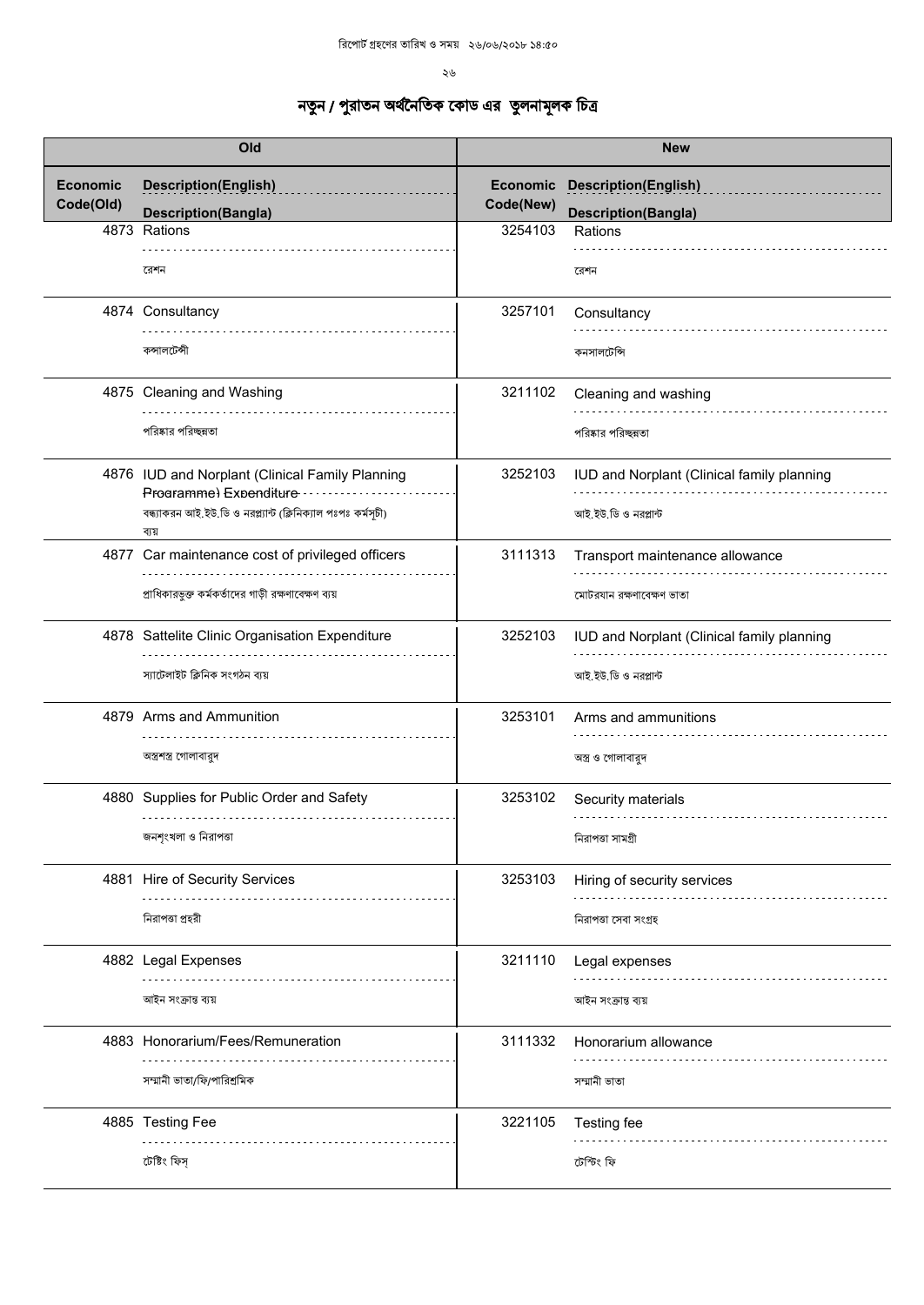| Old                          |                                                           | <b>New</b>            |                                                             |
|------------------------------|-----------------------------------------------------------|-----------------------|-------------------------------------------------------------|
| <b>Economic</b><br>Code(Old) | <b>Description(English)</b><br><b>Description(Bangla)</b> | Economic<br>Code(New) | <b>Description(English)</b><br><b>Description(Bangla)</b>   |
|                              | 4886 Survey<br>সার্ভে                                     | 3257104               | Survey<br>জরিপ                                              |
|                              | 4887 Copying Charges<br>কপি/অনুলিপি ব্যয়                 | 3221107               | Copying charge<br>অনুলিপি ব্যয়                             |
|                              | 4888 Computer Consumables<br>কম্পিউটার সামগ্রী            | 3255101               | Computer consumables<br>কম্পিউটার সামগ্রী                   |
|                              | 4889 Audit Fees<br>অডিট/সমীক্ষা ফি                        | 3221101               | Audit fee<br>নিরীক্ষা ফি                                    |
|                              | 4890 Functions/Ceremonies<br>অনুষ্ঠান/উৎসবাদি             | 3257301               | Ceremonies/Festivals<br>অনুষ্ঠান/ উৎসবাদি                   |
|                              | 4891 Subsistence<br>খোরাকী                                | 3254104               | Subsistence rations<br>খোরাকি রেশন                          |
|                              | 4892 Royalties/Revenue Share<br>রয়েলটি/রেভিনিউ শেয়ার    | 3211123               | Rent of other assets<br>অন্যান্য সম্পদের ভাড়া              |
|                              | 4893 Hiring Charges<br>.<br>হায়ারিং চার্জ                | 3211107               | Hiring charge<br>হায়ারিং চার্জ                             |
|                              | 4896 Mail Bag<br>মেইল ব্যাগ                               | 3211118               | Mail bags<br>মেইল ব্যাগ                                     |
|                              | 4897 Sanitation<br>স্বাস্থ্য বিধান                        | 3252108               | Sanitation materials<br>স্বাস্থ্যবিধান (sanitation) সামগ্ৰী |
|                              | 4901 Motor Vehicles<br>মোটর যানবাহন                       | 3258101               | Motor vehicle<br>মোটরযান                                    |
|                              | 4906 Furniture and Fixtures<br>আসবাবপত্ৰ                  | 3258102               | Furniture<br>আসবাবপত্ৰ                                      |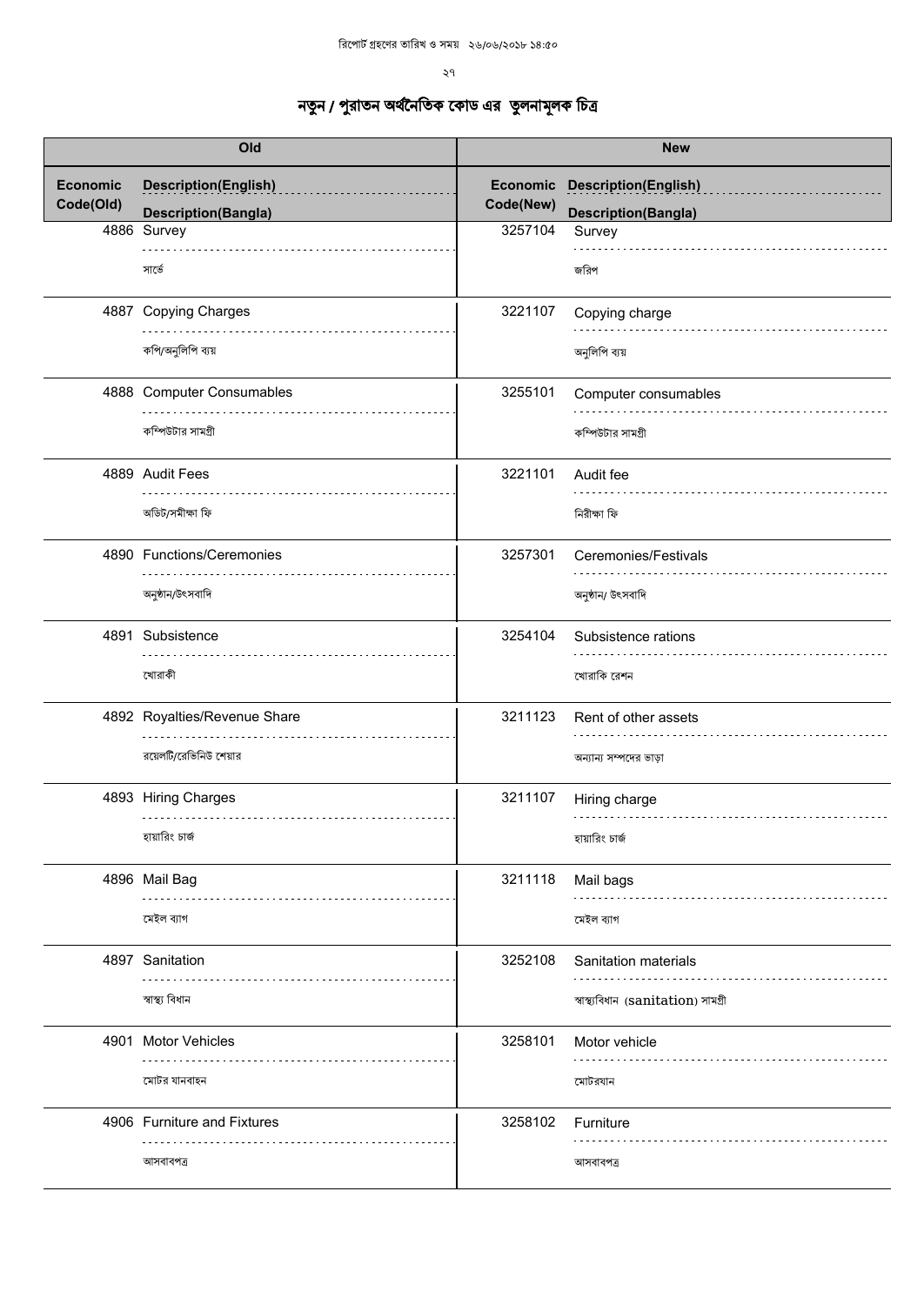$\lambda$ 

| Old                          |                                                                   | <b>New</b> |                                            |
|------------------------------|-------------------------------------------------------------------|------------|--------------------------------------------|
| <b>Economic</b><br>Code(Old) | <b>Description(English)</b>                                       | Code(New)  | <b>Economic Description(English)</b>       |
|                              | <b>Description(Bangla)</b>                                        |            | <b>Description(Bangla)</b>                 |
| 4911                         | <b>Computers and Office Equipment</b>                             | 3258103    | Computer                                   |
|                              | কম্পিউটার ও অফিস সরঞ্জাম                                          |            | কম্পিউটার                                  |
|                              | 4916 Machineries & Equipment                                      | 3258105    | Other Machineries and equipment            |
|                              | যন্ত্রপাতি ও সরঞ্জাম                                              |            | অন্যান্য যন্ত্রপাতি ও সরঞ্জামাদি           |
|                              | 4920 Repair and Maintenance Expenditure for<br>Armed Forces of UN | 3258101    | Motor vehicle                              |
|                              | জাতিসংঘ মিশনে নিয়োজিত সশস্ত্র বাহিনীর মেরামত ও সংরক্ষণ<br>ব্যয়  |            | মোটরযান                                    |
|                              | 4921 Office Buildings                                             | 3258107    | Non-residential buildings                  |
|                              | অফিস ভবন                                                          |            | অনাবাসিক ভবন                               |
|                              | 4926 Residential Buildings                                        | 3258106    | <b>Residential buildings</b>               |
|                              | আবাসিক ভবন                                                        |            | আবাসিক ভবন                                 |
|                              | 4930 Metereology Equipment                                        | 3258109    | Meteorological equipment                   |
|                              | আবহাওয়া যন্ত্রপাতি                                               |            | আবহাওয়া সম্পর্কিত সরঞ্জামাদি              |
|                              | 4931 Other Buildings and Structures                               | 3258108    | Other buildings & structures               |
|                              | অন্যান্য ভবন ও স্থাপনা                                            |            | অন্যান্য ভবন ও স্থাপনা                     |
|                              | 4936 Roads Bridges and Highways                                   | 3258110    | Roads & highways                           |
|                              | সড়ক, সেতু ও মহাসড়ক                                              |            | সড়ক ও মহাসড়ক                             |
|                              | 4941 Rural Roads and Culverts                                     | 3258112    | Rural roads                                |
|                              | পল্লী সড়ক ও কালভার্ট                                             |            | গ্ৰামীণ সড়ক                               |
|                              | 4946 Irrigation Structures                                        | 3258114    | Irrigation & drainage structures           |
|                              | সেচ অবকাঠামো                                                      |            | সেচ ও নিকাশ (drainage) কাঠামো              |
|                              | 4951 Sanitation and Water Supply                                  | 3258115    | Sanitation & water supply                  |
|                              | স্বাস্থ্য বিধান ও পানি সরবরাহ                                     |            | স্বাস্থ্য বিধান (sanitation) ও পানি সরবরাহ |
|                              | 4955 Signal/Wireless Equipment                                    | 3258116    | Signal/wireless equipment                  |
|                              |                                                                   |            |                                            |
|                              | সিগন্যাল/ওয়ারলেস সরঞ্জাম                                         |            | সিগনাল/ ওয়ারলেস সরঞ্জামাদি                |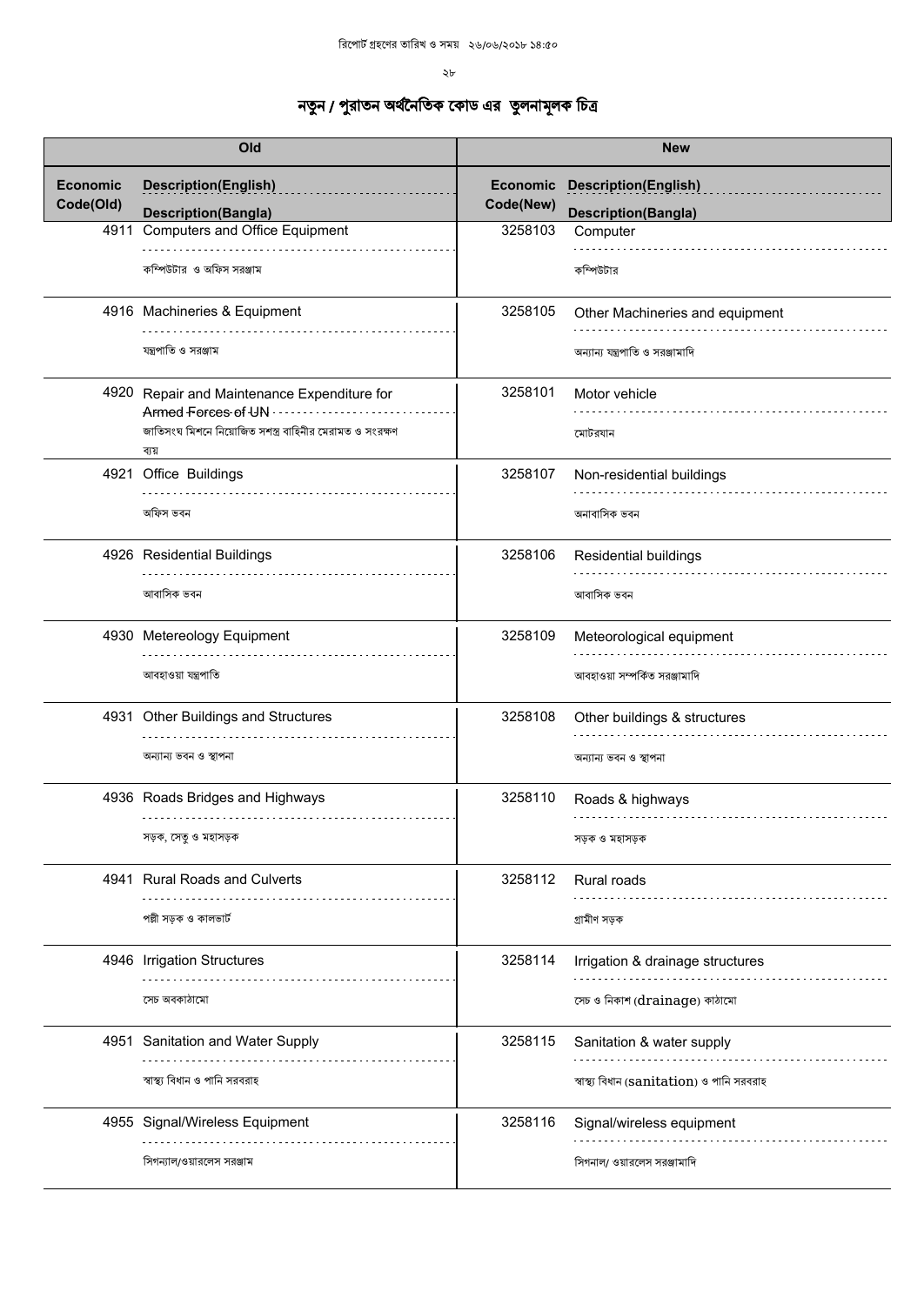| Old                          |                                              | <b>New</b>            |                                     |
|------------------------------|----------------------------------------------|-----------------------|-------------------------------------|
| <b>Economic</b><br>Code(Old) | <b>Description(English)</b>                  | Economic<br>Code(New) | <b>Description(English)</b>         |
|                              | <b>Description(Bangla)</b>                   |                       | <b>Description(Bangla)</b>          |
|                              | 4956 Telecommuncations Equipment             | 3258126               | Telecommunications equipments       |
|                              | টেলিযোগাযোগ সরঞ্জাম                          |                       | টেলিযোগাযোগ সরঞ্জামাদি              |
|                              | 4958 Lines & Wires                           | 3258117               | Lines and wares                     |
|                              | লাইন ও তার                                   |                       | লাইন ও তার                          |
|                              | 4959 Mast & Aerials                          | 3258118               | Mast and aerials                    |
|                              | খুটি ও এরিয়াল                               |                       | খুঁটি ও এরিয়াল                     |
|                              | 4961 Electrical Installations                | 3258119               | <b>Electrical installations</b>     |
|                              | বৈদ্যুতিক অবকাঠামো                           |                       | বৈদ্যুতিক স্থাপনা                   |
|                              | 4966 Rolling Stock                           | 3258120               | Rolling stock                       |
|                              | রোলিং ষ্টক                                   |                       | রোলিং স্টক                          |
|                              | 4971 Railway Installations                   | 3258121               | Railway installations               |
|                              | রেলওয়ে স্থাপনা                              |                       | রেলওয়ে স্থাপনা                     |
|                              | 4976 Water Transport                         | 3258128               | Water vehicle                       |
|                              | জলযান                                        |                       | জলযান                               |
|                              | 4981 Aircraft                                | 3258123               | Aircraft                            |
|                              | আকাশযান                                      |                       | আকাশযান                             |
|                              | 4993 Pillar Construction and Maintenance     | 3258124               | Pillar maintenance                  |
|                              | পিলার নির্মাণ ও রক্ষণাবেক্ষন                 |                       | পিলার রক্ষণাবেক্ষণ                  |
|                              | 5201 Postal Savings Bank - Ordinary Deposits | 3421411               | Postal saving bank-ordinary deposit |
|                              | ডাকঘর সঞ্চয় ব্যাংক - সাধারণ জমা             |                       | ডাকঘর সঞ্চয় ব্যাংক-সাধারণ জামানত   |
|                              | 5203 Prize Bond                              | 3421416               | Prize bond                          |
|                              | প্ৰাইজ বন্ড                                  |                       | প্ৰাইজ বন্ড                         |
|                              | 5205 Wage Earner Development Bond            | 3421417               | Wage earner's development bond      |
|                              | ওয়েজ আর্নার ডেভেলপমেন্ট বন্ড                |                       | ওয়েজ আর্নার'স ডেভেলপমেন্ট বন্ড     |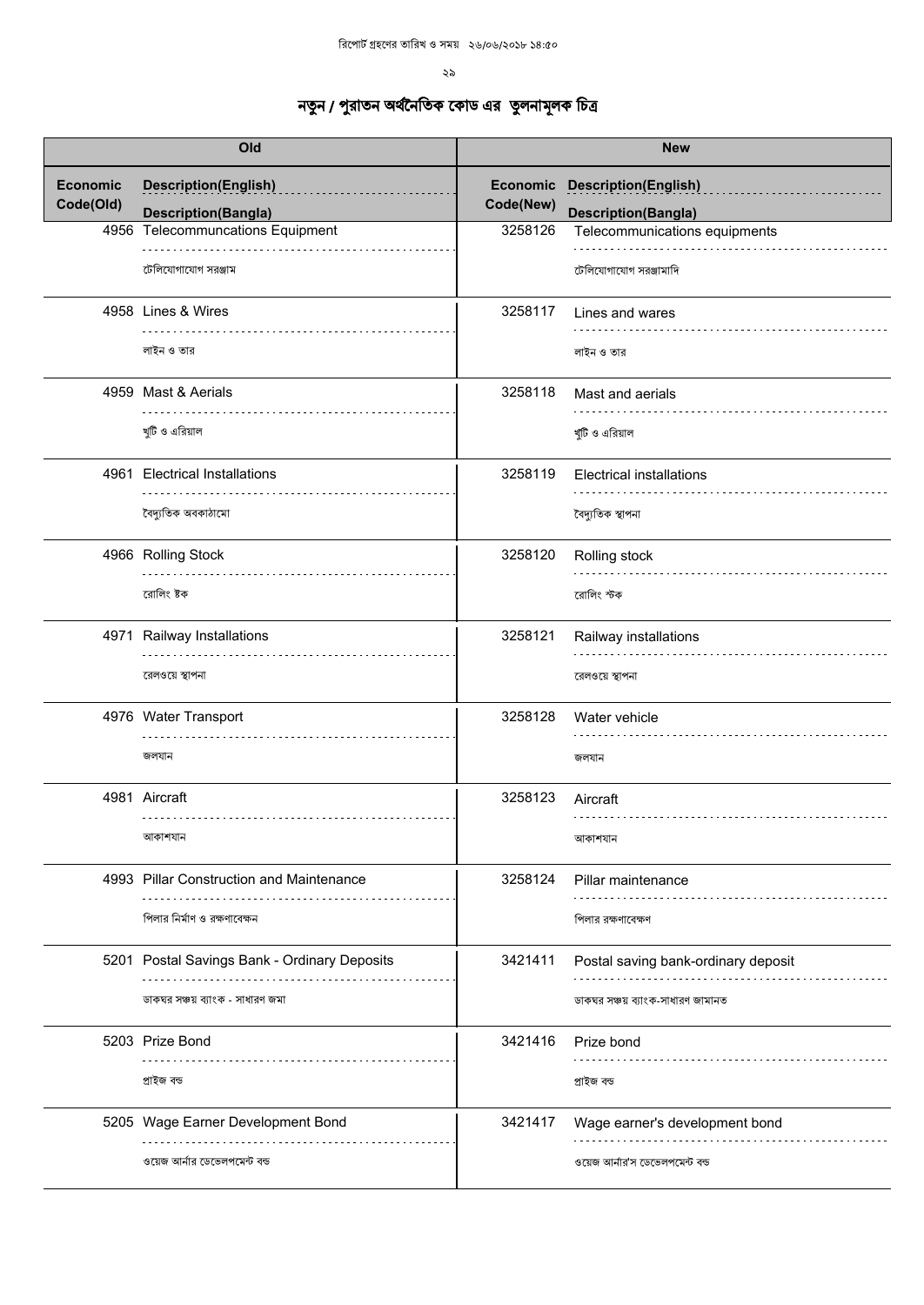$\circ$ 

| Old                          |                                                           | <b>New</b>                   |                                                           |
|------------------------------|-----------------------------------------------------------|------------------------------|-----------------------------------------------------------|
| <b>Economic</b><br>Code(Old) | <b>Description(English)</b><br><b>Description(Bangla)</b> | <b>Economic</b><br>Code(New) | <b>Description(English)</b><br><b>Description(Bangla)</b> |
| 5211                         | Postal Savings Bank - Term Deposits                       | 3421412                      | Postal fixed and term deposit                             |
|                              | ডাকঘর সঞ্চয় ব্যাংক - মেয়াদি জমা                         |                              | ডাকঘর সঞ্চয় ব্যাংক-স্থাযী ও মেয়াদি জামানত               |
|                              | 5213 Bonus Deposits                                       | 3421401                      | Bonus saving certificate                                  |
|                              | বোনাস জমার সুদ                                            |                              | বোনাস সঞ্চয়পত্ৰ                                          |
|                              | 5213 Bonus Deposits                                       | 3421421                      | <b>Bonus Saving Certificate</b>                           |
|                              | বোনাস জমার সুদ                                            |                              | বোনাস সঞ্চয়পত্ৰ                                          |
|                              | 5221 Ten Year Bangladesh Sanchaypatra                     | 3421402                      | Bangladesh saving certificate                             |
|                              | ১০ বছর মেয়াদী বাংলাদেশ সঞ্চয় পত্র                       |                              | বাংলাদেশ সঞ্চয়পত্ৰ                                       |
|                              | 5221 Ten Year Bangladesh Sanchaypatra                     | 3421404                      | Defence savings certificate                               |
|                              | ১০ বছর মেয়াদী বাংলাদেশ সঞ্চয় পত্র                       |                              | প্ৰতিরক্ষা সঞ্চয়পত্ৰ                                     |
|                              | 5227 5 years Pensioner Savings Certificate                | 3421410                      | Deposit of pension saving certificate                     |
|                              | ৫ বছর মেয়াদী পেনশনার সঞ্চয় পত্র                         |                              | পেনশনার সঞ্চয়পত্রের জামানত                               |
|                              | 5233 3 Years National Investment Bond                     | 3421418                      | Three years national investment bond                      |
|                              | ৩ বছর মেয়াদী জাতীয় বিনিয়োগ বন্ড                        |                              | তিন বছর মেয়াদি জাতীয় বিনিয়োগ বন্ড                      |
|                              | 5241 Three Year Bangladesh Sanchaypatra                   | 3421407                      | Three years saving certificate                            |
|                              | ৩ বছর মেয়াদী বাংলাদেশ সঞ্চয়পত্র                         |                              | তিন বছর মেয়াদি সঞ্চয়পত্র                                |
|                              | 5252 Bonus Certificate with 3 Months Profit               | 3421406                      | Savings certificates with three months profit             |
|                              | তিন মাস অন্তর মুনাফা ভিত্তিক সঞ্চয়পত্রের সুদ             |                              | তিন মাস অন্তর মুনাফাভিত্তিক সঞ্চয়পত্র                    |
|                              | 5253 Bonus Certificate with 6 Month Profit                | 3421405                      | Savings certificates with six months profit               |
|                              | ছয় মাস অন্তর মুনাফা ভিত্তিক সঞ্চয়পত্রের সুদ             |                              | ছয় মাস অন্তর মুনাফাভিত্তিক সঞ্চয়পত্র                    |
|                              | 5255 Family Savings Certificates                          | 3421403                      | Family savings certificates                               |
|                              | পরিবার সঞ্চয় সার্টিফিকেট                                 |                              | পারিবারিক সঞ্চয়পত্র                                      |
|                              | 5285 Interest on US Dollar Premium Bond                   | 3421419                      | US dollar premium bond                                    |
|                              | ইউ এস ডলার প্রিমিয়াম বন্ডের সুদ                          |                              | ইউ.এস ডলার প্রিমিয়াম বন্ড                                |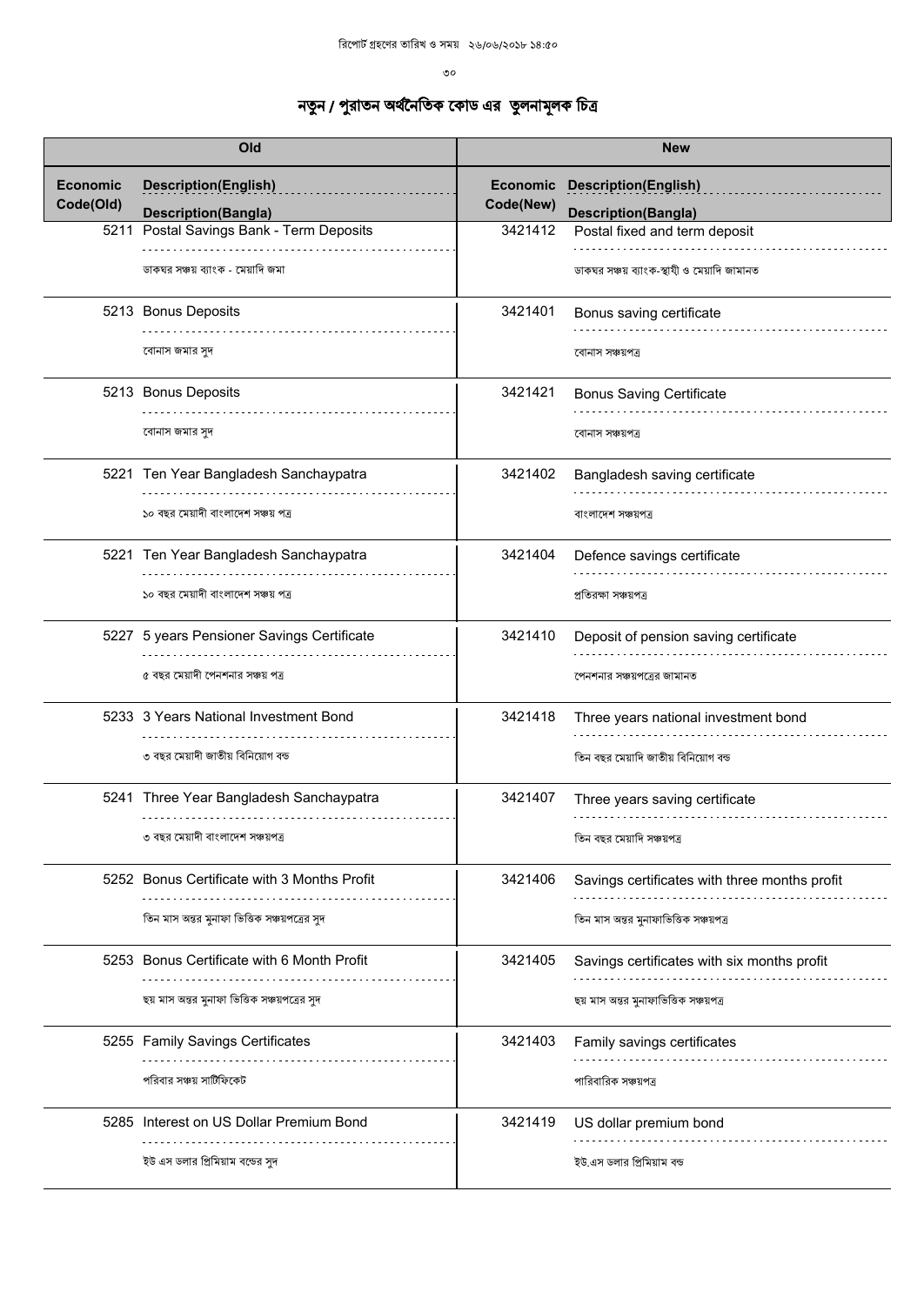లు

| Old                          |                                                                | <b>New</b>                   |                                   |
|------------------------------|----------------------------------------------------------------|------------------------------|-----------------------------------|
| <b>Economic</b><br>Code(Old) | <b>Description(English)</b>                                    | <b>Economic</b><br>Code(New) | <b>Description(English)</b>       |
|                              | <b>Description(Bangla)</b>                                     |                              | <b>Description(Bangla)</b>        |
| 5301                         | <b>General Provident Fund</b>                                  | 3421501                      | General provident fund (civil)    |
|                              | সাধারণ ভবিষ্য তহবিল                                            |                              | সাধারণ ভবিষ্য তহবিল (সিভিল)       |
|                              | 5302 Interest on General Provident Fund - Railway              | 3421503                      | General provident fund (railway)  |
|                              | সাধারণ ভবিষ্যৎ তহবিলের সুদ-রেলওয়ে                             |                              | সাধারণ ভবিষ্য তহবিল (রেলওয়ে)     |
|                              | 5303 Interest on General Provident Fund - Postal<br>Department | 3421504                      | General provident fund (postal)   |
|                              | সাধারণ ভবিষ্যৎ তহবিলের সুদ-ডাক বিভাগ                           |                              | সাধারণ ভবিষ্য তহবিল (ডাক বিভাগ)   |
|                              | 5304 Interest on GPF-T&T                                       | 3421505                      | General provident fund (T & T)    |
|                              | সাধারণ ভবিষ্যৎ তহবিলের সুদ-টি এন্ড টি                          |                              | সাধারণ ভবিষ্য তহবিল (টি এন্ড টি)  |
|                              | 5305 Interest on General Provident Fund - Defence              | 3421502                      | General provident fund (defence)  |
|                              | সাধারন ভবিষ্য তহবিলের সুদ - প্রতিরক্ষা                         |                              | সাধারণ ভবিষ্য তহবিল (প্রতিরক্ষা)  |
|                              | 5311 Contributory Provident Fund                               | 3421506                      | Contributory provident fund       |
|                              | কন্ট্ৰিবিউটারী ভবিষ্য তহবিল                                    |                              | কন্ট্রিবিউটারি ভবিষ্য তহবিল       |
|                              | 5401 Postal Life Insurance                                     | 3421415                      | Postal life insurance and annuity |
|                              | ডাক জীবন বীমা                                                  |                              | ডাকঘর জীবনবিমা ও অ্যানুয়িটি      |
|                              | 5541 Management of Loans<br>.                                  | 3421602                      | Loan management expenses          |
|                              | ঋণ ব্যবস্থাপনা                                                 |                              | ঋণ ব্যবস্থাপনা ব্যয়              |
|                              | 5601 Food Loan                                                 | 3411101                      | Interest on foreign loan          |
|                              | খাদ্য ঋণ                                                       |                              | বৈদেশিক ঋণের ওপর সুদ              |
|                              | 5611 Project Loan                                              | 3411101                      | Interest on foreign loan          |
|                              | প্ৰকল্প ঋণ                                                     |                              | বৈদেশিক ঋণের ওপর সদ               |
|                              | 5621 Reimbursable Project Loan                                 | 3411101                      | Interest on foreign loan          |
|                              | পুণর্ভরণকৃত প্রকল্প ঋণ                                         |                              | বৈদেশিক ঋণের ওপর সুদ              |
|                              | 5631 Direct Project Loan                                       | 3411101                      | Interest on foreign loan          |
|                              | সরাসরি প্রকল্প ঋণ                                              |                              | বৈদেশিক ঋণের ওপর সুদ              |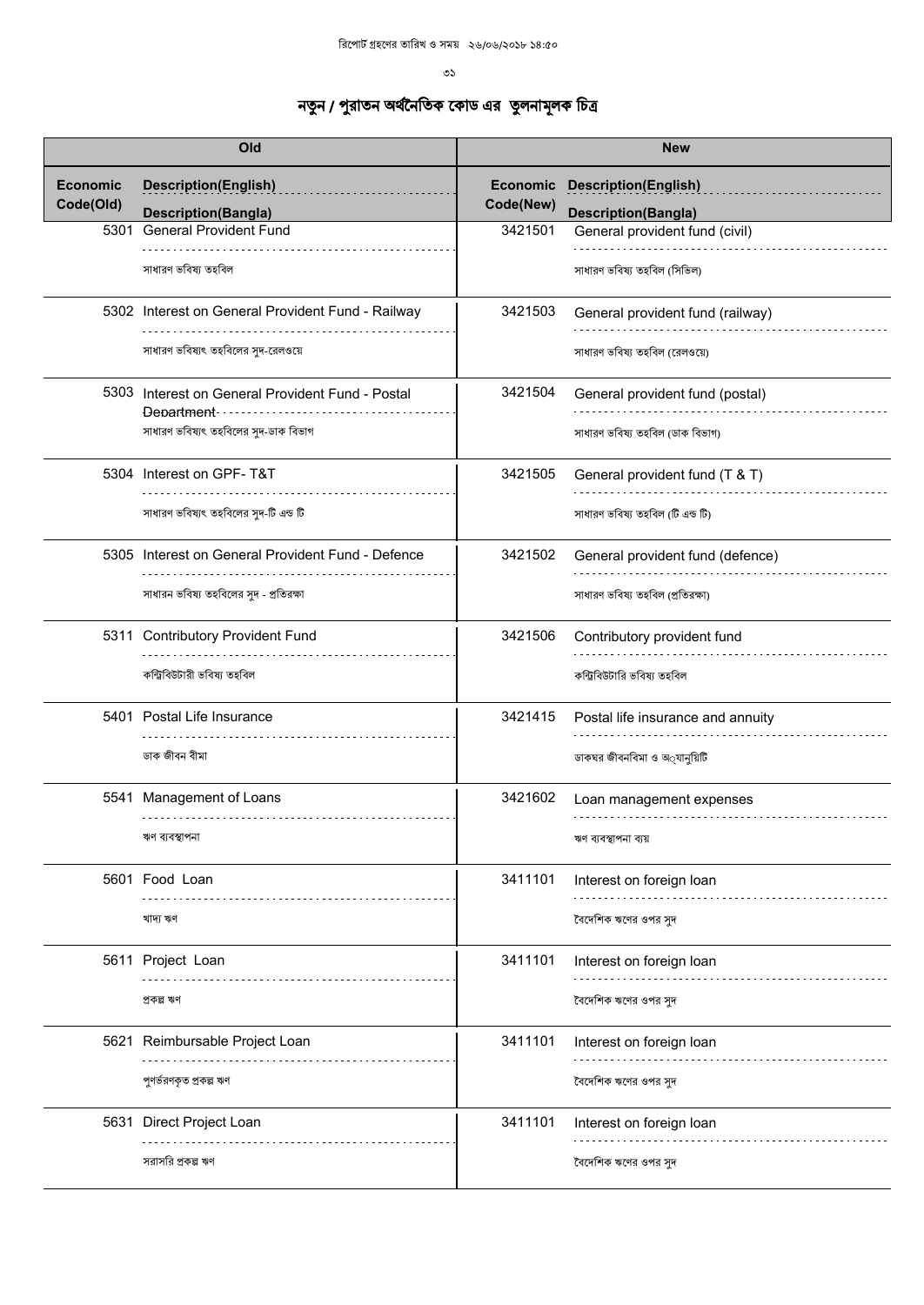$5^{\circ}$ 

| Old                          |                                 | <b>New</b>                   |                                |
|------------------------------|---------------------------------|------------------------------|--------------------------------|
| <b>Economic</b><br>Code(Old) | <b>Description(English)</b>     | <b>Economic</b><br>Code(New) | <b>Description(English)</b>    |
|                              | <b>Description(Bangla)</b>      |                              | <b>Description(Bangla)</b>     |
| 5641                         | Non-ADP Project Loan            | 3411101                      | Interest on foreign loan       |
|                              | এ.ডি.পি. বহির্ভূত প্রকল্প ঋণ    |                              | বৈদেশিক ঋণের ওপর সুদ           |
|                              | 5651 Commodity Loan             | 3411101                      | Interest on foreign loan       |
|                              | পণ্য ঋণ                         |                              | বৈদেশিক ঋণের ওপর সুদ           |
|                              | 5661 Other Foreign Loans        | 3411101                      | Interest on foreign loan       |
|                              | অন্যান্য বৈদেশিক ঋণ             |                              | বৈদেশিক ঋণের ওপর সুদ           |
|                              | 5801 Food                       | 3511103                      | Food subsidy                   |
|                              | খাদ্য                           |                              | খাদ্য ভৰ্তুকি                  |
|                              | 5803 News Print                 | 3511201                      | General export subsidy         |
|                              | নিউজ প্ৰিন্ট                    |                              | সাধারণ রপ্তানি ভর্তুকি         |
|                              | 5807 Internal Water Transport   | 3511302                      | Inland water transport subsidy |
|                              | অভ্যন্তরীণ নৌ পরিবহন            |                              | অভ্যন্তরীণ নৌ পরিবহণ ভর্তুকি   |
|                              | 5808 Hazz Flight Subsidy        | 3511301                      | Hajj flights subsidy           |
|                              | হজ্ব ফ্লাইট বাবদ ভৰ্তুকী        |                              | হজ ফ্লাইট বাবদ ভৰ্তুকি         |
|                              | 5809 Steel and Engineering<br>. | 3511201                      | General export subsidy         |
|                              | ইস্পাত ও প্রকৌশল                |                              | সাধারণ রপ্তানি ভর্তুকি         |
|                              | 5811 Agriculture                | 3511101                      | Agriculture subsidy            |
|                              | কৃষি                            |                              | কৃষি ভৰ্তুকি                   |
| 5813 Fuel                    |                                 | 3511104                      | Fuel subsidy                   |
|                              | জ্বালানী                        |                              | জ্বালানি ভর্তুকি               |
|                              | 5821 Fertilizer                 | 3511102                      | Fertilizer subsidy             |
|                              | সার                             |                              | সার ভর্তুকি                    |
|                              | 5831 Jute Goods                 | 3511202                      | Jute goods export subsidy      |
|                              | পাটজাত দ্রব্যাদি                |                              | পাটজাত দ্রব্য রপ্তানি ভর্তুকি  |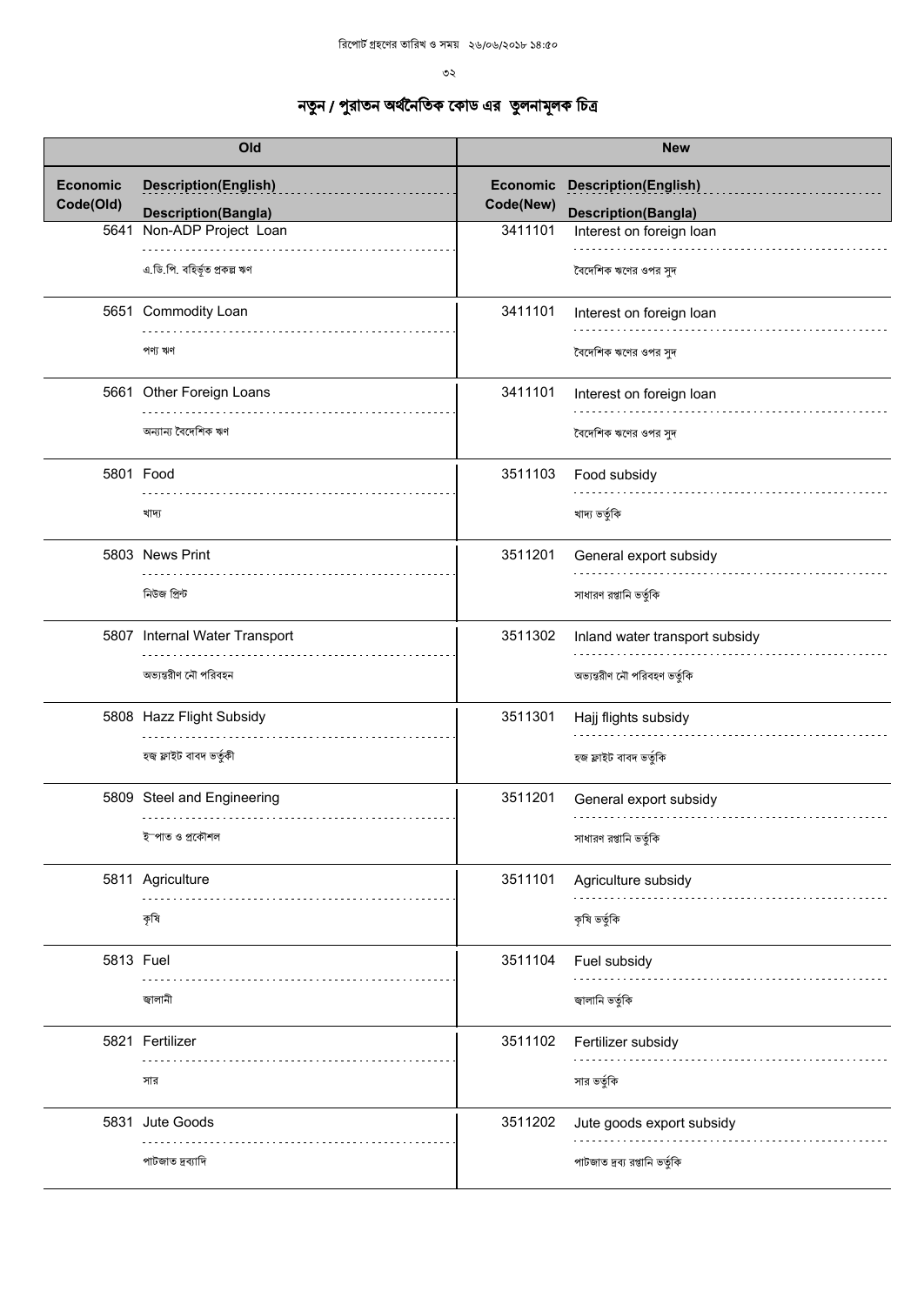$3<sup>5</sup>$ 

| Old                          |                                                            |                              | <b>New</b>                                           |
|------------------------------|------------------------------------------------------------|------------------------------|------------------------------------------------------|
| <b>Economic</b><br>Code(Old) | <b>Description(English)</b>                                | <b>Economic</b><br>Code(New) | <b>Description(English)</b>                          |
|                              | <b>Description(Bangla)</b><br>5835 Export Subsidy          | 3511201                      | <b>Description(Bangla)</b><br>General export subsidy |
|                              | রপ্তানি ভর্তুকী                                            |                              | সাধারণ রপ্তানি ভর্তুকি                               |
|                              | 5841 Subsidies - Export Agricultural Commodities           | 3511101                      | Agriculture subsidy                                  |
|                              | কৃষিপণ্য রপ্তাণী ভর্তৃকী                                   |                              | কৃষি ভৰ্তুকি                                         |
|                              | 5843 Fertilizer, Agricultural Loan & Other<br>Adricultural | 3511101                      | Agriculture subsidy                                  |
|                              | সার ও অন্যান্য কৃষি কার্যক্রম                              |                              | কৃষি ভৰ্তুকি                                         |
|                              | 5844 Premium for Crop Insurance                            | 3511101                      | Agriculture subsidy                                  |
|                              | শস্য বীমার প্রিমিয়াম                                      |                              | কৃষি ভৰ্তুকি                                         |
|                              | 5855 Other Subsidies                                       | 3511303                      | Electrification subsidy                              |
|                              | অন্যান্য                                                   |                              | বিদ্যুৎ ভৰ্তুকি                                      |
|                              | 5858 Fertilizer Trade Gap                                  | 3511102                      | Fertilizer subsidy                                   |
|                              | সারের ট্রেড-গ্যাপ                                          |                              | সার ভর্তুকি                                          |
|                              | 5860 Subsidies - Agricultural Sectors                      | 3511101                      | Agriculture subsidy                                  |
|                              | কৃষি খাতের জন্য ভর্তুকী                                    |                              | কৃষি ভৰ্তুকি                                         |
|                              | 5901 Grant in Aid - General                                | 3631101                      | Salary support                                       |
|                              | সাধারণ মঞ্জুরি                                             |                              | বেতন বাবদ সহায়তা                                    |
|                              | 5902 Development Budget -General Grant                     | 3632101                      | Project grant                                        |
|                              | উন্নয়ন বাজেট - সাধারণ মঞ্জুরি                             |                              | প্ৰকল্প অনুদান                                       |
|                              | 5903 Basic Salary Support                                  | 3631101                      | Salary support                                       |
|                              | মূল বেতন বাবদ সহায়তা                                      |                              | বেতন বাবদ সহায়তা                                    |
|                              | 5905 Uniform Grant                                         | 3631103                      | Goods and service support                            |
|                              | পোশাক বাবদ মঞ্জুরি                                         |                              | পণ্য ও সেবা বাবদ সহায়তা                             |
|                              | 5906 Allowances Support (Excluding Dearness<br>Allowance)  | 3631102                      | Allowance support                                    |
|                              | ভাতাদি বাবদ সহায়তা (মহাৰ্ঘ ভাতা বাদে)                     |                              | ভাতাদি বাবদ সহায়তা                                  |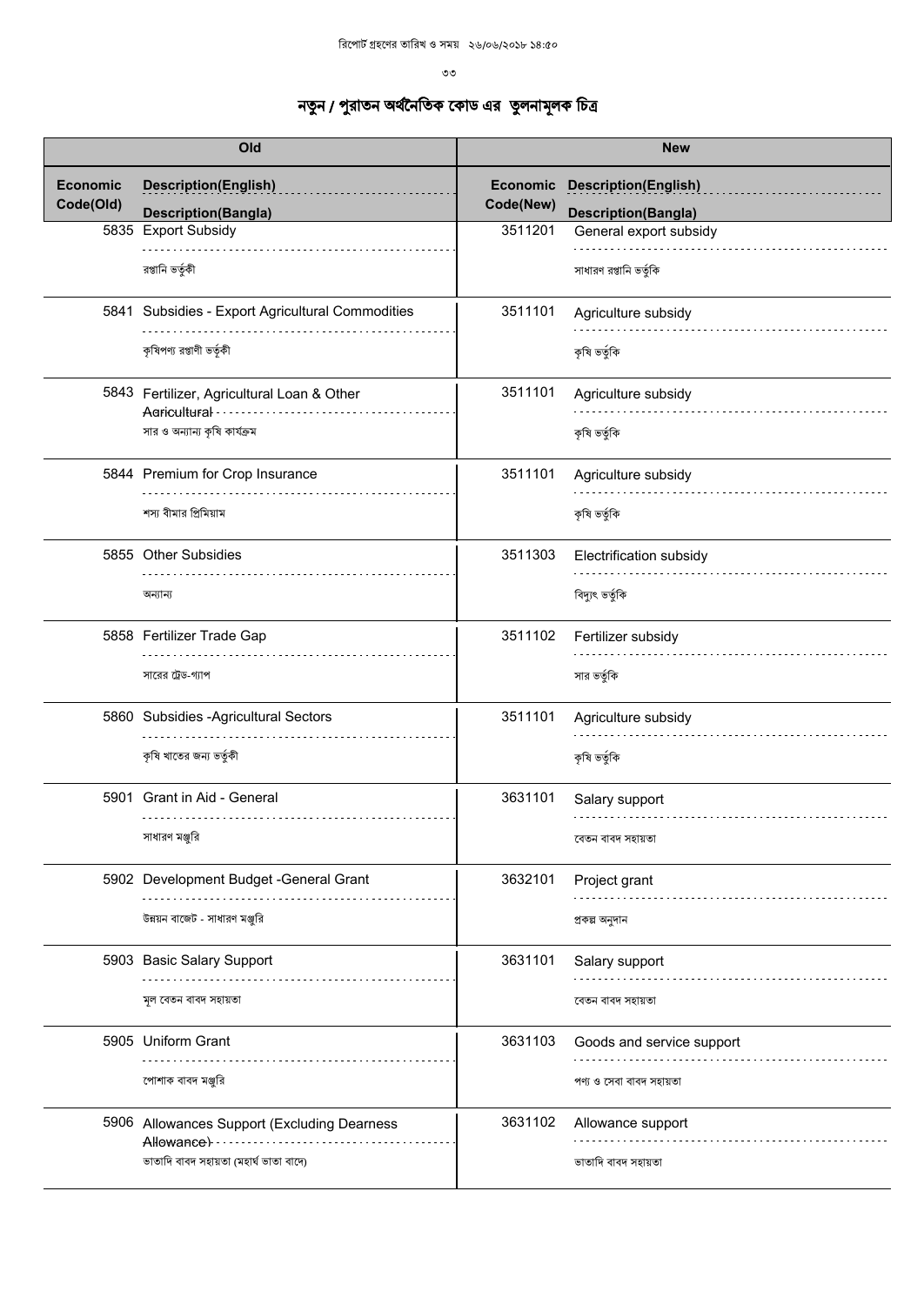$^{\circ}8$ 

|                 | Old                                        |           | <b>New</b>                             |
|-----------------|--------------------------------------------|-----------|----------------------------------------|
| <b>Economic</b> | <b>Description(English)</b>                | Economic  | <b>Description(English)</b>            |
| Code(Old)       | <b>Description(Bangla)</b>                 | Code(New) | <b>Description(Bangla)</b>             |
|                 | 5907 House Grant                           | 3631102   | Allowance support                      |
|                 | গৃহ বাবদ মঞ্জুরি                           |           | ভাতাদি বাবদ সহায়তা                    |
|                 | 5908 Dearness Allowance Support            | 3631102   | Allowance support                      |
|                 | মহাৰ্ঘ ভাতা বাবদ সহায়তা                   |           | ভাতাদি বাবদ সহায়তা                    |
|                 | 5909 House Rent Grant                      | 3631102   | Allowance support                      |
|                 | বাসা ভাড়া বাবদ মঞ্জুরি                    |           | ভাতাদি বাবদ সহায়তা                    |
|                 | 5911 Medical Grant                         | 3721105   | Grant for medical treatment            |
|                 | চিকিৎসা বাবদ মঞ্জুরি                       |           | চিকিৎসা অনুদান                         |
|                 | 5913 Festival Bonus                        | 3631102   | Allowance support                      |
|                 | উৎসব মঞ্জুরি                               |           | ভাতাদি বাবদ সহায়তা                    |
|                 | 5914 Pension and Retirement Benefits Grant | 3631104   | Pension and retirement benefit support |
|                 | পেনশন মঞ্জুরি                              |           | পেনশন ও অবসর সুবিধা সহায়তা            |
|                 | 5915 Union Council Members Honourarium     | 3631105   | Honourarium Grant                      |
|                 | ইউনিয়ন পরিষদ সদস্যদের সম্মানী             |           | সম্মানী বাবদ সহায়তা                   |
|                 | 5917 Sports Grants                         | 3821110   | Sporting event                         |
|                 | খেলাধুলা মঞ্জুরি                           |           | ক্রীড়া মঞ্জুরি                        |
|                 | 5919 Book Grant                            | 3821107   | Book grant                             |
|                 | বই পুুস্তক মঞ্জুরি                         |           | বই-পুস্তক বাবদ মঞ্জুরি                 |
|                 | 5920 Activities for Seed and Horticulture  | 3821111   | Seed and horticulture                  |
|                 | বীজ ও উদ্ভিদ কাৰ্যক্ৰম                     |           | বীজ ও উদ্যান                           |
|                 | 5921 Research Grant                        | 3632104   | Research grant                         |
|                 | গবেষনা মঞ্জুরি                             |           | গবেষণা অনুদান                          |
|                 | 5922 Grant for Training                    | 3821112   | Training grant                         |
|                 | প্রশিক্ষণ মঞ্জুরি                          |           | প্রশিক্ষণ মঞ্জুরি                      |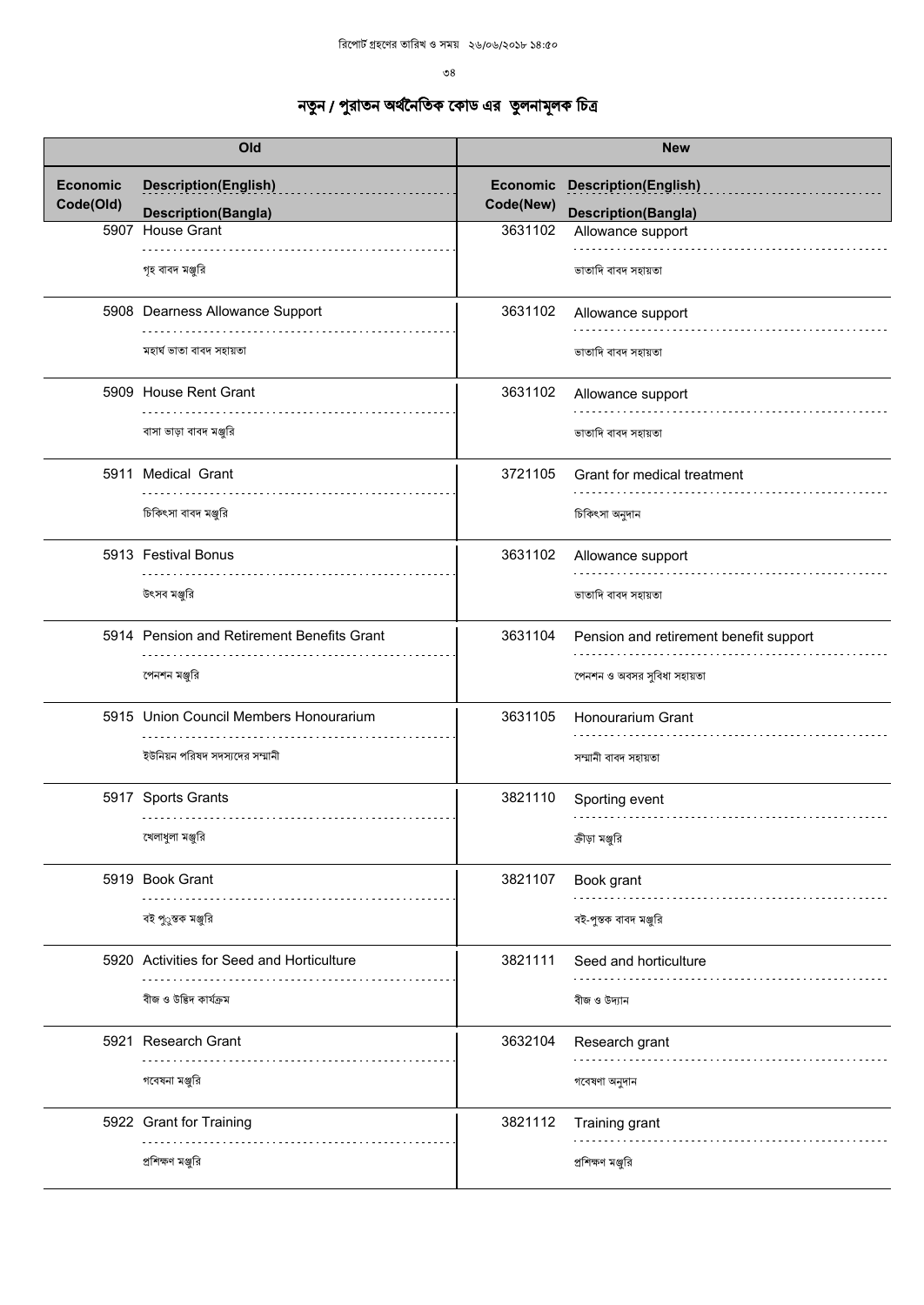$\mathcal{O}(\mathcal{C})$ 

| Old                          |                                                   | <b>New</b>                   |                                              |
|------------------------------|---------------------------------------------------|------------------------------|----------------------------------------------|
| <b>Economic</b><br>Code(Old) | <b>Description(English)</b>                       | <b>Economic</b><br>Code(New) | <b>Description(English)</b>                  |
|                              | <b>Description(Bangla)</b><br>5923 Cultural Grant | 3821115                      | <b>Description(Bangla)</b><br>Cultural grant |
|                              |                                                   |                              |                                              |
|                              | সাংস্কৃতিক মঞ্জুরি                                |                              | সাংস্কৃতিক মঞ্জুরি                           |
|                              | 5925 Welfare Grant                                | 3721102                      | <b>Welfare Grants</b>                        |
|                              | কল্যাণ অনুদান                                     |                              | কল্যাণ অনুদান                                |
|                              | 5927 Burial Grant                                 | 3721103                      | <b>Burial grant</b>                          |
|                              | দাফন অনুদান                                       |                              | দাফন বাবদ অনুদান                             |
|                              | 5929 Car Grant                                    | 3632103                      | Motor vehicle grant                          |
|                              | গাড়ী বাবদ মঞ্জুরি                                |                              | মোটরযান অনুদান                               |
|                              | 5930 Machinery Grant                              | 3632102                      | Machinery grant                              |
|                              | যন্ত্রপাতি ও অন্যান্য সরঞ্জাম ক্রয় মঞ্জুরি       |                              | যন্ত্ৰপাতি অনুদান                            |
|                              | 5931 Salary Support to Non-Government Teacher     | 3631101                      | Salary support                               |
|                              | বেসরকারি শিক্ষকদের বেতন সহায়তা                   |                              | বেতন বাবদ সহায়তা                            |
|                              | 5933 Non-Government Educational Institutions      | 3631101                      | Salary support                               |
|                              | বেসরকারি শিক্ষা প্রতিষ্ঠান অনুদান                 |                              | বেতন বাবদ সহায়তা                            |
|                              | 5937 Grants for Religious Purposes<br>.           | 3821108                      | Religious grant                              |
|                              | ধর্মীয় উদ্দ্যেশে মঞ্জুরি                         |                              | ধর্মীয় উদ্দেশ্যে মঞ্জুরি                    |
|                              | 5942 Project Grant                                | 3632101                      | Project grant                                |
|                              | প্রকল্প মঞ্জুরি                                   |                              | প্ৰকল্প অনুদান                               |
|                              | 5943 Vulnerable Group Development (VGD)           | 3722101                      | Relief work (rice)                           |
|                              | তি জি ডি                                          |                              | ত্ৰাণ কাৰ্য (চাল)                            |
|                              | 5944 Vunerable Group Feeding                      | 3722101                      | Relief work (rice)                           |
|                              | ভি জি এফ                                          |                              | ত্ৰাণ কাৰ্য (চাল)                            |
|                              | 5945 Test Relief (TR)                             | 3722102                      | Relief work (wheat)                          |
|                              | টি আর                                             |                              | ত্ৰাণ কাৰ্য (গম)                             |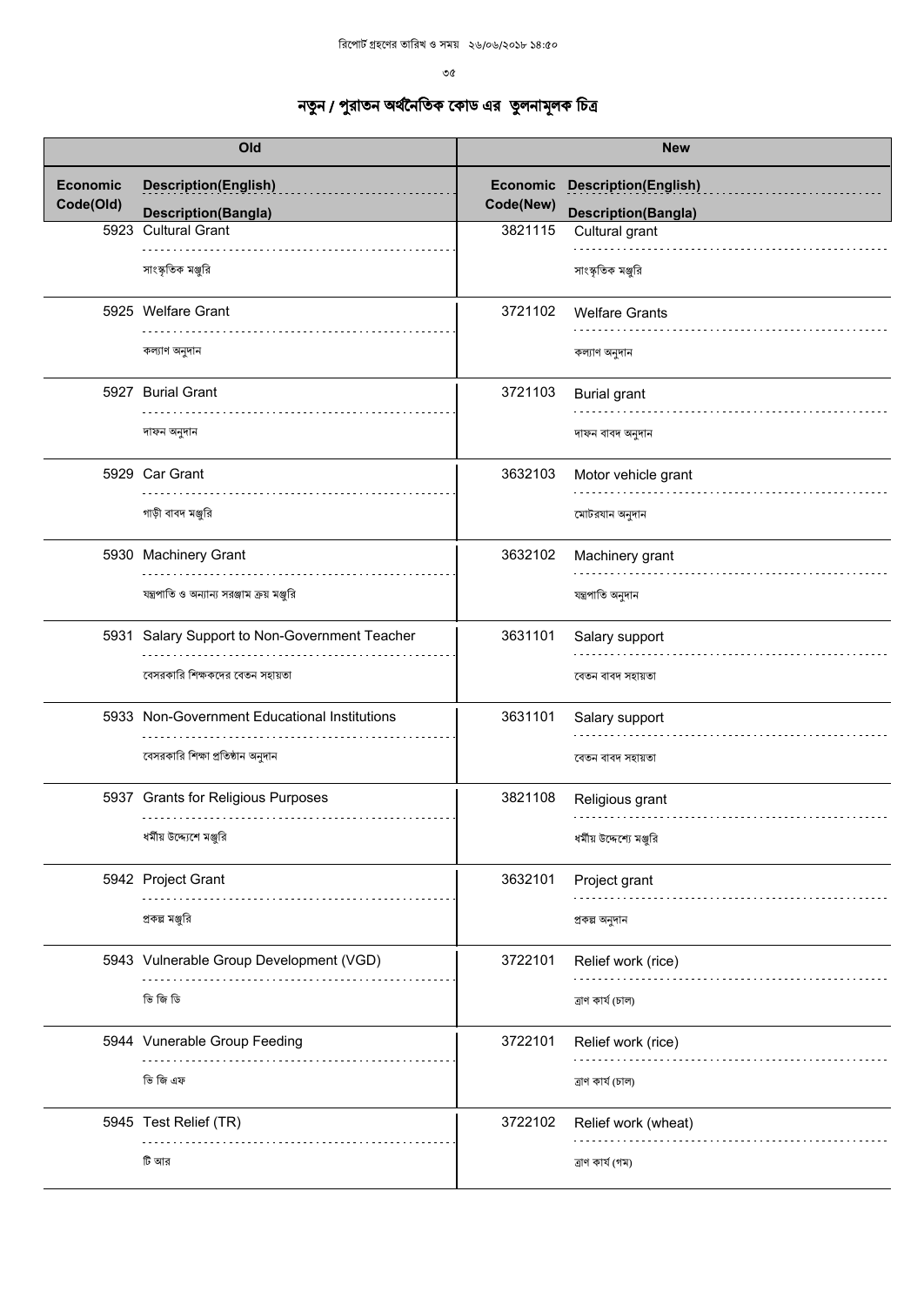| Old                          |                                                             | <b>New</b>            |                             |
|------------------------------|-------------------------------------------------------------|-----------------------|-----------------------------|
| <b>Economic</b><br>Code(Old) | <b>Description(English)</b>                                 | Economic<br>Code(New) | <b>Description(English)</b> |
|                              | <b>Description(Bangla)</b><br><b>Gratuitous Relief (GR)</b> | 3722102               | <b>Description(Bangla)</b>  |
| 5947                         |                                                             |                       | Relief work (wheat)         |
|                              | জি আর                                                       |                       | ত্ৰাণ কাৰ্য (গম)            |
|                              | 5948 Blunket                                                | 3722104               | <b>Blanket</b>              |
|                              | কম্বল                                                       |                       | কম্বল                       |
|                              | 5949 Relief and Charities                                   | 3721101               | Relief work (cash)          |
|                              | ত্ৰাণ ও দান                                                 |                       | ত্ৰাণ কাৰ্য (নগদ)           |
|                              | 5950 Dheutin                                                | 3722103               | Corrugated sheets           |
|                              | ঢেউটিন                                                      |                       | ঢেউটিন                      |
|                              | 5951 Donations, Gifts, Presents                             | 3821113               | Donation/Gift               |
|                              | উপহার ও দান                                                 |                       | উপহার                       |
|                              | 5953 Discertionery Grants                                   | 3821114               | Discretionary grant         |
|                              | স্বেচ্ছাধীন মঞ্জুরি                                         |                       | স্বেচ্ছাধীন মঞ্জুরি         |
|                              | 5957 Flood                                                  | 3721101               | Relief work (cash)          |
|                              | বন্যা                                                       |                       | ত্ৰাণ কাৰ্য (নগদ)           |
|                              | 5959 Drought                                                | 3721101               | Relief work (cash)          |
|                              | অনাবৃষ্টি                                                   |                       | ত্ৰাণ কাৰ্য (নগদ)           |
|                              | 5961 Electricity Expenses                                   | 3821109               | <b>Electricity grant</b>    |
|                              | বিদ্যুৎ/বৈদ্যুতিক কাজ বাবদ মঞ্জুরি                          |                       | বিদ্যুৎ মঞ্জুরি             |
|                              | 5963 Stipend / Scholarship                                  | 3821117               | Stipend/scholarship         |
|                              | বৃত্তি/স্কলারশীপ                                            |                       | বৃত্তি/মেধাবৃত্তি           |
|                              | 5965 Special Grant                                          | 3631107               | Special Grant               |
|                              | বিশেষ অনুদান                                                |                       | বিশেষ অনুদান                |
|                              | 5976 Rural Road Construction Grants                         | 3632101               | Project grant               |
|                              | পল্লী সড়ক নির্মাণ মঞ্জুরি                                  |                       | প্ৰকল্প অনুদান              |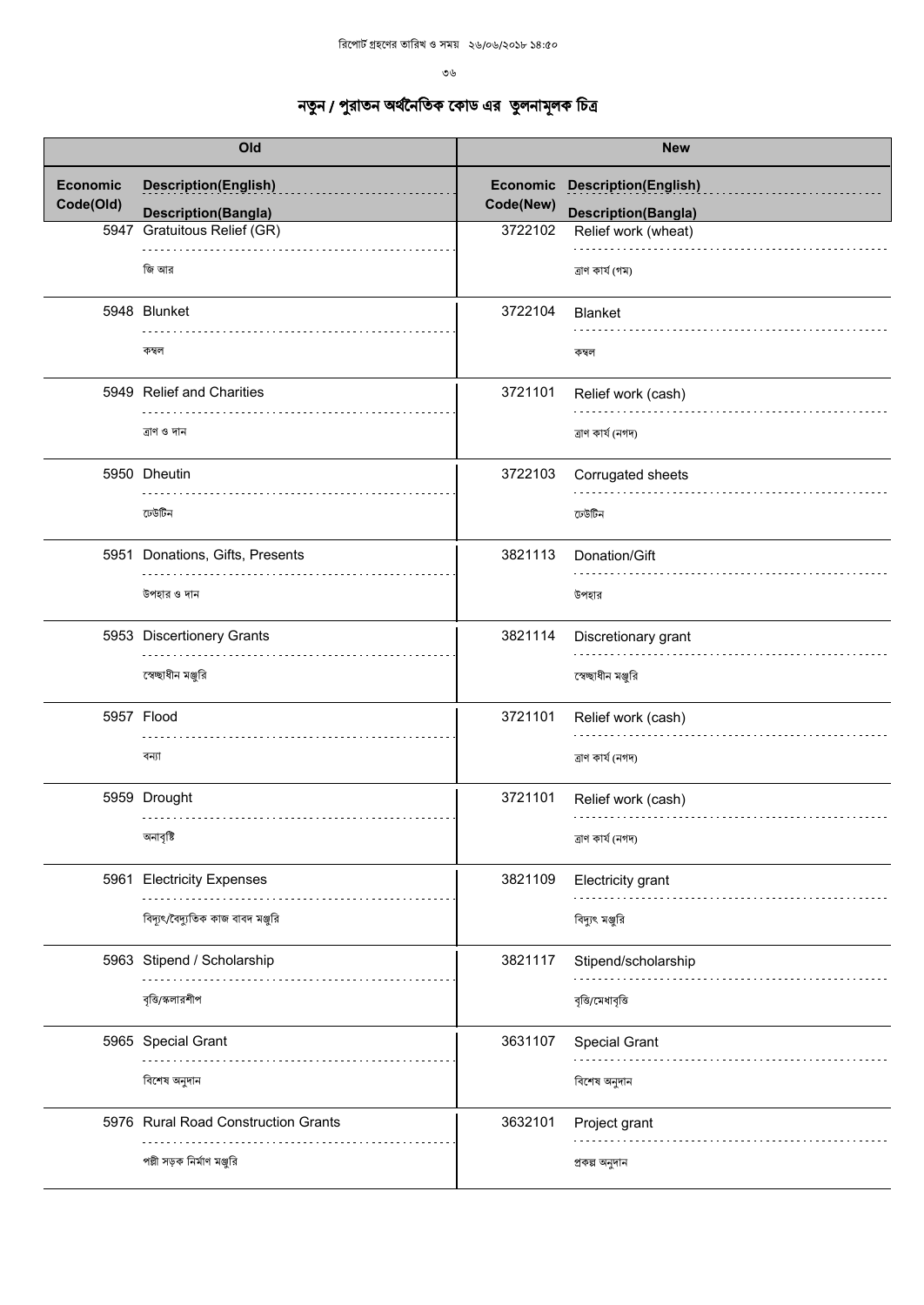$9<sup>9</sup>$ 

| Old                          |                                                          | <b>New</b>                   |                                                                |
|------------------------------|----------------------------------------------------------|------------------------------|----------------------------------------------------------------|
| <b>Economic</b><br>Code(Old) | <b>Description(English)</b>                              | <b>Economic</b><br>Code(New) | <b>Description(English)</b>                                    |
|                              | <b>Description(Bangla)</b>                               |                              | <b>Description(Bangla)</b>                                     |
|                              | 5980 Grants in Revolving Fund                            | 3631106                      | Revolving fund grant                                           |
|                              | রিভলভিং ফান্ডে পুনর্ভরণ                                  |                              | ঘূৰ্ণায়মান তহবিল অনুদান                                       |
|                              | 5985 Miscellaneous                                       | 3631199                      | Other grant                                                    |
|                              | বিবিধ                                                    |                              | অন্যান্য অনুদান                                                |
|                              | 5992 TR Cash                                             | 3721101                      | Relief work (cash)                                             |
|                              | টিআর নগদায়ন                                             |                              | ত্ৰাণ কাৰ্য (নগদ)                                              |
|                              | 5998 Capital Grants                                      | 3632101                      | Project grant                                                  |
|                              | মূলধন মঞ্জুরি                                            |                              | প্ৰকল্প অনুদান                                                 |
|                              | 6101 Subscriptions to International Organisation         | 3211112                      | Subscriptions                                                  |
|                              | আন্তর্জাতিক প্রতিষ্ঠানের চাঁদা                           |                              | চাঁদা                                                          |
|                              | 6301 Pensions and Family Pensions                        | 3731103                      | Pension                                                        |
|                              | অবসর ভাতা ও পারিবারিক অবসর ভাতা                          |                              | অবসর ভাতা                                                      |
|                              | 6302 Festival Allowance to Pensioner's                   | 3731106                      | Festival allowance to pensioners                               |
|                              | অবসর ভাতাভোগীদের উৎসব ভাতা                               |                              | অবসর ভাতাভোগীদের উৎসব ভাতা                                     |
|                              | 6303 Dearness Allowance for Pensioners                   | 3731105                      | Dearness allowance to pensioners                               |
|                              | পেনশনারদের মহার্ঘ ভাতা                                   |                              | অবসর ভাতাভোগীদের মহার্ঘ ভাতা                                   |
|                              | 6304 Bangla New Year Allowance Pensioners                | 3731106                      | Festival allowance to pensioners                               |
|                              | পেনশনারদের বাংলা নববর্ষ ভাতা                             |                              | অবসর ভাতাভোগীদের উৎসব ভাতা                                     |
|                              | 6311 Gratuities                                          | 3731101                      | Gratuity                                                       |
|                              | আনুতোষিক                                                 |                              | আনুতোষিক                                                       |
|                              | 6321 Pension for Meritorious and Praiseworthy<br>Deeds - | 3721107                      | Pension for meritorious and praiseworthy<br>deeds              |
|                              | প্রশংসাযোগ্য ও কৃতিত্বপূর্ণ কাজের জন্য অবসর ভাতা         |                              | প্রশংসাযোগ্য ও কৃতিত্বপূর্ণ কাজের জন্য অবসর ভাতা               |
|                              | 6323 Medal for                                           | 3721107                      | Pension for meritorious and praiseworthy<br>deeds <sup>-</sup> |
|                              | প্রসংশাযোগ্য ও কৃতিত্তপূর্ণ কাজের জন্য পদক               |                              | প্রশংসাযোগ্য ও কৃতিত্বপূর্ণ কাজের জন্য অবসর ভাতা               |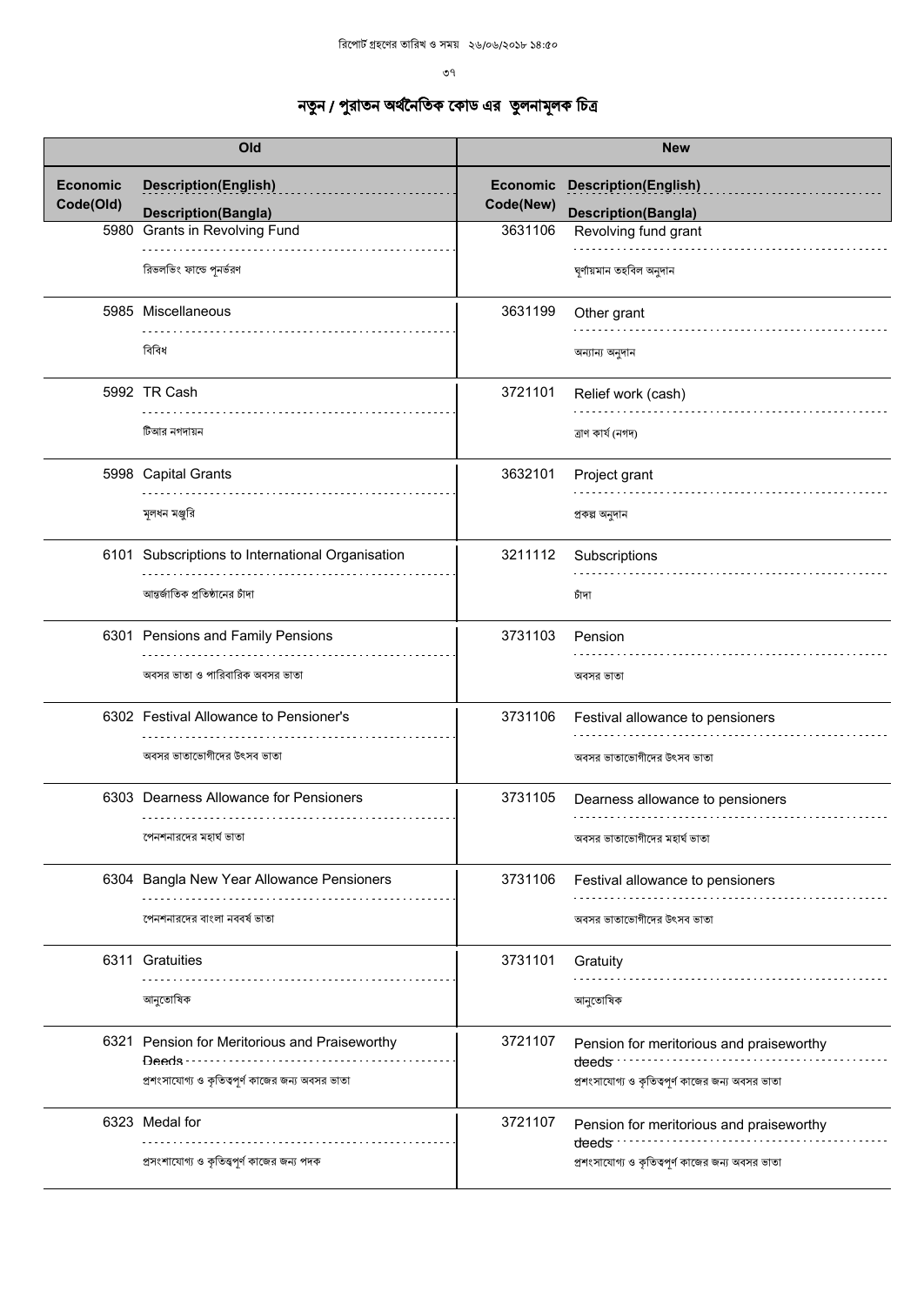$v_{\rm b}$ 

|                              | Old                                                       |           | <b>New</b>                                                         |
|------------------------------|-----------------------------------------------------------|-----------|--------------------------------------------------------------------|
| <b>Economic</b><br>Code(Old) | <b>Description(English)</b><br><b>Description(Bangla)</b> | Code(New) | <b>Economic Description(English)</b><br><b>Description(Bangla)</b> |
| 6341                         | Medical Allowance to Pensioners                           | 3731104   | Medical allowance to pensioners                                    |
|                              | অবসর ভাতাভোগীদের চিকিৎসা সুবিধা                           |           | অবসর ভাতাভোগীদের চিকিৎসা সুবিধা                                    |
| 6342                         |                                                           | 3731107   | Ration allowance to pensioners                                     |
|                              | পেনশনভোগী সামরিক ব্যক্তিবর্গের জন্য রেশন ভাতা             |           | অবসর ভাতাভোগীদের রেশন ভাতা                                         |
|                              | 6343 Dearness Allowance for Military Pensioners           | 3731105   | Dearness allowance to pensioners                                   |
|                              | সামরিক পেনশনারদের মহার্ঘ ভাতা                             |           | অবসর ভাতাভোগীদের মহার্ঘ ভাতা                                       |
|                              | 6345 Commutation of Pension                               | 3731102   | Pension (commutation)                                              |
|                              | অবসর ভাতা (কমুটেশন)                                       |           | অবসর ভাতা (কমিউটেশন)                                               |
|                              | 6401 Purchase of Wheat - Current Year                     | 4124102   | Purchase of wheat                                                  |
|                              | গম ক্ৰয় - চলতি বছর                                       |           | গম ক্রয                                                            |
|                              | 6406 Purchase of Rice - Current Year                      | 4124101   | Purchase of rice                                                   |
|                              | চাল ক্ৰয় - চলতি বছর                                      |           | চাল ক্ৰয                                                           |
|                              | 6411 Purchase of Edible Oil - Current Year                | 4124103   | Purchase of edible oil                                             |
|                              | ভোজ্য তেল ক্রয় - চলতি বছর                                |           | ভোজ্য তেল ক্ৰয                                                     |
|                              | 6416 Purchase of Wheat - Previous Year                    | 4124102   | Purchase of wheat                                                  |
|                              | গম ক্রয় - পূর্ববর্তী বছর                                 |           | গম ক্রয                                                            |
|                              | 6421 Purchase of Rice - Previous Year                     | 4124101   | Purchase of rice                                                   |
|                              | চাল ক্রয় - পূর্ববর্তী বছর                                |           | চাল ক্ৰয                                                           |
|                              | 6426 Purchase of Edible Oil - Previous Year               | 4124103   | Purchase of edible oil                                             |
|                              | ভোজ্য তেল ক্রয় - পূর্ববর্তী বছর                          |           | ভোজ্য তেল ক্ৰয                                                     |
|                              | 6428 Purchase of Corn                                     | 4124104   | Purchase of corn                                                   |
|                              | ভূট্রা ক্রয়                                              |           | ভূটা ক্ৰয                                                          |
|                              | 6431 Other Food Purchases                                 | 4124105   | Purchase of other foods                                            |
|                              | অন্যান্য খাদ্য দ্রব্য ক্রয়                               |           | অন্যান্য খাদ্যদ্ৰব্য ক্ৰয্                                         |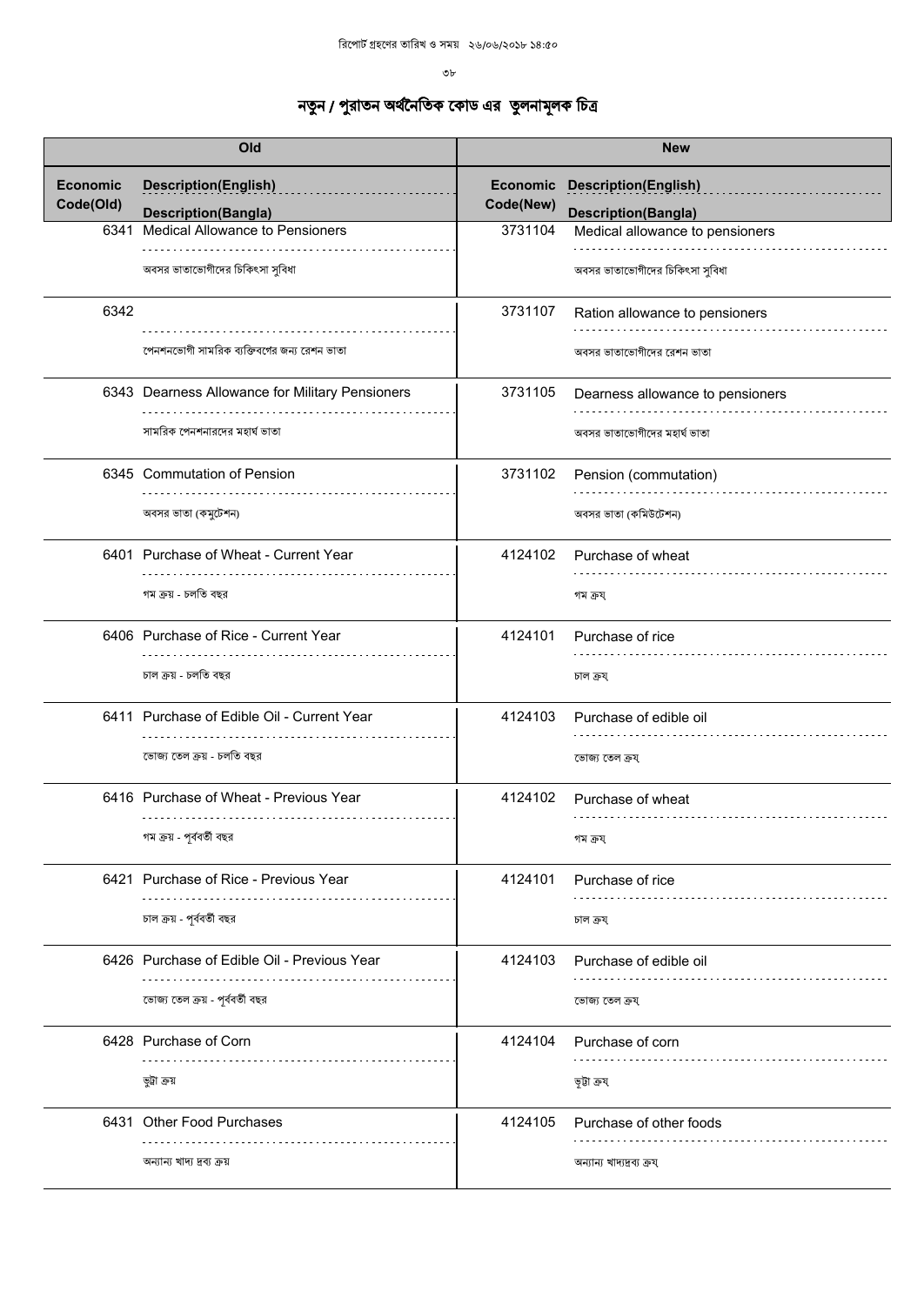| Old                          |                                                           | <b>New</b>                   |                                                           |
|------------------------------|-----------------------------------------------------------|------------------------------|-----------------------------------------------------------|
| <b>Economic</b><br>Code(Old) | <b>Description(English)</b><br><b>Description(Bangla)</b> | <b>Economic</b><br>Code(New) | <b>Description(English)</b><br><b>Description(Bangla)</b> |
|                              | 6446 Handling Charges                                     | 3254106                      | Food handling Charges                                     |
|                              | মাল খালাস ও সরানো খরচ                                     |                              | খাদ্য খালাস ব্যয়                                         |
|                              | 6451 Purchase of Gunny Bags                               | 3254107                      | Gunny bags                                                |
|                              | বস্তা ক্ৰয়                                               |                              | চটের বস্তা                                                |
|                              | 6456 Interest on Bank Loan                                | 3421601                      | Food account                                              |
|                              | বা <b>্যংক ঋণের</b> সুদ                                   |                              | খাদ্য হিসাব                                               |
|                              | 6459 Food Related Other Expenditure                       | 3254105                      | Food freight charge                                       |
|                              | খাদ্য সম্পর্কিত অন্যান্য ব্যয়                            |                              | খাদ্য পরিবহণ ব্যয়                                        |
|                              | 6473 Refund of encashment Bank Guaranty                   | 4124105                      | Purchase of other foods                                   |
|                              | নগদায়কৃ্ত ব্যাংক গ্যারান্টির অর্থ ফেরত                   |                              | অন্যান্য খাদ্যদ্রব্য ক্রয                                 |
|                              | 6533 Refund as per Court Decree                           | 3821106                      | Payment as per court decree/judgement/order               |
|                              | আদালতের রায় অনুযায়ী অর্থ প্রর্ত্যাপন                    |                              | আদালতের ডিক্রি/রায়/আদেশ অনুযায়ী অর্থ পরিশোধ             |
|                              | 6613 Book Purchase for Educational Institute              | 3211127                      | Books & periodicals                                       |
|                              | শিক্ষা প্রতিষ্ঠানের জন্য বই-পুস্তক ক্রয়                  |                              | বইপত্ৰ ও সাময়িকী                                         |
|                              | 6621 Medical Surgical Requisites                          | 4112315                      | <b>Medical Machinery</b>                                  |
|                              | চিকিৎসা ও শৈল্য চিকিৎসা দ্রব্যাদি (এম,এস,আর)              |                              | চিকিৎসা যন্ত্ৰপাতি                                        |
|                              | 6622 Lump for Oxygen                                      | 3252106                      | Oxygen supplies                                           |
|                              | অক্সিজেন বাবদ থোক                                         |                              | অক্সিজেন সরবরাহ                                           |
|                              | 6632 Utility Services Charge                              | 3211114                      | Utility service charge                                    |
|                              | ইউটিলিটি সার্ভিসেস চার্জ                                  |                              | উপযোগ সেবা (Utility service) চাৰ্জ                        |
|                              | 6651 Unexpected                                           | 3911112                      | Unexpected expenditure                                    |
|                              | অপ্ৰত্যাশিত                                               |                              | অপ্ৰত্যাশিত ব্যয়                                         |
|                              | 6683 Compensation in Lieu of Duty Drawback                | 3821105                      | Compensation in lieu of duty draw back                    |
|                              | ডিউটি ড্রব্যাক এর পরিবর্তে ক্ষতিপূরণ বাবদ থোক             |                              | ডিউটি ড্রব্যাক এর পরিবর্তে ক্ষতিপূরণ                      |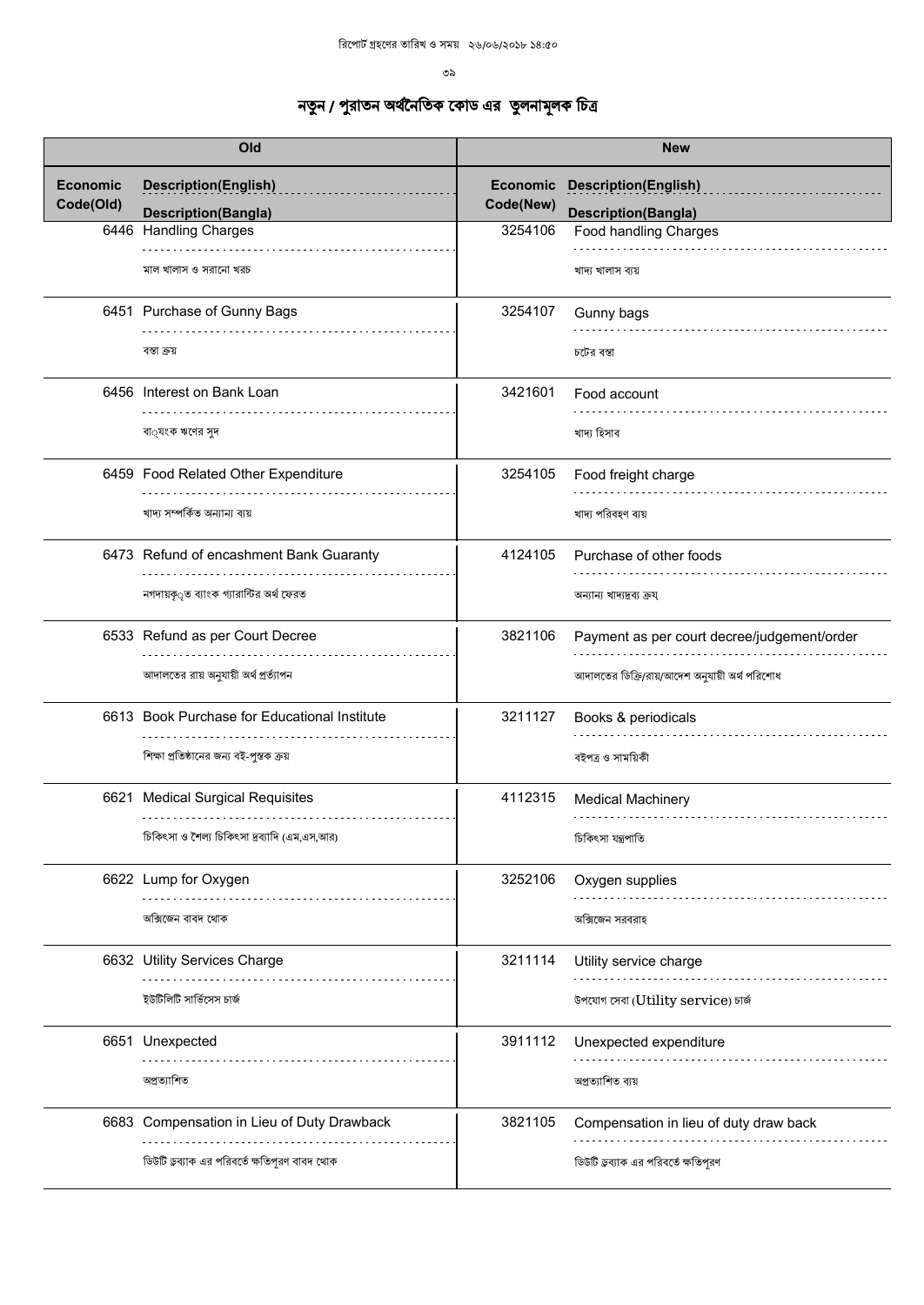| Old                          |                                                           | <b>New</b>                   |                                                           |
|------------------------------|-----------------------------------------------------------|------------------------------|-----------------------------------------------------------|
| <b>Economic</b><br>Code(Old) | <b>Description(English)</b><br><b>Description(Bangla)</b> | <b>Economic</b><br>Code(New) | <b>Description(English)</b><br><b>Description(Bangla)</b> |
| 6801                         | <b>Office Buildings</b>                                   | 4111201                      | Non-residential buildings                                 |
|                              | অফিস ভবন                                                  |                              | অনাবাসিক ভবন                                              |
|                              | 6803 Residential Buildings                                | 4111101                      | Residential buildings                                     |
|                              | আবাসিক ভবন                                                |                              | আবাসিক ভবন                                                |
|                              | 6805 Other Buildings                                      | 4111201                      | Non-residential buildings                                 |
|                              | অন্যান্য ভবন                                              |                              | অনাবাসিক ভবন                                              |
|                              | 6807 Motor Vehicles                                       | 4112101                      | Motor vehicle                                             |
|                              | মোটর যান                                                  |                              | মোটরযান                                                   |
|                              | 6809 Water Transport                                      | 4112102                      | Water vehicle                                             |
|                              | জলযান                                                     |                              | জলযান                                                     |
|                              | 6811 Aircraft                                             | 4112103                      | Aircraft                                                  |
|                              | আকাশযান                                                   |                              | আকাশযান                                                   |
|                              | 6812 Camera and Accessories                               | 4112302                      | Camera and accessories                                    |
|                              | ষ্টুডিও ক্যামেরা                                          |                              | ক্যামেরা ও আনুষজ্ঞাক                                      |
|                              | 6814 Engineering Equipment<br>.                           | 4112304                      | Engineering and other equipments                          |
|                              | প্ৰকৌশল যন্ত্ৰপাতি                                        |                              | প্রকৌশল ও অন্যান্য সরঞ্জামাদি                             |
|                              | 6815 Computers and Accessories                            | 4112202                      | Computers and accessories                                 |
|                              | কম্পিউটার ও যন্ত্রাংশ                                     |                              | কম্পিউটার ও আনুষঙ্গিক                                     |
| 6816                         |                                                           | 4112308                      | Military hardware                                         |
|                              | আৰ্টিকেল ইন ইউজ (এ-ইন-ইউ)                                 |                              | সামরিক যন্ত্রপাতি (hardware)                              |
|                              | 6817 Computer Softwares                                   | 4113301                      | Computer software                                         |
|                              | কম্পিউটার সফটওয়্যার                                      |                              | কম্পিউটার সফট্ওয্যার                                      |
|                              | 6819 Office Equipment                                     | 4112310                      | Office equipment                                          |
|                              | অফিস সরঞ্জাম                                              |                              | অফিস সরঞ্জামাদি                                           |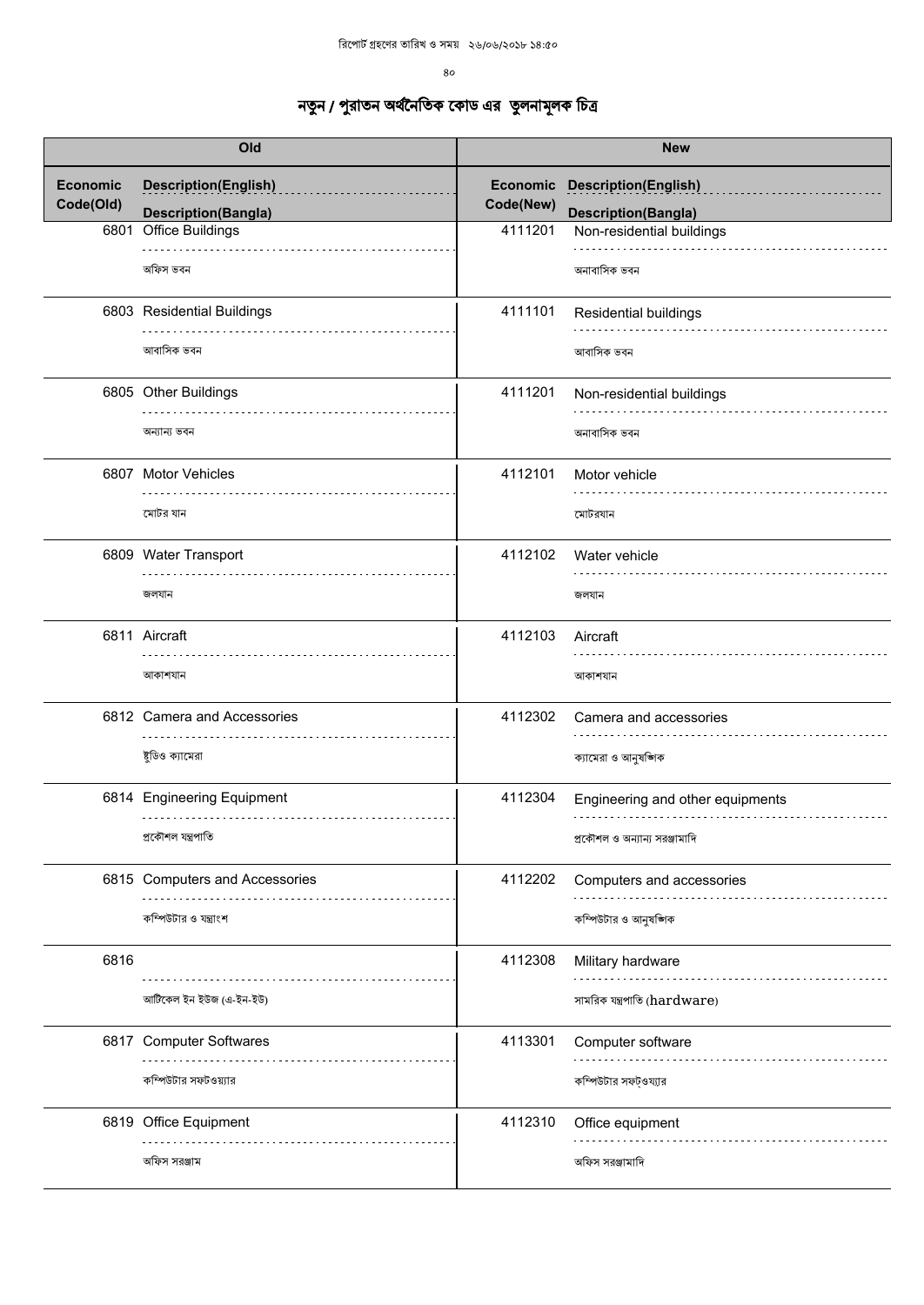| Old                          |                                                           | <b>New</b>            |                                                           |
|------------------------------|-----------------------------------------------------------|-----------------------|-----------------------------------------------------------|
| <b>Economic</b><br>Code(Old) | <b>Description(English)</b><br><b>Description(Bangla)</b> | Economic<br>Code(New) | <b>Description(English)</b><br><b>Description(Bangla)</b> |
|                              | 6820 Teaching and Learning Material                       | 4112312               | Teaching and learning materials                           |
|                              | শিক্ষা উপকরণ                                              |                       | শিক্ষা ও শিক্ষণ উপকরণ                                     |
|                              | 6821 Furniture and Fixtures                               | 4112314               | Furniture                                                 |
|                              | আসবাবপত্ৰ                                                 |                       | আসবাবপত্ৰ                                                 |
|                              | 6822 Labratory Equipments / Material                      | 4112306               | Laboratory equipment                                      |
|                              | ল্যাবরেটরী যন্ত্রপাতি/সামগ্রী                             |                       | গবেষণাগার সরঞ্জামাদি                                      |
|                              | 6823 Telecommunication Equipment                          | 4112204               | Telecommunication equipments                              |
|                              | টেলিযোগাযোগ সরঞ্জাম                                       |                       | টেলিযোগাযোগ সরঞ্জামাদি                                    |
|                              | 6824 Ballot Box (Procurement)                             | 4112301               | <b>Ballot</b> box                                         |
|                              | ব্যালট বক্স (সংগ্ৰহ)                                      |                       | ব্যালট বাক্স                                              |
|                              | 6825 Radio Equipment                                      | 4112203               | Radio equipments                                          |
|                              | বেতার সরঞ্জাম                                             |                       | বেতার সরঞ্জামাদি                                          |
|                              | 6826 Military Hardware                                    | 4112308               | Military hardware                                         |
|                              | মিলিটারী সরঞ্জাম - স্থগিত ব্যয়                           |                       | সামরিক যন্ত্রপাতি (hardware)                              |
|                              | 6827 Electrical Equipment                                 | 4112303               | Electrical equipment                                      |
|                              | বৈদ্যুতিক সরঞ্জাম                                         |                       | বৈদ্যুতিক সরঞ্জামাদি                                      |
|                              | 6828 Military Equipment                                   | 4112308               | Military hardware                                         |
|                              | মিলিটারি হার্ডওয়ার                                       |                       | সামরিক যন্ত্রপাতি (hardware)                              |
|                              | 6829 Rolling Stock                                        | 4112104               | Rolling stock                                             |
|                              | রোলিং ষ্টক                                                |                       | রোলিং স্টক                                                |
|                              | 6830 Metereological Equipment                             | 4112307               | Meteorological equipment                                  |
|                              | আবহাওয়া সরঞ্জাম                                          |                       | আবহাওয়া সম্পর্কিত সরঞ্জামাদি                             |
|                              | 6831 Rail Installations                                   | 4111311               | Railway installations                                     |
|                              | রেলওয়ে অবকাঠামো সমূহ                                     |                       | রেলওয়ে স্থাপনা                                           |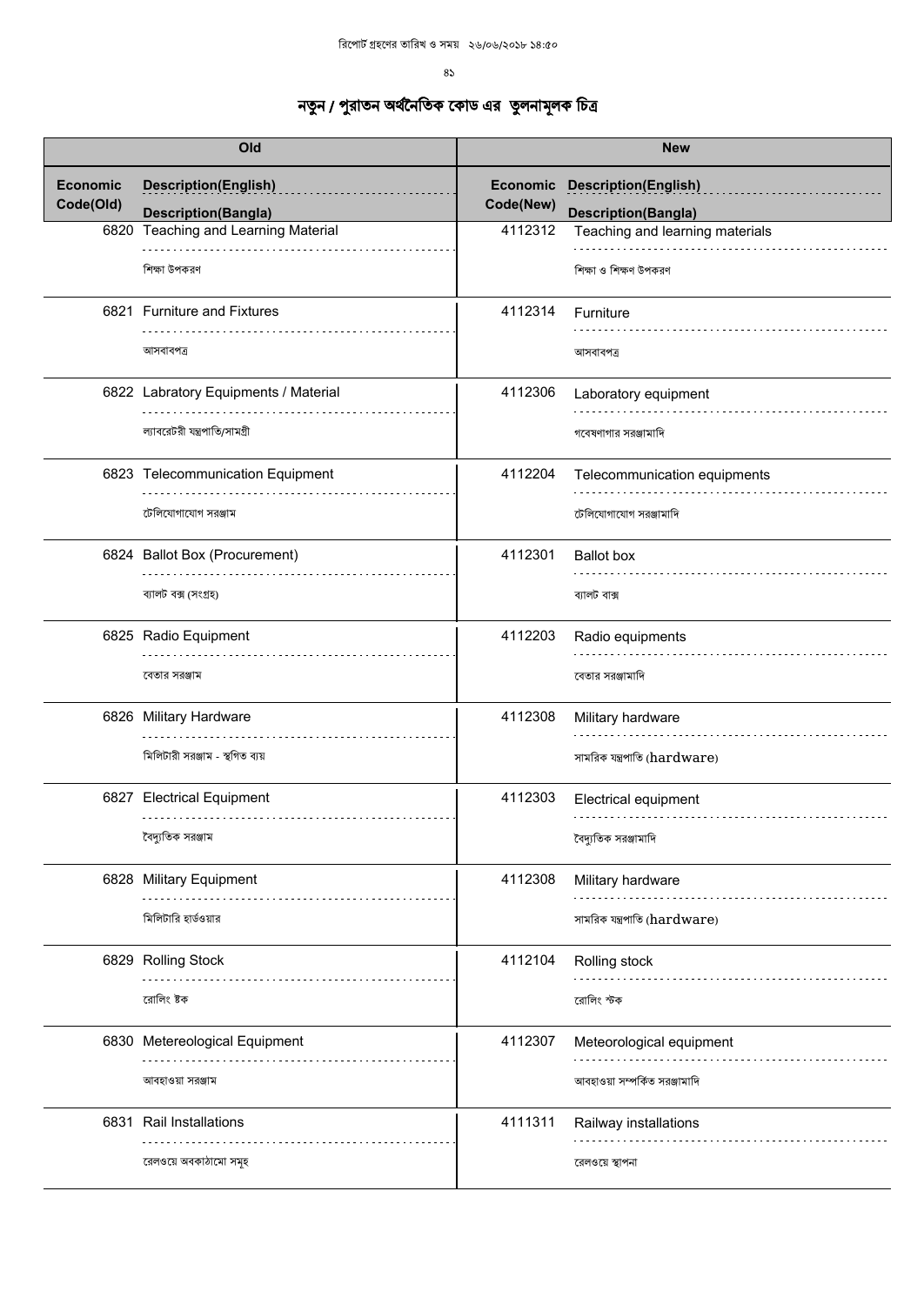$8\,$ 

| Old                          |                                                           | <b>New</b>                   |                                                                 |
|------------------------------|-----------------------------------------------------------|------------------------------|-----------------------------------------------------------------|
| <b>Economic</b><br>Code(Old) | <b>Description(English)</b><br><b>Description(Bangla)</b> | <b>Economic</b><br>Code(New) | <b>Description(English)</b><br><b>Description(Bangla)</b>       |
|                              | 6833 Roads and Highways                                   | 4111302                      | Roads & highways                                                |
|                              | সড়ক ও মহাসড়ক                                            |                              | সড়ক ও মহাসড়ক                                                  |
|                              | 6834 Military Hardware (Arrears)                          | 4112308                      | Military hardware                                               |
|                              | মিলিটারী হার্ডওয়ার (বকেয়া)                              |                              | সামরিক যন্ত্রপাতি (hardware)                                    |
|                              | 6835 Bridges                                              | 4111303                      | <b>Bridges</b>                                                  |
|                              | সেতু                                                      |                              | সেতু                                                            |
|                              | 6837 Rural Roads and Culverts                             | 4111304                      | Rural roads                                                     |
|                              | পল্লী সড়ক ও কালভার্ট                                     |                              | গ্ৰামীণ সড়ক                                                    |
|                              | 6839 Irrigation Structures                                | 4111306                      | Irrigation structures                                           |
|                              | সেচ অবকাঠামো                                              |                              | সেচ কাঠামো                                                      |
|                              | 6841 Drainage Structures                                  | 4111307                      | Drainage structures                                             |
|                              | পানি নিস্কাশন অবকাঠামো                                    |                              | নিকাশ (drainage) কাঠামো                                         |
|                              | 6843 Sanitation and Water Supply                          | 4111309                      | Sanitation & water supply                                       |
|                              | স্বাস্থ্য পরিচর্যা ও পানি সরবরাহ                          |                              | স্বাস্থ্য বিধান (sanitation) ও পানি সরবরাহ                      |
|                              | 6847 Monuments<br>.                                       | 4111301                      | Monuments                                                       |
|                              | স্মৃতিসৌধ                                                 |                              | স্মৃতিসৌধ                                                       |
|                              | 6849 Museum Artefacts, Paintings, Archives, Films         | 4131101                      | Museum artifacts, paintings, archives and<br>films <sup>-</sup> |
|                              | যাদুঘর নৃতাত্বিক সামগ্রী, আর্কাইভ, ফিল্ম ইত্যাদি          |                              | যাদুঘর শিল্পকর্ম, পেইন্টিং, আর্কাইভ ও চলচ্চিত্র                 |
|                              | 6850 Tubewell & Equipment                                 | 4111308                      | Sinking of tube well                                            |
|                              | নলকৃপ ও যন্ত্ৰাংশ                                         |                              | নলকপ স্থাপন                                                     |
|                              | 6852 Bullet Proof Jecket                                  | 3253103                      | Hiring of security services                                     |
|                              | বুলেট প্ৰুফ জ্যাকেট ক্ৰয়                                 |                              | নিরাপতা সেবা সংগ্রহ                                             |
|                              | 6853 Firefighting Equipments                              | 4112305                      | Firefighting equipment                                          |
|                              | অগ্নিনিৰ্বাপক সরঞ্জাম                                     |                              | অগ্নিনির্বাপক সরঞ্জামাদি                                        |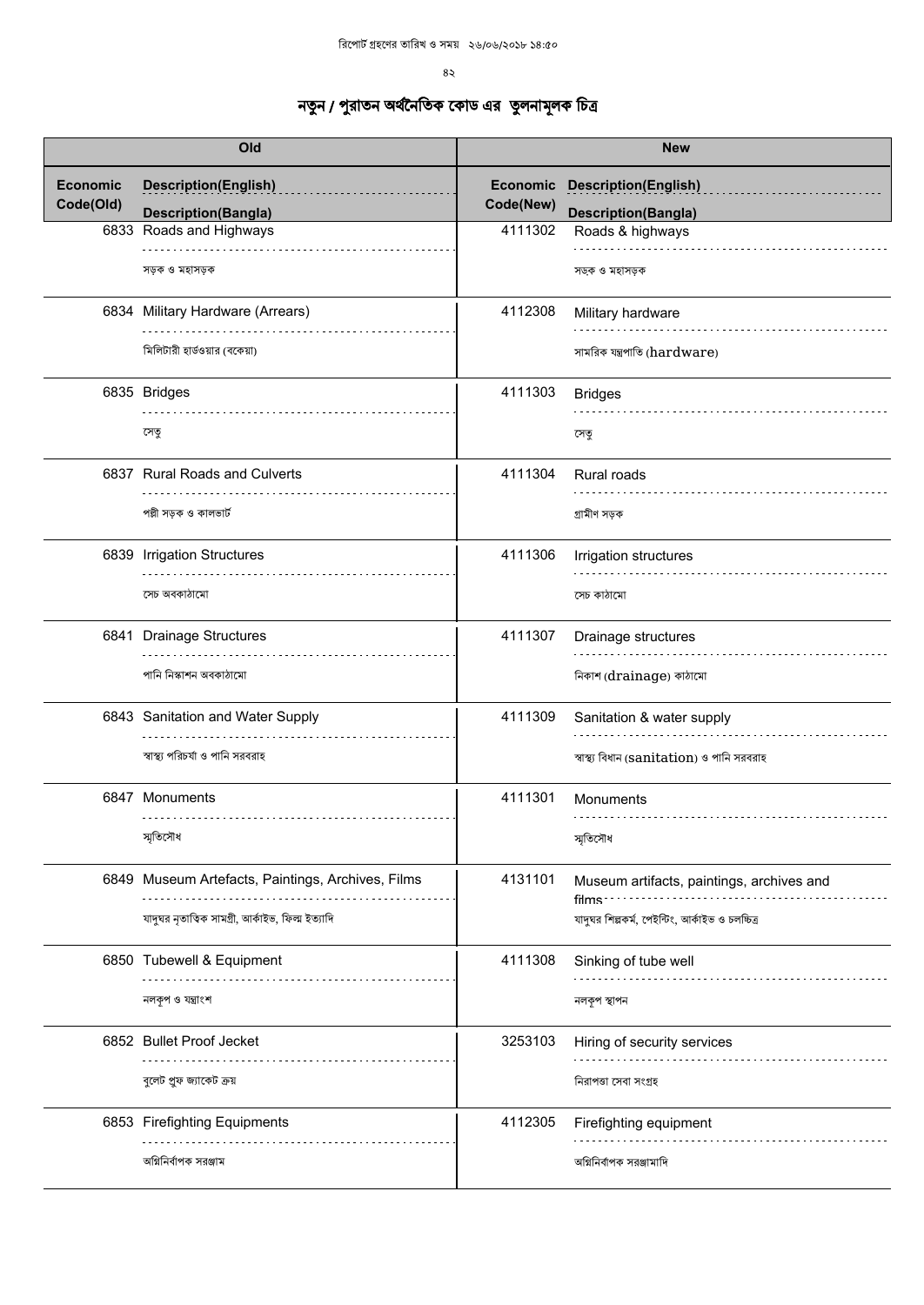$8<sub>0</sub>$ 

|                              | Old                                                                            |                       | <b>New</b>                                                |
|------------------------------|--------------------------------------------------------------------------------|-----------------------|-----------------------------------------------------------|
| <b>Economic</b><br>Code(Old) | <b>Description(English)</b><br><b>Description(Bangla)</b>                      | Economic<br>Code(New) | <b>Description(English)</b><br><b>Description(Bangla)</b> |
|                              | 6855 Mobile Instrument                                                         | 4112309               | Mobile instrument                                         |
|                              | ভ্ৰাম্যমাণ যন্ত্ৰপাতি                                                          |                       | মোবাইল যন্ত্ৰ                                             |
|                              | 6865 Tents & Equipments                                                        | 4112311               | Tents and other equipments                                |
|                              | তাবু ও অন্যান্য সরঞ্জাম                                                        |                       | তাব ও অন্যান্য সরঞ্জাম                                    |
|                              | 6868 Arms, Motor Vehicle and Equipment for<br>Police Force working in the UN M | 4112101               | Motor vehicle                                             |
|                              | জাতিসংঘ মিশনে নিয়োজিত পুলিশ বাহিনীর জন্য অাূ, যানবাহন<br>ও সরঞ্জামাদি         |                       | মোটরযান                                                   |
|                              | 6869 Aircooler                                                                 | 4112303               | Electrical equipment                                      |
|                              | শীতাতপ নিয়ন্ত্ৰণ যন্ত্ৰ                                                       |                       | বৈদ্যুতিক সরঞ্জামাদি                                      |
|                              | 6870 Solar Electric Panel                                                      | 4112313               | Solar electric panels                                     |
|                              | সৌর বিদ্যুৎ প্যানেল স্থাপন                                                     |                       | সৌরবিদ্যুত প্যানেল                                        |
|                              | 6901 Acquisition / Purchase of Land                                            | 4141101               | Acquisition/purchase of land                              |
|                              | ভূমি অধিগ্ৰহণ/ক্ৰয়                                                            |                       | ভূমি অধিগ্ৰহণ/ক্ৰয়                                       |
|                              | 7001 Land Development                                                          | 4111201               | Non-residential buildings                                 |
|                              | ভূমি উন্নয়ন                                                                   |                       | অনাবাসিক ভবন                                              |
|                              | 7006 Office Buildings                                                          | 4111201               | Non-residential buildings                                 |
|                              | অফিস ভবন                                                                       |                       | অনাবাসিক ভবন                                              |
|                              | 7011 Residential Buldings                                                      | 4111101               | Residential buildings                                     |
|                              | বাস ভবন                                                                        |                       | আবাসিক ভবন                                                |
|                              | 7016 Other Buildings and Structures                                            | 4111201               | Non-residential buildings                                 |
|                              | অন্যান্য ভবন ও অবকাঠামো                                                        |                       | অনাবাসিক ভবন                                              |
|                              | 7021 Roads and Highways                                                        | 4111302               | Roads & highways                                          |
|                              | সড়ক ও মহাসড়ক                                                                 |                       | সড়ক ও মহাসড়ক                                            |
|                              | 7026 Bridges                                                                   | 4111303               | <b>Bridges</b>                                            |
|                              | সেতু                                                                           |                       | সেতু                                                      |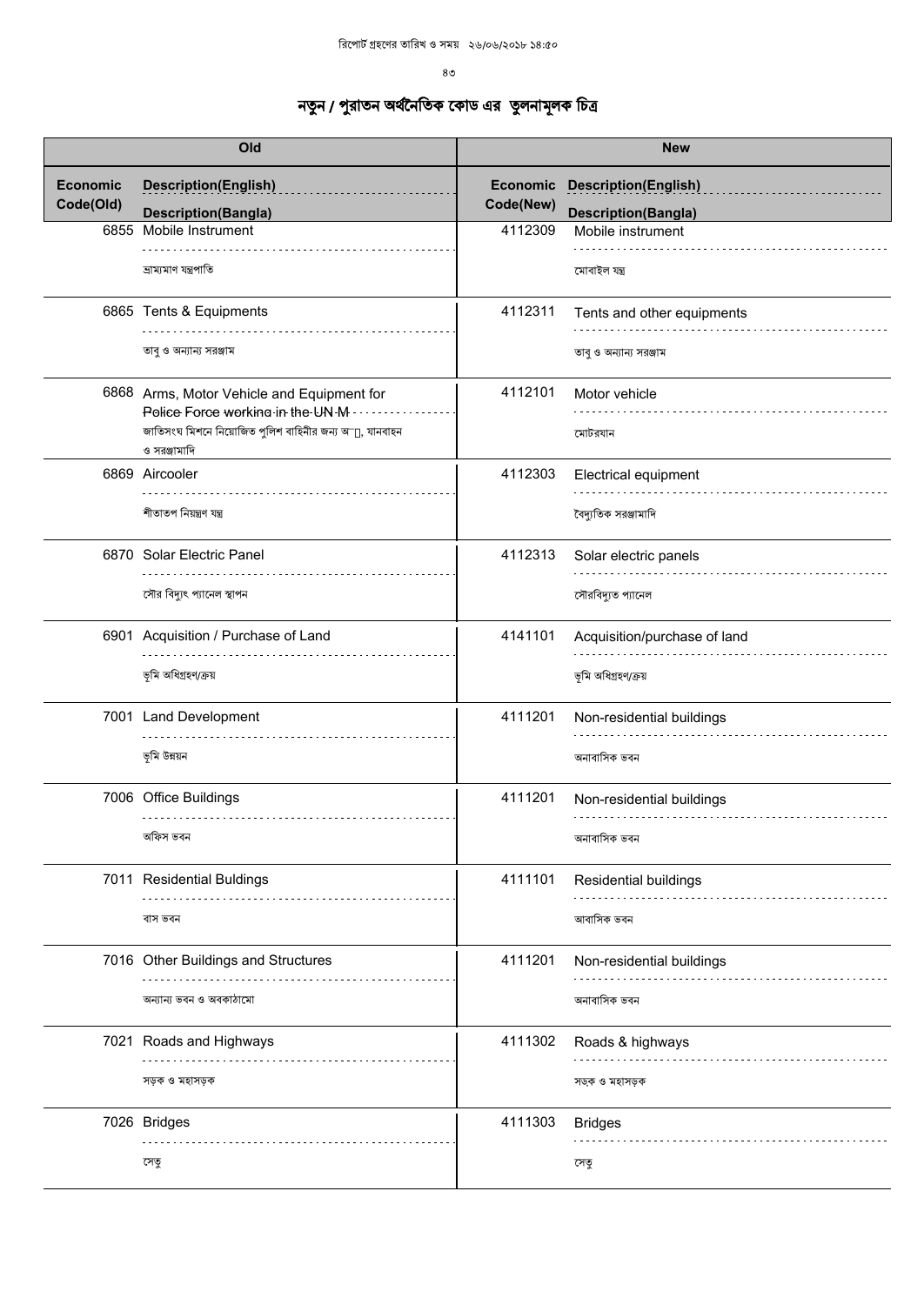| Old                          |                                                           | <b>New</b>                   |                                                           |
|------------------------------|-----------------------------------------------------------|------------------------------|-----------------------------------------------------------|
| <b>Economic</b><br>Code(Old) | <b>Description(English)</b><br><b>Description(Bangla)</b> | <b>Economic</b><br>Code(New) | <b>Description(English)</b><br><b>Description(Bangla)</b> |
|                              | 7031 Rural Roads and Culverts                             | 4111304                      | Rural roads                                               |
|                              | পল্লী সড়ক ও কালভার্ট                                     |                              | গ্ৰামীণ সড়ক                                              |
|                              | 7036 Irrigation Structures                                | 4111306                      | Irrigation structures                                     |
|                              | সেচ অবকাঠামো                                              |                              | সেচ কাঠামো                                                |
|                              | 7041 Drainage Structures                                  | 4111307                      | Drainage structures                                       |
|                              | পানি নিস্কাশন অবকাঠামো                                    |                              | নিকাশ (drainage) কাঠামো                                   |
|                              | 7046 Sanitation and Water Supply                          | 4111309                      | Sanitation & water supply                                 |
|                              | স্বাস্থ্য পরিচর্যা ও পানি সরবরাহ                          |                              | স্বাস্থ্য বিধান (sanitation) ও পানি সরবরাহ                |
|                              | 7047 Sinking of Tubewell                                  | 4111308                      | Sinking of tube well                                      |
|                              | নলকৃপ স্থাপন                                              |                              | নলকূপ স্থাপন                                              |
|                              | 7051 Telecommunication                                    | 4111312                      | Telecommunication                                         |
|                              | টেলিযোগাযোগ                                               |                              | টেলিযোগাযোগ                                               |
|                              | 7053 Lines & Wires                                        | 4111313                      | Lines and wires                                           |
|                              | লাইন ও তার                                                |                              | লাইন ও তার                                                |
|                              | 7054 Mast and Aerials<br>.                                | 4111314                      | Mast and aerials                                          |
|                              | খুটি ও এরিয়াল                                            |                              | খুটি ও এরিয়াল                                            |
|                              | 7055 Small Capital Works                                  | 4111315                      | Small capital works                                       |
|                              | স্মল ক্যাপিটাল ব্যয়                                      |                              | স্বল্প মূলধনি কাজ                                         |
|                              | 7061 Rail Installations                                   | 4111311                      | Railway installations                                     |
|                              | রেলওয়ে অবকাঠামো সমূহ                                     |                              | রেলওয়ে স্থাপনা                                           |
|                              | 7066 Mineral Exploration                                  | 4113202                      | Mineral exploration and evaluation                        |
|                              | খনিজ অনুসন্ধান                                            |                              | খনিজ অনুসন্ধান ও মূল্যাযন                                 |
|                              | 7071 Mines and Mineral Extraction                         | 4113202                      | Mineral exploration and evaluation                        |
|                              | খনিজ সম্পদ আহরণ                                           |                              | খনিজ অনুসন্ধান ও মূল্যাযন                                 |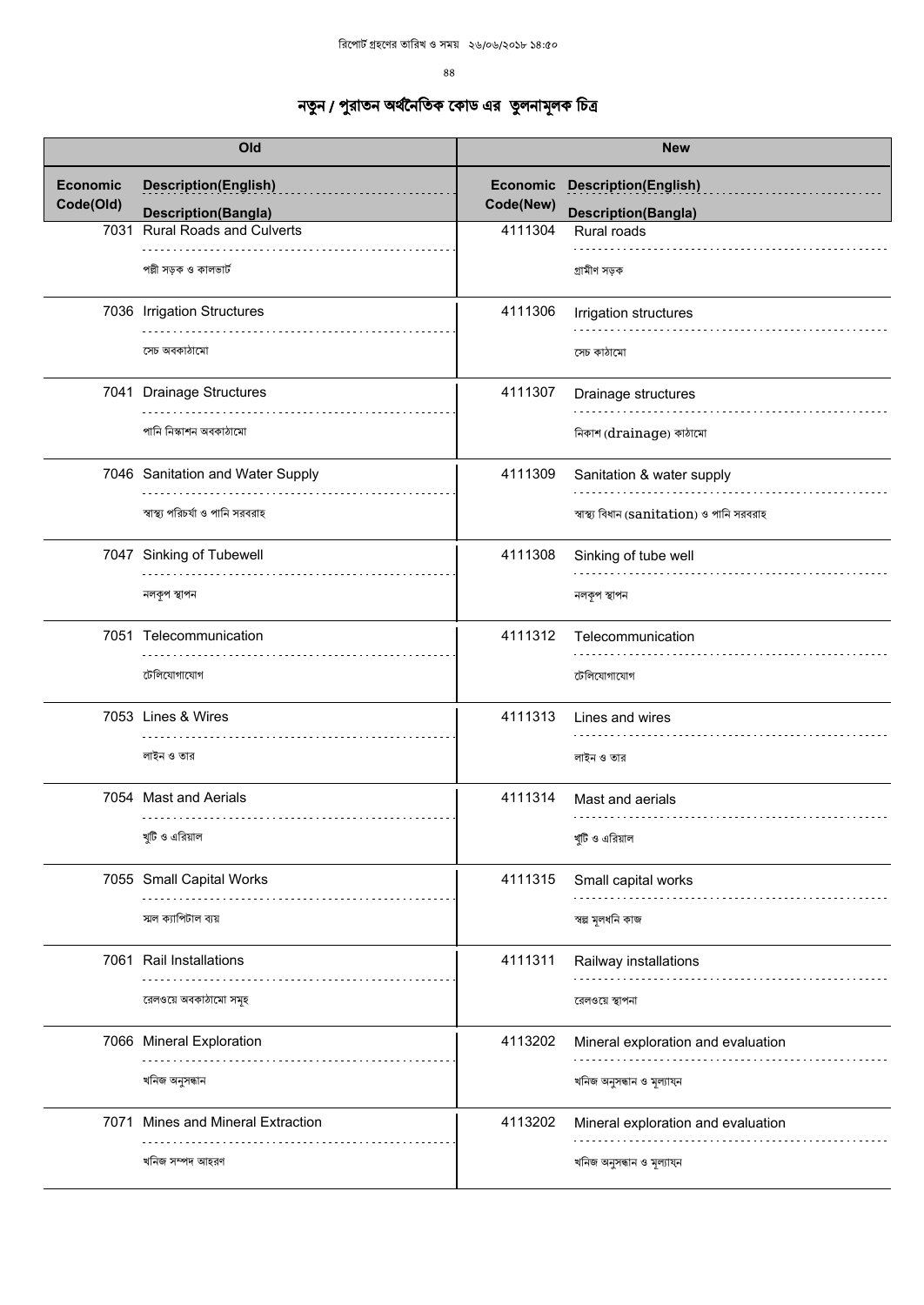$8<sub>0</sub>$ 

| Old                          |                                                           | <b>New</b>            |                                                           |
|------------------------------|-----------------------------------------------------------|-----------------------|-----------------------------------------------------------|
| <b>Economic</b><br>Code(Old) | <b>Description(English)</b><br><b>Description(Bangla)</b> | Economic<br>Code(New) | <b>Description(English)</b><br><b>Description(Bangla)</b> |
|                              | 7076 Excavation Religious Sites and Monuments             | 4111310               | Excavation                                                |
|                              | স্মৃতিসৌধ ও ধৰ্মীয় স্থান সমূহ খনন                        |                       | খনন                                                       |
|                              | 7101 Share Capital                                        | 7216101               | Share capital                                             |
|                              | শেয়ার মূলধন                                              |                       | শেয়ার মূলধন                                              |
|                              | 7111 Equity                                               | 7216101               | Share capital                                             |
|                              | ইক্যুয়িটি                                                |                       | শেয়ার মূলধন                                              |
|                              | 7202 Development Budget - Capital Grant                   | 3632101               | Project grant                                             |
|                              | উন্নয়ন বাজেট - মূলধন মঞ্জুরী                             |                       | প্ৰকল্প অনুদান                                            |
|                              | 7301 Cash Loans for Development                           | 7215202               | Development loan                                          |
|                              | উন্নয়ন খাতে নগদ ঋণ                                       |                       | উন্নয়ন ঋণ                                                |
|                              | 7302 Development Budget - Loan                            | 7215203               | Operating loan                                            |
|                              | উন্নয়ন বাজেট -ঋণ                                         |                       | পরিচালন ঋণ                                                |
|                              | 7321 On-lent Foreign Loans                                | 7215205               | On lent foreign loan                                      |
|                              | বৈদেশিক ঋণ (অন-লেন্ডিং)                                   |                       | বৈদেশিক ঋণের ভিত্তিতে দেয় ঋণ                             |
|                              | 7331 Interest Free Loan<br>.                              | 7215204               | Interest free loan<br>.                                   |
|                              | সুদ মুক্ত ঋণ                                              |                       | সুদমুক্ত ঋণ                                               |
|                              | 7335 Agriculture Loan                                     | 7215207               | Agriculture loan                                          |
|                              | কৃষি ঋণ                                                   |                       | কৃষি ঋণ                                                   |
|                              | 7337 Loans to Local Bodies                                | 7215208               | Special Loan                                              |
|                              | স্থানীয় সংস্থাকে দেয় ঋণ                                 |                       | বিশেষ ঋণ                                                  |
|                              | 7339 Co-operative Loan                                    | 7215206               | Co-operative loan                                         |
|                              | সমবায় ঋণ                                                 |                       | সমবায় ঋণ                                                 |
|                              | 7401 House Building Advances                              | 7215101               | House building loan                                       |
|                              | গৃহ নিৰ্মাণ অগ্ৰিম                                        |                       | গৃহনিৰ্মাণ ঋণ                                             |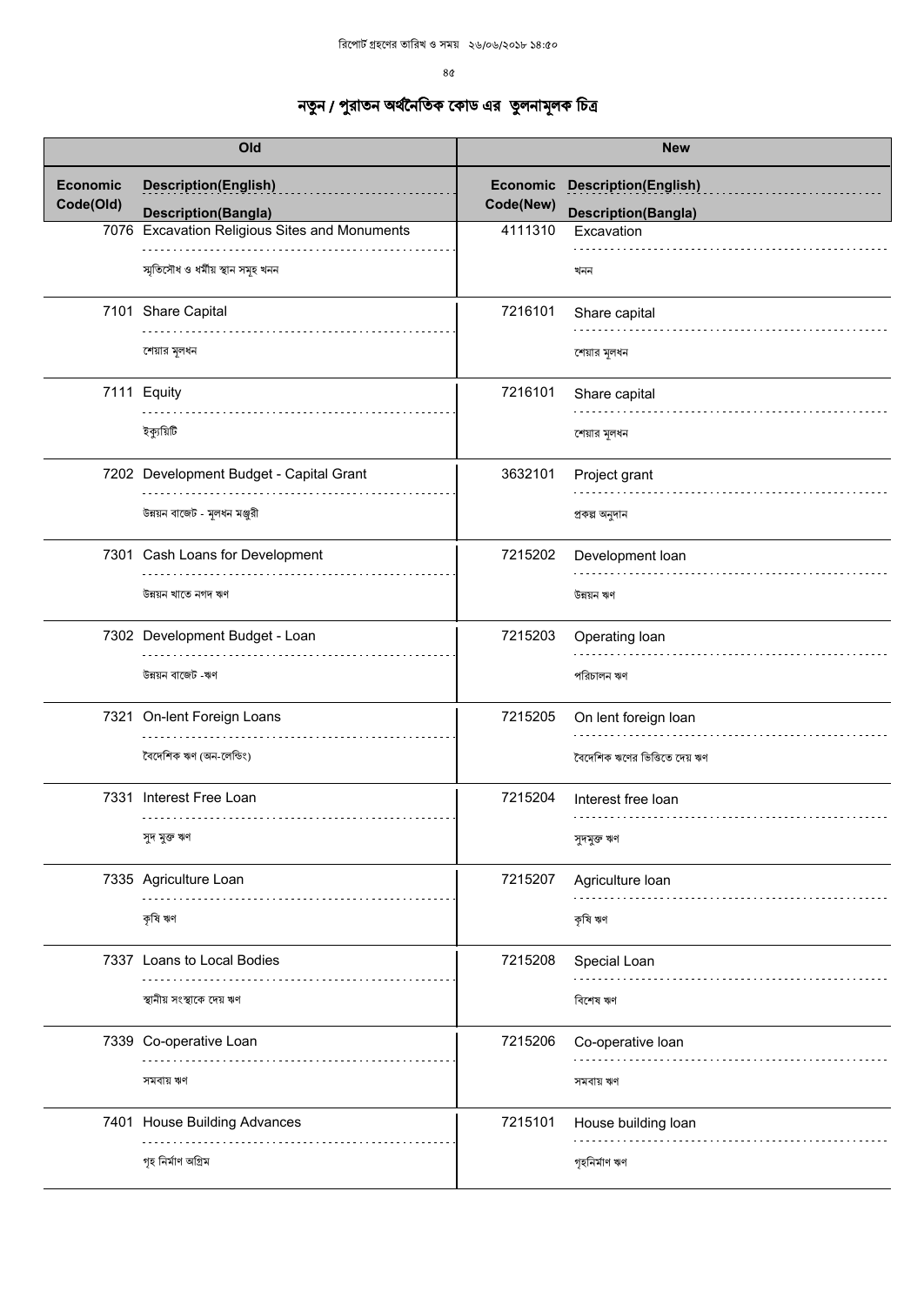$8<sub>6</sub>$ 

| Old                          |                                                                                                                      |           | <b>New</b>                                                         |
|------------------------------|----------------------------------------------------------------------------------------------------------------------|-----------|--------------------------------------------------------------------|
| <b>Economic</b><br>Code(Old) | <b>Description(English)</b><br><b>Description(Bangla)</b>                                                            | Code(New) | <b>Economic Description(English)</b><br><b>Description(Bangla)</b> |
|                              | 7402 Special interest free advance for Privileged<br>Officers<br>প্রাধিকারপ্রাপ্ত কর্মকর্তাদের সুদমুক্ত বিশেষ অগ্রিম | 7215103   | Interest free loan<br>সুদমুক্ত ঋণ                                  |
|                              | 7403 Computer Advance                                                                                                | 7215102   | Computer Ioan                                                      |
|                              | কম্পিউটার অগ্রিম                                                                                                     |           | কম্পিউটার ঋণ                                                       |
|                              | 7411 Motor Car Advances                                                                                              | 7215104   | Motor car loan                                                     |
|                              | মোটর গাড়ি অগ্রিম                                                                                                    |           | মোটরগাড়ি ঋণ                                                       |
|                              | 7421 Motor Cycle Advances                                                                                            | 7215105   | Motor cycle loan                                                   |
|                              | মোটর সাইকেল অগ্রিম                                                                                                   |           | মোটর সাইকেল ঋণ                                                     |
|                              | 7431 Bicycle Advances                                                                                                | 7215106   | Bicycle Ioan                                                       |
|                              | বাই-সাইকেল অগ্রিম                                                                                                    |           | বাইসাইকেল ঋণ                                                       |
|                              | 7901 CD/V A T                                                                                                        | 3821104   | Value added tax                                                    |
|                              | আমদানী শুল্ক ও ভ্যাট                                                                                                 |           | মূল্য সংযোজন কর                                                    |
|                              | 7985 Consultant                                                                                                      | 3257101   | Consultancy                                                        |
|                              | পরামর্শক                                                                                                             |           | কনসালটেন্সি                                                        |
|                              |                                                                                                                      | 1111102   | Advance income tax payable by individuals                          |
|                              |                                                                                                                      |           | ব্যক্তি কর্তৃক দেয় অগ্রিম আয়কর                                   |
|                              |                                                                                                                      | 1112102   | Advance income tax payable by companies                            |
|                              |                                                                                                                      |           | কোম্পানিসমূহ কর্তৃক দেয় অগ্রিম আয়কর                              |
|                              |                                                                                                                      | 1142199   | Excise duty                                                        |
|                              |                                                                                                                      |           | আবগারি শুল্ক                                                       |
|                              |                                                                                                                      | 1145201   | Real estate licenses                                               |
|                              |                                                                                                                      |           | রিয়েল এস্টেট লাইসেন্স                                             |
|                              |                                                                                                                      | 1145202   | Stockbroker licenses                                               |
|                              |                                                                                                                      |           | স্টকব্রোকার লাইসেন্স                                               |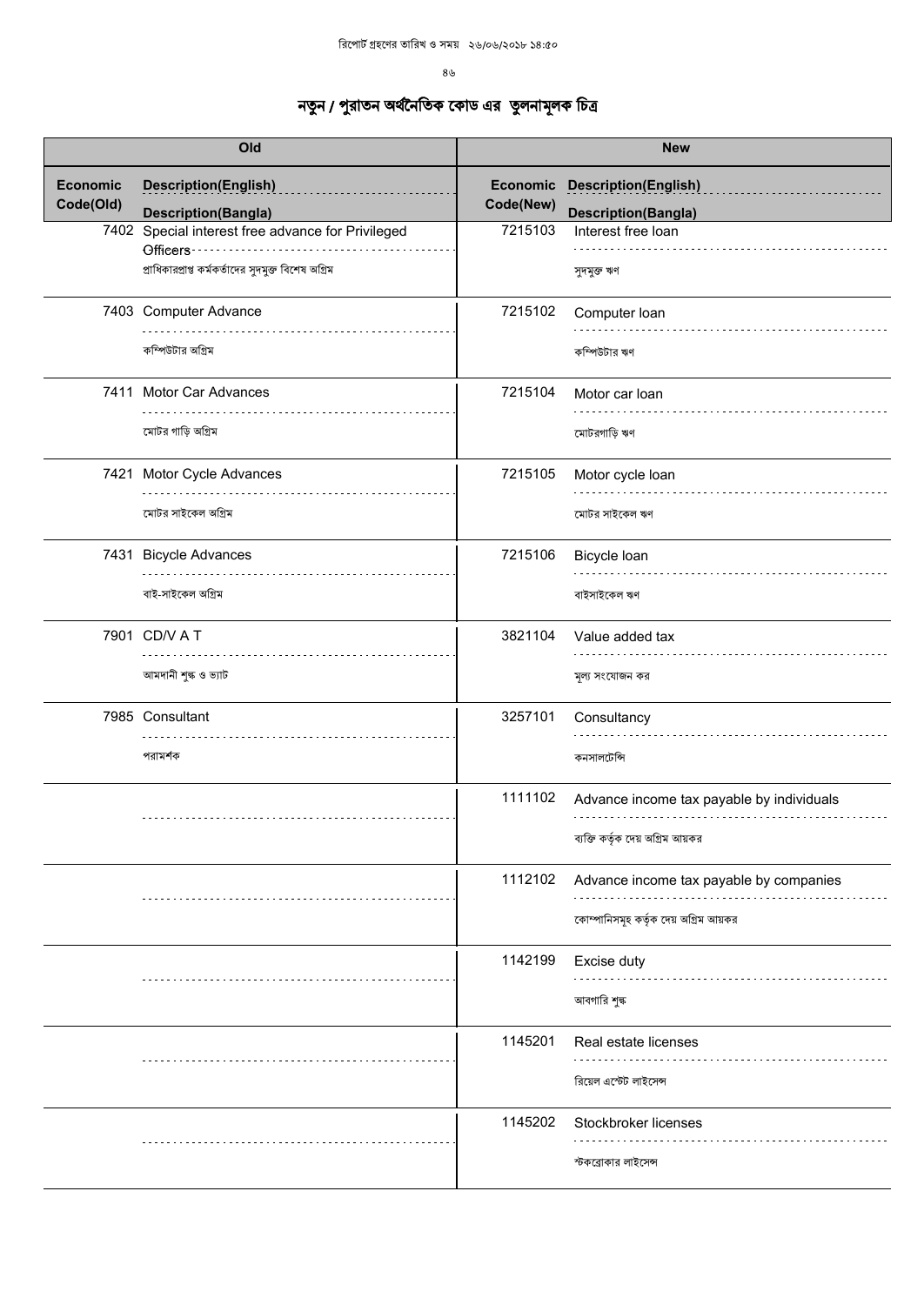| Old                          |                             | <b>New</b> |                                                                                           |
|------------------------------|-----------------------------|------------|-------------------------------------------------------------------------------------------|
| <b>Economic</b><br>Code(Old) | <b>Description(English)</b> | Code(New)  | Economic Description(English)                                                             |
|                              | <b>Description(Bangla)</b>  | 1145203    | <b>Description(Bangla)</b><br>Pollution taxes                                             |
|                              |                             |            | দূষণ কর                                                                                   |
|                              |                             | 1145299    | Other business and professional licenses<br>অন্যান্য ব্যবসা-প্রতিষ্ঠান ও পেশাদার লাইসেন্স |
|                              |                             | 1145399    | Other licenses and permits for households<br>গৃহস্হালির জন্য অন্যান্য লাইসেন্স ও পারমিট   |
|                              |                             | 1151102    | Supplementary duty<br>সম্পূরক শুল্ক                                                       |
|                              |                             | 1312101    | Food aid<br>খাদ্য সাহায্য                                                                 |
|                              |                             | 1321102    | Commodity aid<br>পণ্য সাহায্য                                                             |
|                              |                             | 1321104    | Debt relief grants<br>ঋণ মওকুফ অনুদান                                                     |
|                              |                             | 1322101    | Food aid<br>খাদ্য সাহায্য                                                                 |
|                              |                             | 1322102    | Project aid<br>প্ৰকল্প সাহায্য                                                            |
|                              |                             | 1411301    | Interest on loan to local governments<br>স্থানীয় সরকার প্রতিষ্ঠানসমূহকে দেয় ঋণের সুদ    |
|                              |                             | 1411302    | Interest on foreign loan on lent<br>পুনর্বিনিয়োগকৃত বৈদেশিক ঋণের সুদ                     |
|                              |                             | 1411303    | Interest on S T D accounts<br>স্বল্প মেয়াদি জমার সুদ                                     |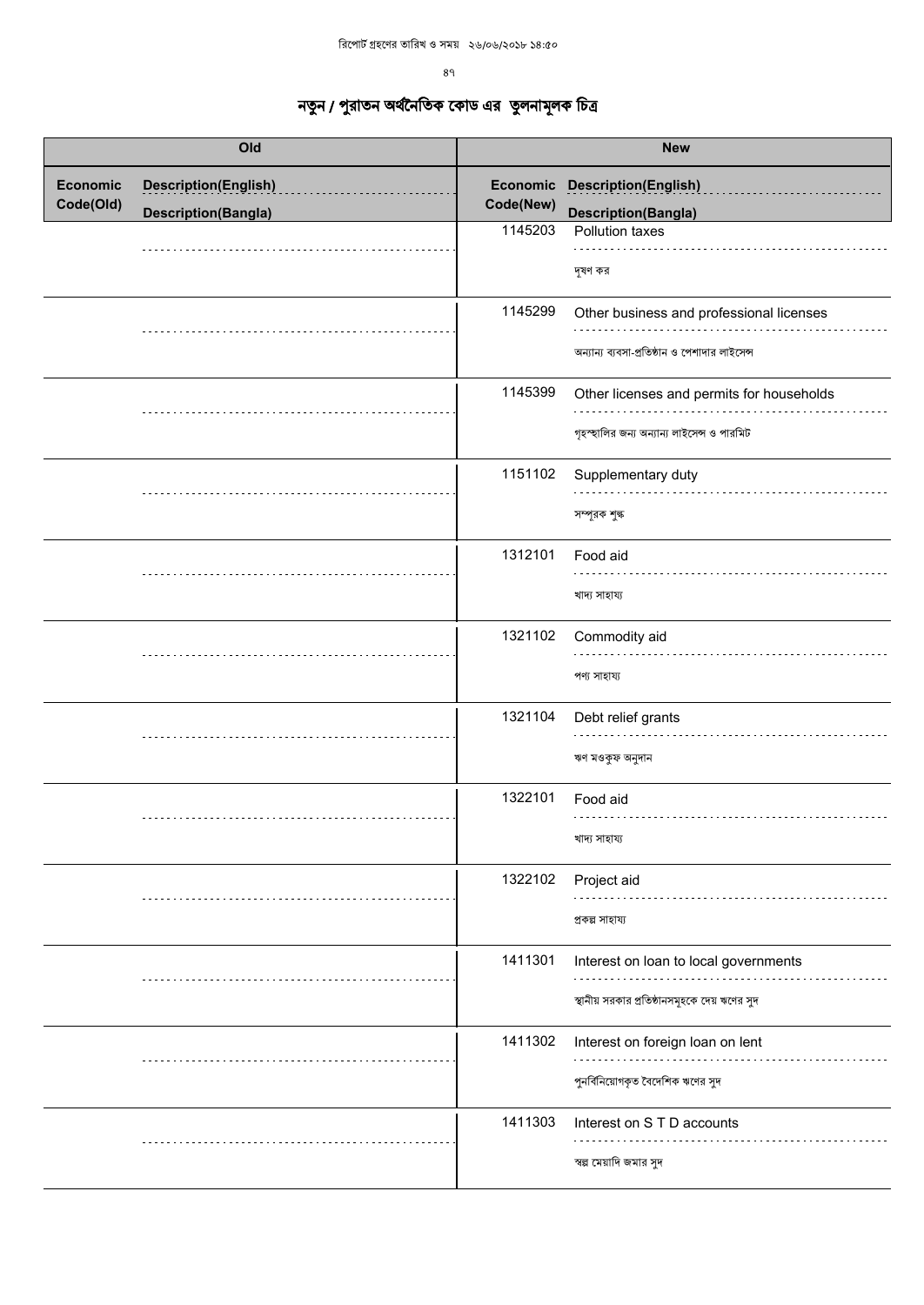$8<sub>b</sub>$ 

| Old                          |                                                           |                                  | <b>New</b>                                                                                                                                                  |
|------------------------------|-----------------------------------------------------------|----------------------------------|-------------------------------------------------------------------------------------------------------------------------------------------------------------|
| <b>Economic</b><br>Code(Old) | <b>Description(English)</b><br><b>Description(Bangla)</b> | Economic<br>Code(New)<br>1412202 | <b>Description(English)</b><br><b>Description(Bangla)</b><br>Dividends (stock) from financial institutions<br>আৰ্থিক প্ৰতিষ্ঠান থেকে প্ৰাপ্ত লভ্যাংশ (স্টক) |
|                              |                                                           | 1412203                          | Dividends (cash) from non financial institutions<br>অআৰ্থিক প্ৰতিষ্ঠান থেকে প্ৰাপ্ত লভ্যাংশ (নগদ)                                                           |
|                              |                                                           | 1421199                          | Adjustment with total expenditure<br>সর্বমোট ব্যয়ের সাথে সমন্বয়                                                                                           |
|                              |                                                           | 1421299                          | Adjustment with Total Expenditure<br>সর্বমোট ব্যয়ের সাথে সমন্বয়                                                                                           |
|                              |                                                           | 1421306                          | Seat Rent<br>সিট ভাড়া                                                                                                                                      |
|                              |                                                           | 1422208                          | Birth and death registration<br>জন্ম ও মৃত্যু নিবন্ধন                                                                                                       |
|                              |                                                           | 1422301                          | Fees for the lost items<br>হারানো পণ্য ফি                                                                                                                   |
|                              |                                                           | 1422303                          | Police clearance fee<br>পুলিশ ক্লিয়ারেন্স ফি                                                                                                               |
|                              |                                                           | 1422307                          | Tuition fee<br>টিউশন ফি                                                                                                                                     |
|                              |                                                           | 1422310                          | Visa fee<br>ভিসা ফি                                                                                                                                         |
|                              |                                                           | 1422319                          | Envirmental clearance fee<br>পরিবেশগত ছাড়পত্র ফি                                                                                                           |
|                              |                                                           | 1422320                          | Mutation fee<br>নামজারি ও জমাখারিজ ফি                                                                                                                       |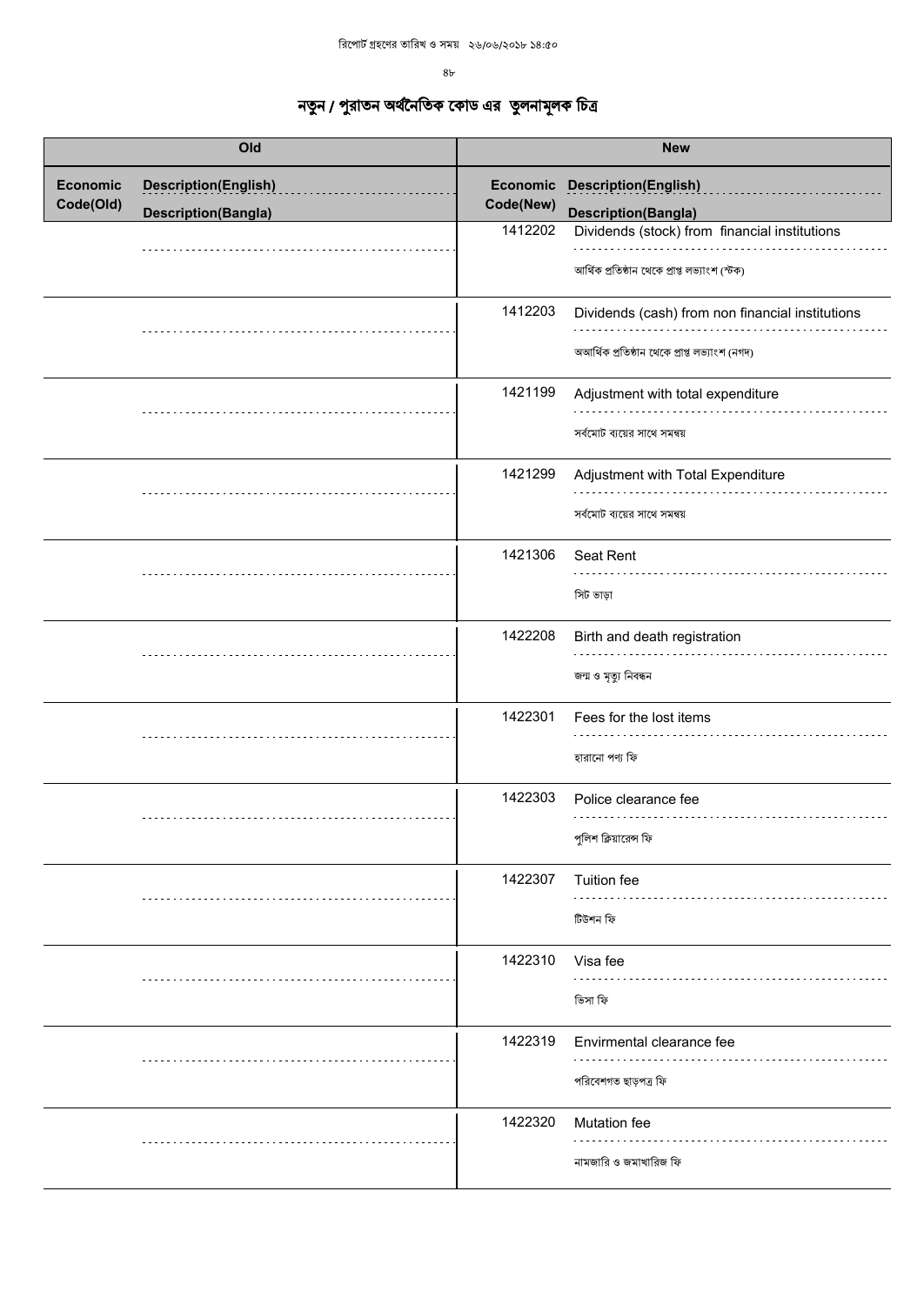$8<sub>2</sub>$ 

| Old                          |                             | <b>New</b> |                                                                          |
|------------------------------|-----------------------------|------------|--------------------------------------------------------------------------|
| <b>Economic</b><br>Code(Old) | <b>Description(English)</b> | Code(New)  | Economic Description(English)                                            |
|                              | <b>Description(Bangla)</b>  | 1422321    | <b>Description(Bangla)</b><br>Seed certification fee<br>বীজপ্ৰত্যায়ন ফি |
|                              |                             | 1422322    | Quarantine certification fee<br>সংগনিরোধক সনদ ফি                         |
|                              |                             | 1422331    | Consular fee<br>কনসুলার ফি                                               |
|                              |                             | 1422402    | Charge for document copying<br>দলিল নকল চার্জ                            |
|                              |                             | 1423104    | Sale of corn<br>ভূটা বিক্ৰয়                                             |
|                              |                             | 1423106    | Receipt from food subsidy<br>খাদ্য ভৰ্তুকি হতে প্ৰাপ্তি                  |
|                              |                             | 1423199    | Adjustment with Total Expenditure<br>সৰ্বমোট ব্যয়ের সাথে সমন্বয়        |
|                              |                             | 1423222    | Sale of hydrogen gas<br>হাইড্রোজেন গ্যাস বিক্রয়                         |
|                              |                             | 1423230    | Artificial insemination charge<br>কৃত্ৰিম প্ৰজনন চাৰ্জ                   |
|                              |                             | 1423231    | Ambulance charge<br>অ্যাম্বলেন্স চার্জ                                   |
|                              |                             | 1423232    | Day care charge<br>দিবাযত্ন সেবা চার্জ                                   |
|                              |                             | 1423233    | Pathology charge<br>প্যাথলজি চার্জ                                       |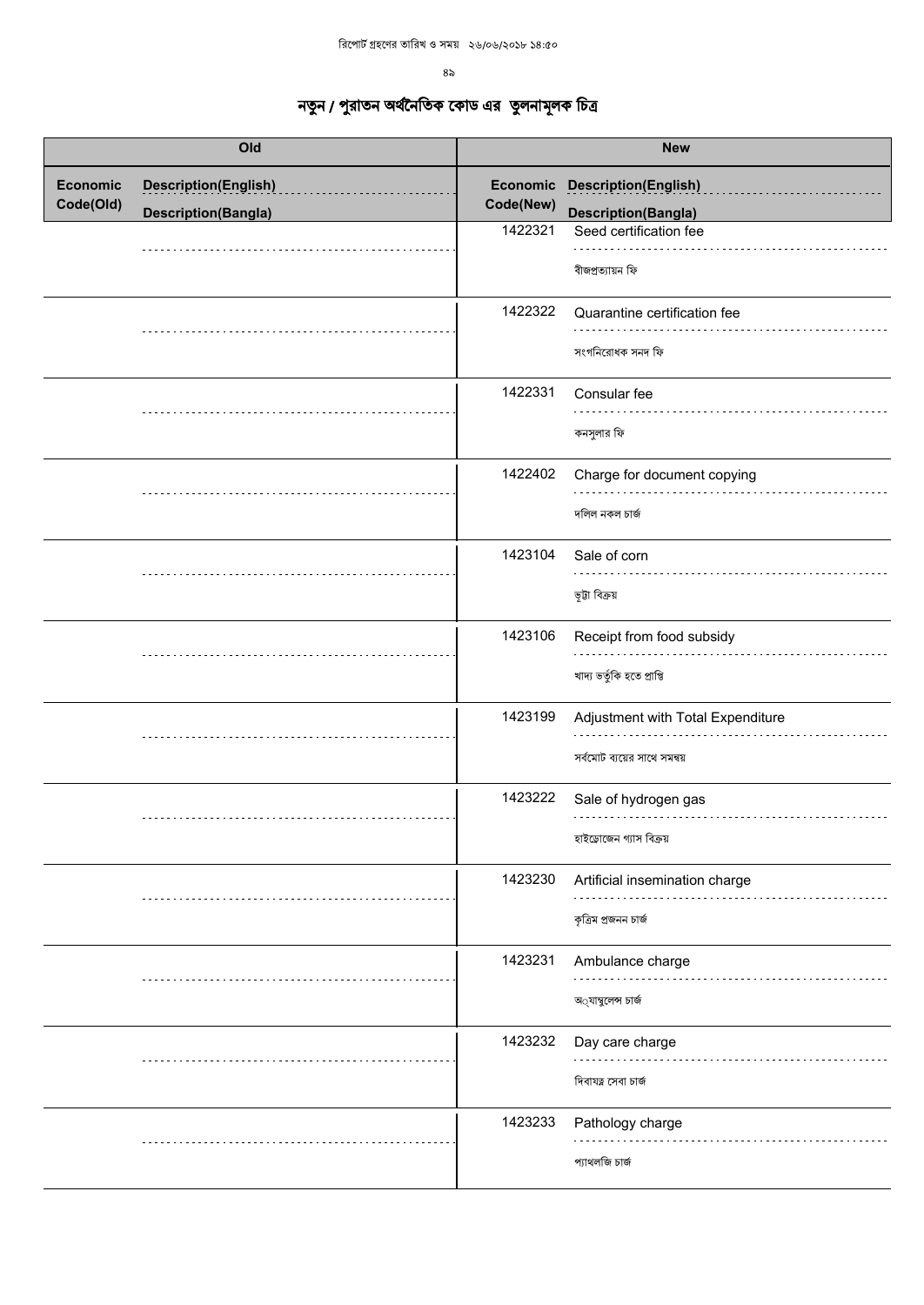$\mathfrak{o}\mathfrak{o}$ 

| Old                          |                                                           | <b>New</b>                       |                                                                                                                           |
|------------------------------|-----------------------------------------------------------|----------------------------------|---------------------------------------------------------------------------------------------------------------------------|
| <b>Economic</b><br>Code(Old) | <b>Description(English)</b><br><b>Description(Bangla)</b> | Economic<br>Code(New)<br>1423234 | <b>Description(English)</b><br><b>Description(Bangla)</b><br>Radiological examination charge<br>রেডিওলজিকেল পরীক্ষা চার্জ |
|                              |                                                           | 1423235                          | sale of cartidge paper<br>কাটিজ পেপার বিক্রয়                                                                             |
|                              |                                                           | 1423236                          | Sale of corrugated sheets<br>ঢেউটিন বিক্ৰয়                                                                               |
|                              |                                                           | 1423237                          | Sale of blanket<br>কম্বল বিক্ৰয়                                                                                          |
|                              |                                                           | 1423249                          | Lease of tea garden<br>চা বাগান ইজারা                                                                                     |
|                              |                                                           | 1431102                          | Penalties<br>দন্ড                                                                                                         |
|                              |                                                           | 1441101                          | Receipt from food subsidy<br>খাদ্য ভৰ্তুকি হতে প্ৰাপ্তি                                                                   |
|                              |                                                           | 1441201                          | Gifts/ donations /subscriptions from non<br>aovernment residents<br>বেসরকারি নিবাসী থেকে প্রাপ্ত উপহার/ দান/চাঁদা         |
|                              |                                                           | 2111101                          | Residential buildings<br>আবাসিক ভবন                                                                                       |
|                              |                                                           | 2111201                          | Non residential buildings<br>অনাবাসিক ভবন                                                                                 |
|                              |                                                           | 2111301                          | Monuments<br>স্মৃতিসৌধ                                                                                                    |
|                              |                                                           | 2111302                          | Roads & highways<br>সডক ও মহাসড়ক                                                                                         |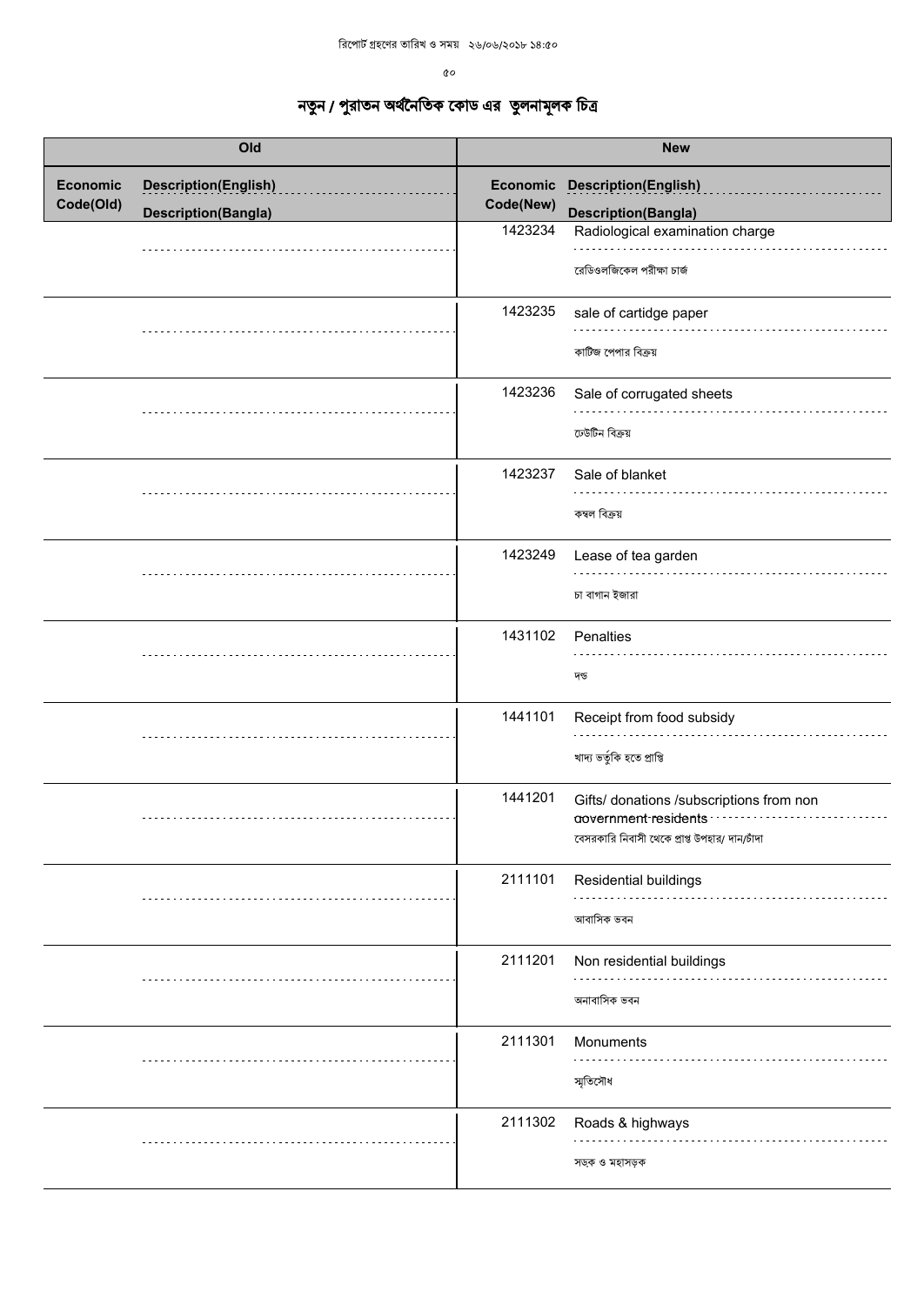|                              | Old                                                       |                       | <b>New</b>                                                                                       |
|------------------------------|-----------------------------------------------------------|-----------------------|--------------------------------------------------------------------------------------------------|
| <b>Economic</b><br>Code(Old) | <b>Description(English)</b><br><b>Description(Bangla)</b> | Economic<br>Code(New) | Description(English)<br><b>Description(Bangla)</b>                                               |
|                              |                                                           | 2111303               | <b>Bridges</b><br>সেতু                                                                           |
|                              |                                                           | 2111304               | Rural roads<br>গ্ৰামীণ সড়ক                                                                      |
|                              |                                                           | 2111305               | Culverts<br>কালভার্ট                                                                             |
|                              |                                                           | 2111306               | Irrigation structures<br>সেচ কাঠামো                                                              |
|                              |                                                           | 2111307               | Drainage structures<br>নিকাশ (drainage) কাঠামো                                                   |
|                              |                                                           | 2111308               | Sinking of tube well<br>নলকূপ স্থাপন                                                             |
|                              |                                                           | 2111309               | Sanitation & water supply<br>স্বাস্থ্য বিধান (sanitation) ও পানি সরবরাহ                          |
|                              |                                                           | 2111310               | Excavation of archaeological sites and<br>monuments<br>স্মৃতিসৌধ ও প্ৰত্নতাত্ত্বিক স্থানসমূহ খনন |
|                              |                                                           | 2111311               | Railway installations<br>রেলওয়ে স্থাপনা                                                         |
|                              |                                                           | 2111312               | Telecommunication<br>টেলিযোগাযোগ                                                                 |
|                              |                                                           | 2111313               | Lines and wires<br>লাইন ও তার                                                                    |
|                              |                                                           | 2111314               | Mast and aerials<br>খুঁটি ও এরিয়াল                                                              |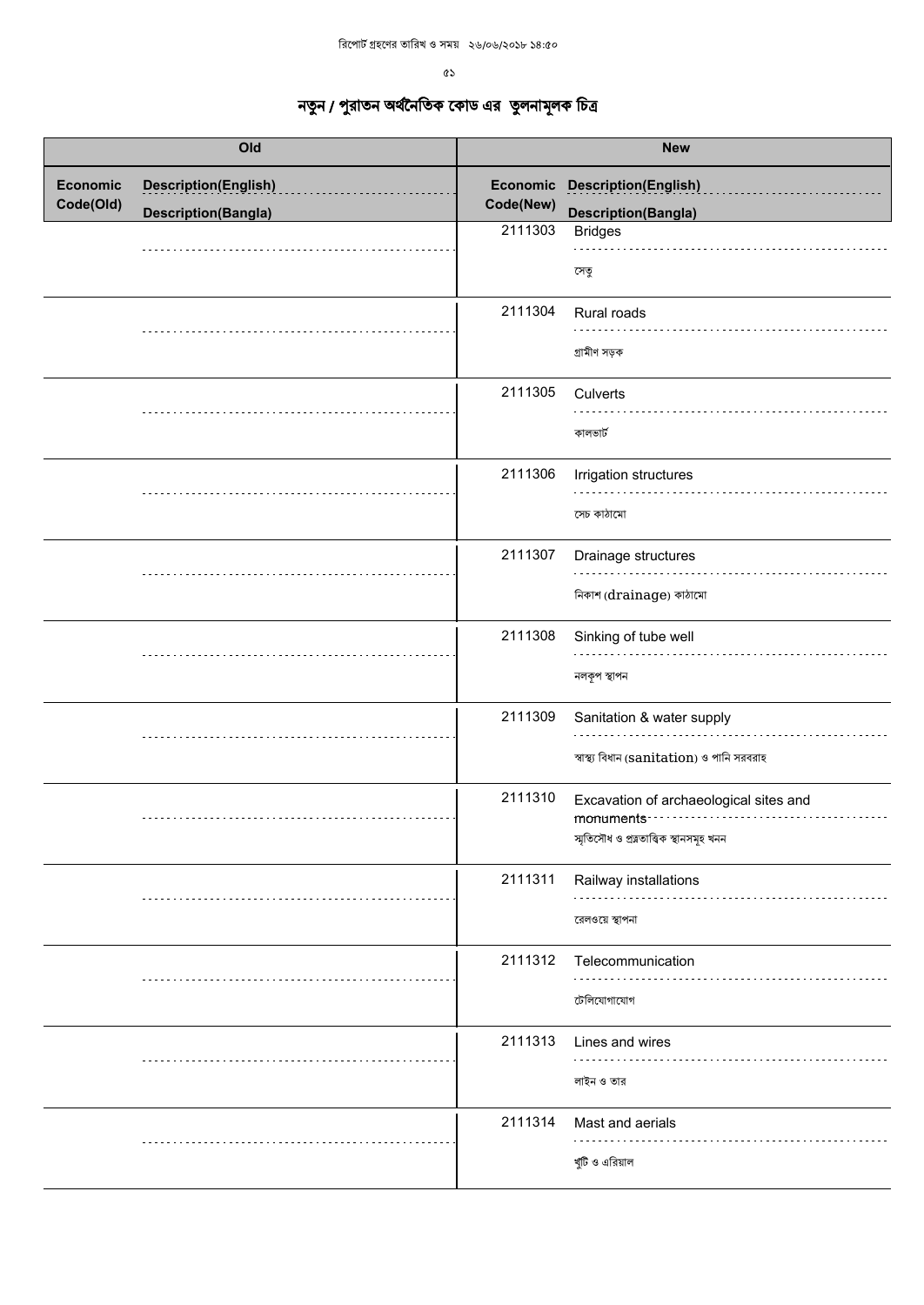$\alpha$ 

| Old                          |                                                           | <b>New</b>            |                                                                                                                        |
|------------------------------|-----------------------------------------------------------|-----------------------|------------------------------------------------------------------------------------------------------------------------|
| <b>Economic</b><br>Code(Old) | <b>Description(English)</b><br><b>Description(Bangla)</b> | Economic<br>Code(New) | <b>Description(English)</b><br><b>Description(Bangla)</b>                                                              |
|                              |                                                           | 2111315               | Small capital works<br>স্বল্প মূলধনি কাজ                                                                               |
|                              |                                                           | 2112101               | Motor vehicle<br>মোটরযান                                                                                               |
|                              |                                                           | 2112102               | Water vehicle<br>জলযান                                                                                                 |
|                              |                                                           | 2112103               | Aircraft<br>আকাশযান                                                                                                    |
|                              |                                                           | 2112104               | Rolling stock<br>রোলিং স্টক                                                                                            |
|                              |                                                           | 2112201               | Sale of information, computer, and<br>telecommunications (ICT) equipments<br>তথ্য যোগাযোগ প্রযুক্তি সরঞ্জামাদি বিক্রয় |
|                              |                                                           | 2112202               | Computers and accessories<br>কম্পিউটার ও আনুষঙ্গিক                                                                     |
|                              |                                                           | 2112203               | Radio equipments<br>বেতার সরঞ্জামাদি                                                                                   |
|                              |                                                           | 2112204               | Telecommunication equipments<br>টেলিযোগাযোগ সরঞ্জামাদি                                                                 |
|                              |                                                           | 2112205               | Sale of information, computer, and<br>telecommunications equipment<br>তথ্য, কম্পিউটার, ও টেলিযোগাযোগ সরঞ্জাম বিক্রয়   |
|                              |                                                           | 2112301               | <b>Ballot</b> box<br>ব্যালট বাক্স                                                                                      |
|                              |                                                           | 2112302               | Camera and accessories<br>ক্যামেরা ও আনুষজ্ঞাক                                                                         |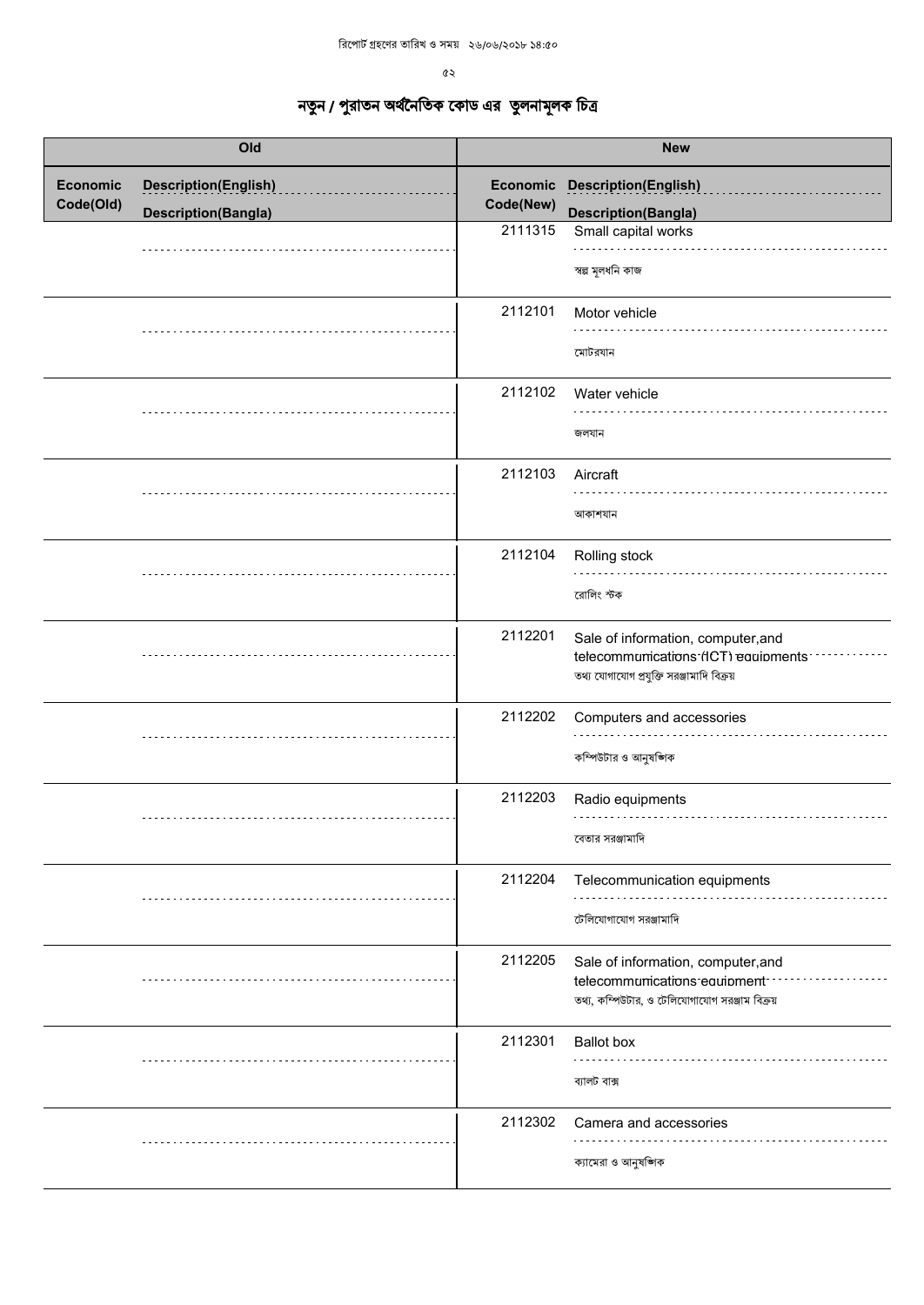$\mathfrak{G}$  ଓ

| Old                          |                             | <b>New</b> |                                                                                 |
|------------------------------|-----------------------------|------------|---------------------------------------------------------------------------------|
| <b>Economic</b><br>Code(Old) | <b>Description(English)</b> | Code(New)  | <b>Economic Description(English)</b>                                            |
|                              | <b>Description(Bangla)</b>  |            | <b>Description(Bangla)</b>                                                      |
|                              |                             | 2112303    | Electrical equipments<br>বৈদ্যুতিক সরঞ্জামাদি                                   |
|                              |                             | 2112304    | Engineering equipments<br>প্রকৌশল সরঞ্জামাদি                                    |
|                              |                             | 2112305    | Fire fighting equipments<br>অগ্নিনির্বাপক সরঞ্জামাদি                            |
|                              |                             | 2112306    | Laboratory equipments<br>গবেষণাগার সরঞ্জামাদি                                   |
|                              |                             | 2112307    | Meteorological equipment<br>আবহাওয়া সম্পর্কিত সরঞ্জামাদি                       |
|                              |                             | 2112308    | Mobile instrument<br>মোবাইল যন্ত্ৰ                                              |
|                              |                             | 2112309    | Office equipment<br>অফিস সরঞ্জামাদি                                             |
|                              |                             | 2112310    | Tents and equipment<br>তাঁবু ও সরঞ্জাম                                          |
|                              |                             | 2112311    | Teaching and learning materials<br>শিক্ষা ও শিক্ষণ উপকরণ                        |
|                              |                             | 2112312    | Solar electric panels<br>সৌরবিদ্যুৎ প্যানেল                                     |
|                              |                             | 2112313    | Furniture<br>আসবাবপত্ৰ                                                          |
|                              |                             | 2113101    | Animal resources yielding repeat products<br>প্রাণিসম্পদ উৎপন্নকারী আবর্তক পণ্য |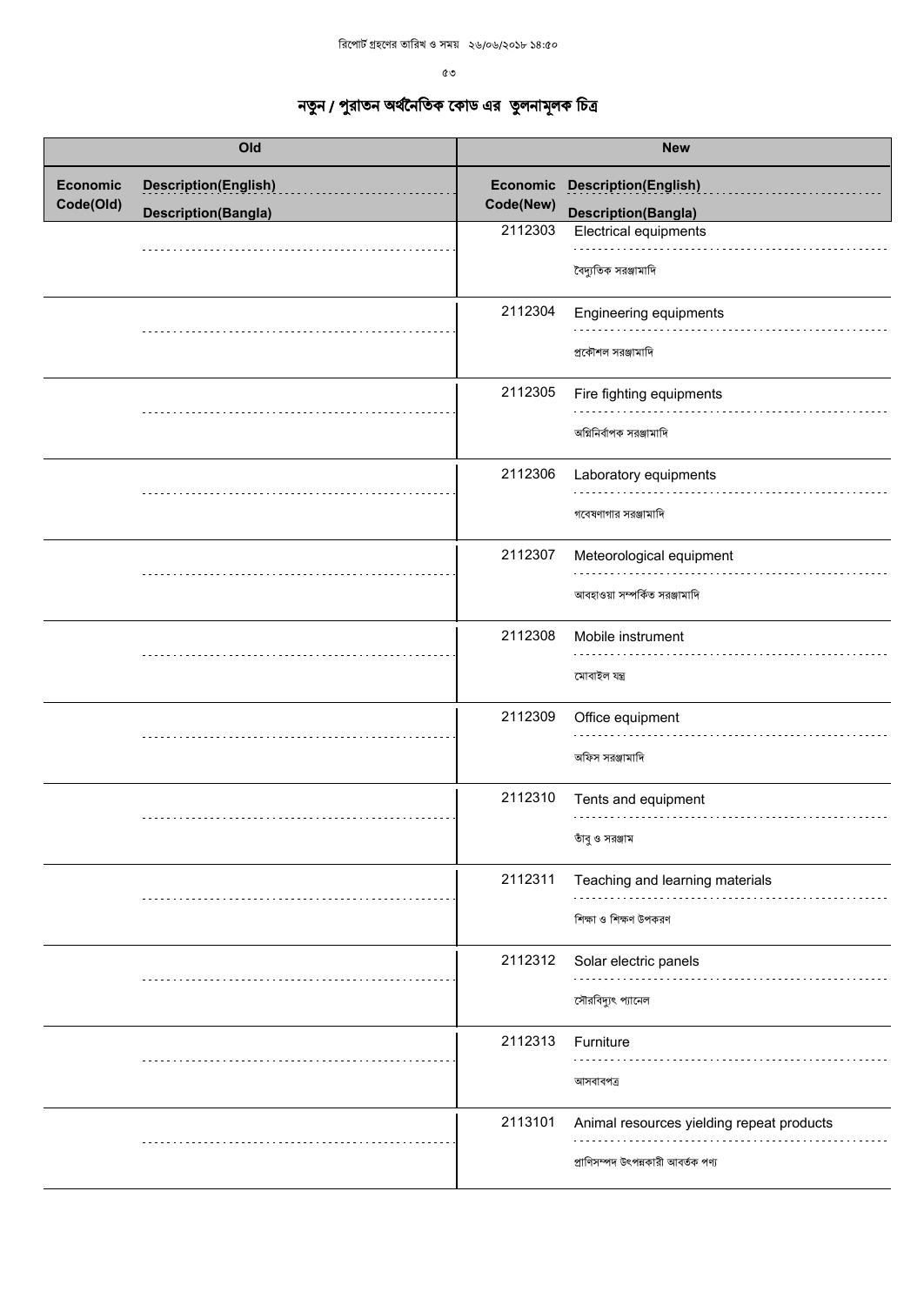| Old                          |                                                           |           | <b>New</b>                                                                                                          |
|------------------------------|-----------------------------------------------------------|-----------|---------------------------------------------------------------------------------------------------------------------|
| <b>Economic</b><br>Code(Old) | <b>Description(English)</b><br><b>Description(Bangla)</b> | Code(New) | Economic Description(English)<br><b>Description(Bangla)</b>                                                         |
|                              |                                                           | 2113102   | Tree, crop, and plant resources yielding<br>reneat products<br>বৃক্ষ, শস্য ও উদ্ভিজ্জসম্পদ উৎপন্নকারী আবর্তক পণ্য   |
|                              |                                                           | 2113201   | Research and development<br>গবেষণা ও উন্নয্ন                                                                        |
|                              |                                                           | 2113202   | Mineral exploration and evaluation<br>খনিজ অনুসন্ধান ও মূল্যায্ন                                                    |
|                              |                                                           | 2113301   | Computer software<br>কম্পিউটার সফট্ওয্যার                                                                           |
|                              |                                                           | 2113302   | Databases<br>ড্যাটাবেজ                                                                                              |
|                              |                                                           | 2114101   | Military hardware<br>সামরিক যন্ত্রপাতি (hardware)                                                                   |
|                              |                                                           | 2124101   | Sale of rice<br>চাল বিক্ৰয়                                                                                         |
|                              |                                                           | 2124102   | Sale of wheat<br>গম বিক্ৰয                                                                                          |
|                              |                                                           | 2124103   | Sale of edible oil<br>ভোজ্য তেল বিক্ৰয়                                                                             |
|                              |                                                           | 2124104   | Sale of corn<br>ভূটা বিক্ৰয়                                                                                        |
|                              |                                                           | 2124105   | Sale of other foods<br>অন্যান্য খাদ্যদ্রব্য বিক্রয়                                                                 |
|                              |                                                           | 2131101   | Museum artifacts, paintings, archives, and<br>films <sup>-</sup><br>যাদুঘর শিল্পকর্ম, পেইন্টিং, আর্কাইভ ও চলচ্চিত্র |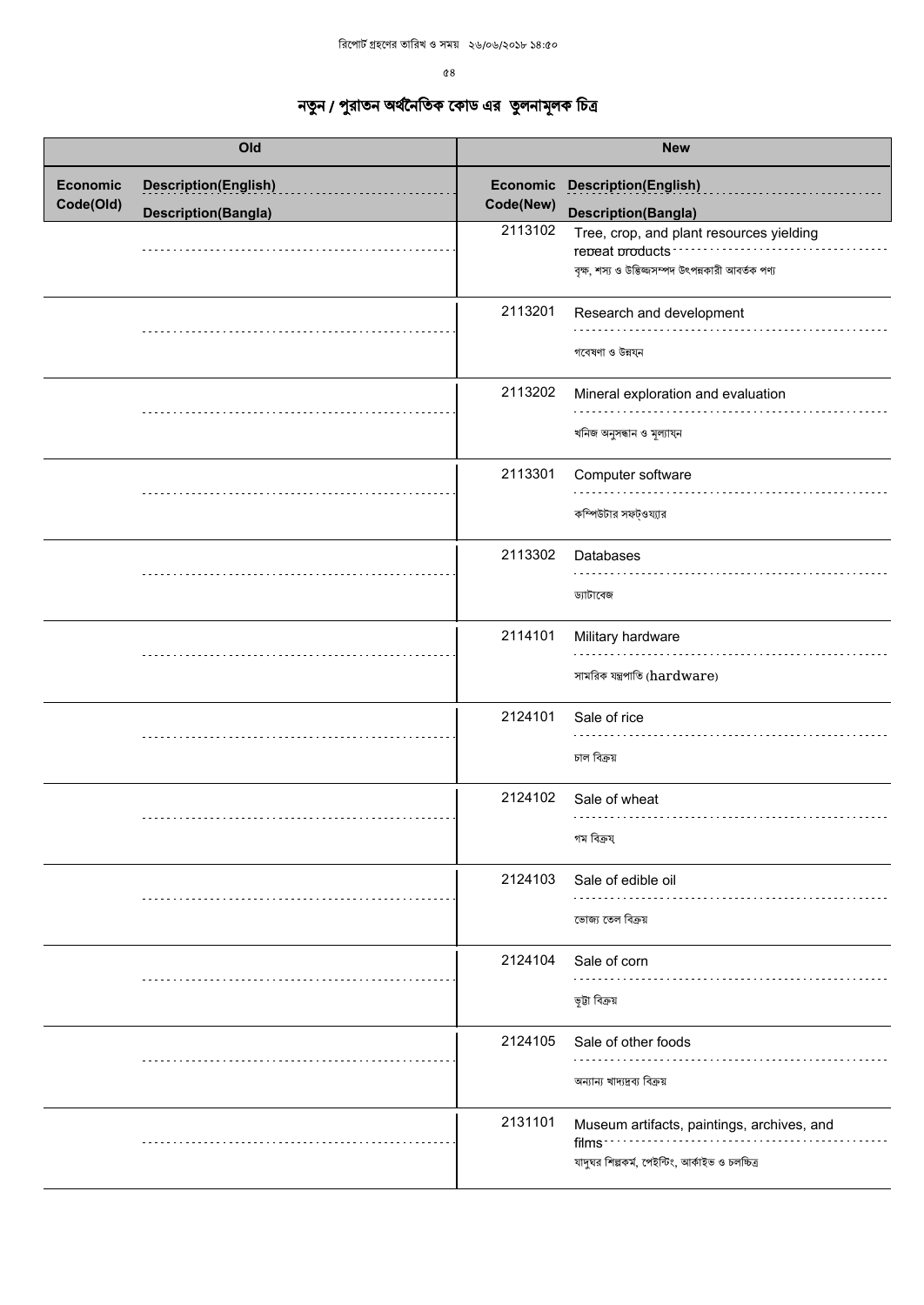| Old                          |                                                           |                      | <b>New</b>                                                                                                                                            |
|------------------------------|-----------------------------------------------------------|----------------------|-------------------------------------------------------------------------------------------------------------------------------------------------------|
| <b>Economic</b><br>Code(Old) | <b>Description(English)</b><br><b>Description(Bangla)</b> | Code(New)<br>2143101 | <b>Economic Description(English)</b><br><b>Description(Bangla)</b><br>Animal resources yielding repeat products<br>প্ৰাণিসম্পদ উৎপন্নকারী আবর্তক পণ্য |
|                              |                                                           | 2143102              | Tree, crop, and plant resources yielding<br>reneat products:<br>বৃক্ষ, শস্য ও উত্তিজ্জসম্পদ উৎপন্নকারী আবর্তক পণ্য                                    |
|                              |                                                           | 2143301              | Radio spectra<br>রেডিও স্পেক্টা                                                                                                                       |
|                              |                                                           | 2143302              | Natural resources not elsewhere classified<br>প্ৰাকৃতিক সম্পদ যা অন্যত্ৰ শ্ৰেণিবদ্ধ নয়                                                               |
|                              |                                                           | 2144101              | Marketable operating leases<br>বিপণনযোগ্য ইজারা পরিচালনা                                                                                              |
|                              |                                                           | 2144102              | Permits to use natural resources<br>প্রাকৃতিক সম্পদ ব্যবহারের অনুমতিপত্র                                                                              |
|                              |                                                           | 2144103              | Permits to undertake specific activities<br>নির্দিষ্ট কার্যক্রম গ্রহণের অনুমতিপত্র                                                                    |
|                              |                                                           | 2144104              | Entitlement to future goods and services on<br>an exclusive basis<br>এককভাবে ভবিষ্যতে পণ্য ও পরিসেবা প্রাপ্তির অধিকারপত্র                             |
|                              |                                                           | 3111102              | Personal pay<br>ব্যক্তিগত বেতন                                                                                                                        |
|                              |                                                           | 3111103              | Special pay<br>বিশেষ বেতন                                                                                                                             |
|                              |                                                           | 3111104              | Command pay<br>কমান্ড পে                                                                                                                              |
|                              |                                                           | 3111105              | Qualification pay<br>কোয়ালিফিকেশন পে                                                                                                                 |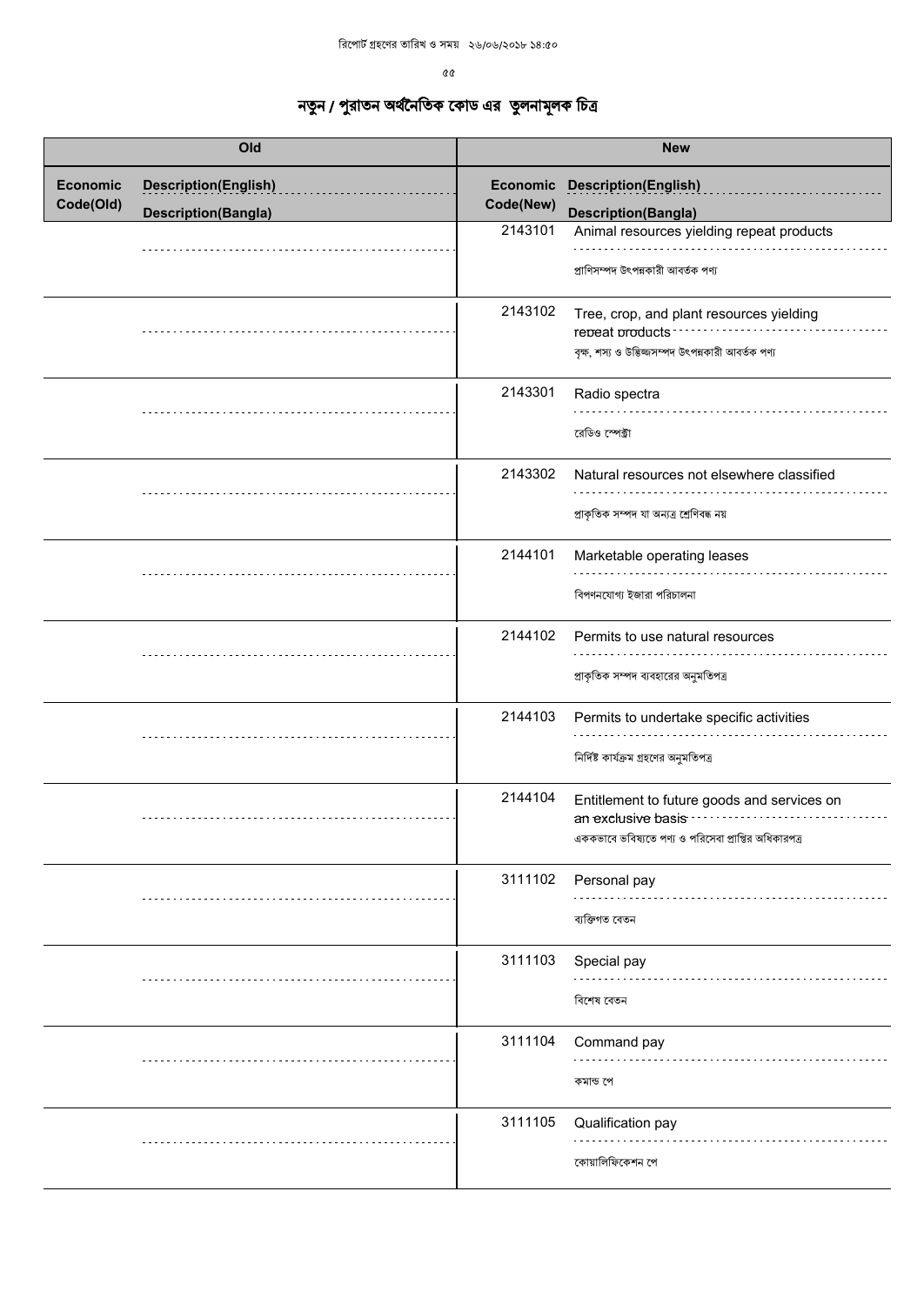| Old                          |                             | <b>New</b> |                                             |
|------------------------------|-----------------------------|------------|---------------------------------------------|
| <b>Economic</b><br>Code(Old) | <b>Description(English)</b> | Code(New)  | Economic Description(English)               |
|                              | <b>Description(Bangla)</b>  | 3111106    | Description(Bangla)<br>Appointment pay      |
|                              |                             |            | নিযুক্তি বেতন                               |
|                              |                             | 3111107    | Flying pay<br>উড্ডয়ন বেতন                  |
|                              |                             | 3111108    | SSG pay<br>এসএসজি বেতন                      |
|                              |                             | 3111109    | Disturbance pay<br>উপদ্রব (disturbance) পে  |
|                              |                             | 3111199    | Other pay<br>অন্যান্য বেতন                  |
|                              |                             | 3111201    | Basic pay (Employee)<br>মূল বেতন (কর্মচারী) |
|                              |                             | 3111202    | Personal pay<br>ব্যক্তিগত বেতন              |
|                              |                             | 3111203    | Qualification pay<br>কোয়ালিফিকেশন পে       |
|                              |                             | 3111204    | Appointment pay<br>নিযুক্তি বেতন            |
|                              |                             | 3111205    | Flying pay<br>উড্ডয়ন বেতন                  |
|                              |                             | 3111206    | SSG pay<br>এসএসজি বেতন                      |
|                              |                             | 3111207    | Good conduct pay<br>সদাচরণ বেতন             |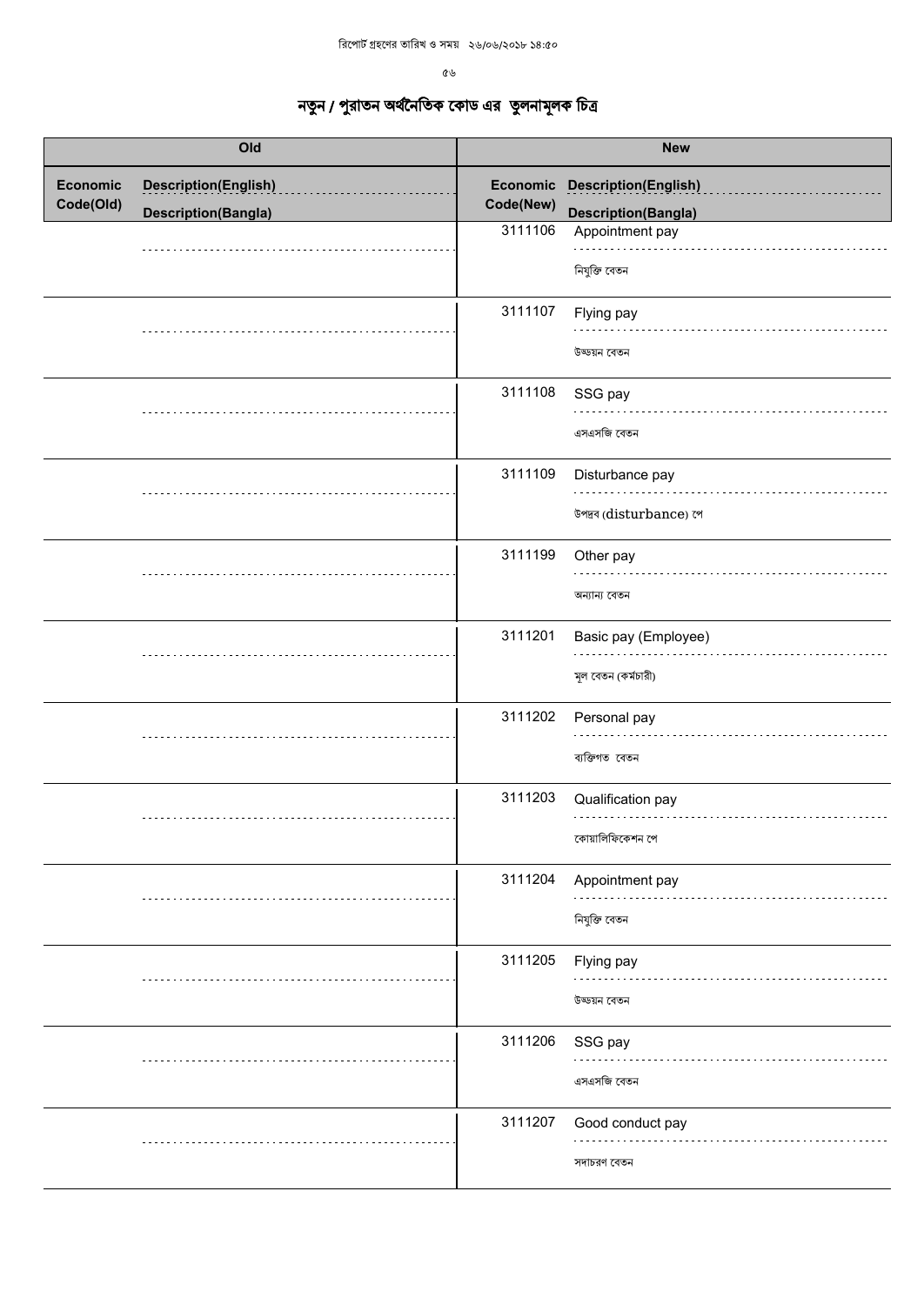| Old                          |                             | <b>New</b> |                                                    |
|------------------------------|-----------------------------|------------|----------------------------------------------------|
| <b>Economic</b><br>Code(Old) | <b>Description(English)</b> | Code(New)  | Economic Description(English)                      |
|                              | <b>Description(Bangla)</b>  | 3111208    | <b>Description(Bangla)</b><br>Worthyness pay       |
|                              |                             |            | ওয়ার্দিনেস পে                                     |
|                              |                             | 3111305    | Deputation allowance<br>প্ৰেষণ ভাতা                |
|                              |                             | 3111307    | Foreign allowance<br>বৈদেশিক ভাতা                  |
|                              |                             | 3111334    | Medal allowance<br>পদক ভাতা                        |
|                              |                             | 3111336    | Sumtuary allowance<br>নিয়ামক ভাতা                 |
|                              |                             | 3111337    | Disturbance allowance<br>উপদ্ৰব (disturbance) ভাতা |
|                              |                             | 3111339    | Cook allowance<br>পাচক ভাতা                        |
|                              |                             | 3111340    | Security allowances<br>নিরাপতা ভাতা                |
|                              |                             | 3111341    | Judicial allowance<br>বিচারিক ভাতা                 |
|                              |                             | 3211116    | Courier<br>কুরিয়ার                                |
|                              |                             | 3211130    | Conveyance expenditure<br>যাতায়াত ব্যয়           |
|                              |                             | 3211131    | Outsourcing<br>আউটসোর্সিং                          |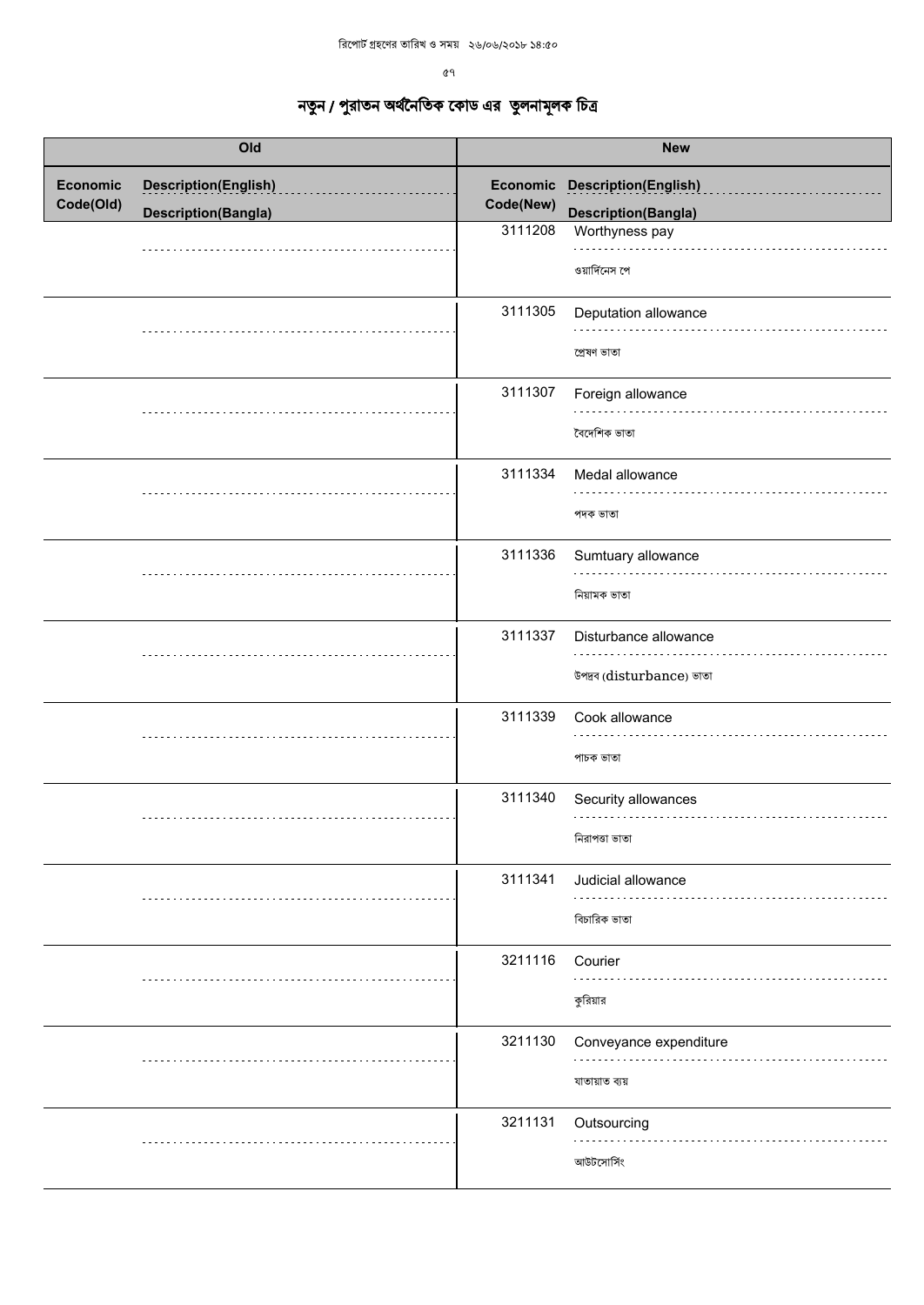৫৮  $\sqrt{2}$ 

| Old                          |                                                           | <b>New</b> |                                                                     |
|------------------------------|-----------------------------------------------------------|------------|---------------------------------------------------------------------|
| <b>Economic</b><br>Code(Old) | <b>Description(English)</b><br><b>Description(Bangla)</b> | Code(New)  | <b>Economic Description(English)</b><br><b>Description(Bangla)</b>  |
|                              |                                                           | 3211132    | Heating charge<br>হিটিং চাৰ্জ                                       |
|                              |                                                           | 3211133    | Rent of venue<br>ভেন্যু ভাডা                                        |
|                              |                                                           | 3221111    | Navigation fee<br>নৌচলাচল ফি                                        |
|                              |                                                           | 3221112    | Examination fee<br>পরীক্ষা ফি                                       |
|                              |                                                           | 3221113    | Maritime Charge<br>সামুদ্রিক (Maritime) চার্জ                       |
|                              |                                                           | 3221114    | Port charges<br>বন্দর চার্জ                                         |
|                              |                                                           | 3221115    | Railway charges<br>রেলওয়ে চার্জ                                    |
|                              |                                                           | 3221116    | Plan/structure approval fee<br>নকশা/অবকাঠামো অনুমোদন ফি             |
|                              |                                                           | 3231101    | Foreign training<br>বৈদেশিক প্ৰশিক্ষণ                               |
|                              |                                                           | 3231102    | Advance for foreign training<br>বৈদেশিক প্রশিক্ষণের জন্য অগ্রিম     |
|                              |                                                           | 3231202    | Advance for Domestic training<br>অভ্যন্তরীণ প্রশিক্ষণের জন্য অগ্রিম |
|                              |                                                           | 3241103    | Advance for domestic travel<br>অভ্যন্তরীণ ভ্রমণের জন্য অগ্রিম       |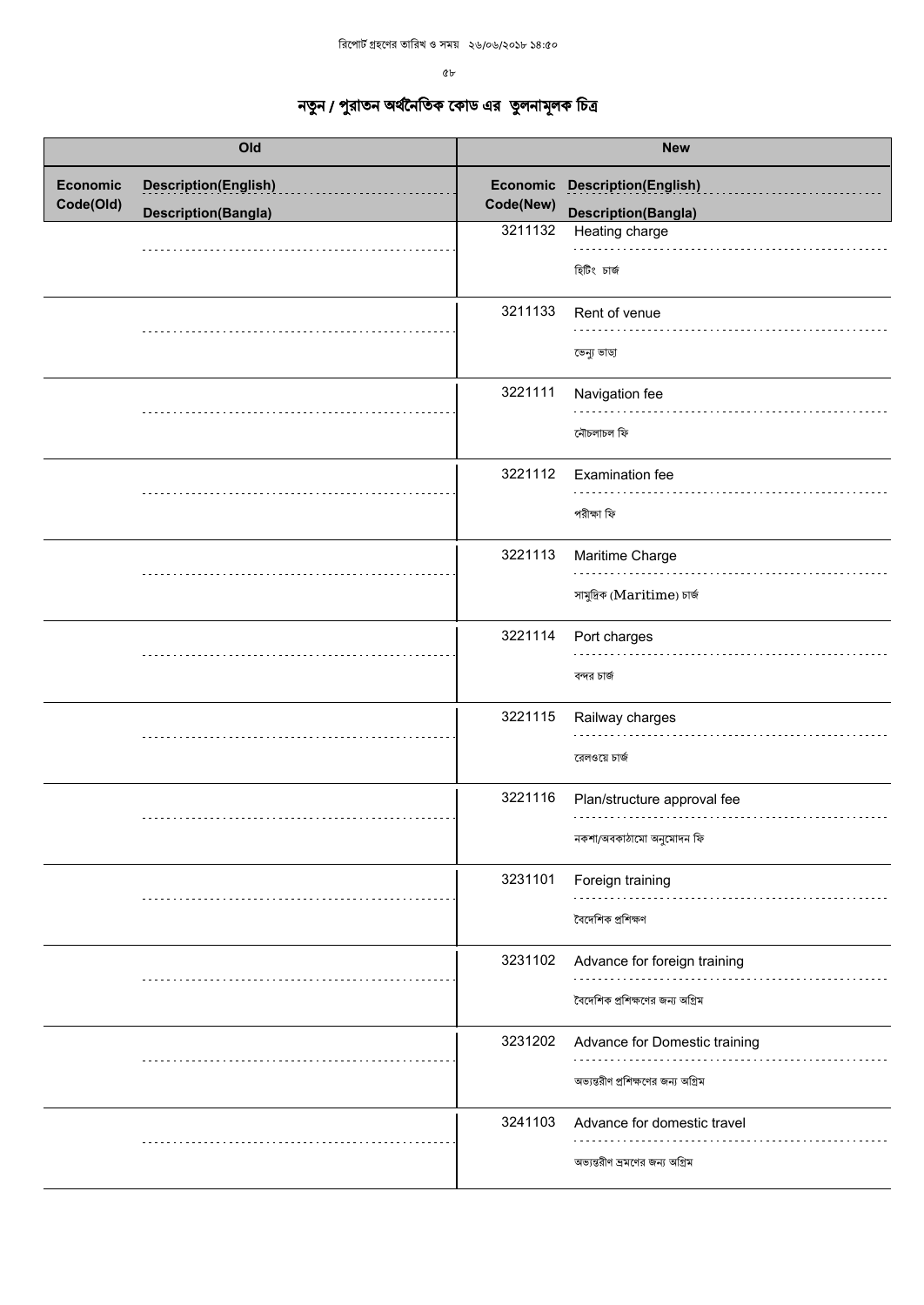| Old                          |                                                           |                      | <b>New</b>                                                                                      |
|------------------------------|-----------------------------------------------------------|----------------------|-------------------------------------------------------------------------------------------------|
| <b>Economic</b><br>Code(Old) | <b>Description(English)</b><br><b>Description(Bangla)</b> | Code(New)<br>3242101 | <b>Economic Description(English)</b><br><b>Description(Bangla)</b><br>Foreign travel expenses   |
|                              |                                                           | 3242102              | বৈদেশিক ভ্ৰমণ ব্যয়<br>Foreign transfer expenses<br>বৈদেশিক বদলি ব্যয়                          |
|                              |                                                           | 3242103              | Advance for foreign travel<br>বৈদেশিক ভ্রমণের অগ্রিম                                            |
|                              |                                                           | 3251102              | Animal vaccines and medicines<br>প্ৰাণিটিকা ও ঔষধ                                               |
|                              |                                                           | 3251104              | Demonstration farming<br>প্ৰদৰ্শন খামার                                                         |
|                              |                                                           | 3255106              | Map<br>ম্যাপ                                                                                    |
|                              |                                                           | 3256101              | General supplies<br>সাধারণ সরবরাহ                                                               |
|                              |                                                           | 3257105              | Innovation<br>উদ্ভাবন                                                                           |
|                              |                                                           | 3257206              | Honorarium/remuneration (other than<br>emplovees)<br>সম্মানী/পারিতোষিক (সরকারি কর্মচারী ব্যতীত) |
|                              |                                                           | 3257303              | Military operations contingency<br>মিলিটারি অপারেশন কন্টিজেন্সি                                 |
|                              |                                                           | 3257304              | Gardening<br>বাগান পরিচর্যা                                                                     |
|                              |                                                           | 3257305              | Investigation<br>তদন্ত                                                                          |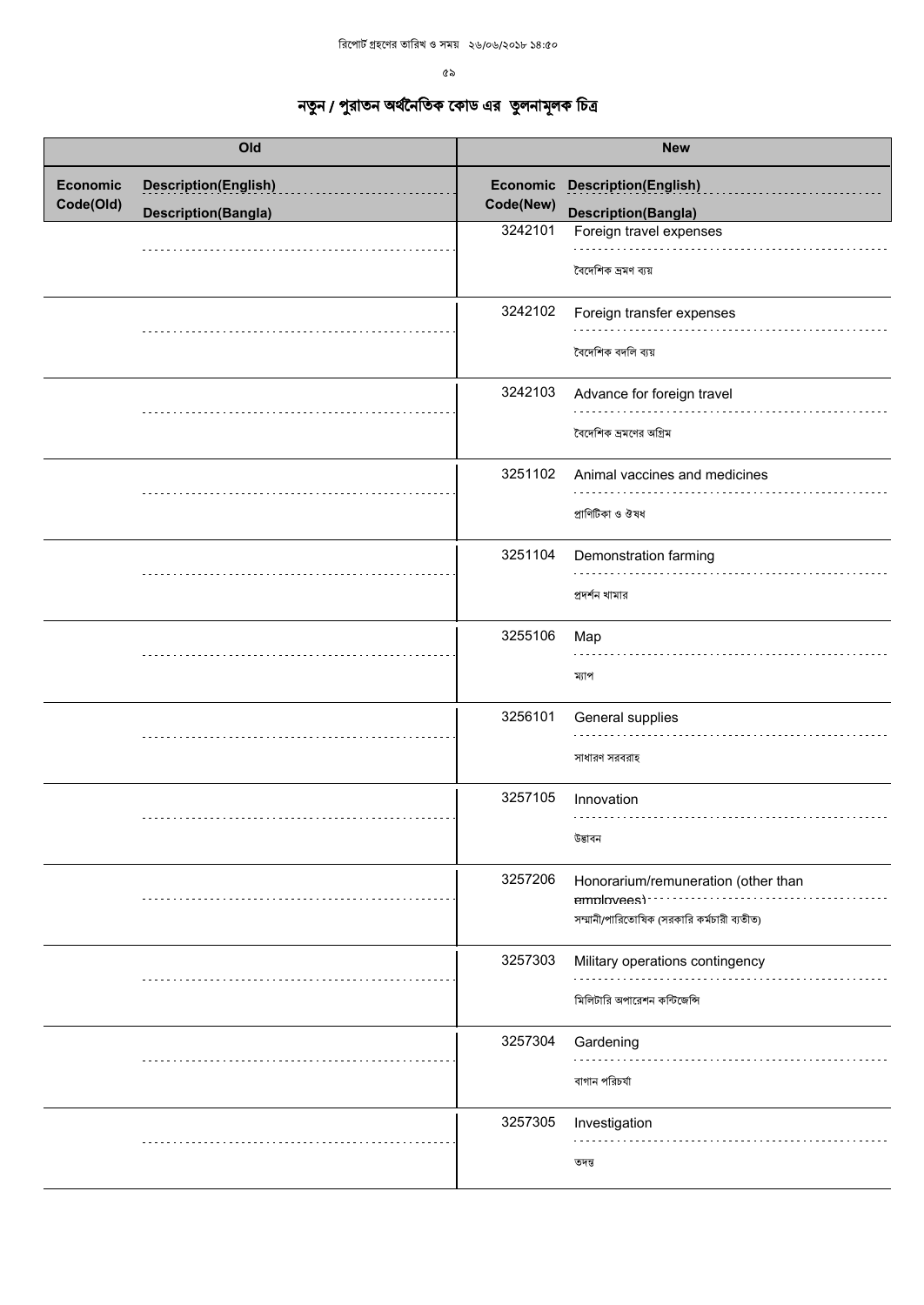| Old                          |                                                           |                                  | <b>New</b>                                                                                       |
|------------------------------|-----------------------------------------------------------|----------------------------------|--------------------------------------------------------------------------------------------------|
| <b>Economic</b><br>Code(Old) | <b>Description(English)</b><br><b>Description(Bangla)</b> | Economic<br>Code(New)<br>3258104 | <b>Description(English)</b><br><b>Description(Bangla)</b><br>Office equipment<br>অফিস সরঞ্জামাদি |
|                              |                                                           | 3258111                          | <b>Bridges</b><br>সেতু                                                                           |
|                              |                                                           | 3258113                          | Culverts<br>কালভাৰ্ট                                                                             |
|                              |                                                           | 3258125                          | Military hardware<br>সামরিক যন্ত্রপাতি (hardware)                                                |
|                              |                                                           | 3258127                          | Fittings & fixtures<br>ফিটিং ও ফিক্সার                                                           |
|                              |                                                           | 3258129                          | Engineering and other equipments<br>প্রকৌশল ও অন্যান্য সরঞ্জামাদি                                |
|                              |                                                           | 3258130                          | Under water vehicles<br>ডুবোজাহাজ                                                                |
|                              |                                                           | 3258131                          | Medical and surgical equipment<br>চিকিৎসা ও শল্য চিকিৎসা সরঞ্জামাদি                              |
|                              |                                                           | 3258132                          | Gas line maintenance<br>গ্যাস লাইন রক্ষণাবেক্ষণ                                                  |
|                              |                                                           | 3258133                          | Tarmac/Runway<br>ট্যারমাক/রানওযে                                                                 |
|                              |                                                           | 3258134                          | Mechineries & equipment<br>যন্ত্রপাতি ও সরঞ্জামাদি                                               |
|                              |                                                           | 3258135                          | Shed<br>ছাউনি                                                                                    |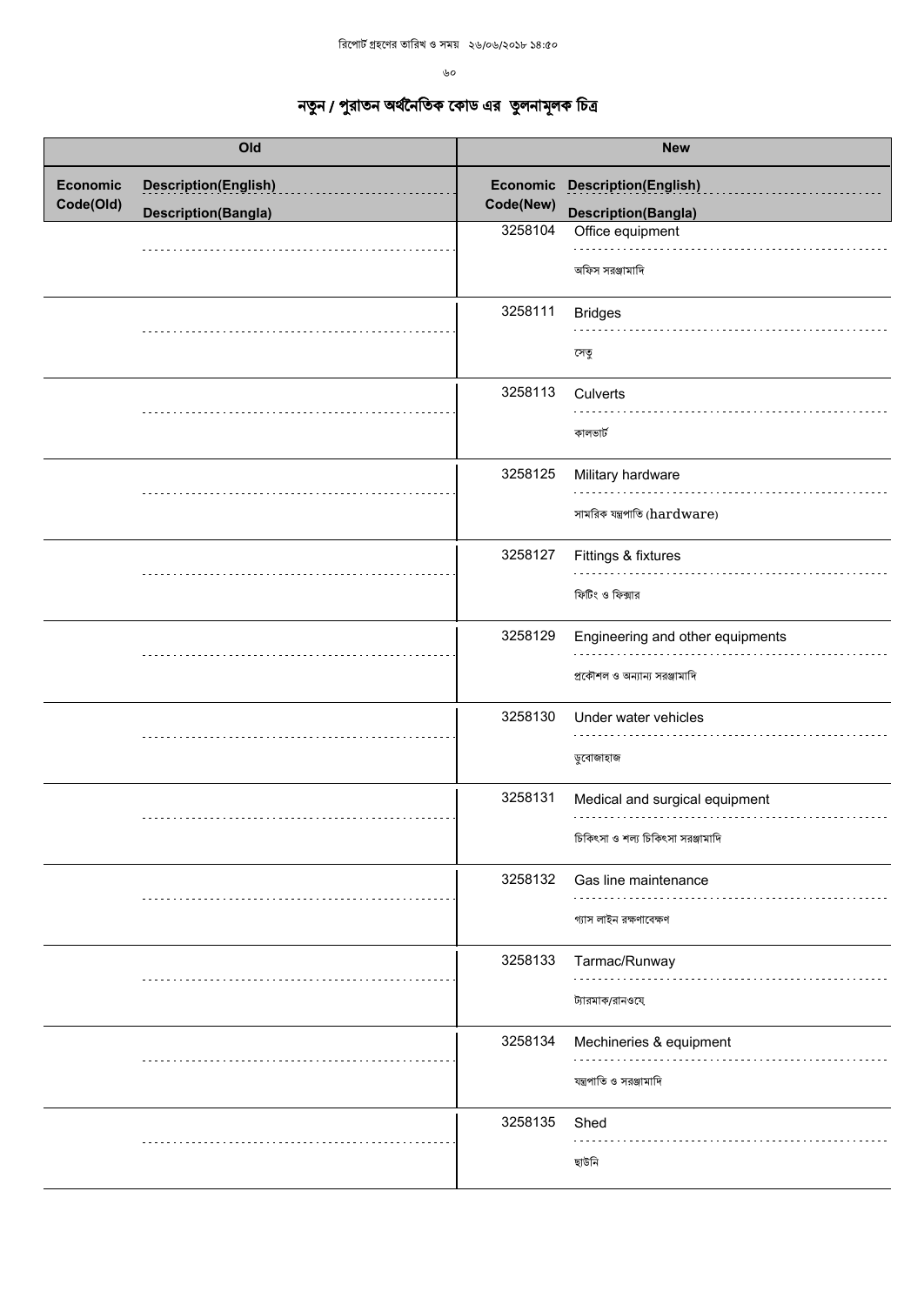$\mathcal{B}$ 

| Old                          |                                                           |                                  | <b>New</b>                                                                                              |
|------------------------------|-----------------------------------------------------------|----------------------------------|---------------------------------------------------------------------------------------------------------|
| <b>Economic</b><br>Code(Old) | <b>Description(English)</b><br><b>Description(Bangla)</b> | Economic<br>Code(New)<br>3258136 | <b>Description(English)</b><br><b>Description(Bangla)</b><br>Play/Training Ground<br>খেলা/প্ৰশিক্ষণ মাঠ |
|                              |                                                           | 3258137                          | Embankment<br>বাঁধ                                                                                      |
|                              |                                                           | 3258138                          | Sluice gate<br>স্নুইস গেট                                                                               |
|                              |                                                           | 3258139                          | Pump house<br>পাম্প হাউস                                                                                |
|                              |                                                           | 3258140                          | Transport maintenance expense<br>মোটরযান রক্ষণাবেক্ষণ ব্যয়                                             |
|                              |                                                           | 3421101                          | Treasury bond (one year)<br>এক বছর মেয়াদি ট্রেজারি বন্ড                                                |
|                              |                                                           | 3421102                          | Treasury bond (two years)<br>দুই বছর মেয়াদি ট্রেজারি বন্ড                                              |
|                              |                                                           | 3421103                          | Treasury bond (three years)<br>তিন বছর মেয়াদি ট্রেজারি বন্ড                                            |
|                              |                                                           | 3421104                          | Treasury bond (four years)<br>চার বছর মেয়াদি ট্রেজারি বন্ড                                             |
|                              |                                                           | 3421105                          | Treasury bond (five years)<br>পাঁচ বছর মেয়াদি ট্রেজারি বন্ড                                            |
|                              |                                                           | 3421106                          | Treasury bond (six years)<br>ছয় বছর মেয়াদি ট্রেজারি বন্ড                                              |
|                              |                                                           | 3421107                          | Treasury bond (seven years)<br>সাত বছর মেয়াদি ট্রেজারি বন্ড                                            |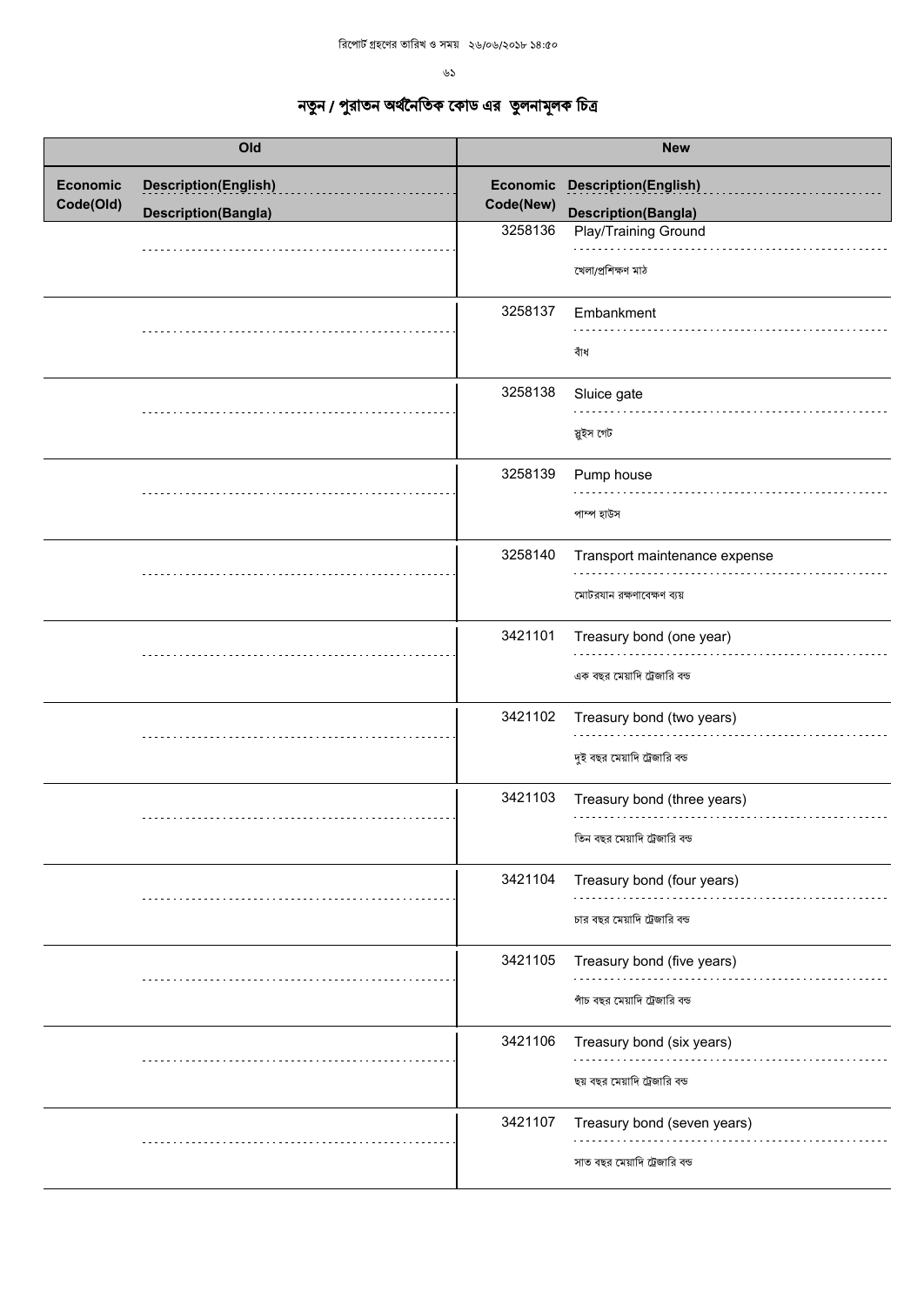| Old                          |                                                           |                                  | <b>New</b>                                                                              |
|------------------------------|-----------------------------------------------------------|----------------------------------|-----------------------------------------------------------------------------------------|
| <b>Economic</b><br>Code(Old) | <b>Description(English)</b><br><b>Description(Bangla)</b> | Economic<br>Code(New)<br>3421108 | <b>Description(English)</b><br><b>Description(Bangla)</b><br>Treasury bond (nine years) |
|                              |                                                           |                                  | নয় বছর মেয়াদি ট্রেজারি বন্ড                                                           |
|                              |                                                           | 3421109                          | Treasury bond (ten Years)<br>দশ বছর মেয়াদি ট্রেজারি বন্ড                               |
|                              |                                                           | 3421110                          | Treasury bond (eleven years)<br>এগার বছর মেয়াদি ট্রেজারি বন্ড                          |
|                              |                                                           | 3421111                          | Treasury bond (twelve years)<br>বার বছর মেয়াদি ট্রেজারি বন্ড                           |
|                              |                                                           | 3421112                          | Treasury bond (fifteen years)<br>পনের বছর মেয়াদি ট্রেজারি বন্ড                         |
|                              |                                                           | 3421113                          | Treasury bond (twenty years)<br>কুড়ি বছর মেয়াদি ট্রেজারি বন্ড                         |
|                              |                                                           | 3421114                          | Treasury bond (twenty five years)<br>পঁচিশ বছর মেয়াদি ট্রেজারি বন্ড                    |
|                              |                                                           | 3421115                          | Block loan against ad-hoc treasury bill<br>এডহক ট্রেজারি বিলের বিপরীতে থোক ঋণ           |
|                              |                                                           | 3421116                          | Special treasury bond<br>বিশেষ ট্রেজারি বন্ড                                            |
|                              |                                                           | 3421117                          | Treasury bond (eight years)<br>আট বছর মেয়াদি ট্রেজারি বন্ড                             |
|                              |                                                           | 3421118                          | Treasury bond (thirteen years)<br>তের বছর মেয়াদি ট্রেজারি বন্ড                         |
|                              |                                                           | 3421201                          | Ways and means<br>উপায় উপকরণ (ways and means)                                          |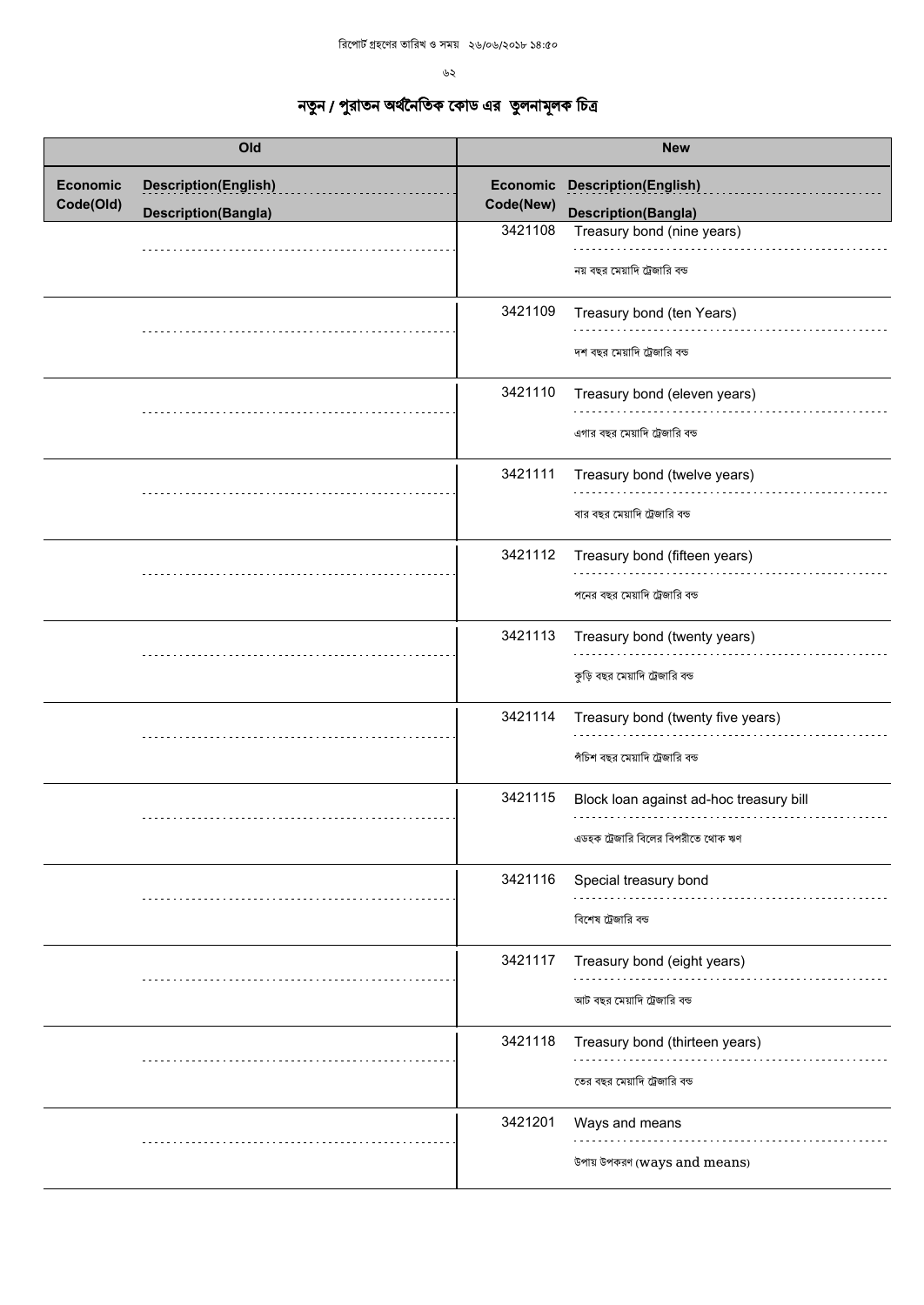| Old                          |                             | <b>New</b>            |                                                                               |
|------------------------------|-----------------------------|-----------------------|-------------------------------------------------------------------------------|
| <b>Economic</b><br>Code(Old) | <b>Description(English)</b> | Economic<br>Code(New) | <b>Description(English)</b>                                                   |
|                              | <b>Description(Bangla)</b>  |                       | <b>Description(Bangla)</b>                                                    |
|                              |                             | 3421202               | Overdraft interest<br>অতি-হন্ডি (overdraft) সুদ                               |
|                              |                             | 3421203               | Treasury bill (twenty-eight days)<br>২৮ দিন মেয়াদি ট্রেজারি বিল              |
|                              |                             | 3421204               | Treasury bill (ninety-one days)<br>৯১ দিন মেয়াদি ট্রেজারি বিল                |
|                              |                             | 3421205               | Treasury bill (one hundred eighty two days)<br>১৮২ দিন মেয়াদি ট্রেজারি বিল   |
|                              |                             | 3421206               | Treasury bill (three hundred sixty-four days)<br>৩৬৪ দিন মেয়াদি ট্রেজারি বিল |
|                              |                             | 3421301               | Promissory note (IDA)<br>প্রমিজরি নোট (আই.ডি.এ)                               |
|                              |                             | 3421302               | Promissory note (IBRD)<br>প্রমিজরি নোট (আই.বি.আর.ডি)                          |
|                              |                             | 3421303               | Cash credit accommodation<br>নগদ অগ্ৰিম সংস্থান                               |
|                              |                             | 3421304               | Other promissory note<br>অন্যান্য প্রমিজরি নোট                                |
|                              |                             | 3421408               | Three years deposit savings certificate<br>তিন বছর মেয়াদি জামানত সঞ্চয়পত্র  |
|                              |                             | 3421409               | Five years savings certificate<br>পাঁচ বছর মেয়াদি সঞ্চয়পত্র                 |
|                              |                             | 3421413               | Postal bonus deposit<br>ডাকঘর বোনাস জামানত                                    |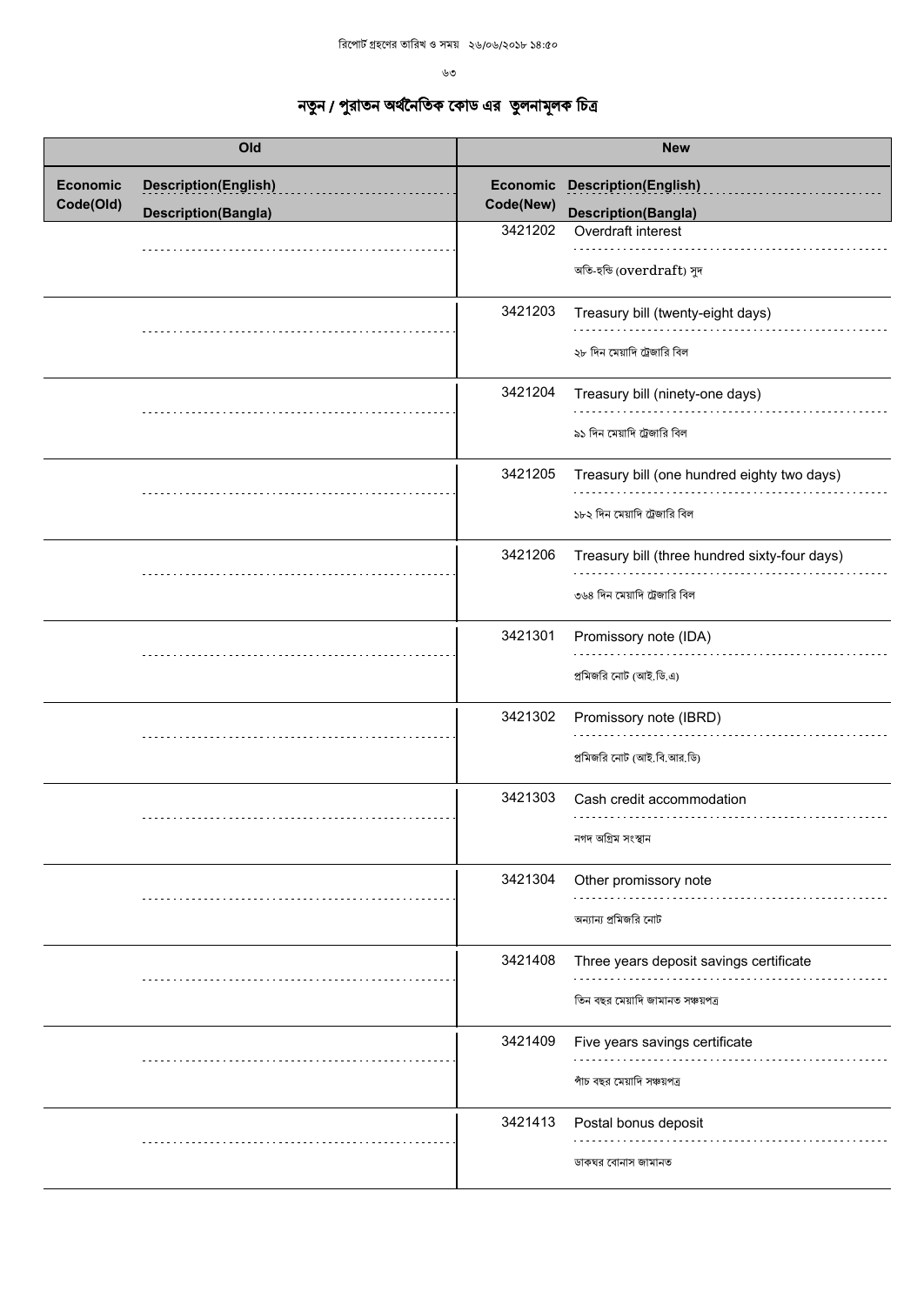৬ $8\,$ 

| Old                          |                                                           |                                  | <b>New</b>                                                                            |
|------------------------------|-----------------------------------------------------------|----------------------------------|---------------------------------------------------------------------------------------|
| <b>Economic</b><br>Code(Old) | <b>Description(English)</b><br><b>Description(Bangla)</b> | Economic<br>Code(New)<br>3421414 | <b>Description(English)</b><br><b>Description(Bangla)</b><br>Postal cash card deposit |
|                              |                                                           |                                  | ডাকঘর ক্যাশ কার্ড জামানত                                                              |
|                              |                                                           | 3421420                          | US dollar investment bond<br>ইউ.এস ডলার বিনিয়োগ বন্ড                                 |
|                              |                                                           | 3511304                          | Other subsidies<br>অন্যান্য ভর্তুকি                                                   |
|                              |                                                           | 3512101                          | Agriculture Ioan<br>কৃষি ঋণ                                                           |
|                              |                                                           | 3512102                          | Subsidy to group insurance<br>যৌথবিমা ভৰ্তুকি                                         |
|                              |                                                           | 3521101                          | Agriculture subsidy<br>কৃষি ভৰ্তুকি                                                   |
|                              |                                                           | 3521102                          | Fertilizer subsidy<br>সার ভর্তুকি                                                     |
|                              |                                                           | 3521103                          | Food subsidy<br>খাদ্য ভৰ্তুকি                                                         |
|                              |                                                           | 3521104                          | Fuel subsidy<br>জ্বালানি ভর্তুকি                                                      |
|                              |                                                           | 3521201                          | General export subsidy<br>সাধারণ রপ্তানি ভর্তুকি                                      |
|                              |                                                           | 3521202                          | Jute goods export subsidy<br>পাটজাতদ্রব্য রপ্তানি ভর্তুকি                             |
|                              |                                                           | 3521301                          | Hajj flights subsidy<br>হজ ফ্লাইট বাবদ ভৰ্তুকি                                        |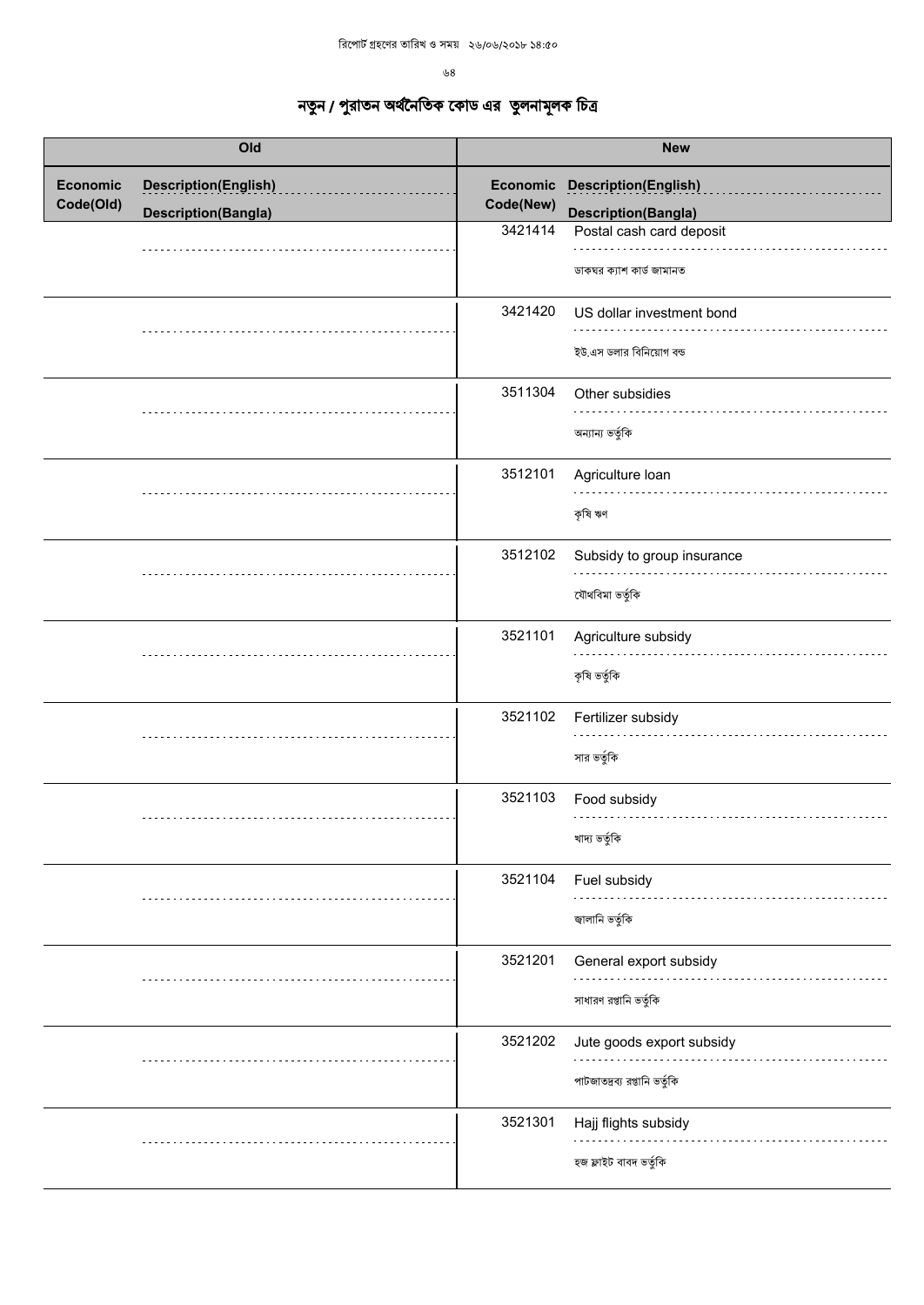| Old                          |                                                           | <b>New</b>                       |                                                                                             |
|------------------------------|-----------------------------------------------------------|----------------------------------|---------------------------------------------------------------------------------------------|
| <b>Economic</b><br>Code(Old) | <b>Description(English)</b><br><b>Description(Bangla)</b> | Economic<br>Code(New)<br>3521302 | <b>Description(English)</b><br><b>Description(Bangla)</b><br>Inland water transport subsidy |
|                              |                                                           |                                  | অভ্যন্তরীণ নৌ পরিবহণ ভর্তুকি                                                                |
|                              |                                                           | 3521303                          | Electrification subsidy<br>বিদ্যুৎ ভৰ্তুকি                                                  |
|                              |                                                           | 3721106                          | Old age pension<br>বয়স্কদের অবসর ভাতা                                                      |
|                              |                                                           | 3721108                          | Grants (Cash)<br>অনুদান (নগদ)                                                               |
|                              |                                                           | 3721109                          | Child food<br>শিশু খাদ্য                                                                    |
|                              |                                                           | 3721110                          | Cattle food<br>গো-খাদ্য                                                                     |
|                              |                                                           | 3722105                          | School feeding<br>স্কুল ফিডিং                                                               |
|                              |                                                           | 3731108                          | Bangla new year allowance to pensioner<br>অবসর ভাতাভোগীদের বাংলা নববর্ষ ভাতা                |
|                              |                                                           | 3821116                          | Insurance<br>বিমা                                                                           |
|                              |                                                           | 3821118                          | Funaral expeness<br>অন্ত্যেষ্টিক্রিয়া বাবদ ব্যয়                                           |
|                              |                                                           | 3821119                          | Fuel expense<br>জ্বালানি ব্যয়                                                              |
|                              |                                                           | 3821120                          | Badding<br>বিছানাপত্ৰ                                                                       |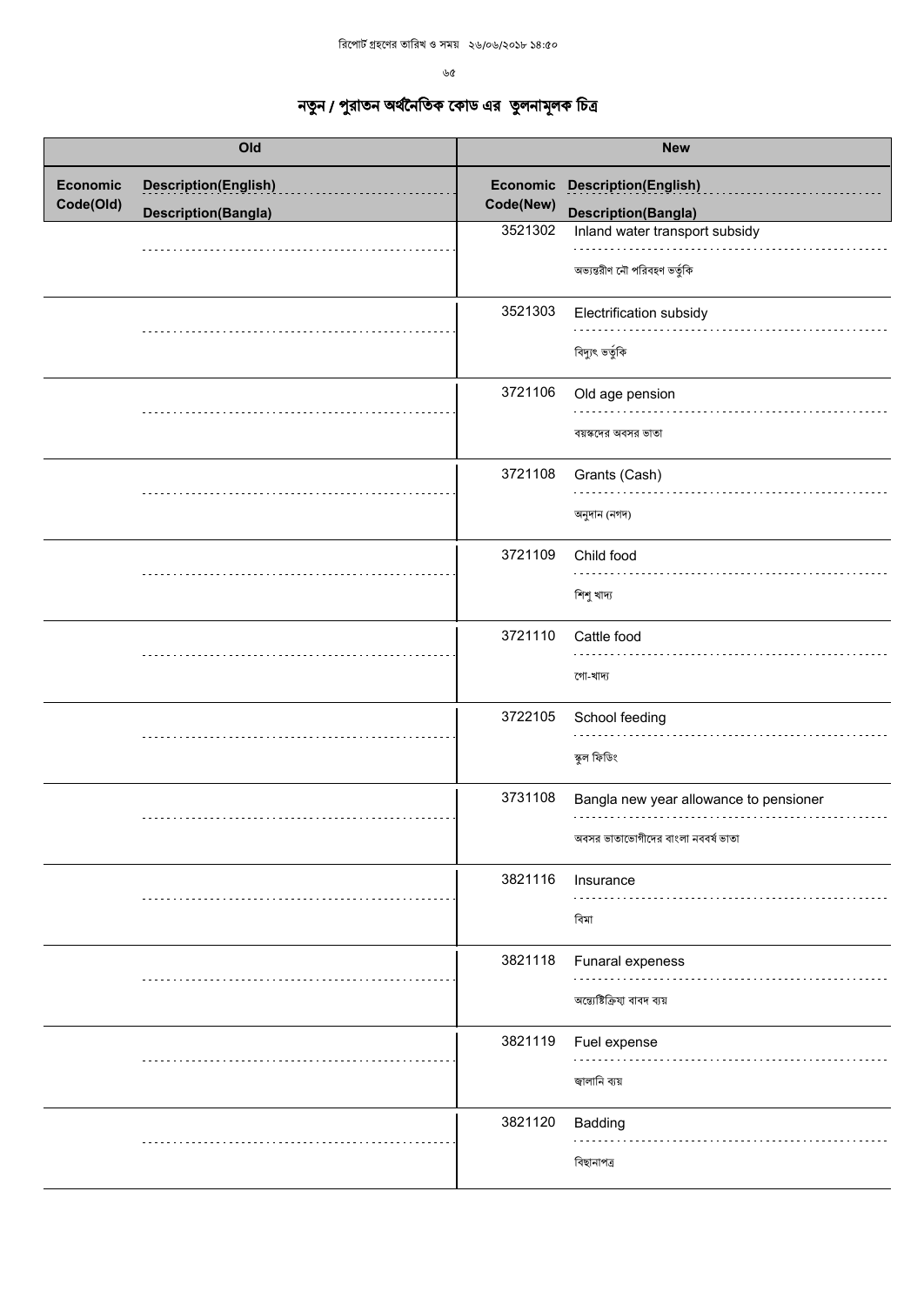| Old                          |                             | <b>New</b> |                                                                                                           |
|------------------------------|-----------------------------|------------|-----------------------------------------------------------------------------------------------------------|
| <b>Economic</b><br>Code(Old) | <b>Description(English)</b> | Code(New)  | Economic Description(English)                                                                             |
|                              | <b>Description(Bangla)</b>  |            | <b>Description(Bangla)</b>                                                                                |
|                              |                             | 3821121    | Water grant<br>পানি মঞ্জুরি                                                                               |
|                              |                             | 3821122    | Equity reinvestment<br>সমমূলধন $(Equity)$ পুনর্বিনিয়োগ                                                   |
|                              |                             | 3821123    | Support to Bank for rehabilitation of sick<br>Industries<br>রুগ্ন শিল্প পুনর্বাসনে ব্যাংক কে দেয় সহায়তা |
|                              |                             | 3821124    | Write off of loans advances<br>ঋণ ও অগ্রিম মওকুফ                                                          |
|                              |                             | 3821125    | Income Tax<br>আয়কর                                                                                       |
|                              |                             | 3821199    | Transfer, Adjustment and Others (Capital)<br>স্থানান্তর, সমন্বয় ও অন্যান্য (মূলধন)                       |
|                              |                             | 3911111    | General block allocation<br>সাধারণ থোক বরাদ্দ                                                             |
|                              |                             | 4111305    | Culverts<br>কালভাৰ্ট                                                                                      |
|                              |                             | 4111316    | Gas line<br>গ্যাস লাইন                                                                                    |
|                              |                             | 4111317    | Other buildings & structures<br>অন্যান্য ভবন ও স্থাপনা                                                    |
|                              |                             | 4111318    | Tarmac/Runway<br>ট্যারমাক/রানওযে                                                                          |
|                              |                             | 4111319    | Shed<br>ছাউনি                                                                                             |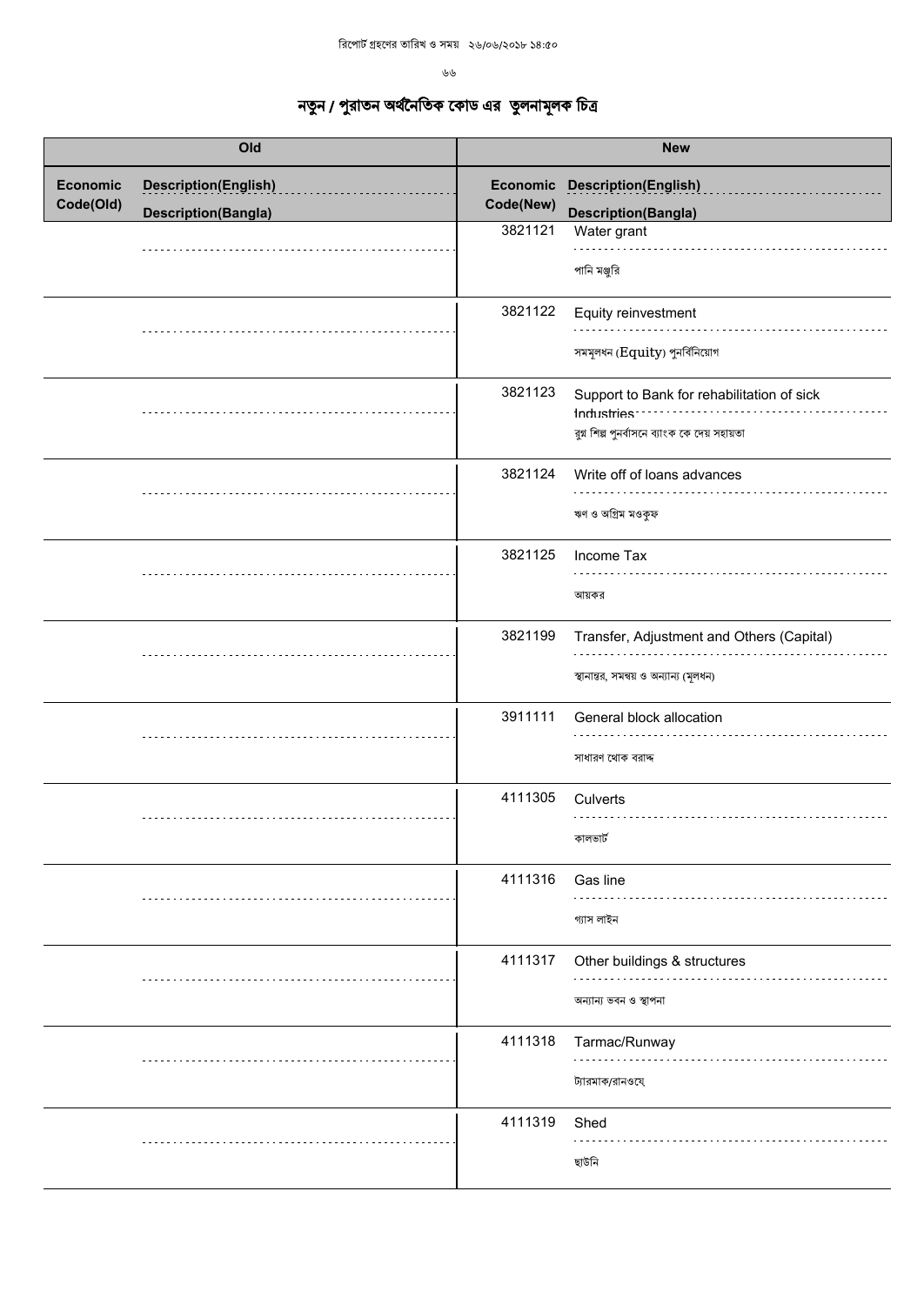| <b>New</b> |                                                                                                                   |
|------------|-------------------------------------------------------------------------------------------------------------------|
| Code(New)  | <b>Description(English)</b><br><b>Description(Bangla)</b>                                                         |
| 4111320    | Play/Training Ground<br>খেলা/প্ৰশিক্ষণ মাঠ                                                                        |
| 4111321    | Embankment<br>বাঁধ                                                                                                |
| 4111322    | Sluice gate<br>স্নুইস গেট                                                                                         |
| 4111323    | Pump house<br>পাম্প হাউস                                                                                          |
| 4111401    | Landscaping<br>ল্যান্ডস্কেপিং                                                                                     |
| 4112105    | Under water vehicle<br>ডুবোজাহাজ                                                                                  |
| 4112205    | Information, computer, and<br>telecommunications (ICT) equipment<br>তথ্য যোগাযোগ প্রযুক্তি সরঞ্জামাদি             |
| 4112316    | Other Machineries and equipment<br>অন্যান্য যন্ত্রপাতি ও সরঞ্জামাদি                                               |
| 4112317    | Cultural equipment<br>সাংস্কৃতিক উপকরণ                                                                            |
| 4113101    | Animal resources yielding repeat products<br>প্ৰাণিসম্পদ উৎপন্নকারী আবর্তক পণ্য                                   |
| 4113102    | Tree, crop, and plant resources yielding<br>repeat products<br>বৃক্ষ, শস্য ও উদ্ভিজ্জসম্পদ উৎপন্নকারী আবর্তক পণ্য |
| 4113201    | Research and development<br>গবেষণা ও উন্নয়ন                                                                      |
|            | Economic                                                                                                          |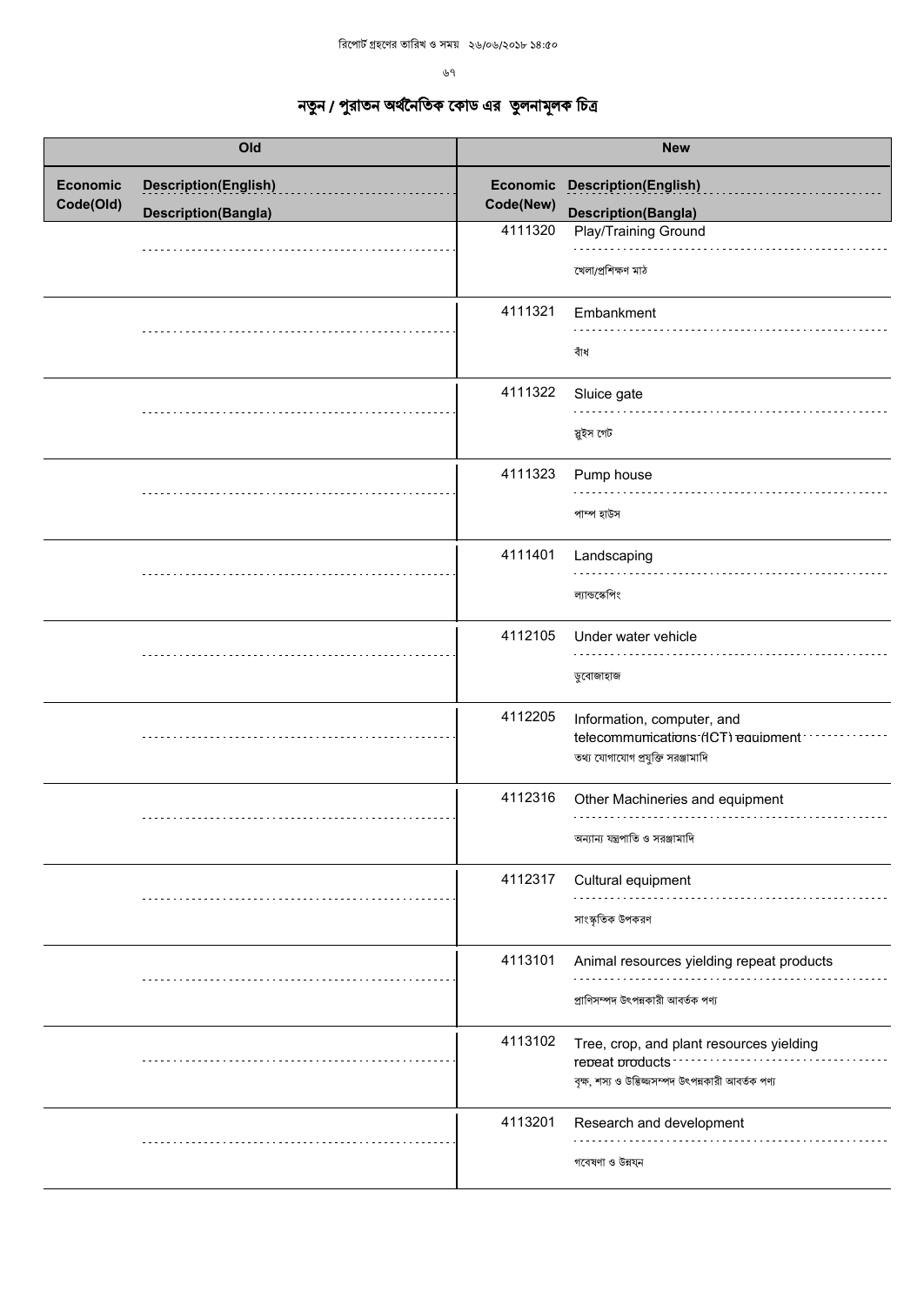$b$ 

| Old                          |                             | <b>New</b> |                                                                                                                   |
|------------------------------|-----------------------------|------------|-------------------------------------------------------------------------------------------------------------------|
| <b>Economic</b><br>Code(Old) | <b>Description(English)</b> | Code(New)  | Economic Description(English)                                                                                     |
|                              | <b>Description(Bangla)</b>  | 4113302    | <b>Description(Bangla)</b><br>Databases                                                                           |
|                              |                             |            | ড্যাটাবেজ                                                                                                         |
|                              |                             | 4114101    | <b>Military Vehicles</b><br>সামরিক যান                                                                            |
|                              |                             | 4114102    | Other equipment<br>অন্যান্য সরঞ্জাম                                                                               |
|                              |                             | 4121101    | Security materials<br>নিরাপতা সামগ্রী                                                                             |
|                              |                             | 4125101    | Military inventories<br>তালিকাভুক্ত সামরিক মালামাল (Military inventories)                                         |
|                              |                             | 4141102    | Not Use<br>দয়া করে ব্যবহার করবেন না                                                                              |
|                              |                             | 4143101    | Animal resources yielding repeat products<br>প্ৰাণিসম্পদ উৎপন্নকারী আবর্তক পণ্য                                   |
|                              |                             | 4143102    | Tree, crop, and plant resources yielding<br>repeat products<br>বৃক্ষ, শস্য ও উদ্ভিজ্জসম্পদ উৎপন্নকারী আবর্তক পণ্য |
|                              |                             | 4143301    | Radio spectra<br>রেডিও স্পেক্টা                                                                                   |
|                              |                             | 4143302    | Natural resources not elsewhere classified<br>প্ৰাকৃতিক সম্পদ যা অন্যত্ৰ শ্ৰেণিবদ্ধ নয়                           |
|                              |                             | 4144101    | Marketable operating leases<br>বিপণনযোগ্য ইজারা পরিচালনা                                                          |
|                              |                             | 4144102    | Permits to use natural resources<br>প্রাকৃতিক সম্পদ ব্যবহারের অনুমতিপত্র                                          |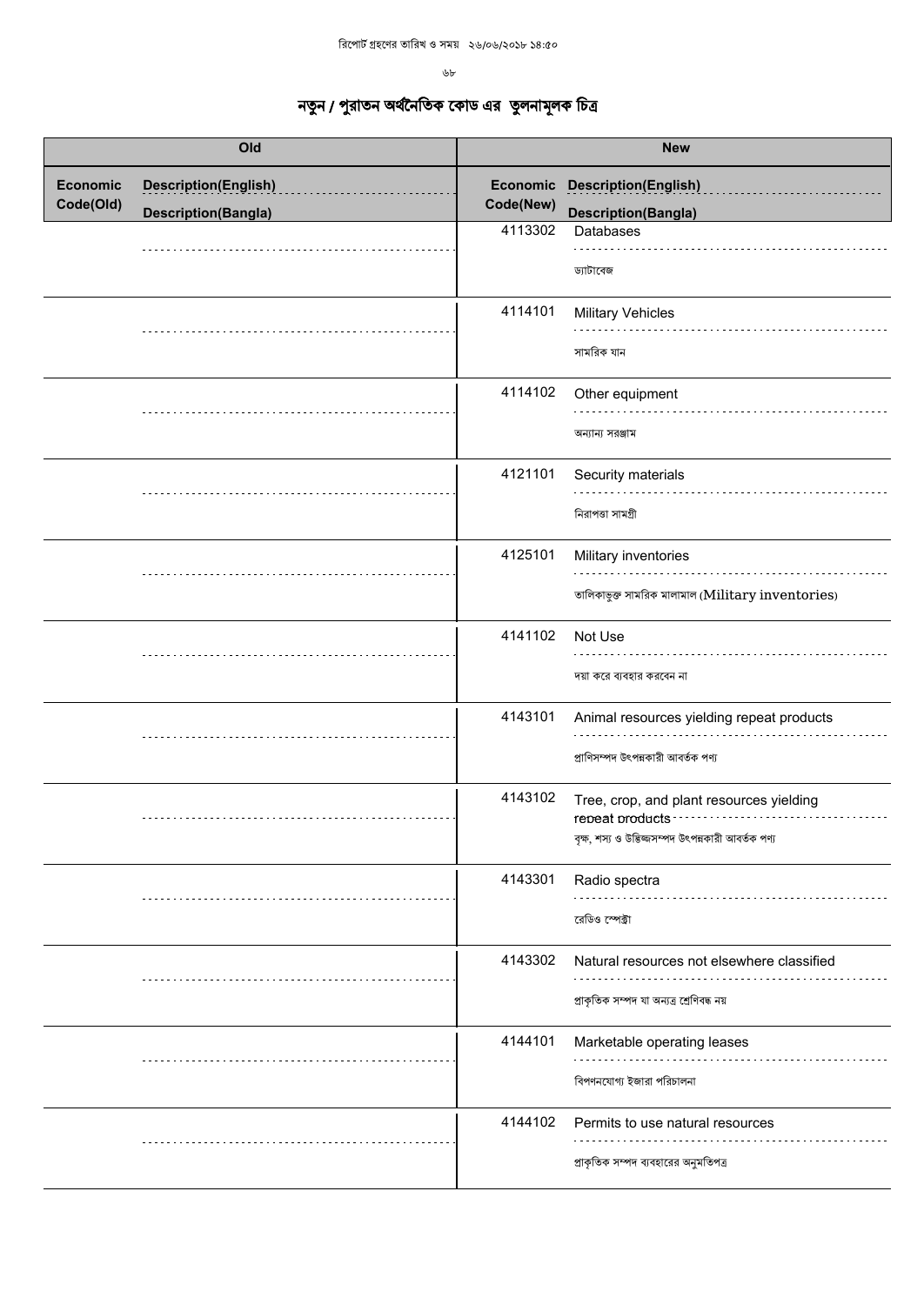|                              | Old                                                       |                      | <b>New</b>                                                                                                                                        |
|------------------------------|-----------------------------------------------------------|----------------------|---------------------------------------------------------------------------------------------------------------------------------------------------|
| <b>Economic</b><br>Code(Old) | <b>Description(English)</b><br><b>Description(Bangla)</b> | Code(New)<br>4144103 | Economic Description(English)<br><b>Description(Bangla)</b><br>Permits to undertake specific activities<br>নির্দিষ্ট কার্যক্রম গ্রহণের অনুমতিপত্র |
|                              |                                                           | 4144104              | Entitlement to future goods and services on<br>an exclusive basis:<br>এককভাবে ভবিষ্যতে পণ্য ও পরিসেবা প্রাপ্তির অধিকারপত্র                        |
|                              |                                                           | 4911111              | Capital block allocation<br>মূলধন থোক বরাদ্দ                                                                                                      |
|                              |                                                           | 7212101              | Bangladesh bank deposit<br>বাংলাদেশ ব্যাংকে জমা                                                                                                   |
|                              |                                                           | 7212201              | Bank deposit<br>ব্যাংক জামানত                                                                                                                     |
|                              |                                                           | 7212301              | Cash in hand<br>ক্যাশ ইন হ্যান্ড                                                                                                                  |
|                              |                                                           | 7212302              | Bank deposit (Non TSA)<br>ব্যাংকে জমা (নন টি.এস.এ.)                                                                                               |
|                              |                                                           | 7212401              | Sonali bank deposit<br>সোনালী ব্যাংকে জমা                                                                                                         |
|                              |                                                           | 7213101              | Drawing and disbursement officer's advance<br>আয়ন ব্যয়ন কর্মকর্তার অগ্রিম                                                                       |
|                              |                                                           | 7213102              | Advance against TA on transfer<br>বদলিজনিত ভ্ৰমণ ব্যয়ের অগ্রিম                                                                                   |
|                              |                                                           | 7213103              | Advances holders/Imprest holders<br>এ্যাডভান্স হোল্ডার/ইমপ্রেস্ট হোল্ডার                                                                          |
|                              |                                                           | 7213104              | Advance from special account<br>বিশেষ অ্যাকাউন্ট থেকে অগ্রিম                                                                                      |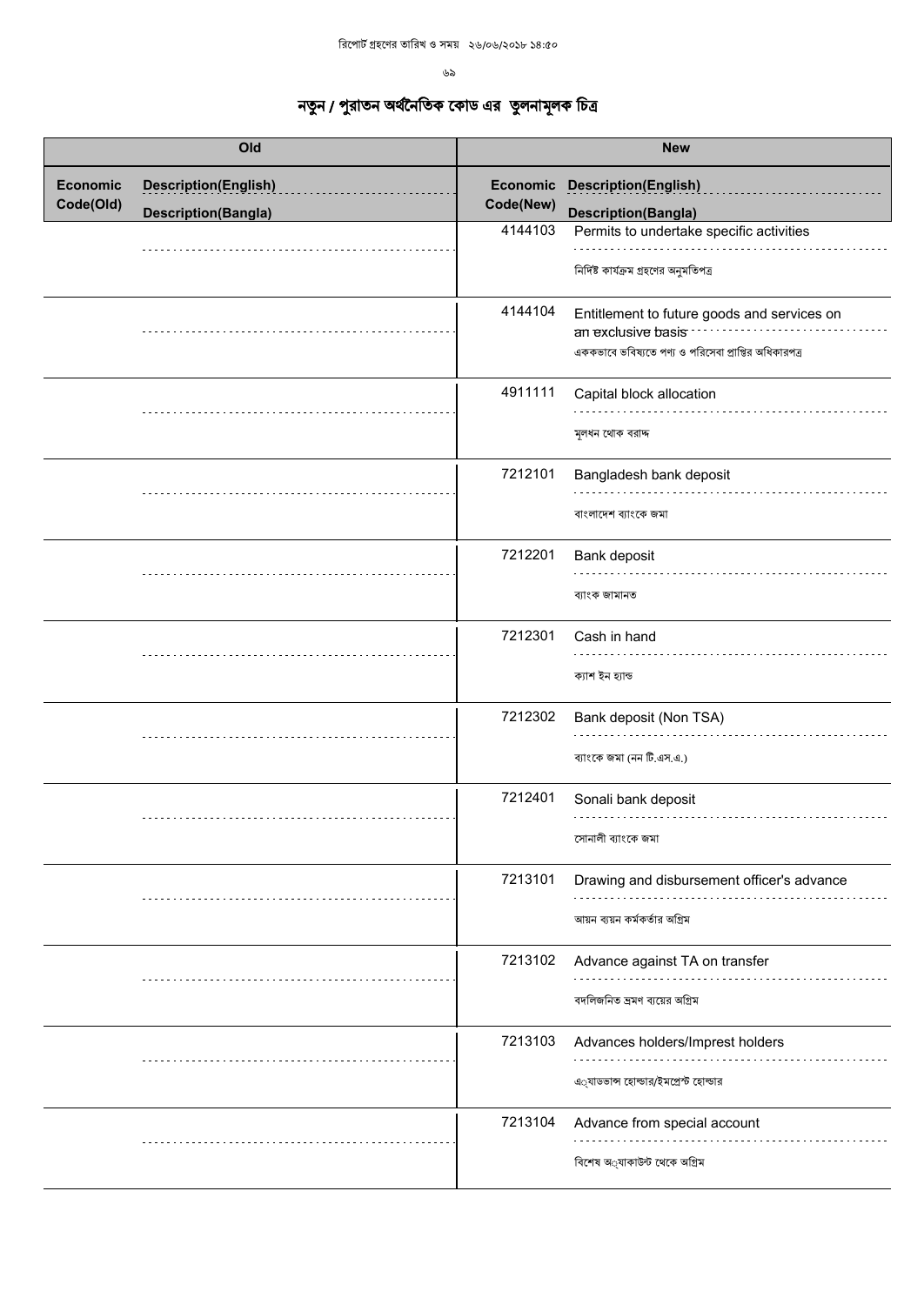$90^{\circ}$ 

|                              | Old                                                       |                      | <b>New</b>                                                                                                                                          |
|------------------------------|-----------------------------------------------------------|----------------------|-----------------------------------------------------------------------------------------------------------------------------------------------------|
| <b>Economic</b><br>Code(Old) | <b>Description(English)</b><br><b>Description(Bangla)</b> | Code(New)<br>7213105 | <b>Economic Description(English)</b><br><b>Description(Bangla)</b><br>Advance pay on transfer (repayable)<br>বদলিজনিত বেতন অগ্রিম (পুন:পরিশোধযোগ্য) |
|                              |                                                           | 7215201              | Loan to autonomous bodies<br>স্বায়ত্বশাসিত সংস্থাকে প্ৰদত্ত ঋণ                                                                                     |
|                              |                                                           | 7215301              | Loan to Consolidated Fund<br>সংযুক্ত তহবিলে দেয় ঋণ                                                                                                 |
|                              |                                                           | 7216102              | International financial institutions<br>আন্তর্জাতিক আর্থিক প্রতিষ্ঠান                                                                               |
|                              |                                                           | 7219201              | Bangladesh bank - security services<br>বাংলাদেশ ব্যাংক-নিরাপত্তা সেবা                                                                               |
|                              |                                                           | 7219202              | advance payments to suppliers<br>সরবরাহকারীকে প্রদত্ত অগ্রিম                                                                                        |
|                              |                                                           | 7219203              | Forest department advance<br>বন বিভাগের অগ্রিম                                                                                                      |
|                              |                                                           | 7219204              | Railway advance<br>রেলওয়ে বিভাগের অগ্রিম                                                                                                           |
|                              |                                                           | 7219205              | Reimbursable project aid<br>পুনর্ভরণযোগ্য প্রকল্প সাহায্য                                                                                           |
|                              |                                                           | 7219206              | Reimbursable project aid through special<br>account:<br>বিশেষ হিসাবের মাধ্যমে পুনর্ভরণযোগ্য প্রকল্প সাহায্য                                         |
|                              |                                                           | 7221101              | Bank deposit<br>ব্যাংক জামানত                                                                                                                       |
|                              |                                                           | 8111101              | Bonus saving certificate<br>বোনাস সঞ্চয়পত্ৰ                                                                                                        |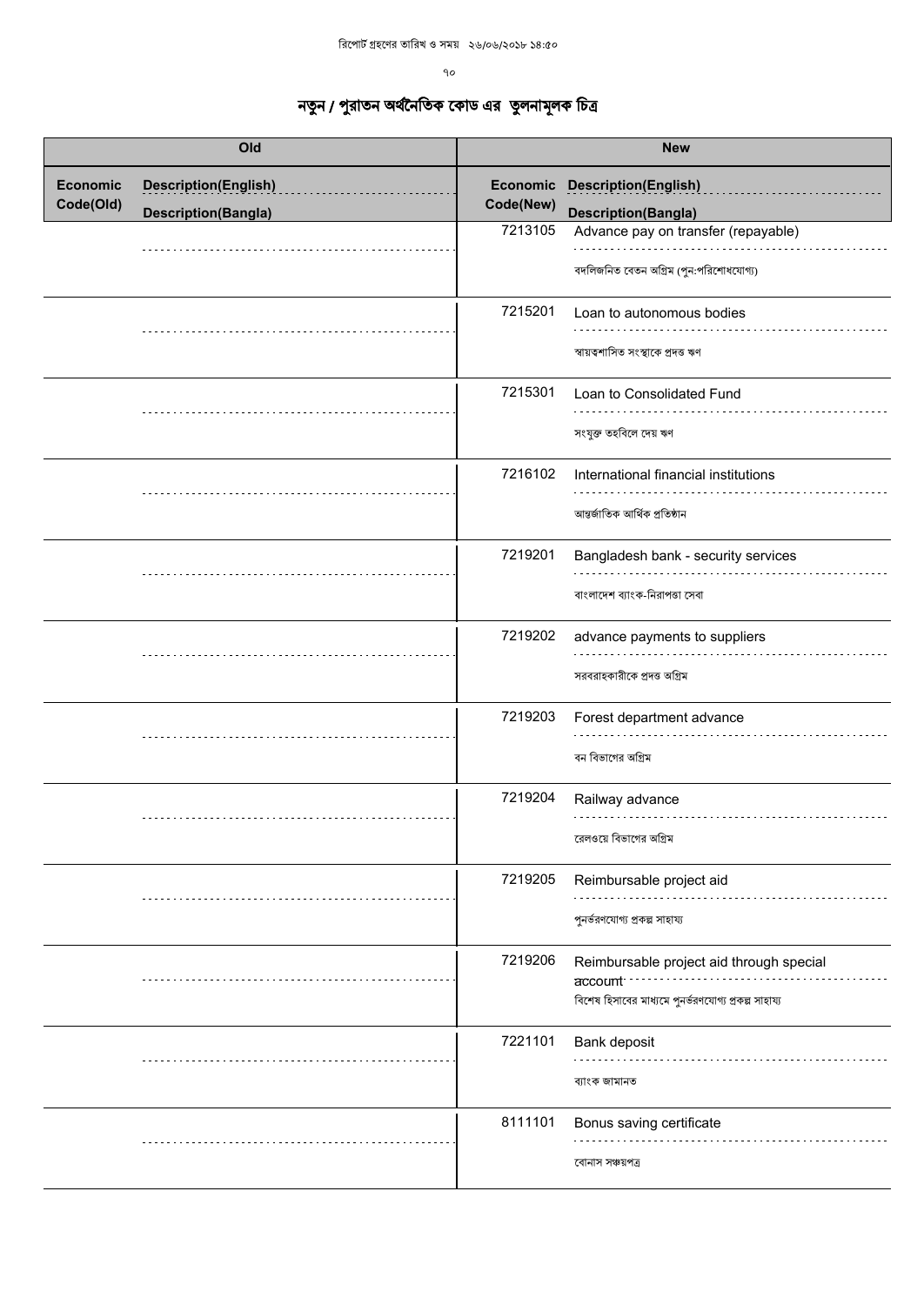ዓ $\mathcal{S}$ 

| Old                          |                             | <b>New</b> |                                                                                         |
|------------------------------|-----------------------------|------------|-----------------------------------------------------------------------------------------|
| <b>Economic</b><br>Code(Old) | <b>Description(English)</b> | Code(New)  | <b>Economic Description(English)</b>                                                    |
|                              | <b>Description(Bangla)</b>  | 8111102    | <b>Description(Bangla)</b><br>Bangladesh saving certificate (three years)               |
|                              |                             |            | বাংলাদেশ সঞ্চয়পত্র (তিন বছর)                                                           |
|                              |                             | 8111103    | Family savings certificates<br>পারিবারিক সঞ্চয়পত্র                                     |
|                              |                             | 8111104    | Defence savings certificate<br>প্রতিরক্ষা সঞ্চয়পত্র                                    |
|                              |                             | 8111105    | Savings certificates with six months profit<br>ছয় মাস অন্তর মুনাফাভিত্তিক সঞ্চয়পত্র   |
|                              |                             | 8111106    | Savings certificates with three months profit<br>তিন মাস অন্তর মুনাফাভিত্তিক সঞ্চয়পত্র |
|                              |                             | 8111107    | Ten years Bangladesh savings certificate<br>দশ বছর মেয়াদি বাংলাদেশ সঞ্চয়পত্র          |
|                              |                             | 8111108    | Three years deposit savings certificate<br>তিন বছর মেয়াদি জামানত সঞ্চয়পত্র            |
|                              |                             | 8111109    | Deposit of pension saving certificate<br>পেনশনার সঞ্চয়পত্রের জামানত                    |
|                              |                             | 8111110    | Five years deposit savings certificate<br>পাঁচ বছর মেয়াদি জামানত সঞ্চয়পত্র            |
|                              |                             | 8111111    | Bangladesh saving certificate (five year)<br>বাংলাদেশ সঞ্চয়পত্র (পাঁচ বছর)             |
|                              |                             | 8111112    | Jamanat saving certificate<br>জামানত সঞ্চয়পত্ৰ                                         |
|                              |                             | 8111201    | Postal savings bank ordinary deposit<br>ডাকঘর সঞ্চয় ব্যাংক-সাধারণ জামানত               |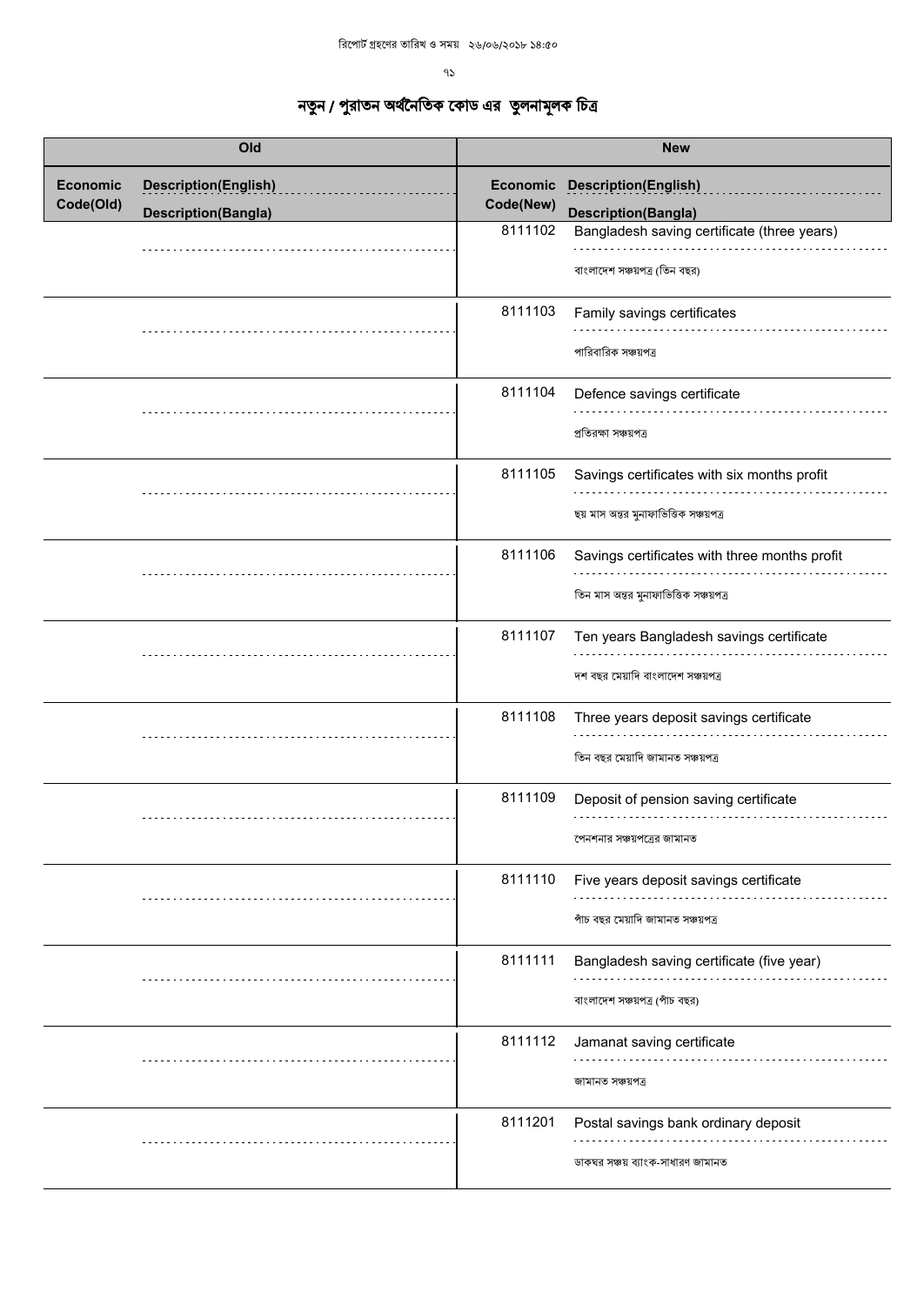|                              | Old                                                       |           | <b>New</b>                                                                                    |
|------------------------------|-----------------------------------------------------------|-----------|-----------------------------------------------------------------------------------------------|
| <b>Economic</b><br>Code(Old) | <b>Description(English)</b><br><b>Description(Bangla)</b> | Code(New) | <b>Economic Description(English)</b><br><b>Description(Bangla)</b>                            |
|                              |                                                           | 8111202   | Postal fixed and term deposit<br>ডাকঘর সঞ্চয় ব্যাংক-স্থাযী ও মেয়াদি জামানত                  |
|                              |                                                           | 8111203   | Postal bonus deposit<br>ডাকঘর বোনাস জামানত                                                    |
|                              |                                                           | 8111204   | Postal cash card deposit<br>ডাকঘর ক্যাশ কার্ড জামানত                                          |
|                              |                                                           | 8111205   | Postal life insurance and annuity<br>ডাকঘর জীবনবিমা ও অ্যানুয়িটি                             |
|                              |                                                           | 8111206   | Post e-pay deposit<br>পোস্ট ই-পে জমা                                                          |
|                              |                                                           | 8111207   | <b>EMTS Receipts</b><br>ইএমটিএস জমা                                                           |
|                              |                                                           | 8111301   | Prize bond<br>প্ৰাইজ বন্ড                                                                     |
|                              |                                                           | 8111302   | Wage earner's development bond<br>ওয়েজ আর্নার'স ডেভেলপমেন্ট বন্ড                             |
|                              |                                                           | 8111303   | Three years national investment bond<br>তিন বছর মেয়াদি জাতীয় বিনিয়োগ বন্ড                  |
|                              |                                                           | 8111304   | US dollar premium bond<br>ইউ.এস ডলার প্রিমিয়াম বন্ড                                          |
|                              |                                                           | 8111305   | US dollar investment bond<br>ইউ.এস ডলার বিনিয়োগ বন্ড                                         |
|                              |                                                           | 8112101   | Contribution to contributory provident fund<br>কন্ট্রিবিউশন টু কন্ট্রিবিউটরি প্রভিডেন্ড ফান্ড |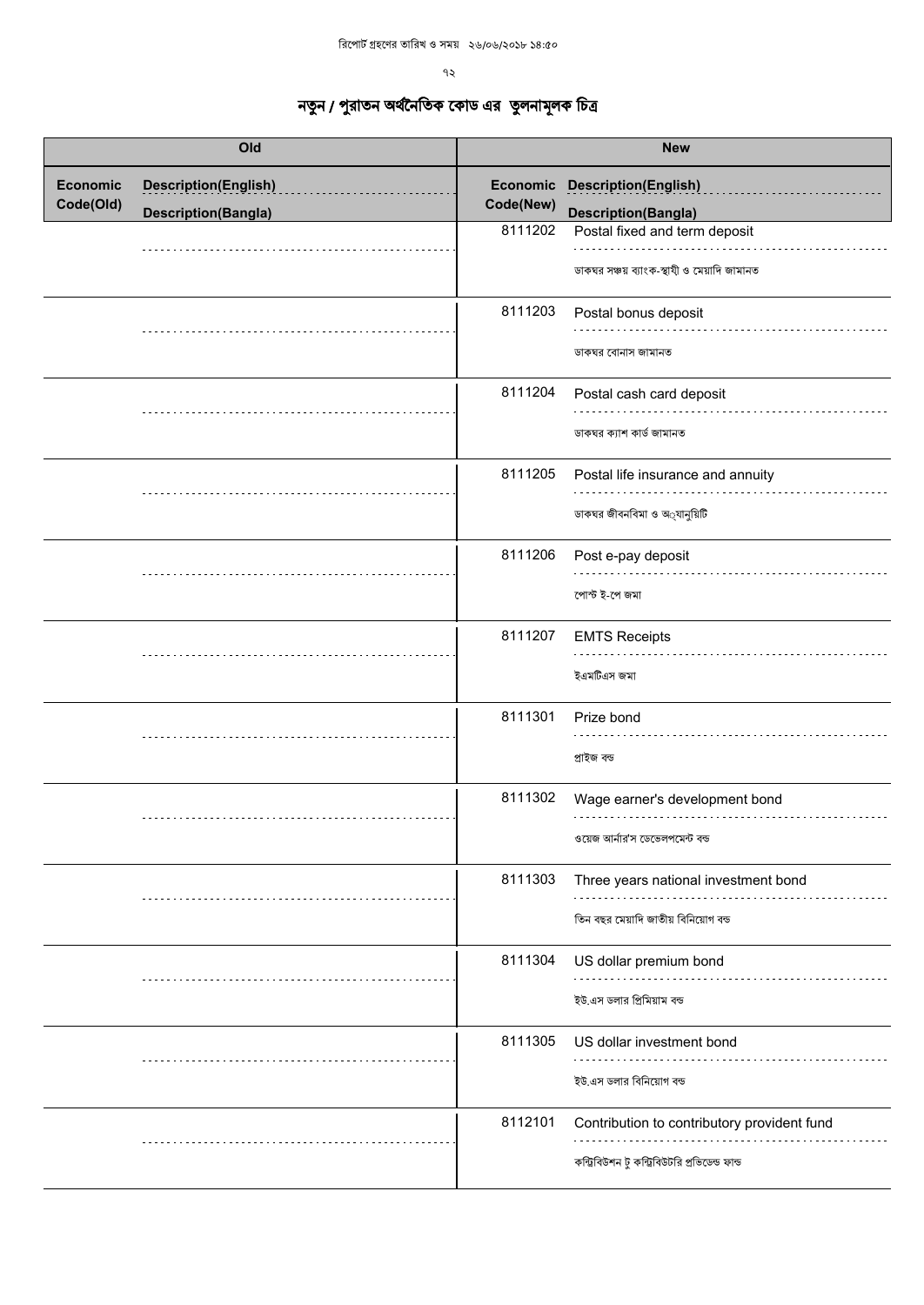| Old                          |                                                           | <b>New</b>                       |                                                                                             |
|------------------------------|-----------------------------------------------------------|----------------------------------|---------------------------------------------------------------------------------------------|
| <b>Economic</b><br>Code(Old) | <b>Description(English)</b><br><b>Description(Bangla)</b> | Economic<br>Code(New)<br>8112201 | <b>Description(English)</b><br><b>Description(Bangla)</b><br>General provident fund (Civil) |
|                              |                                                           |                                  | সাধারণ ভবিষ্য তহবিল (সিভিল)                                                                 |
|                              |                                                           | 8112202                          | General provident fund (defence)<br>সাধারণ ভবিষ্য তহবিল (প্রতিরক্ষা)                        |
|                              |                                                           | 8112203                          | General provident fund (Railway)<br>সাধারণ ভবিষ্য তহবিল (রেলওয়ে)                           |
|                              |                                                           | 8112204                          | General provident fund (Postal)<br>সাধারণ ভবিষ্য তহবিল (ডাক বিভাগ)                          |
|                              |                                                           | 8112205                          | General provident fund (T&T)<br>সাধারণ ভবিষ্য তহবিল (টি এন্ড টি)                            |
|                              |                                                           | 8113101                          | General deposit<br>সাধারণ জমা                                                               |
|                              |                                                           | 8113102                          | Pension deposit<br>পেনশন জমা                                                                |
|                              |                                                           | 8113103                          | Civil court deposit<br>দেওয়ানি আদালতের জমা                                                 |
|                              |                                                           | 8113104                          | Criminal court deposit<br>ফৌজদারি আদালতের জমা                                               |
|                              |                                                           | 8113105                          | Customs and value added tax deposit<br>শুল্ক ও মূল্য সংযোজন কর জমা                          |
|                              |                                                           | 8113106                          | Ship's captain deposit<br>জাহাজের ক্যাপ্টেনের জমা                                           |
|                              |                                                           | 8113107                          | Rent controller's deposit<br>রেন্ট কন্ট্রোলারের জমা                                         |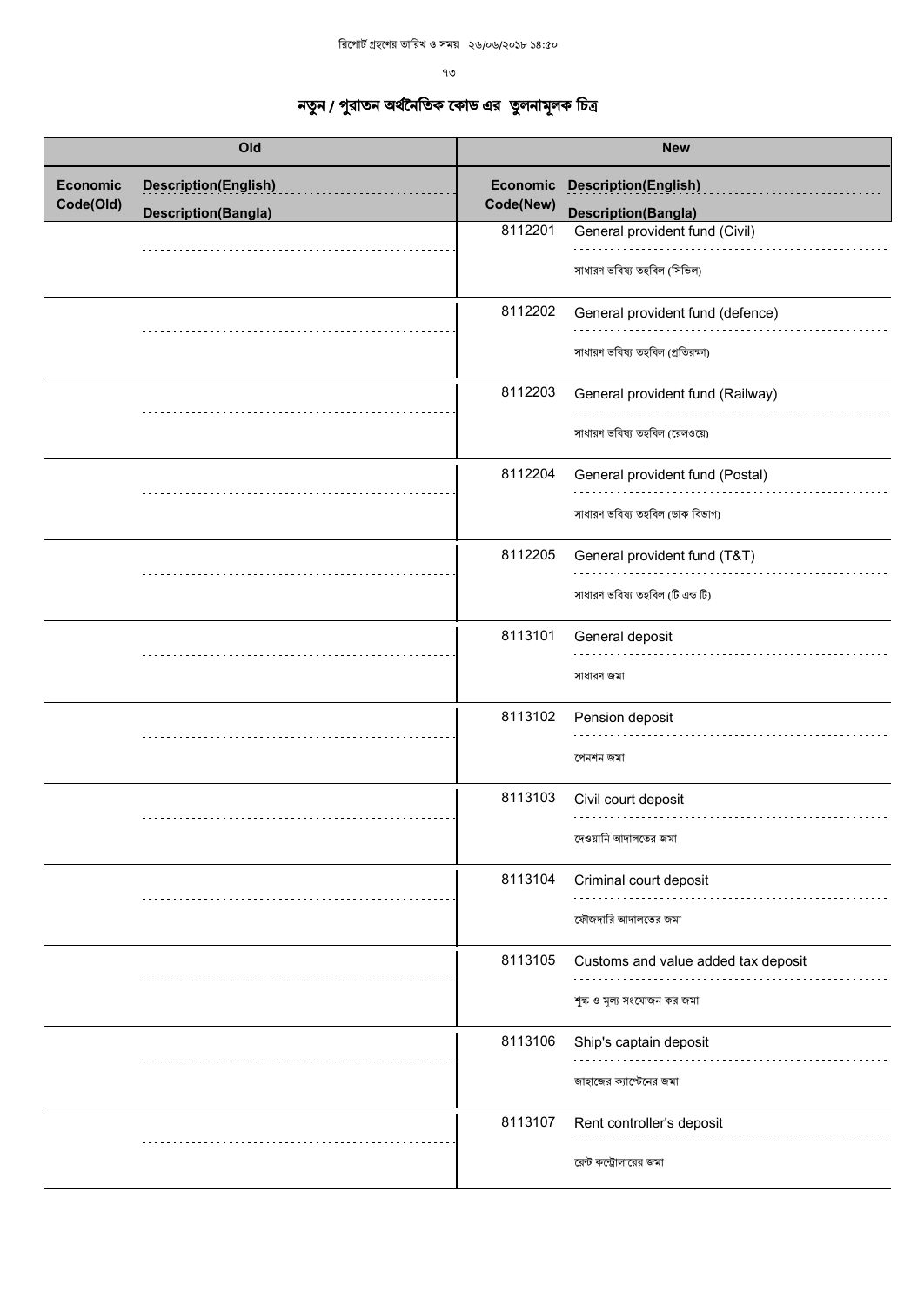| Old                          |                                                           | <b>New</b>                       |                                                                                 |
|------------------------------|-----------------------------------------------------------|----------------------------------|---------------------------------------------------------------------------------|
| <b>Economic</b><br>Code(Old) | <b>Description(English)</b><br><b>Description(Bangla)</b> | Economic<br>Code(New)<br>8113108 | <b>Description(English)</b><br><b>Description(Bangla)</b><br>Local rate deposit |
|                              |                                                           | 8113109                          | স্থানীয হারে জমা<br>Departmental deposit<br>বিভাগীয় জমা                        |
|                              |                                                           | 8113110                          | Local fund deposit<br>স্থানীয় তহবিল জমা                                        |
|                              |                                                           | 8113111                          | Deposit on Account of Alcohol and Narcotics<br>মদ ও মাদক হিসাবে জমা             |
|                              |                                                           | 8113201                          | Depreciation reserve<br>অবচয় সঞ্চিতি (Depreciation reserve)                    |
|                              |                                                           | 8113202                          | Renewal reserve<br>নবায়ন সঞ্চিতি (Renewal reserve)                             |
|                              |                                                           | 8113301                          | Contractor's security deposit<br>ঠিকাদারের নিরাপত্তা জমা                        |
|                              |                                                           | 8113302                          | Land acquisition deposit<br>ভূমি অধিগ্ৰহণ বাবদ জমা                              |
|                              |                                                           | 8113303                          | Liquidated damage<br>লিক্যুইডেটেড ড্যামেজ                                       |
|                              |                                                           | 8113304                          | Deposit work<br>কাজের জন্য জমা                                                  |
|                              |                                                           | 8113401                          | Food aid deposit<br>খাদ্য সাহায্য জমা                                           |
|                              |                                                           | 8113402                          | Debt relief grant deposit<br>ঋণ মওকুফ অনুদান জমা                                |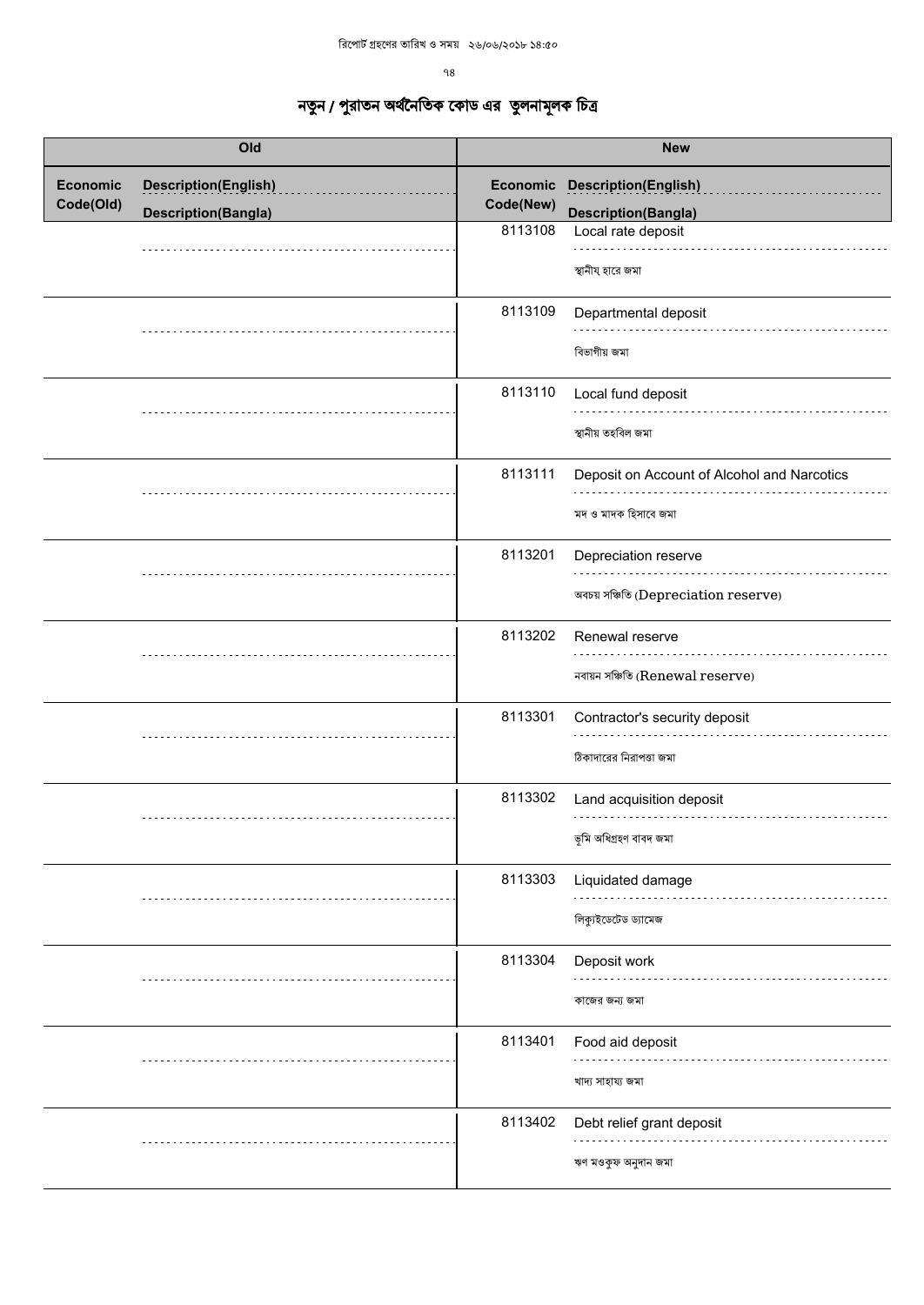ዓ $\alpha$ 

| Old                          |                             | <b>New</b> |                                                                                    |
|------------------------------|-----------------------------|------------|------------------------------------------------------------------------------------|
| <b>Economic</b><br>Code(Old) | <b>Description(English)</b> | Code(New)  | Economic Description(English)                                                      |
|                              | <b>Description(Bangla)</b>  | 8113403    | <b>Description(Bangla)</b><br>Commodity aid deposit                                |
|                              |                             |            | পণ্য সাহায্য জমা                                                                   |
|                              |                             | 8113501    | Election deposit<br>নিৰ্বাচনি জমা                                                  |
|                              |                             | 8113502    | Cashier's security deposit<br>কোষাধ্যক্ষের সিকিউরিটি জমা                           |
|                              |                             | 8113503    | Cultural heritage fund<br>সাংস্কৃতিক ঐতিহ্য তহবিল                                  |
|                              |                             | 8113504    | General provident fund - unclaimed deposit<br>সাধারণ ভবিষ্য তহবিল - দাবিদারহীন জমা |
|                              |                             | 8113505    | Pre liberation war assets and liabilities<br>প্ৰাক মুক্তিযুদ্ধ সম্পদ ও দায         |
|                              |                             | 8113506    | Prize money deposits<br>প্ৰাইজ মানি ডিপোজিট                                        |
|                              |                             | 8113507    | Zakat deposit<br>যাকাত বাবদ জমা                                                    |
|                              |                             | 8113508    | Deposit against lease of vested properties<br>অৰ্পিত সম্পত্তি ইজারার বিপরীতে জমা   |
|                              |                             | 8113509    | Personal ledger account deposit<br>ব্যক্তিগত লেজার অ্যাকাউন্ট                      |
|                              |                             | 8121101    | Treasury bill (twenty-eight days)<br>২৮ দিন মেয়াদি ট্রেজারি বিল                   |
|                              |                             | 8121102    | Treasury bill (ninety-one days)<br>৯১ দিন মেয়াদি ট্রেজারি বিল                     |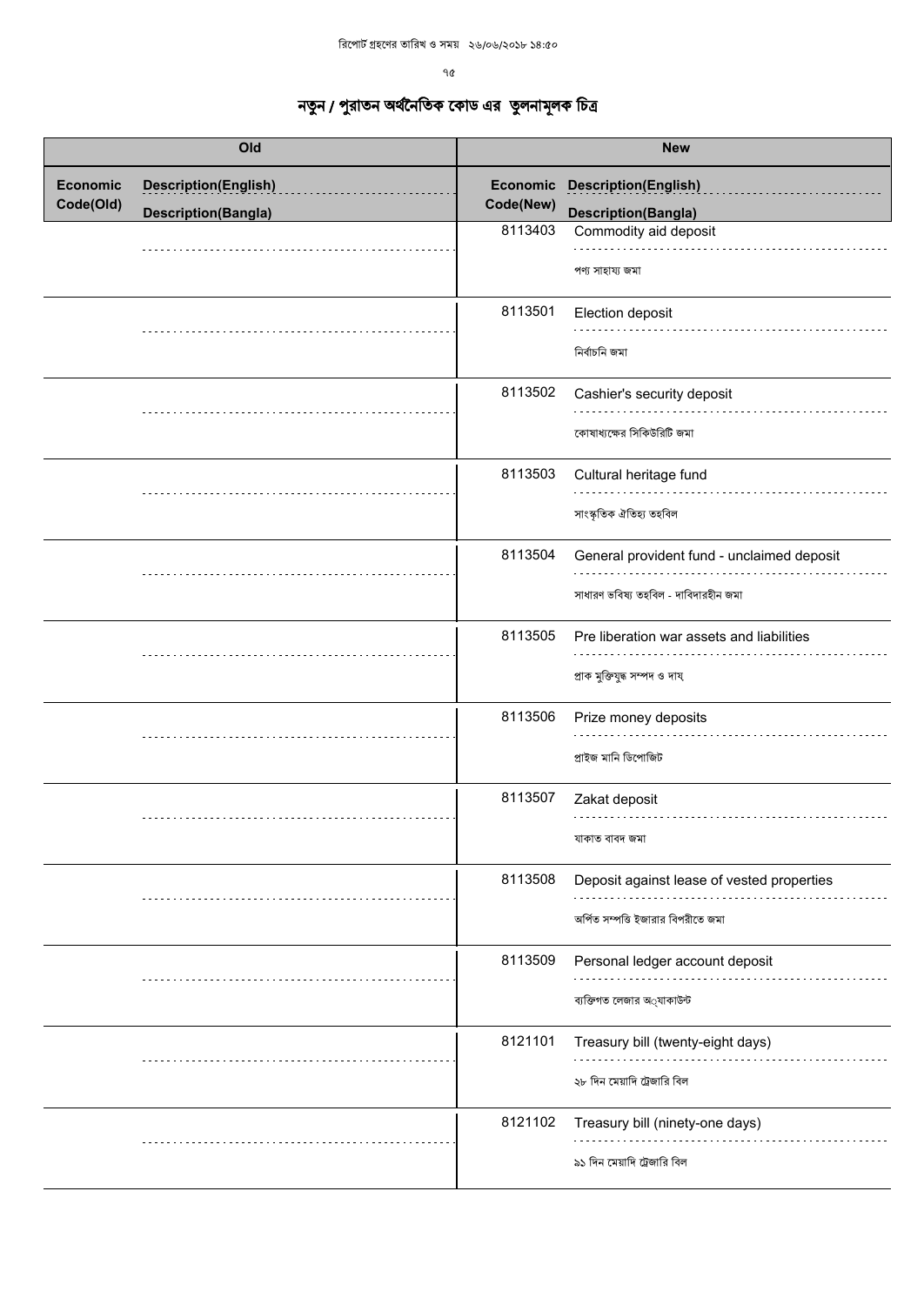ዓ৬

| Old                          |                             | <b>New</b> |                                                                               |
|------------------------------|-----------------------------|------------|-------------------------------------------------------------------------------|
| <b>Economic</b><br>Code(Old) | <b>Description(English)</b> | Code(New)  | <b>Economic Description(English)</b>                                          |
|                              | <b>Description(Bangla)</b>  |            | <b>Description(Bangla)</b>                                                    |
|                              |                             | 8121103    | Treasury bill (one hundred eighty two days)<br>১৮২ দিন মেয়াদি ট্রেজারি বিল   |
|                              |                             | 8121104    | Treasury bill (three hundred sixty-four days)<br>৩৬৪ দিন মেয়াদি ট্রেজারি বিল |
|                              |                             | 8121105    | Treasury bill<br>ট্রেজারি বিল                                                 |
|                              |                             | 8121106    | Promissory note<br>প্রমিজরি নোট                                               |
|                              |                             | 8121107    | Cash credit accommodation<br>নগদ অগ্ৰিম সংস্থান                               |
|                              |                             | 8122101    | Treasury bond (one year)<br>এক বছর মেয়াদি ট্রেজারি বন্ড                      |
|                              |                             | 8122102    | Treasury bond (two years)<br>দুই বছর মেয়াদি ট্রেজারি বন্ড                    |
|                              |                             | 8122103    | Treasury bond (three years)<br>তিন বছর মেয়াদি ট্রেজারি বন্ড                  |
|                              |                             | 8122104    | Treasury bond (four years)<br>চার বছর মেয়াদি ট্রেজারি বন্ড                   |
|                              |                             | 8122105    | Treasury bond (five years)<br>পাঁচ বছর মেয়াদি ট্রেজারি বন্ড                  |
|                              |                             | 8122106    | Treasury bond (six years)<br>ছয় বছর মেয়াদি ট্রেজারি বন্ড                    |
|                              |                             | 8122107    | Treasury bond (seven years)<br>সাত বছর মেয়াদি ট্রেজারি বন্ড                  |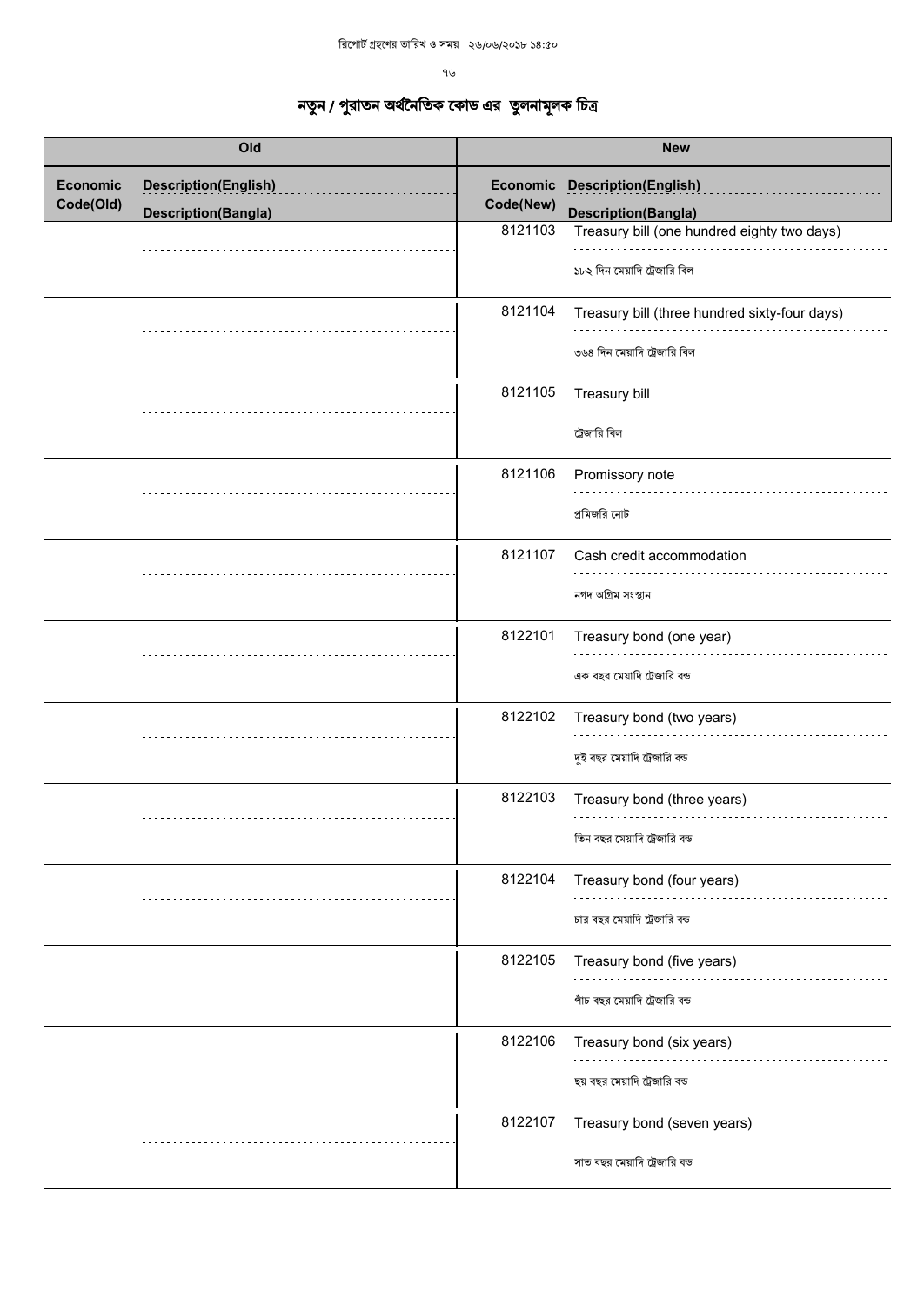| Old                          |                                                           | <b>New</b>                       |                                                                                             |
|------------------------------|-----------------------------------------------------------|----------------------------------|---------------------------------------------------------------------------------------------|
| <b>Economic</b><br>Code(Old) | <b>Description(English)</b><br><b>Description(Bangla)</b> | Economic<br>Code(New)<br>8122108 | <b>Description(English)</b><br><b>Description(Bangla)</b><br>Treasury bond (eight years)    |
|                              |                                                           | 8122109                          | আট বছর মেয়াদি ট্রেজারি বন্ড<br>Treasury bond (nine years)<br>নয় বছর মেয়াদি ট্রেজারি বন্ড |
|                              |                                                           | 8122110                          | Treasury bond (ten Years)<br>দশ বছর মেয়াদি ট্রেজারি বন্ড                                   |
|                              |                                                           | 8122111                          | Treasury bond (eleven years)<br>এগার বছর মেয়াদি ট্রেজারি বন্ড                              |
|                              |                                                           | 8122112                          | Treasury bond (thirteen years)<br>তের বছর মেয়াদি ট্রেজারি বন্ড                             |
|                              |                                                           | 8122113                          | Treasury bond (fifteen years)<br>পনের বছর মেয়াদি ট্রেজারি বন্ড                             |
|                              |                                                           | 8122114                          | Treasury bond (twenty years)<br>বিশ বছর মেয়াদি ট্রেজারি বন্ড                               |
|                              |                                                           | 8122115                          | Treasury bond (twenty-five years)<br>পঁচিশ বছর মেয়াদি ট্রেজারি বন্ড                        |
|                              |                                                           | 8122116                          | Block loan against ad-hoc treasury bill<br>এডহক ট্রেজারি বিলের বিপরীতে থোক ঋণ               |
|                              |                                                           | 8122117                          | Special treasury bond<br>বিশেষ ট্রেজারি বন্ড                                                |
|                              |                                                           | 8131101                          | Ways and means advance<br>উপায় উপকরণ (ways and means) অগ্রিম                               |
|                              |                                                           | 8131102                          | Overdraft current<br>ওভারড়াষ্ট কারেন্ট                                                     |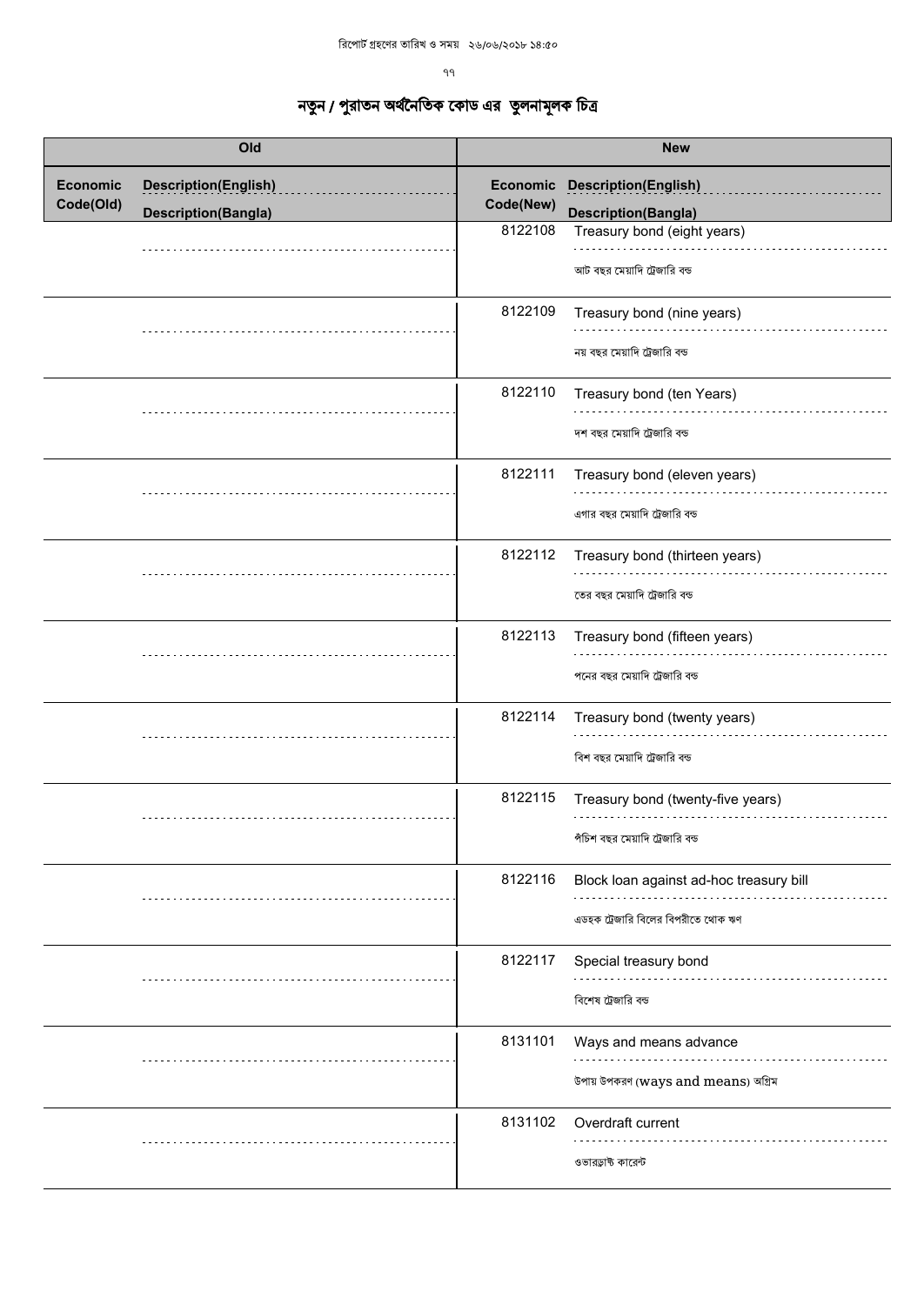ዓ৮  $\,$ 

| Old                          |                                                           | <b>New</b>                       |                                                                                 |
|------------------------------|-----------------------------------------------------------|----------------------------------|---------------------------------------------------------------------------------|
| <b>Economic</b><br>Code(Old) | <b>Description(English)</b><br><b>Description(Bangla)</b> | Economic<br>Code(New)<br>8131201 | <b>Description(English)</b><br><b>Description(Bangla)</b><br>Borrowing from PAC |
|                              |                                                           |                                  | প্রজাতন্ত্রের সরকারি হিসাব থেকে গৃহীত ঋণ                                        |
|                              |                                                           | 8131301                          | Borrowing from Bank<br>ব্যাংক থেকে গৃহীত ঋণ                                     |
|                              |                                                           | 8131401                          | Borrowing from Central Government<br>কেন্দ্রীয় সরকার থেকে গৃহীত ঋণ             |
|                              |                                                           | 8172101                          | Pre audit cheques civil<br>প্ৰাক নিরীক্ষা চেক- সিভিল                            |
|                              |                                                           | 8172102                          | Pre audit cheques railway<br>প্রাক নিরীক্ষা চেক- রেলওযে                         |
|                              |                                                           | 8172103                          | Chief accounts officer's cheques<br>প্রধান হিসাবরক্ষণ কর্মকর্তার চেক            |
|                              |                                                           | 8172104                          | Divisional controller of accounts cheques<br>বিভাগীয় হিসাব নিয়ন্ত্রকের চেক    |
|                              |                                                           | 8172105                          | District accounts officer's cheques<br>জেলা হিসাবরক্ষণ কর্মকর্তার চেক           |
|                              |                                                           | 8172106                          | Jatio sangsad cheques<br>জাতীয্ সংসদ চেক                                        |
|                              |                                                           | 8172107                          | Electronic fund Transfer<br>ইলেকট্রনিক ফান্ড ট্রান্সফার                         |
|                              |                                                           | 8172108                          | Bills payable<br>প্ৰদেয় বিল                                                    |
|                              |                                                           | 8172109                          | Bank Pay Order<br>ব্যাংক পে-অর্ডার                                              |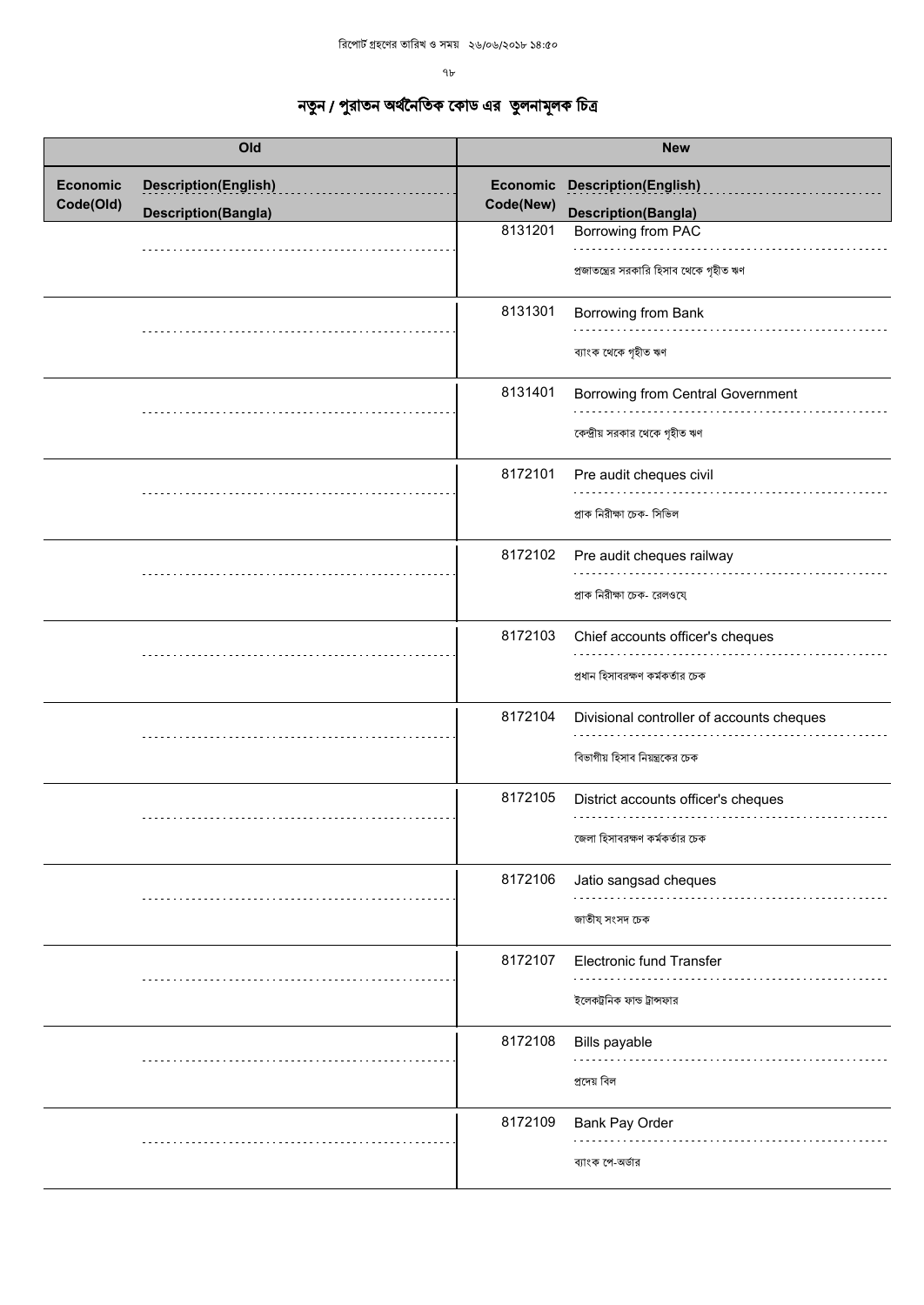| Old                          |                                                           | <b>New</b>           |                                                                                                        |
|------------------------------|-----------------------------------------------------------|----------------------|--------------------------------------------------------------------------------------------------------|
| <b>Economic</b><br>Code(Old) | <b>Description(English)</b><br><b>Description(Bangla)</b> | Code(New)<br>8172201 | Economic Description(English)<br><b>Description(Bangla)</b><br>Letter of credit - unclear transactions |
|                              |                                                           |                      | ঋণপত্র- অনিষ্পন্ন লেনদেন                                                                               |
|                              |                                                           | 8172301              | 'One taka' note<br>'এক টাকা' নোট                                                                       |
|                              |                                                           | 8172302              | 'Two taka' note<br>'দুই টাকা' নোট                                                                      |
|                              |                                                           | 8172303              | Coinage<br>মুদ্ৰা                                                                                      |
|                              |                                                           | 8172401              | Titas gas bill<br>তিতাস গ্যাস বিল                                                                      |
|                              |                                                           | 8172402              | Bakhrabad gas bill<br>বাখরাবাদ গ্যাস বিল                                                               |
|                              |                                                           | 8172403              | Jalalabad gas bill<br>জালালাবাদ গ্যাস বিল                                                              |
|                              |                                                           | 8172404              | Karnaphuli gas bill<br>কৰ্ণফুলী গ্যাস বিল                                                              |
|                              |                                                           | 8172501              | Welfare fund<br>কল্যাণ তহবিল                                                                           |
|                              |                                                           | 8172502              | Relief fund<br>ত্ৰাণ তহবিল                                                                             |
|                              |                                                           | 8172503              | Employee benevolent fund<br>কৰ্মচারী কল্যাণ তহবিল                                                      |
|                              |                                                           | 8172504              | Employee group insurance fund<br>কৰ্মচারী যৌথবিমা তহবিল                                                |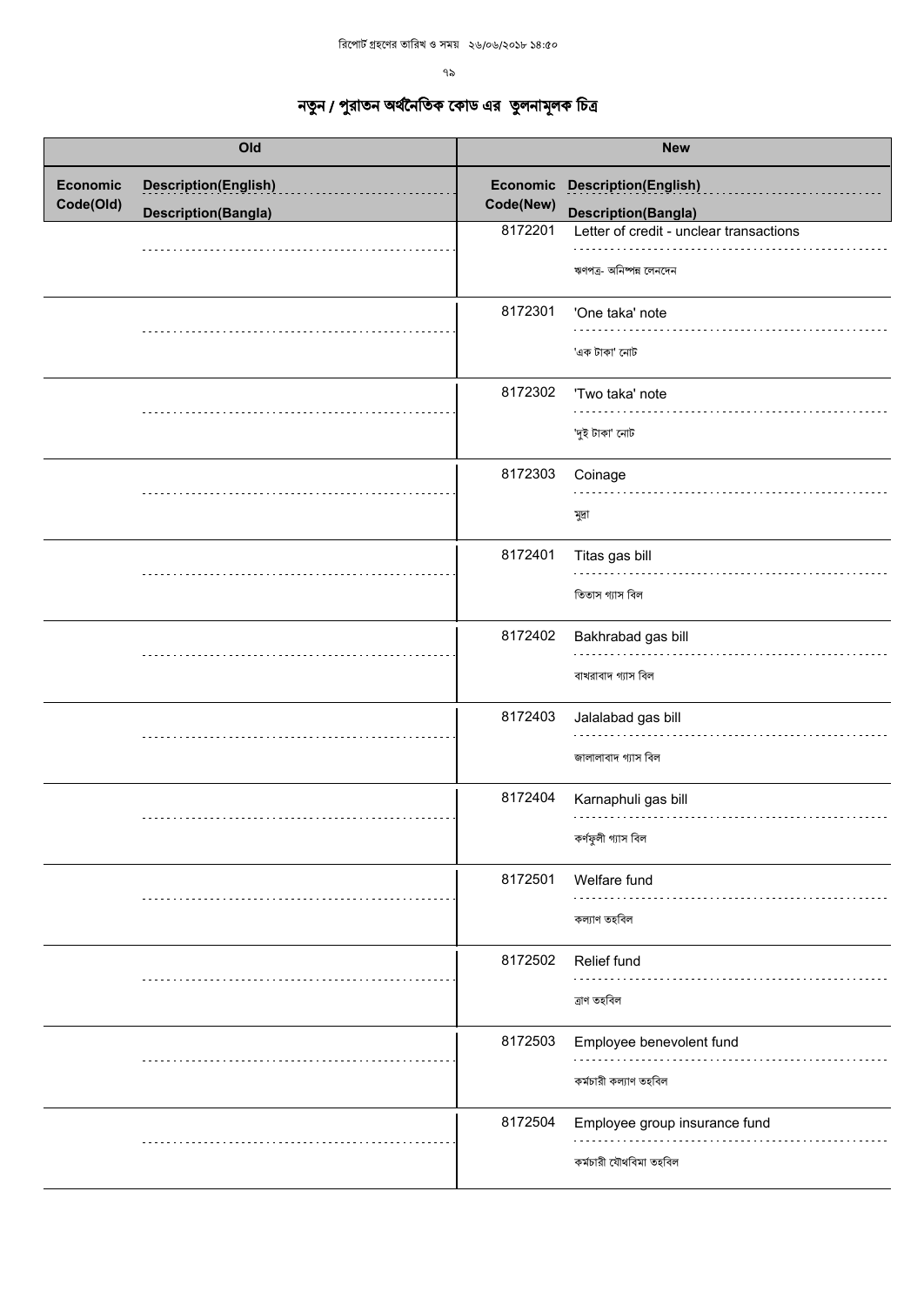$b$ o

| Old             |                             | <b>New</b> |                                                            |
|-----------------|-----------------------------|------------|------------------------------------------------------------|
| <b>Economic</b> | <b>Description(English)</b> |            | Economic Description(English)                              |
| Code(Old)       | <b>Description(Bangla)</b>  | Code(New)  | <b>Description(Bangla)</b>                                 |
|                 |                             | 8173101    | Suspense accounts<br>সাসপেন্স অ্যাকাউন্ট                   |
|                 |                             | 8173102    | Uncleared bank transactions<br>অনিষ্পন্ন ব্যাংক লেনদেন     |
|                 |                             | 8173103    | Government of Myanmar<br>মিযানমার সরকার                    |
|                 |                             | 8173104    | Government of India<br>ভারত সরকার                          |
|                 |                             | 8173105    | Government of Pakistan<br>পাকিস্তান সরকার                  |
|                 |                             | 8173201    | Departmental challan remittance<br>বিভাগীয চালান রেমিটেন্স |
|                 |                             | 8173202    | Other challan remittance<br>অন্যান্য চালান রেমিটেন্স       |
|                 |                             | 8173301    | Departmental cheques remittance<br>বিভাগীয চেক রেমিটেন্স   |
|                 |                             | 8173302    | Departmental EFT Remittance<br>বিভাগীয় ইএফটি রেমিটেন্স    |
|                 |                             | 8173401    | Intra department transfers<br>আন্তঃবিভাগ স্থানান্তর        |
|                 |                             | 8173501    | Foreign mission remittance<br>বৈদেশিক মিশনের রেমিটেন্স     |
|                 |                             | 8173502    | Foreign money order<br>বৈদেশিক মানি অর্ডার                 |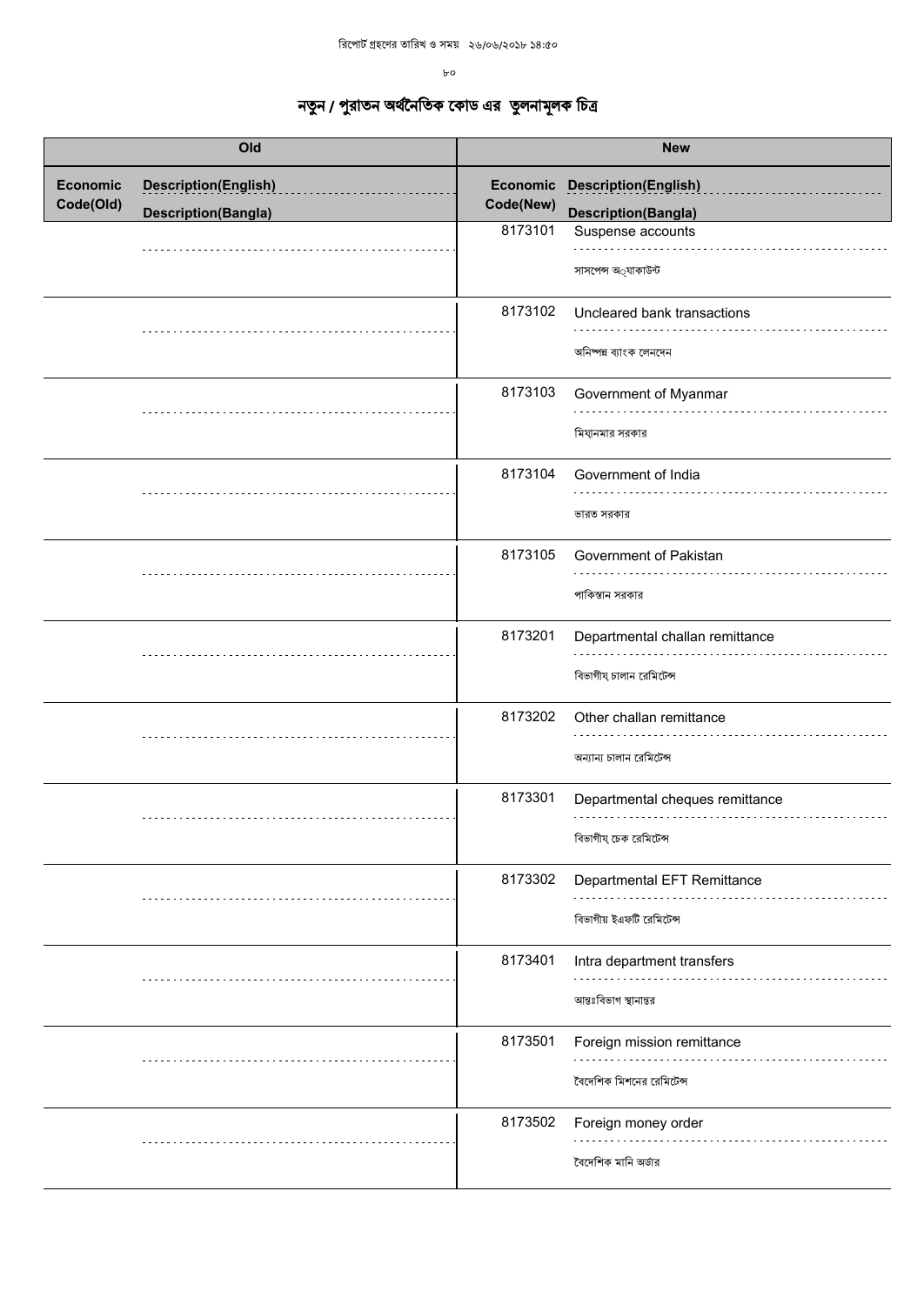$b3$ 

| Old                          |                                                           | <b>New</b> |                                                                                 |
|------------------------------|-----------------------------------------------------------|------------|---------------------------------------------------------------------------------|
| <b>Economic</b><br>Code(Old) | <b>Description(English)</b><br><b>Description(Bangla)</b> | Code(New)  | Economic Description(English)<br><b>Description(Bangla)</b>                     |
|                              |                                                           | 8173503    | Internal money order<br>অভ্যন্তরীণ মানি অর্ডার                                  |
|                              |                                                           | 8173504    | Cash remittance between treasuries<br>ট্রেজারিসমূহের মধ্যে স্থানান্তর           |
|                              |                                                           | 8173601    | Challan remittance<br>চালান রেমিটেন্স                                           |
|                              |                                                           | 8173602    | Cheque remittances<br>চেক রেমিটেন্স                                             |
|                              |                                                           | 8173603    | Items adjustable by CGA<br>সি.জি.এ দ্বারা সমন্বয়যোগ্য আইটেম                    |
|                              |                                                           | 8173604    | Items adjustable by CGDF<br>সি.জি.ডি.এফ দ্বারা সমন্বয়যোগ্য আইটেম               |
|                              |                                                           | 8173701    | Railway-cash adjustment<br>রেলওযে-নগদ সমন্বয                                    |
|                              |                                                           | 8173702    | Railway-accounts adjustment<br>রেলওযে-হিসাব সমন্বয                              |
|                              |                                                           | 8231101    | Foreign loan<br>বৈদেশিক ঋণ                                                      |
|                              |                                                           | 8231102    | Non-ADP Project Loan<br>বাৰ্ষিক উন্নয়ন কৰ্মসূচি বহিৰ্ভূত প্ৰকল্প ঋণ            |
|                              |                                                           | 8231201    | Devaluation of taka - promissory notes<br>টাকার অবমূল্যায্ন - অঙ্গীকারপূর্ণ নোট |
|                              |                                                           | 8231202    | <b>IMF</b> contributions<br>আইএমএফ কন্ট্ৰিবিউশন                                 |